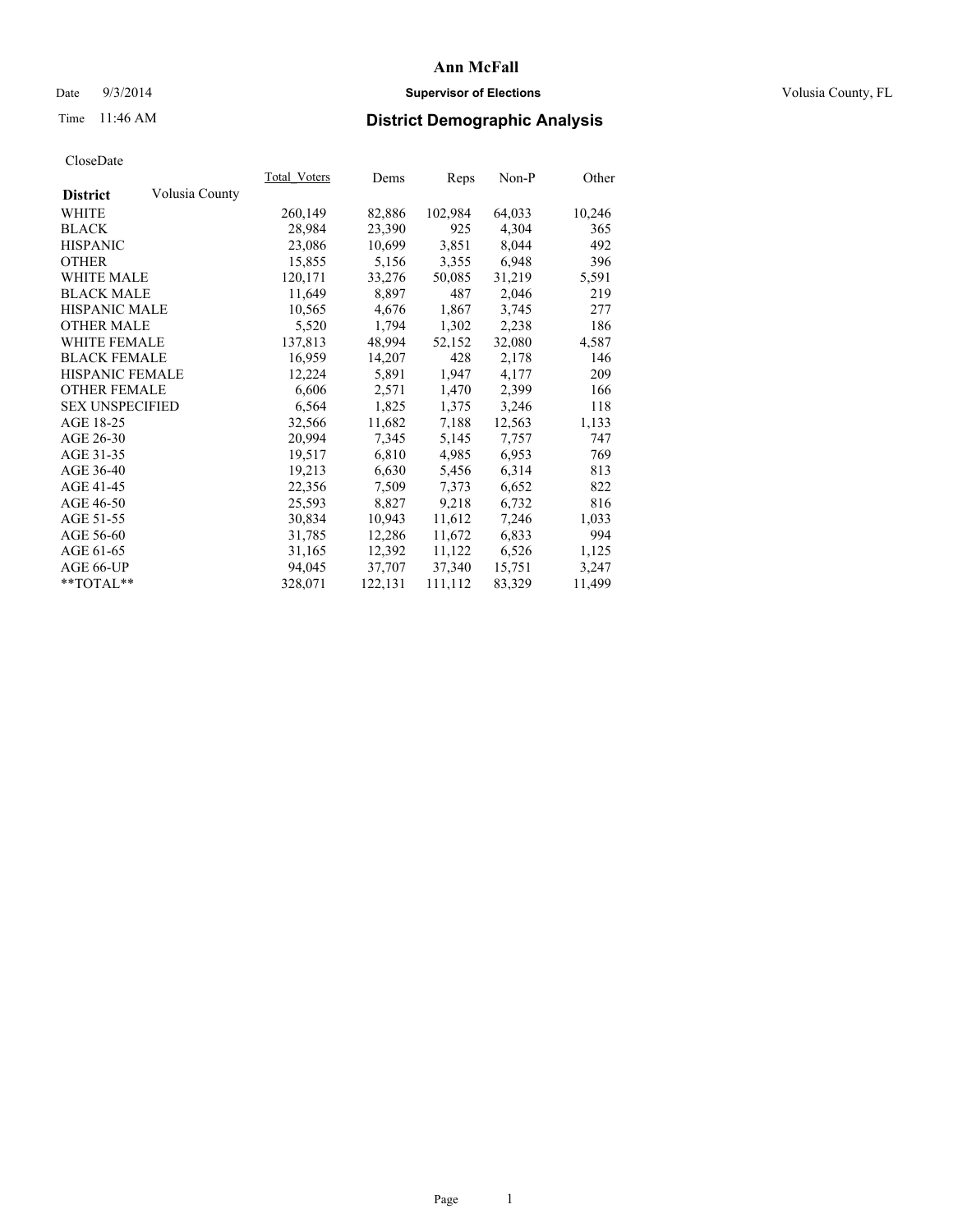# Date  $9/3/2014$  **Supervisor of Elections Supervisor of Elections** Volusia County, FL

# Time 11:46 AM **District Demographic Analysis**

| County Council District 1<br><b>District</b><br>WHITE<br>11,508<br>51,227<br>15,743<br>21,743<br><b>BLACK</b><br>4,689<br>3,812<br>651<br>158<br>4,432<br><b>HISPANIC</b><br>1,922<br>768<br>1,640<br>884<br>OTHER<br>2,975<br>730<br>1,278<br>23,359<br>6,211<br>WHITE MALE<br>10,399<br>5,545<br><b>BLACK MALE</b><br>1,846<br>1,442<br>290<br>70<br><b>HISPANIC MALE</b><br>1,902<br>787<br>367<br>703<br>314<br>401<br><b>OTHER MALE</b><br>1,019<br>268<br><b>WHITE FEMALE</b><br>27,460<br>9,429<br>11,179<br>5,835<br><b>BLACK FEMALE</b><br>2,787<br>2,330<br>84<br>349<br>HISPANIC FEMALE<br>1,104<br>391<br>916<br>2,466<br>418<br><b>OTHER FEMALE</b><br>431<br>1,172<br>292<br><b>SEX UNSPECIFIED</b><br>1,311<br>348<br>326<br>607<br>AGE 18-25<br>6,263<br>1,860<br>1,599<br>2,532<br>AGE 26-30<br>3,828<br>1,212<br>1,040<br>1,438<br>AGE 31-35<br>1,223<br>3,762<br>1,111<br>1,277 | 2,233<br>68<br>102<br>83<br>1,204<br>44<br>45 |
|----------------------------------------------------------------------------------------------------------------------------------------------------------------------------------------------------------------------------------------------------------------------------------------------------------------------------------------------------------------------------------------------------------------------------------------------------------------------------------------------------------------------------------------------------------------------------------------------------------------------------------------------------------------------------------------------------------------------------------------------------------------------------------------------------------------------------------------------------------------------------------------------------|-----------------------------------------------|
|                                                                                                                                                                                                                                                                                                                                                                                                                                                                                                                                                                                                                                                                                                                                                                                                                                                                                                    |                                               |
|                                                                                                                                                                                                                                                                                                                                                                                                                                                                                                                                                                                                                                                                                                                                                                                                                                                                                                    |                                               |
|                                                                                                                                                                                                                                                                                                                                                                                                                                                                                                                                                                                                                                                                                                                                                                                                                                                                                                    |                                               |
|                                                                                                                                                                                                                                                                                                                                                                                                                                                                                                                                                                                                                                                                                                                                                                                                                                                                                                    |                                               |
|                                                                                                                                                                                                                                                                                                                                                                                                                                                                                                                                                                                                                                                                                                                                                                                                                                                                                                    |                                               |
|                                                                                                                                                                                                                                                                                                                                                                                                                                                                                                                                                                                                                                                                                                                                                                                                                                                                                                    |                                               |
|                                                                                                                                                                                                                                                                                                                                                                                                                                                                                                                                                                                                                                                                                                                                                                                                                                                                                                    |                                               |
|                                                                                                                                                                                                                                                                                                                                                                                                                                                                                                                                                                                                                                                                                                                                                                                                                                                                                                    |                                               |
|                                                                                                                                                                                                                                                                                                                                                                                                                                                                                                                                                                                                                                                                                                                                                                                                                                                                                                    | 36                                            |
|                                                                                                                                                                                                                                                                                                                                                                                                                                                                                                                                                                                                                                                                                                                                                                                                                                                                                                    | 1,017                                         |
|                                                                                                                                                                                                                                                                                                                                                                                                                                                                                                                                                                                                                                                                                                                                                                                                                                                                                                    | 24                                            |
|                                                                                                                                                                                                                                                                                                                                                                                                                                                                                                                                                                                                                                                                                                                                                                                                                                                                                                    | 55                                            |
|                                                                                                                                                                                                                                                                                                                                                                                                                                                                                                                                                                                                                                                                                                                                                                                                                                                                                                    | 31                                            |
|                                                                                                                                                                                                                                                                                                                                                                                                                                                                                                                                                                                                                                                                                                                                                                                                                                                                                                    | 30                                            |
|                                                                                                                                                                                                                                                                                                                                                                                                                                                                                                                                                                                                                                                                                                                                                                                                                                                                                                    | 272                                           |
|                                                                                                                                                                                                                                                                                                                                                                                                                                                                                                                                                                                                                                                                                                                                                                                                                                                                                                    | 138                                           |
|                                                                                                                                                                                                                                                                                                                                                                                                                                                                                                                                                                                                                                                                                                                                                                                                                                                                                                    | 151                                           |
| AGE 36-40<br>1,195<br>1,215<br>1,160<br>3,765                                                                                                                                                                                                                                                                                                                                                                                                                                                                                                                                                                                                                                                                                                                                                                                                                                                      | 195                                           |
| AGE 41-45<br>4,358<br>1,381<br>1,560<br>1,238                                                                                                                                                                                                                                                                                                                                                                                                                                                                                                                                                                                                                                                                                                                                                                                                                                                      | 179                                           |
| AGE 46-50<br>4,923<br>1,597<br>1,988<br>1,177                                                                                                                                                                                                                                                                                                                                                                                                                                                                                                                                                                                                                                                                                                                                                                                                                                                      | 161                                           |
| AGE 51-55<br>2,409<br>5,865<br>1,976<br>1,246                                                                                                                                                                                                                                                                                                                                                                                                                                                                                                                                                                                                                                                                                                                                                                                                                                                      | 234                                           |
| AGE 56-60<br>2,355<br>5,924<br>2,170<br>1,192                                                                                                                                                                                                                                                                                                                                                                                                                                                                                                                                                                                                                                                                                                                                                                                                                                                      | 207                                           |
| AGE 61-65<br>5,993<br>2,357<br>2,302<br>1,071                                                                                                                                                                                                                                                                                                                                                                                                                                                                                                                                                                                                                                                                                                                                                                                                                                                      | 263                                           |
| 7,819<br>AGE 66-UP<br>18,641<br>7,390<br>2,746                                                                                                                                                                                                                                                                                                                                                                                                                                                                                                                                                                                                                                                                                                                                                                                                                                                     | 686                                           |
| 22,361<br>23,399<br>15,077<br>$*$ TOTAL $*$<br>63,323<br>2,486                                                                                                                                                                                                                                                                                                                                                                                                                                                                                                                                                                                                                                                                                                                                                                                                                                     |                                               |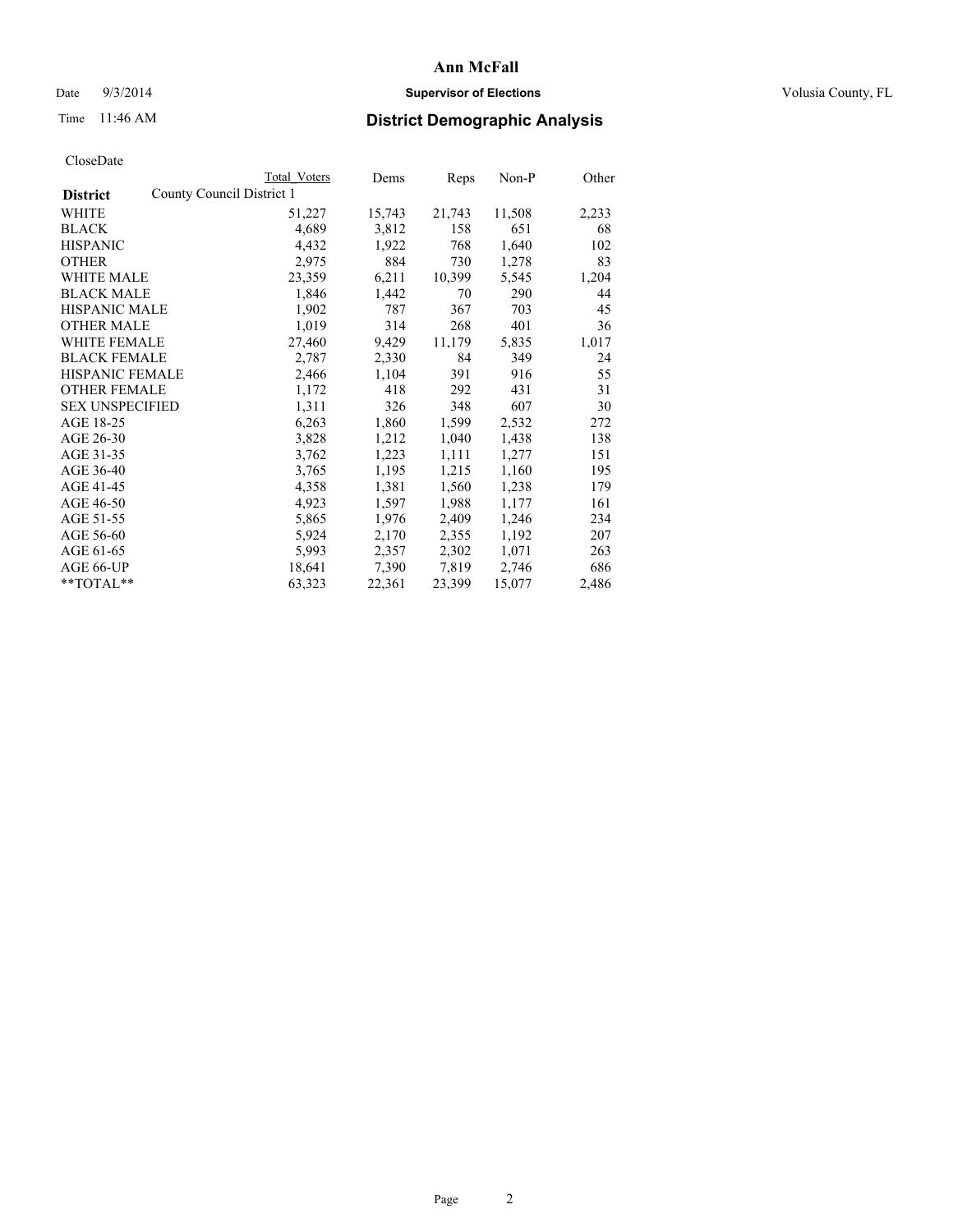# Date  $9/3/2014$  **Supervisor of Elections Supervisor of Elections** Volusia County, FL

# Time 11:46 AM **District Demographic Analysis**

|                        | Total Voters              | Dems   | <b>Reps</b> | $Non-P$ | Other |
|------------------------|---------------------------|--------|-------------|---------|-------|
| <b>District</b>        | County Council District 2 |        |             |         |       |
| WHITE                  | 49,532                    | 16,623 | 18,464      | 12,468  | 1,977 |
| <b>BLACK</b>           | 10,801                    | 8,918  | 272         | 1,510   | 101   |
| <b>HISPANIC</b>        | 1,782                     | 773    | 341         | 619     | 49    |
| <b>OTHER</b>           | 3,457                     | 1,282  | 611         | 1,483   | 81    |
| WHITE MALE             | 23,030                    | 6,726  | 9,075       | 6,121   | 1,108 |
| <b>BLACK MALE</b>      | 4,180                     | 3,305  | 141         | 681     | 53    |
| <b>HISPANIC MALE</b>   | 838                       | 331    | 171         | 303     | 33    |
| <b>OTHER MALE</b>      | 1,208                     | 426    | 234         | 506     | 42    |
| <b>WHITE FEMALE</b>    | 26,082                    | 9,761  | 9,260       | 6,210   | 851   |
| <b>BLACK FEMALE</b>    | 6,452                     | 5,482  | 127         | 795     | 48    |
| HISPANIC FEMALE        | 911                       | 429    | 166         | 300     | 16    |
| <b>OTHER FEMALE</b>    | 1,521                     | 659    | 288         | 542     | 32    |
| <b>SEX UNSPECIFIED</b> | 1,350                     | 477    | 226         | 622     | 25    |
| AGE 18-25              | 7,536                     | 3,797  | 1,150       | 2,387   | 202   |
| AGE 26-30              | 4,554                     | 1,879  | 972         | 1,546   | 157   |
| AGE 31-35              | 3,823                     | 1,530  | 834         | 1,318   | 141   |
| AGE 36-40              | 3,251                     | 1,325  | 784         | 1,032   | 110   |
| AGE 41-45              | 3,802                     | 1,482  | 1,075       | 1,119   | 126   |
| AGE 46-50              | 4,551                     | 1,811  | 1,392       | 1,212   | 136   |
| AGE 51-55              | 5,722                     | 2,327  | 1,885       | 1,328   | 182   |
| AGE 56-60              | 6,080                     | 2,596  | 2,026       | 1,278   | 180   |
| AGE 61-65              | 6,193                     | 2,515  | 2,042       | 1,422   | 214   |
| AGE 66-UP              | 20,060                    | 8,334  | 7,528       | 3,438   | 760   |
| $*$ TOTAL $*$          | 65,572                    | 27,596 | 19,688      | 16,080  | 2,208 |
|                        |                           |        |             |         |       |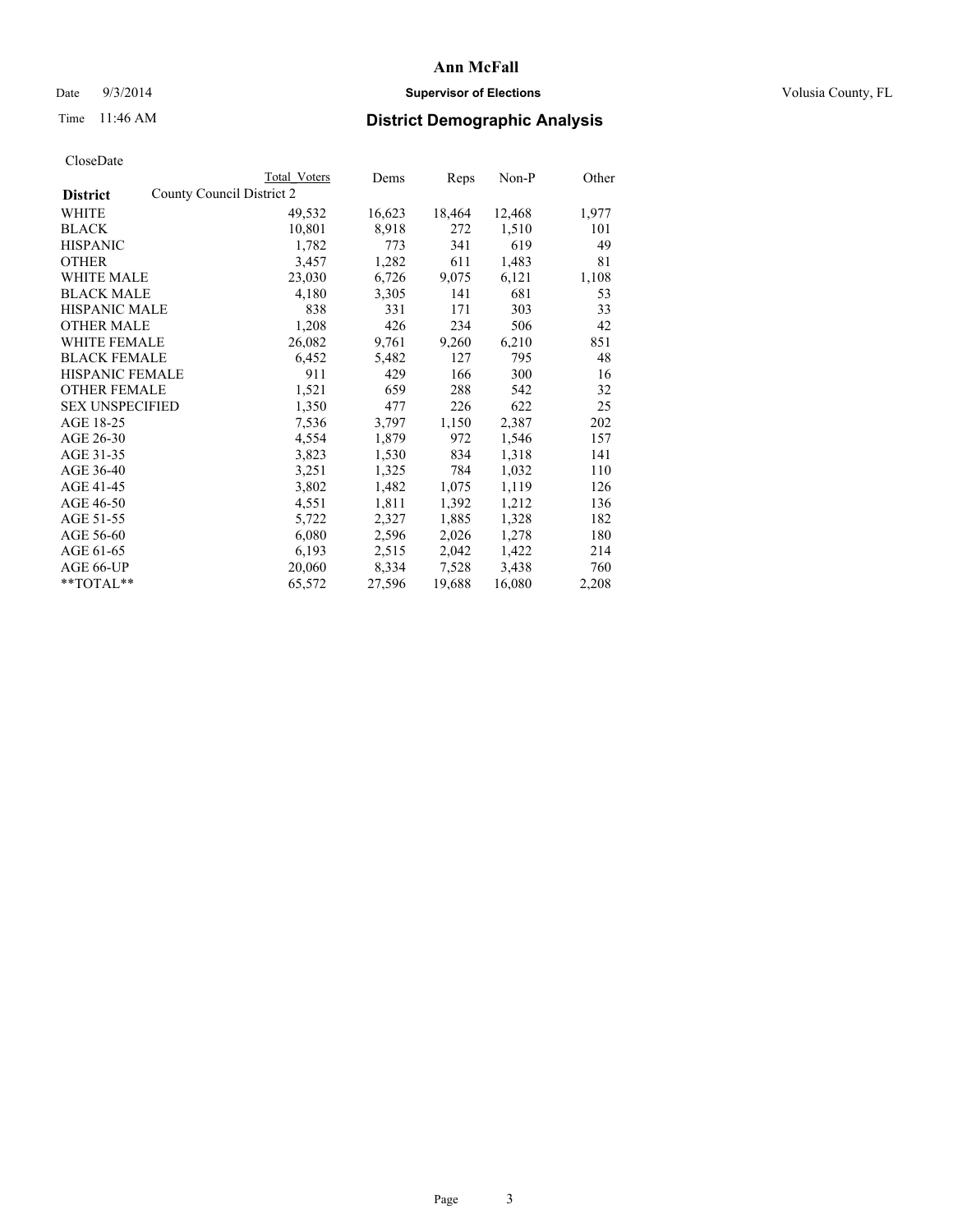# Date  $9/3/2014$  **Supervisor of Elections Supervisor of Elections** Volusia County, FL

# Time 11:46 AM **District Demographic Analysis**

|                        | <b>Total Voters</b>       | Dems   | Reps   | Non-P  | Other |
|------------------------|---------------------------|--------|--------|--------|-------|
| <b>District</b>        | County Council District 3 |        |        |        |       |
| WHITE                  | 64,658                    | 20,520 | 25,484 | 16,398 | 2,256 |
| <b>BLACK</b>           | 1,980                     | 1,566  | 77     | 312    | 25    |
| <b>HISPANIC</b>        | 1,216                     | 454    | 306    | 420    | 36    |
| <b>OTHER</b>           | 2,583                     | 727    | 590    | 1,197  | 69    |
| <b>WHITE MALE</b>      | 30,024                    | 8,278  | 12,533 | 7,993  | 1,220 |
| <b>BLACK MALE</b>      | 878                       | 650    | 43     | 165    | 20    |
| <b>HISPANIC MALE</b>   | 544                       | 187    | 135    | 201    | 21    |
| <b>OTHER MALE</b>      | 900                       | 251    | 249    | 369    | 31    |
| <b>WHITE FEMALE</b>    | 34,099                    | 12,073 | 12,765 | 8,236  | 1,025 |
| <b>BLACK FEMALE</b>    | 1,083                     | 903    | 34     | 141    | 5     |
| <b>HISPANIC FEMALE</b> | 655                       | 261    | 167    | 213    | 14    |
| <b>OTHER FEMALE</b>    | 1,069                     | 380    | 256    | 401    | 32    |
| <b>SEX UNSPECIFIED</b> | 1,184                     | 284    | 275    | 607    | 18    |
| AGE 18-25              | 5,457                     | 1,450  | 1,502  | 2,286  | 219   |
| AGE 26-30              | 3,757                     | 1,129  | 1,029  | 1,470  | 129   |
| AGE 31-35              | 3,608                     | 1,016  | 1,050  | 1,399  | 143   |
| AGE 36-40              | 3,727                     | 1,028  | 1,229  | 1,317  | 153   |
| AGE 41-45              | 4,641                     | 1,369  | 1,664  | 1,459  | 149   |
| AGE 46-50              | 5,177                     | 1,511  | 2,079  | 1,441  | 146   |
| AGE 51-55              | 6,758                     | 2,107  | 2,790  | 1,647  | 214   |
| AGE 56-60              | 7,310                     | 2,579  | 2,852  | 1,649  | 230   |
| AGE 61-65              | 7,432                     | 2,801  | 2,815  | 1,554  | 262   |
| AGE 66-UP              | 22,567                    | 8,277  | 9,444  | 4,105  | 741   |
| **TOTAL**              | 70,434                    | 23,267 | 26,454 | 18,327 | 2,386 |
|                        |                           |        |        |        |       |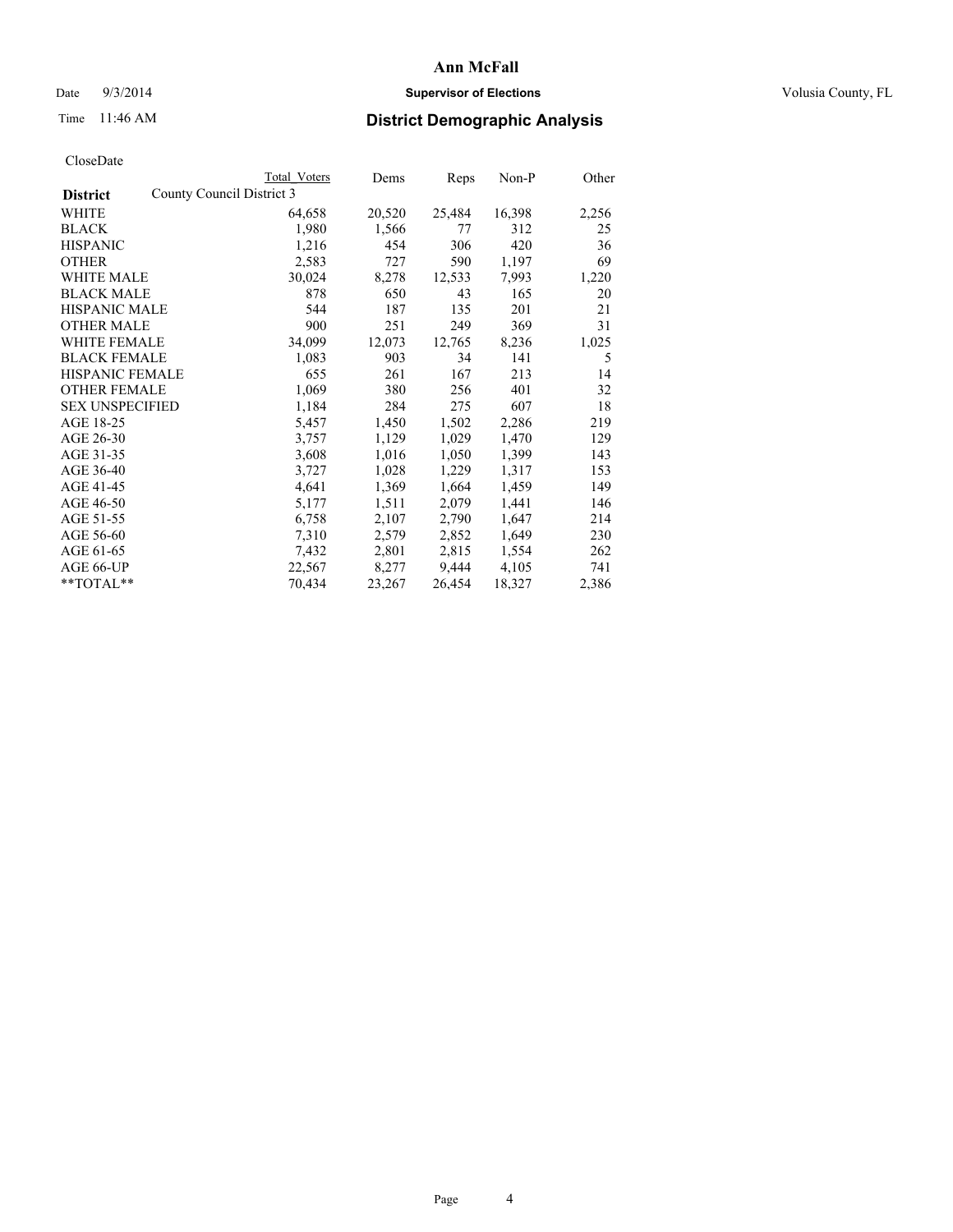# Date  $9/3/2014$  **Supervisor of Elections Supervisor of Elections** Volusia County, FL

# Time 11:46 AM **District Demographic Analysis**

|                                              | Total Voters | Dems   | Reps   | $Non-P$ | Other |
|----------------------------------------------|--------------|--------|--------|---------|-------|
| County Council District 4<br><b>District</b> |              |        |        |         |       |
| WHITE                                        | 54,085       | 17,677 | 21,311 | 13,127  | 1,970 |
| <b>BLACK</b>                                 | 6,130        | 4,986  | 173    | 894     | 77    |
| <b>HISPANIC</b>                              | 1,566        | 657    | 344    | 532     | 33    |
| <b>OTHER</b>                                 | 3,260        | 1,068  | 738    | 1,375   | 79    |
| WHITE MALE                                   | 24,816       | 7,040  | 10,282 | 6,423   | 1,071 |
| <b>BLACK MALE</b>                            | 2,385        | 1,815  | 88     | 438     | 44    |
| <b>HISPANIC MALE</b>                         | 686          | 258    | 159    | 246     | 23    |
| <b>OTHER MALE</b>                            | 1,168        | 373    | 290    | 467     | 38    |
| <b>WHITE FEMALE</b>                          | 28,839       | 10,529 | 10,885 | 6,542   | 883   |
| <b>BLACK FEMALE</b>                          | 3,681        | 3,119  | 85     | 444     | 33    |
| HISPANIC FEMALE                              | 863          | 394    | 179    | 280     | 10    |
| <b>OTHER FEMALE</b>                          | 1,370        | 520    | 346    | 468     | 36    |
| <b>SEX UNSPECIFIED</b>                       | 1,232        | 340    | 251    | 620     | 21    |
| AGE 18-25                                    | 6,021        | 2,158  | 1,464  | 2,223   | 176   |
| AGE 26-30                                    | 4,064        | 1,534  | 1,003  | 1,389   | 138   |
| AGE 31-35                                    | 3,475        | 1,284  | 884    | 1,175   | 132   |
| AGE 36-40                                    | 3,410        | 1,228  | 962    | 1,091   | 129   |
| AGE 41-45                                    | 4,160        | 1,375  | 1,401  | 1,227   | 157   |
| AGE 46-50                                    | 5,072        | 1,765  | 1,838  | 1,302   | 167   |
| AGE 51-55                                    | 6,074        | 2,182  | 2,263  | 1,429   | 200   |
| AGE 56-60                                    | 6,405        | 2,499  | 2,353  | 1,368   | 185   |
| AGE 61-65                                    | 6,404        | 2,542  | 2,263  | 1,373   | 226   |
| AGE 66-UP                                    | 19,956       | 7,821  | 8,135  | 3,351   | 649   |
| $*$ TOTAL $*$                                | 65,041       | 24,388 | 22,566 | 15,928  | 2,159 |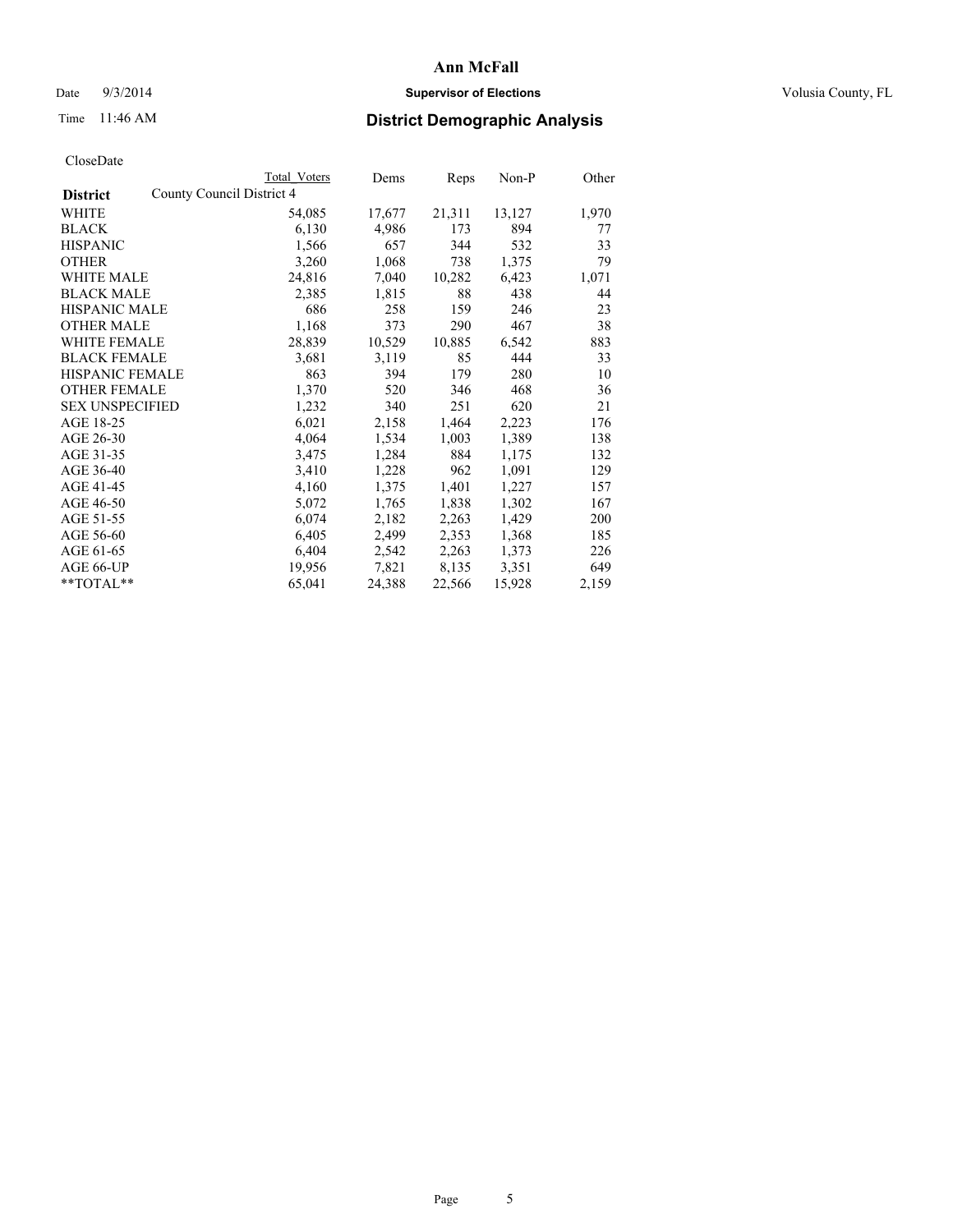# Date  $9/3/2014$  **Supervisor of Elections Supervisor of Elections** Volusia County, FL

# Time 11:46 AM **District Demographic Analysis**

|                        |                           | <b>Total Voters</b> | Dems   | <b>Reps</b> | $Non-P$ | Other |
|------------------------|---------------------------|---------------------|--------|-------------|---------|-------|
| <b>District</b>        | County Council District 5 |                     |        |             |         |       |
| WHITE                  |                           | 40,647              | 12,323 | 15,982      | 10,532  | 1,810 |
| <b>BLACK</b>           |                           | 5,384               | 4,108  | 245         | 937     | 94    |
| <b>HISPANIC</b>        |                           | 14,090              | 6,893  | 2,092       | 4,833   | 272   |
| <b>OTHER</b>           |                           | 3,580               | 1,195  | 686         | 1,615   | 84    |
| WHITE MALE             |                           | 18,942              | 5,021  | 7.796       | 5,137   | 988   |
| <b>BLACK MALE</b>      |                           | 2,360               | 1,685  | 145         | 472     | 58    |
| <b>HISPANIC MALE</b>   |                           | 6,595               | 3,113  | 1,035       | 2,292   | 155   |
| <b>OTHER MALE</b>      |                           | 1,225               | 430    | 261         | 495     | 39    |
| WHITE FEMALE           |                           | 21,333              | 7,202  | 8,063       | 5,257   | 811   |
| <b>BLACK FEMALE</b>    |                           | 2,956               | 2,373  | 98          | 449     | 36    |
| HISPANIC FEMALE        |                           | 7,329               | 3,703  | 1,044       | 2,468   | 114   |
| <b>OTHER FEMALE</b>    |                           | 1,474               | 594    | 288         | 557     | 35    |
| <b>SEX UNSPECIFIED</b> |                           | 1,487               | 398    | 275         | 790     | 24    |
| AGE 18-25              |                           | 7,289               | 2,417  | 1,473       | 3,135   | 264   |
| AGE 26-30              |                           | 4,791               | 1,591  | 1,101       | 1,914   | 185   |
| AGE 31-35              |                           | 4,849               | 1,757  | 1,106       | 1,784   | 202   |
| AGE 36-40              |                           | 5,060               | 1,854  | 1,266       | 1,714   | 226   |
| AGE 41-45              |                           | 5,395               | 1,902  | 1,673       | 1,609   | 211   |
| AGE 46-50              |                           | 5,870               | 2,143  | 1,921       | 1,600   | 206   |
| AGE 51-55              |                           | 6,415               | 2,351  | 2,265       | 1,596   | 203   |
| AGE 56-60              |                           | 6,066               | 2,442  | 2,086       | 1,346   | 192   |
| AGE 61-65              |                           | 5,143               | 2,177  | 1,700       | 1,106   | 160   |
| AGE 66-UP              |                           | 12,821              | 5,885  | 4,414       | 2,111   | 411   |
| **TOTAL**              |                           | 63,701              | 24,519 | 19,005      | 17,917  | 2,260 |
|                        |                           |                     |        |             |         |       |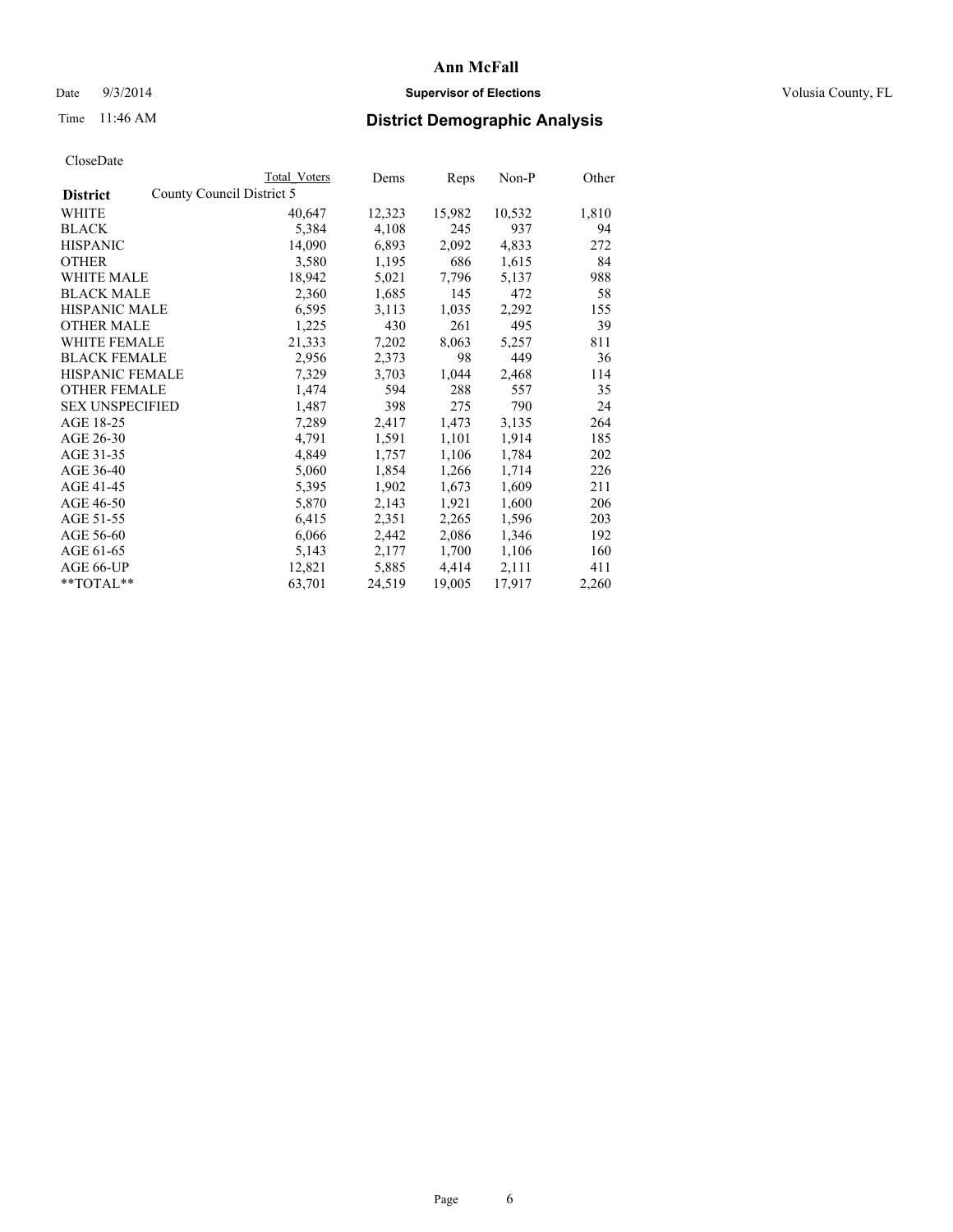# Date  $9/3/2014$  **Supervisor of Elections Supervisor of Elections** Volusia County, FL

# Time 11:46 AM **District Demographic Analysis**

|                        |                              | <b>Total Voters</b> | Dems | Reps           | Non-P | Other          |
|------------------------|------------------------------|---------------------|------|----------------|-------|----------------|
| <b>District</b>        | Indigo Community Development |                     |      |                |       |                |
| WHITE                  |                              | 972                 | 225  | 479            | 226   | 42             |
| <b>BLACK</b>           |                              | 110                 | 80   | 9              | 21    | $\mathbf{0}$   |
| <b>HISPANIC</b>        |                              | 49                  | 19   | 8              | 20    | 2              |
| <b>OTHER</b>           |                              | 92                  | 27   | 26             | 37    | $\overline{2}$ |
| WHITE MALE             |                              | 475                 | 93   | 243            | 114   | 25             |
| <b>BLACK MALE</b>      |                              | 50                  | 32   | 7              | 11    | $\mathbf{0}$   |
| <b>HISPANIC MALE</b>   |                              | 14                  | 4    | $\overline{2}$ | 7     |                |
| <b>OTHER MALE</b>      |                              | 29                  | 6    | 9              | 13    | 1              |
| WHITE FEMALE           |                              | 489                 | 131  | 233            | 109   | 16             |
| <b>BLACK FEMALE</b>    |                              | 59                  | 47   | $\overline{2}$ | 10    | $\theta$       |
| <b>HISPANIC FEMALE</b> |                              | 35                  | 15   | 6              | 13    |                |
| <b>OTHER FEMALE</b>    |                              | 50                  | 15   | 14             | 20    |                |
| <b>SEX UNSPECIFIED</b> |                              | 21                  | 8    | 5              | 7     |                |
| AGE 18-25              |                              | 84                  | 20   | 33             | 26    | 5              |
| AGE 26-30              |                              | 99                  | 19   | 41             | 31    | 8              |
| AGE 31-35              |                              | 107                 | 28   | 34             | 43    | $\overline{c}$ |
| AGE 36-40              |                              | 97                  | 29   | 37             | 30    | 1              |
| AGE 41-45              |                              | 91                  | 26   | 41             | 22    | 2              |
| AGE 46-50              |                              | 92                  | 28   | 36             | 23    | 5              |
| AGE 51-55              |                              | 110                 | 34   | 58             | 18    | $\theta$       |
| AGE 56-60              |                              | 123                 | 41   | 53             | 28    |                |
| AGE 61-65              |                              | 135                 | 44   | 56             | 29    | 6              |
| AGE 66-UP              |                              | 285                 | 82   | 133            | 54    | 16             |
| **TOTAL**              |                              | 1,223               | 351  | 522            | 304   | 46             |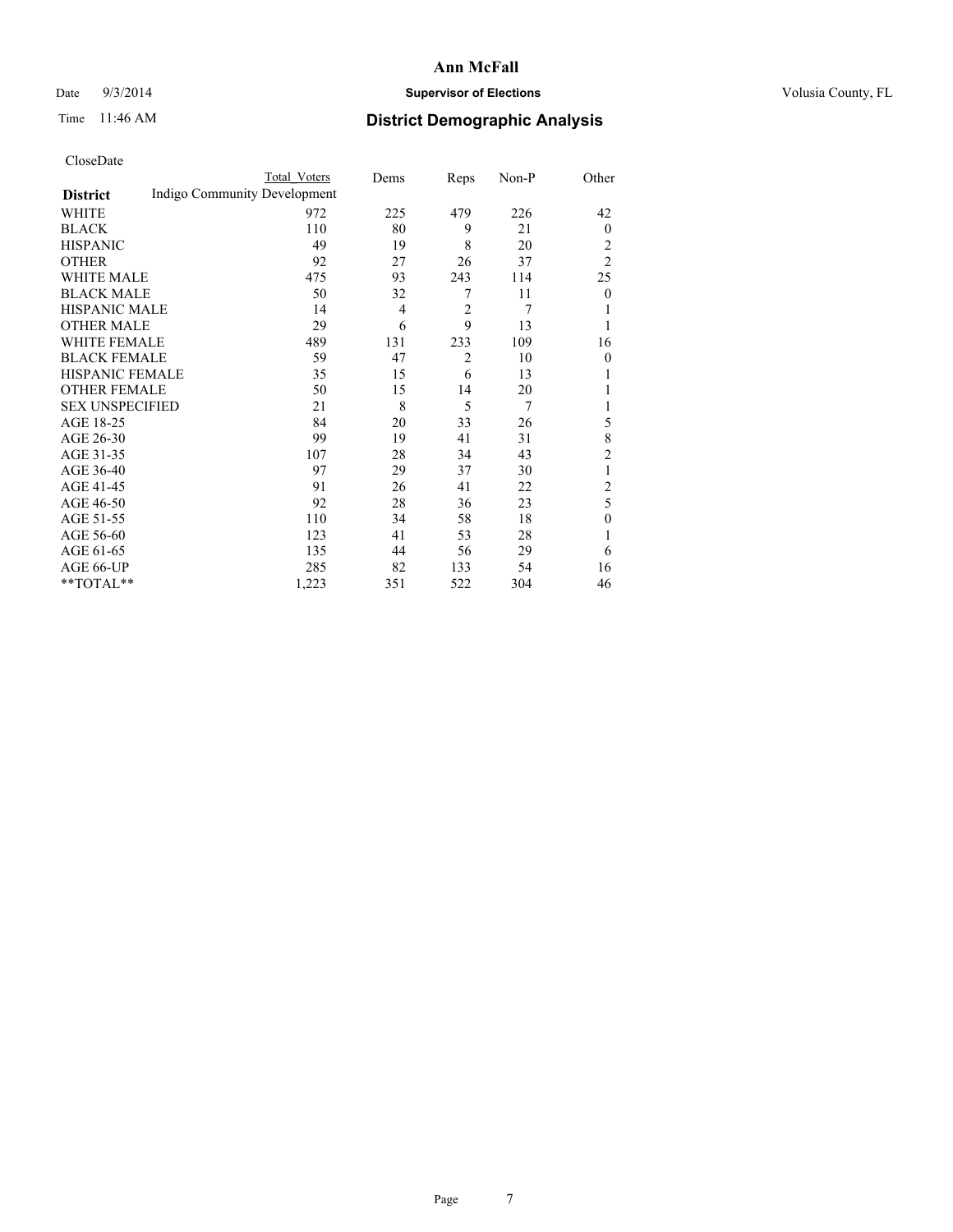# Date  $9/3/2014$  **Supervisor of Elections Supervisor of Elections** Volusia County, FL

# Time 11:46 AM **District Demographic Analysis**

|                                             | <b>Total Voters</b> | Dems   | Reps   | Non-P  | Other |
|---------------------------------------------|---------------------|--------|--------|--------|-------|
| Congressional District 6<br><b>District</b> |                     |        |        |        |       |
| WHITE                                       | 202,119             | 65,601 | 79,499 | 49,374 | 7,645 |
| <b>BLACK</b>                                | 22,743              | 18,612 | 651    | 3,228  | 252   |
| <b>HISPANIC</b>                             | 6,923               | 2,879  | 1,384  | 2,473  | 187   |
| <b>OTHER</b>                                | 11,232              | 3,659  | 2,407  | 4,880  | 286   |
| WHITE MALE                                  | 93,332              | 26,340 | 38,706 | 24,115 | 4,171 |
| <b>BLACK MALE</b>                           | 8,949               | 6,967  | 333    | 1,500  | 149   |
| <b>HISPANIC MALE</b>                        | 3,079               | 1,200  | 634    | 1,135  | 110   |
| <b>OTHER MALE</b>                           | 3,913               | 1,247  | 940    | 1,592  | 134   |
| <b>WHITE FEMALE</b>                         | 107,145             | 38,778 | 40,232 | 24,712 | 3,423 |
| <b>BLACK FEMALE</b>                         | 13,494              | 11,416 | 310    | 1,665  | 103   |
| <b>HISPANIC FEMALE</b>                      | 3,739               | 1,639  | 729    | 1,297  | 74    |
| <b>OTHER FEMALE</b>                         | 4,729               | 1,834  | 1,076  | 1,697  | 122   |
| <b>SEX UNSPECIFIED</b>                      | 4,635               | 1,330  | 980    | 2,241  | 84    |
| AGE 18-25                                   | 23,401              | 8,780  | 5,211  | 8,642  | 768   |
| AGE 26-30                                   | 14,958              | 5,392  | 3,681  | 5,362  | 523   |
| AGE 31-35                                   | 13,337              | 4,685  | 3,461  | 4,682  | 509   |
| AGE 36-40                                   | 12,893              | 4,380  | 3,778  | 4,198  | 537   |
| AGE 41-45                                   | 15,451              | 5,156  | 5,161  | 4,583  | 551   |
| AGE 46-50                                   | 17,985              | 6,163  | 6,614  | 4,663  | 545   |
| AGE 51-55                                   | 22,437              | 8,008  | 8,514  | 5,175  | 740   |
| AGE 56-60                                   | 23,748              | 9,213  | 8,749  | 5,055  | 731   |
| AGE 61-65                                   | 24,099              | 9,513  | 8,673  | 5,035  | 878   |
| AGE 66-UP                                   | 74,705              | 29,461 | 30,096 | 12,560 | 2,588 |
| **TOTAL**                                   | 243,014             | 90,751 | 83,938 | 59,955 | 8,370 |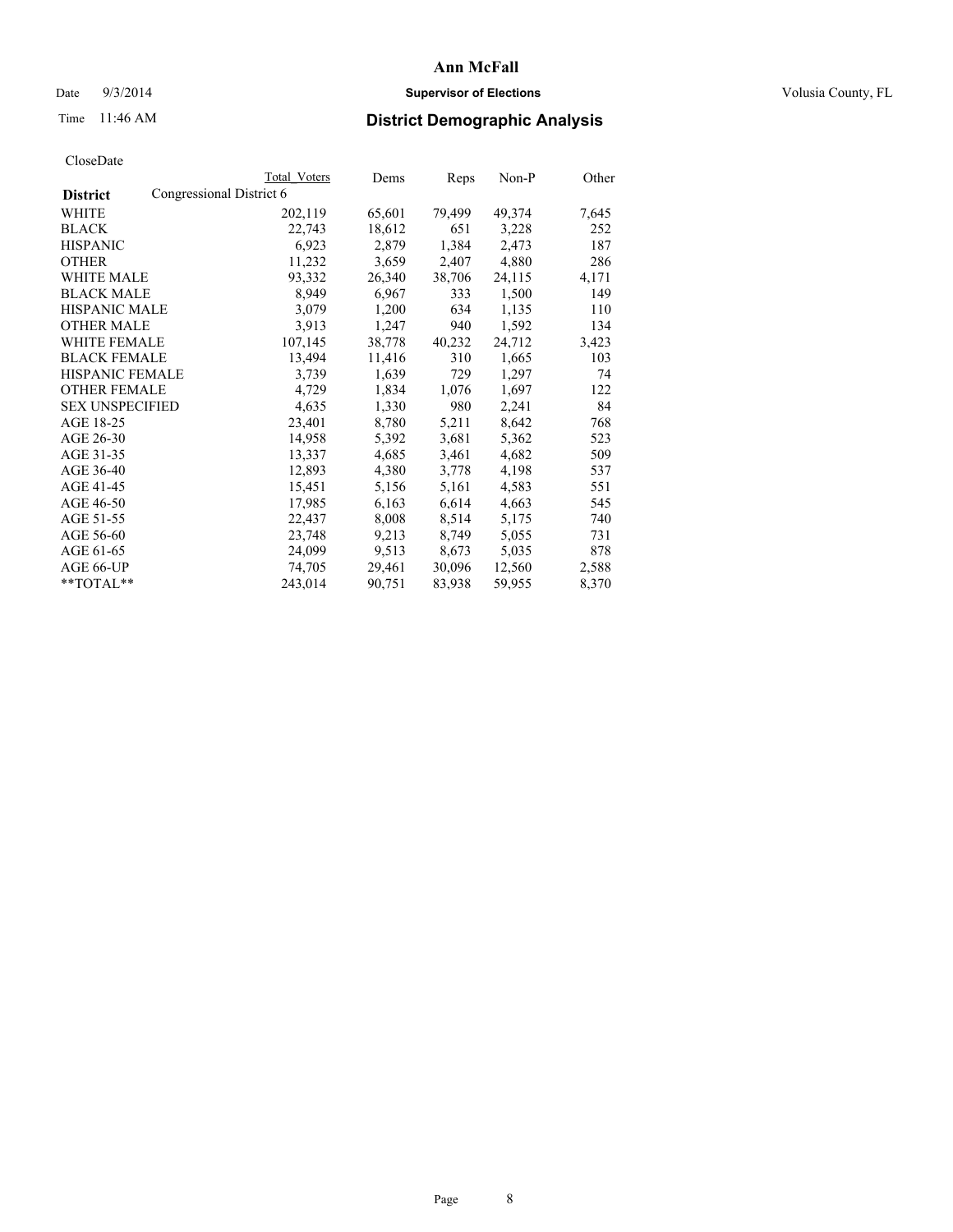# Date  $9/3/2014$  **Supervisor of Elections Supervisor of Elections** Volusia County, FL

# Time 11:46 AM **District Demographic Analysis**

|                                             | Total Voters | Dems   | Reps   | Non-P  | Other |
|---------------------------------------------|--------------|--------|--------|--------|-------|
| Congressional District 7<br><b>District</b> |              |        |        |        |       |
| <b>WHITE</b>                                | 58,030       | 17,285 | 23,485 | 14,659 | 2,601 |
| <b>BLACK</b>                                | 6,241        | 4,778  | 274    | 1,076  | 113   |
| <b>HISPANIC</b>                             | 16,163       | 7,820  | 2,467  | 5,571  | 305   |
| <b>OTHER</b>                                | 4,623        | 1,497  | 948    | 2,068  | 110   |
| WHITE MALE                                  | 26,839       | 6,936  | 11,379 | 7,104  | 1,420 |
| <b>BLACK MALE</b>                           | 2,700        | 1,930  | 154    | 546    | 70    |
| <b>HISPANIC MALE</b>                        | 7,486        | 3,476  | 1,233  | 2,610  | 167   |
| <b>OTHER MALE</b>                           | 1,607        | 547    | 362    | 646    | 52    |
| <b>WHITE FEMALE</b>                         | 30,668       | 10,216 | 11,920 | 7,368  | 1,164 |
| <b>BLACK FEMALE</b>                         | 3,465        | 2,791  | 118    | 513    | 43    |
| HISPANIC FEMALE                             | 8,485        | 4,252  | 1,218  | 2,880  | 135   |
| <b>OTHER FEMALE</b>                         | 1,877        | 737    | 394    | 702    | 44    |
| <b>SEX UNSPECIFIED</b>                      | 1,929        | 495    | 395    | 1,005  | 34    |
| AGE 18-25                                   | 9,165        | 2,902  | 1,977  | 3,921  | 365   |
| AGE 26-30                                   | 6,036        | 1,953  | 1,464  | 2,395  | 224   |
| AGE 31-35                                   | 6,180        | 2,125  | 1,524  | 2,271  | 260   |
| AGE 36-40                                   | 6,320        | 2,250  | 1,678  | 2,116  | 276   |
| AGE 41-45                                   | 6,905        | 2,353  | 2,212  | 2,069  | 271   |
| AGE 46-50                                   | 7,608        | 2,664  | 2,604  | 2,069  | 271   |
| AGE 51-55                                   | 8,397        | 2,935  | 3,098  | 2,071  | 293   |
| AGE 56-60                                   | 8,037        | 3,073  | 2,923  | 1,778  | 263   |
| AGE 61-65                                   | 7,066        | 2,879  | 2,449  | 1,491  | 247   |
| AGE 66-UP                                   | 19,340       | 8,246  | 7,244  | 3,191  | 659   |
| **TOTAL**                                   | 85,057       | 31,380 | 27,174 | 23,374 | 3,129 |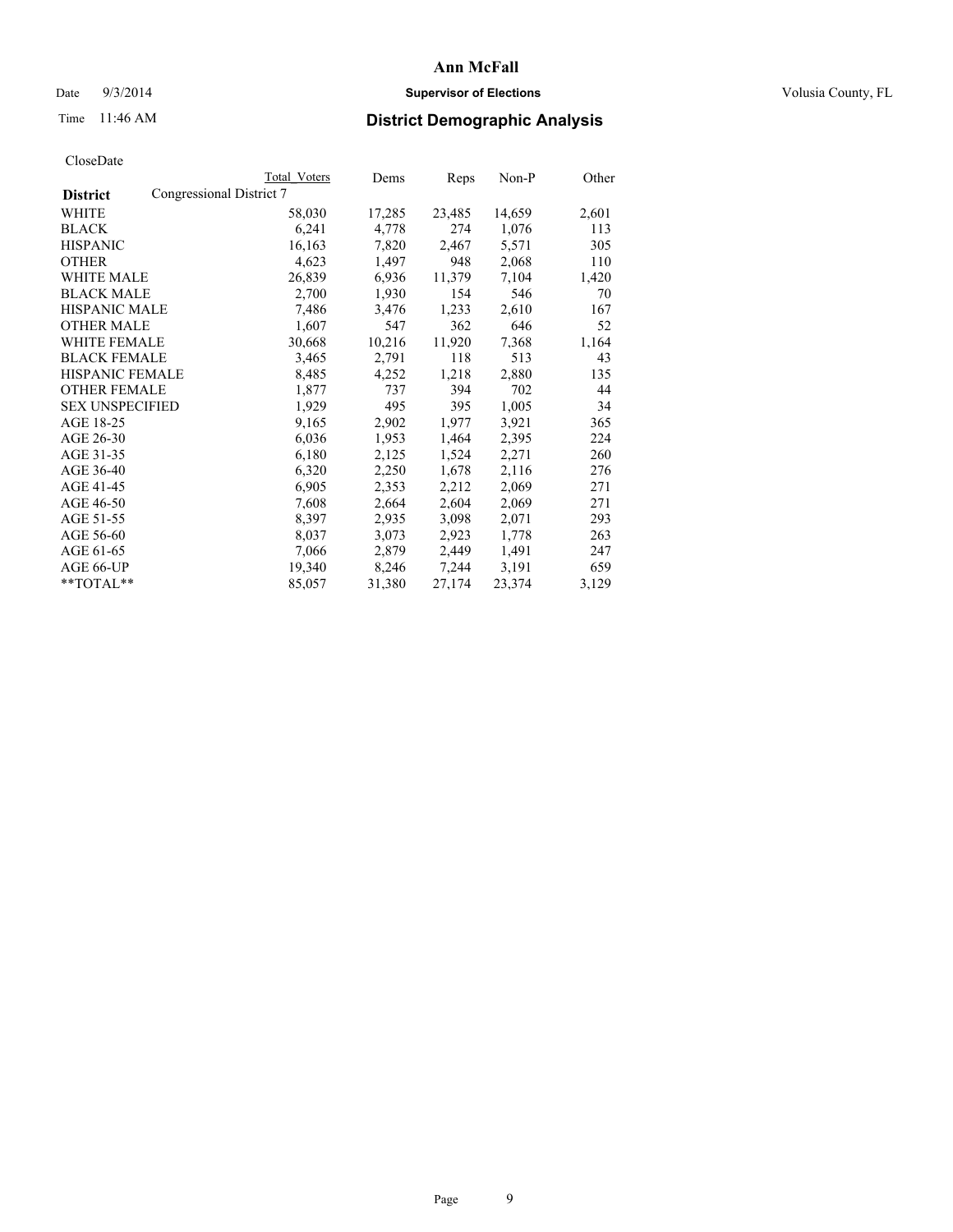# Date  $9/3/2014$  **Supervisor of Elections Supervisor of Elections** Volusia County, FL

# Time 11:46 AM **District Demographic Analysis**

|                                        | Total Voters | Dems   | <b>Reps</b> | $Non-P$ | Other |
|----------------------------------------|--------------|--------|-------------|---------|-------|
| Unincorporated Area<br><b>District</b> |              |        |             |         |       |
| WHITE                                  | 65,355       | 20,316 | 27,069      | 15,390  | 2,580 |
| <b>BLACK</b>                           | 2,523        | 2,032  | 98          | 364     | 29    |
| <b>HISPANIC</b>                        | 2,772        | 1,101  | 570         | 1,029   | 72    |
| <b>OTHER</b>                           | 3,133        | 839    | 833         | 1,377   | 84    |
| <b>WHITE MALE</b>                      | 30,729       | 8,287  | 13,447      | 7.564   | 1,431 |
| <b>BLACK MALE</b>                      | 1,083        | 832    | 50          | 183     | 18    |
| <b>HISPANIC MALE</b>                   | 1,277        | 490    | 262         | 485     | 40    |
| <b>OTHER MALE</b>                      | 1,111        | 290    | 341         | 445     | 35    |
| WHITE FEMALE                           | 34,096       | 11,898 | 13,411      | 7,652   | 1,135 |
| <b>BLACK FEMALE</b>                    | 1,416        | 1,182  | 48          | 175     | 11    |
| HISPANIC FEMALE                        | 1,444        | 584    | 299         | 531     | 30    |
| <b>OTHER FEMALE</b>                    | 1,210        | 405    | 339         | 435     | 31    |
| <b>SEX UNSPECIFIED</b>                 | 1,416        | 320    | 373         | 689     | 34    |
| AGE 18-25                              | 6,211        | 1,561  | 1,854       | 2,529   | 267   |
| AGE 26-30                              | 4,103        | 1,163  | 1,193       | 1,580   | 167   |
| AGE 31-35                              | 3,713        | 1,143  | 1,078       | 1,345   | 147   |
| AGE 36-40                              | 3,752        | 1,083  | 1,246       | 1,256   | 167   |
| AGE 41-45                              | 4,882        | 1,316  | 1,870       | 1,486   | 210   |
| AGE 46-50                              | 5,855        | 1,719  | 2,453       | 1,490   | 193   |
| AGE 51-55                              | 7,544        | 2,302  | 3,239       | 1,738   | 265   |
| AGE 56-60                              | 7,829        | 2,751  | 3,184       | 1,614   | 280   |
| AGE 61-65                              | 7,691        | 2,796  | 3,046       | 1,537   | 312   |
| AGE 66-UP                              | 22,200       | 8,454  | 9,404       | 3,585   | 757   |
| $*$ $TOTAI.**$                         | 73,780       | 24,288 | 28,567      | 18,160  | 2,765 |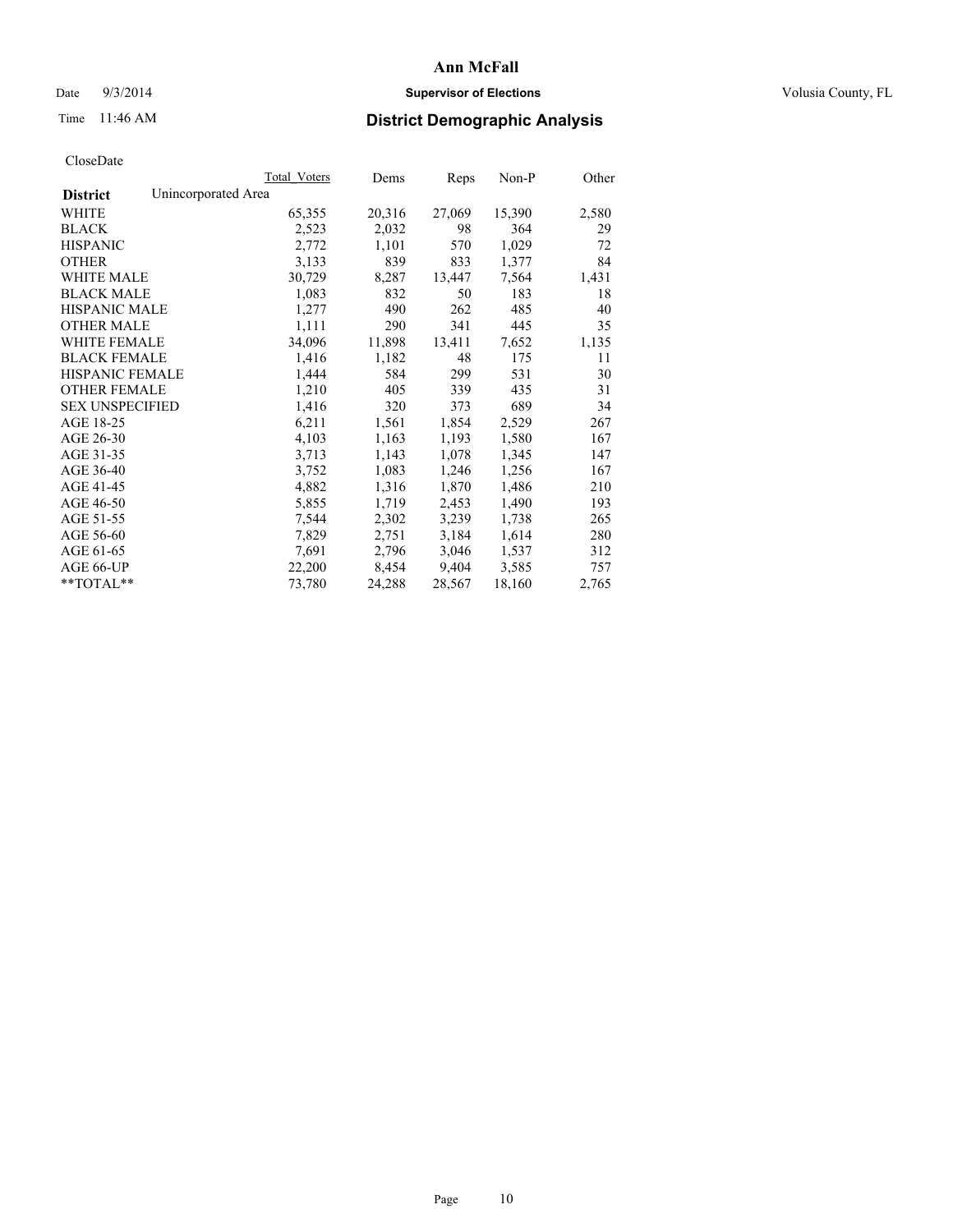# Date  $9/3/2014$  **Supervisor of Elections Supervisor of Elections** Volusia County, FL

# Time 11:46 AM **District Demographic Analysis**

|                                  | <b>Total Voters</b> | Dems   | Reps  | Non-P | Other |
|----------------------------------|---------------------|--------|-------|-------|-------|
| Daytona Beach<br><b>District</b> |                     |        |       |       |       |
| WHITE                            | 21,402              | 7,406  | 7,651 | 5,489 | 856   |
| <b>BLACK</b>                     | 13,146              | 10,976 | 289   | 1,768 | 113   |
| <b>HISPANIC</b>                  | 1,158               | 558    | 180   | 392   | 28    |
| <b>OTHER</b>                     | 2,346               | 988    | 316   | 988   | 54    |
| <b>WHITE MALE</b>                | 10,217              | 3,075  | 3,896 | 2,735 | 511   |
| <b>BLACK MALE</b>                | 5,037               | 4,022  | 153   | 801   | 61    |
| <b>HISPANIC MALE</b>             | 537                 | 239    | 82    | 196   | 20    |
| <b>OTHER MALE</b>                | 781                 | 313    | 122   | 321   | 25    |
| <b>WHITE FEMALE</b>              | 11,024              | 4,271  | 3,720 | 2,693 | 340   |
| <b>BLACK FEMALE</b>              | 7.919               | 6,804  | 134   | 929   | 52    |
| <b>HISPANIC FEMALE</b>           | 608                 | 315    | 97    | 188   | 8     |
| <b>OTHER FEMALE</b>              | 1,047               | 508    | 151   | 365   | 23    |
| <b>SEX UNSPECIFIED</b>           | 881                 | 381    | 80    | 409   | 11    |
| AGE 18-25                        | 6,319               | 3,805  | 640   | 1,760 | 114   |
| AGE 26-30                        | 3,297               | 1,649  | 537   | 1,005 | 106   |
| AGE 31-35                        | 2,528               | 1,243  | 421   | 786   | 78    |
| AGE 36-40                        | 2,091               | 1,072  | 374   | 601   | 44    |
| AGE 41-45                        | 2,210               | 1,105  | 466   | 576   | 63    |
| AGE 46-50                        | 2,684               | 1,385  | 565   | 664   | 70    |
| AGE 51-55                        | 3,141               | 1,595  | 784   | 652   | 110   |
| AGE 56-60                        | 3,290               | 1,743  | 849   | 623   | 75    |
| AGE 61-65                        | 3,230               | 1,604  | 872   | 649   | 105   |
| AGE 66-UP                        | 9,262               | 4,727  | 2,928 | 1,321 | 286   |
| **TOTAL**                        | 38,052              | 19,928 | 8,436 | 8,637 | 1,051 |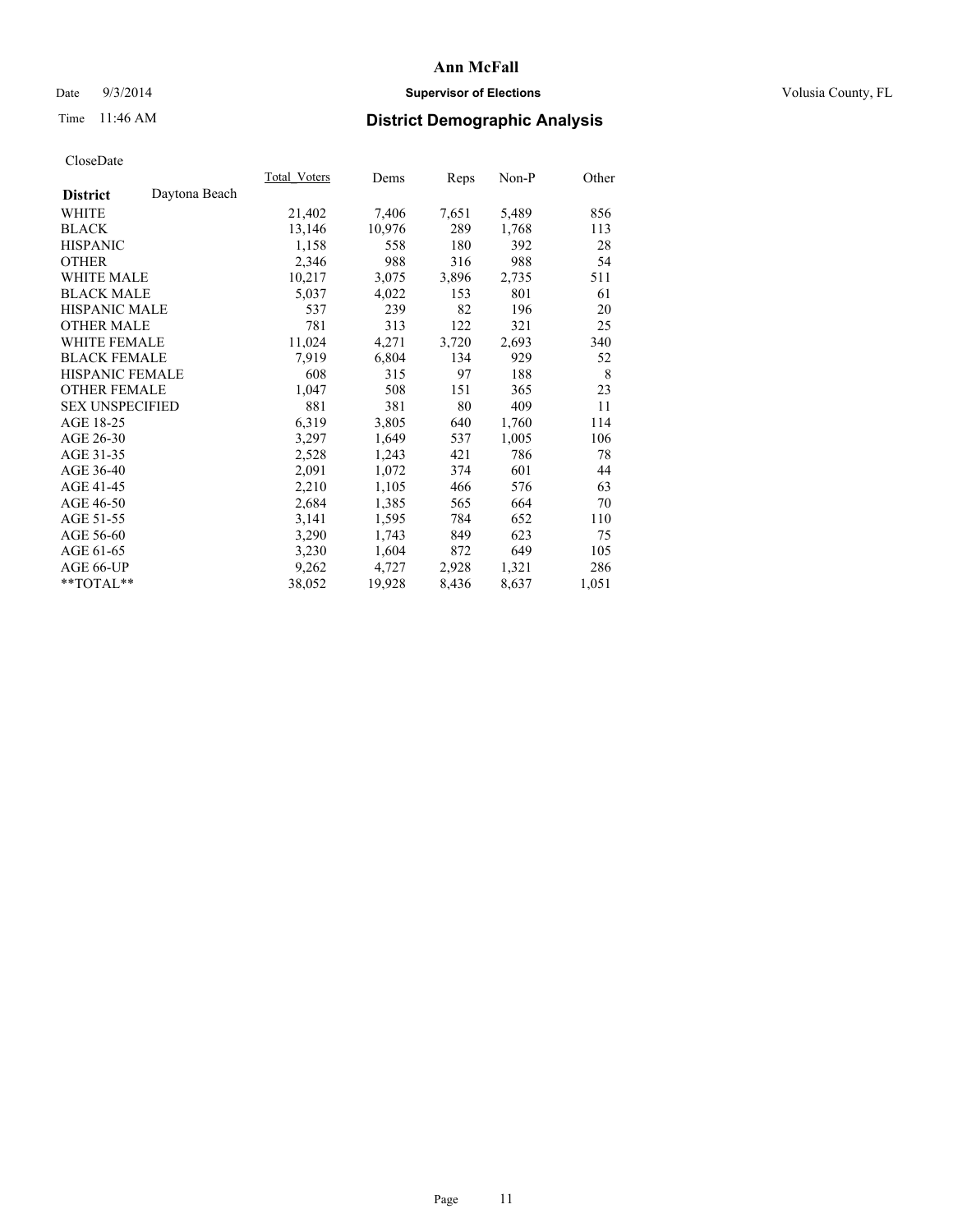# Date  $9/3/2014$  **Supervisor of Elections Supervisor of Elections** Volusia County, FL

# Time 11:46 AM **District Demographic Analysis**

|                                         | Total Voters | Dems           | Reps           | Non-P          | Other          |
|-----------------------------------------|--------------|----------------|----------------|----------------|----------------|
| Daytona Beach Shores<br><b>District</b> |              |                |                |                |                |
| WHITE                                   | 3,489        | 894            | 1,649          | 806            | 140            |
| <b>BLACK</b>                            | 53           | 29             | 6              | 15             | 3              |
| <b>HISPANIC</b>                         | 71           | 13             | 30             | 26             | $\overline{2}$ |
| <b>OTHER</b>                            | 192          | 56             | 62             | 67             | 7              |
| <b>WHITE MALE</b>                       | 1,652        | 378            | 782            | 422            | 70             |
| <b>BLACK MALE</b>                       | 25           | 13             | 2              | $\overline{7}$ | 3              |
| <b>HISPANIC MALE</b>                    | 34           | $\overline{4}$ | 16             | 14             | $\theta$       |
| <b>OTHER MALE</b>                       | 75           | 23             | 26             | 24             | $\overline{2}$ |
| <b>WHITE FEMALE</b>                     | 1,805        | 507            | 852            | 379            | 67             |
| <b>BLACK FEMALE</b>                     | 27           | 16             | $\overline{4}$ | $\overline{7}$ | $\overline{0}$ |
| <b>HISPANIC FEMALE</b>                  | 36           | 9              | 13             | 12             | $\overline{2}$ |
| <b>OTHER FEMALE</b>                     | 93           | 29             | 28             | 31             | 5              |
| <b>SEX UNSPECIFIED</b>                  | 58           | 13             | 24             | 18             | 3              |
| AGE 18-25                               | 118          | 23             | 40             | 46             | 9              |
| AGE 26-30                               | 104          | 25             | 42             | 34             | 3              |
| AGE 31-35                               | 100          | 25             | 30             | 38             | 7              |
| AGE 36-40                               | 93           | 26             | 31             | 30             | 6              |
| AGE 41-45                               | 127          | 27             | 44             | 52             | 4              |
| AGE 46-50                               | 188          | 46             | 81             | 56             | 5              |
| AGE 51-55                               | 270          | 61             | 128            | 69             | 12             |
| AGE 56-60                               | 311          | 90             | 140            | 71             | 10             |
| AGE 61-65                               | 456          | 103            | 214            | 118            | 21             |
| AGE 66-UP                               | 2,038        | 566            | 997            | 400            | 75             |
| **TOTAL**                               | 3,805        | 992            | 1,747          | 914            | 152            |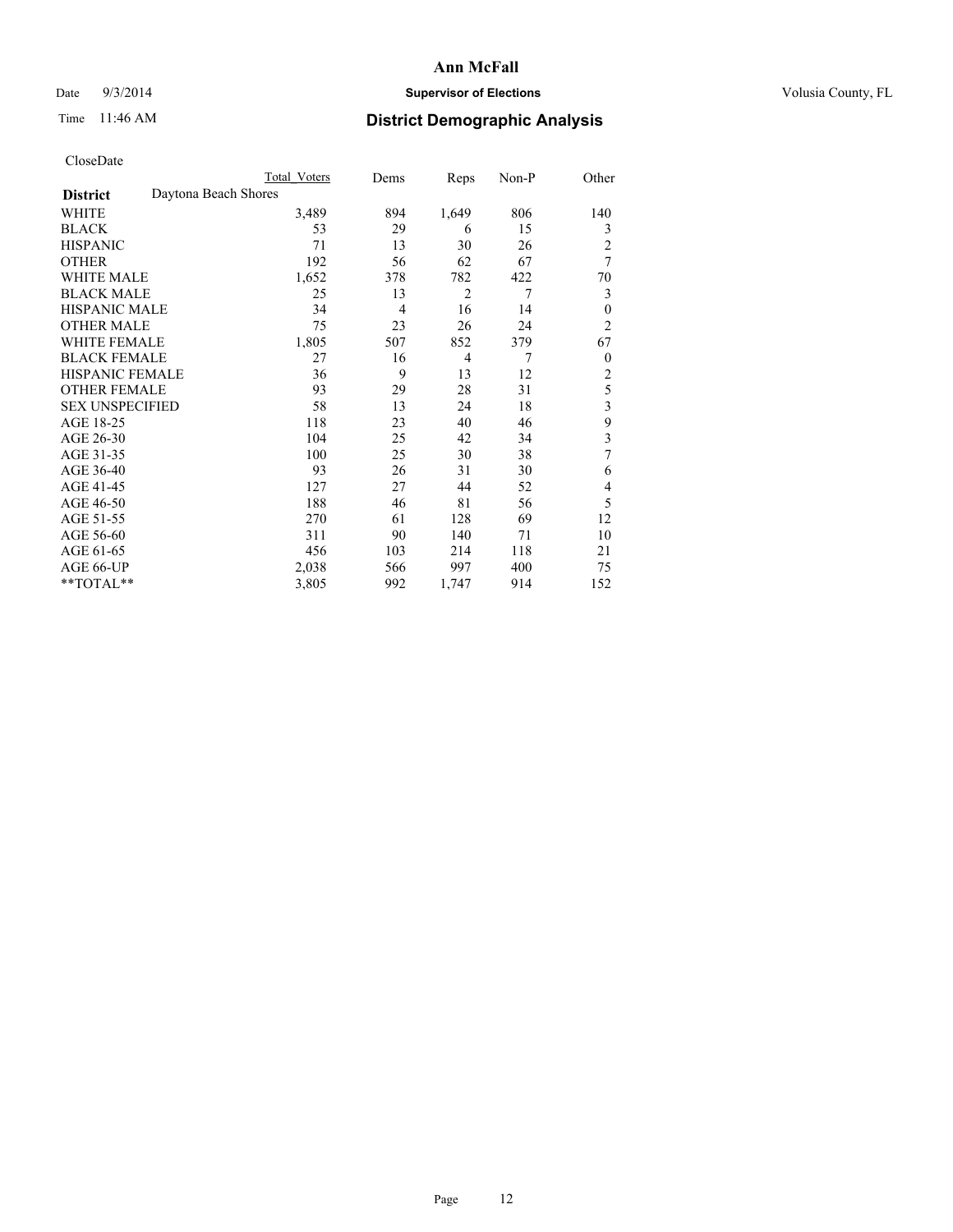# Date  $9/3/2014$  **Supervisor of Elections Supervisor of Elections** Volusia County, FL

# Time 11:46 AM **District Demographic Analysis**

|                           | Total Voters | Dems  | <b>Reps</b> | Non-P | Other |
|---------------------------|--------------|-------|-------------|-------|-------|
| DeBary<br><b>District</b> |              |       |             |       |       |
| WHITE                     | 11,559       | 3,042 | 5,377       | 2,650 | 490   |
| <b>BLACK</b>              | 462          | 361   | 19          | 71    | 11    |
| <b>HISPANIC</b>           | 914          | 380   | 234         | 282   | 18    |
| <b>OTHER</b>              | 724          | 211   | 186         | 310   | 17    |
| WHITE MALE                | 5,414        | 1,210 | 2,634       | 1,306 | 264   |
| <b>BLACK MALE</b>         | 213          | 154   | 5           | 47    | 7     |
| <b>HISPANIC MALE</b>      | 406          | 154   | 117         | 125   | 10    |
| <b>OTHER MALE</b>         | 237          | 68    | 69          | 92    | 8     |
| WHITE FEMALE              | 6,034        | 1,810 | 2,700       | 1,303 | 221   |
| <b>BLACK FEMALE</b>       | 243          | 202   | 14          | 23    | 4     |
| <b>HISPANIC FEMALE</b>    | 494          | 218   | 116         | 152   | 8     |
| <b>OTHER FEMALE</b>       | 319          | 110   | 87          | 114   | 8     |
| <b>SEX UNSPECIFIED</b>    | 299          | 68    | 74          | 151   | 6     |
| AGE 18-25                 | 1,100        | 269   | 339         | 446   | 46    |
| AGE 26-30                 | 699          | 178   | 239         | 262   | 20    |
| AGE 31-35                 | 785          | 199   | 281         | 270   | 35    |
| AGE 36-40                 | 810          | 238   | 308         | 236   | 28    |
| AGE 41-45                 | 1,000        | 270   | 386         | 288   | 56    |
| AGE 46-50                 | 1,155        | 301   | 513         | 296   | 45    |
| AGE 51-55                 | 1,373        | 355   | 652         | 310   | 56    |
| AGE 56-60                 | 1,349        | 410   | 613         | 285   | 41    |
| AGE 61-65                 | 1,400        | 476   | 613         | 259   | 52    |
| AGE 66-UP                 | 3,987        | 1,298 | 1,871       | 661   | 157   |
| **TOTAL**                 | 13,659       | 3,994 | 5,816       | 3,313 | 536   |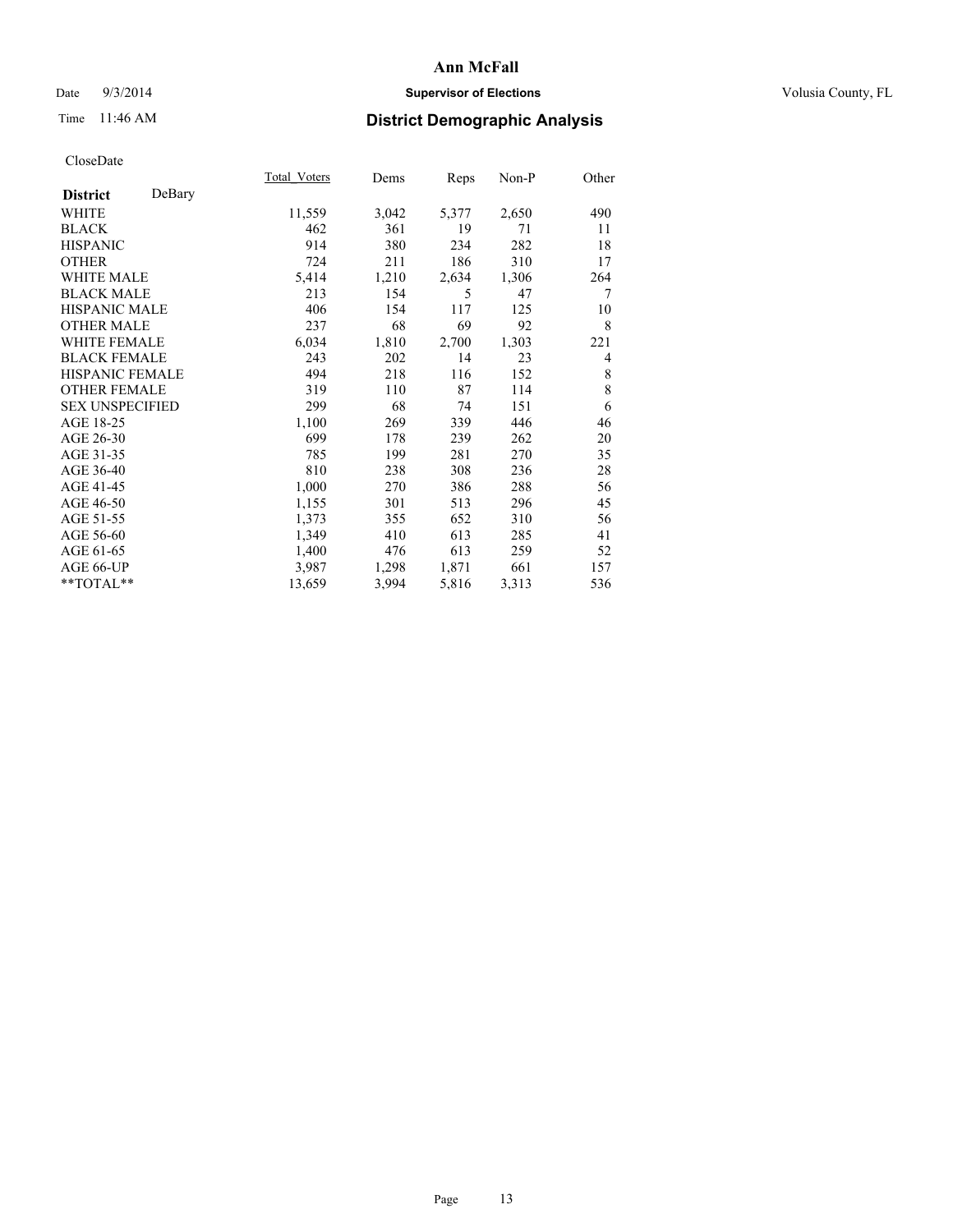# Date  $9/3/2014$  **Supervisor of Elections Supervisor of Elections** Volusia County, FL

# Time 11:46 AM **District Demographic Analysis**

|                        |        | <b>Total Voters</b> | Dems  | Reps  | Non-P | Other |
|------------------------|--------|---------------------|-------|-------|-------|-------|
| <b>District</b>        | DeLand |                     |       |       |       |       |
| WHITE                  |        | 12,394              | 3,948 | 5,041 | 2,832 | 573   |
| <b>BLACK</b>           |        | 2,458               | 1,989 | 85    | 348   | 36    |
| <b>HISPANIC</b>        |        | 1,148               | 498   | 188   | 429   | 33    |
| <b>OTHER</b>           |        | 865                 | 287   | 165   | 385   | 28    |
| WHITE MALE             |        | 5,434               | 1,488 | 2,286 | 1,369 | 291   |
| <b>BLACK MALE</b>      |        | 935                 | 719   | 38    | 153   | 25    |
| <b>HISPANIC MALE</b>   |        | 462                 | 196   | 85    | 166   | 15    |
| OTHER MALE             |        | 283                 | 103   | 55    | 113   | 12    |
| <b>WHITE FEMALE</b>    |        | 6,870               | 2,436 | 2,722 | 1,432 | 280   |
| <b>BLACK FEMALE</b>    |        | 1,491               | 1,248 | 44    | 188   | 11    |
| HISPANIC FEMALE        |        | 673                 | 298   | 100   | 258   | 17    |
| <b>OTHER FEMALE</b>    |        | 360                 | 131   | 70    | 146   | 13    |
| <b>SEX UNSPECIFIED</b> |        | 357                 | 103   | 79    | 169   | 6     |
| AGE 18-25              |        | 2,051               | 751   | 421   | 808   | 71    |
| AGE 26-30              |        | 1,084               | 418   | 233   | 389   | 44    |
| AGE 31-35              |        | 1,057               | 394   | 284   | 336   | 43    |
| AGE 36-40              |        | 1,174               | 427   | 319   | 351   | 77    |
| AGE 41-45              |        | 1,213               | 473   | 375   | 327   | 38    |
| AGE 46-50              |        | 1,228               | 469   | 450   | 270   | 39    |
| AGE 51-55              |        | 1,344               | 563   | 473   | 256   | 52    |
| AGE 56-60              |        | 1,378               | 594   | 457   | 280   | 47    |
| AGE 61-65              |        | 1,476               | 653   | 501   | 255   | 67    |
| AGE 66-UP              |        | 4,860               | 1,980 | 1,966 | 722   | 192   |
| $*$ $TOTAL**$          |        | 16,865              | 6,722 | 5,479 | 3,994 | 670   |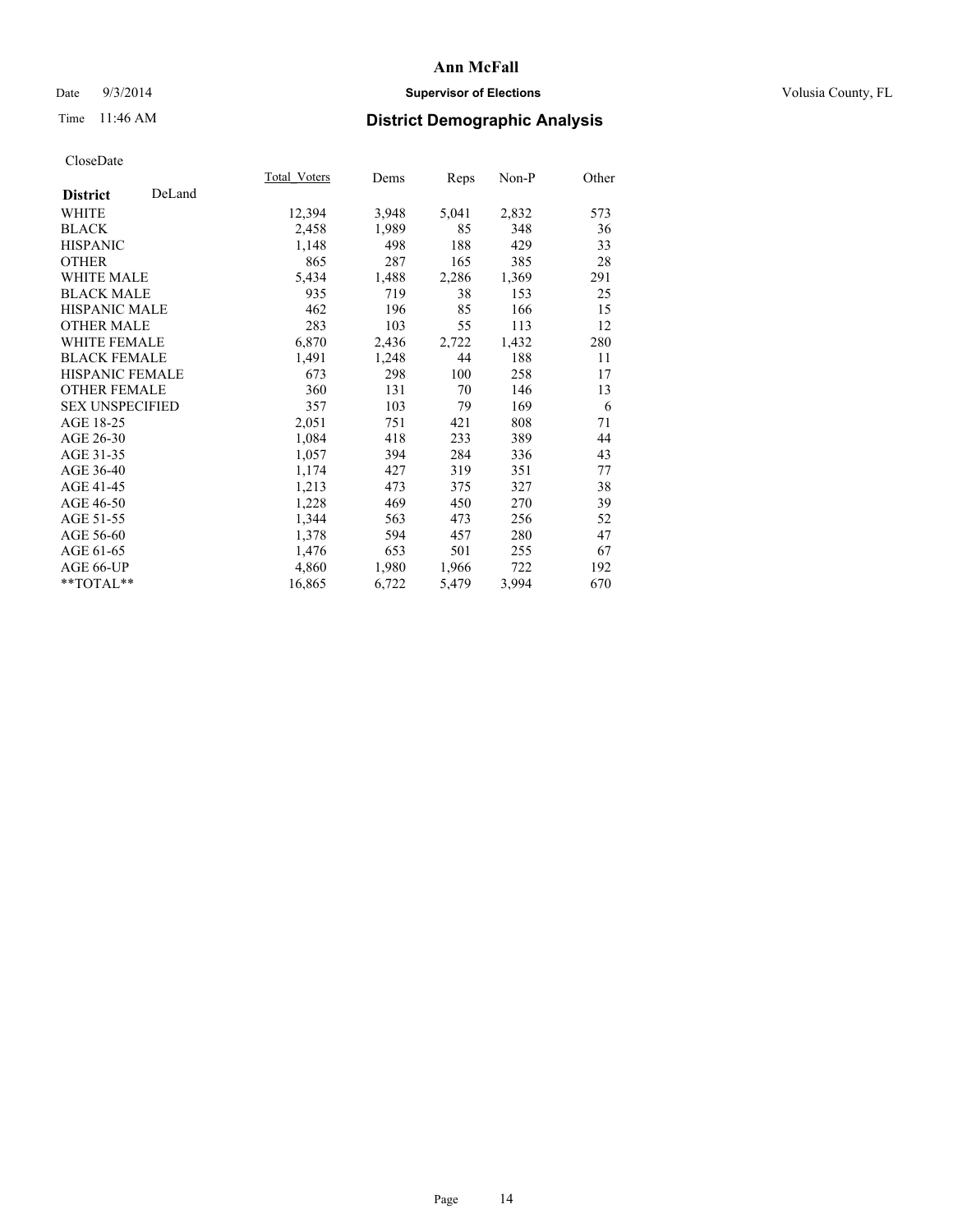# Date  $9/3/2014$  **Supervisor of Elections Supervisor of Elections** Volusia County, FL

# Time 11:46 AM **District Demographic Analysis**

|                        |         | Total Voters | Dems   | <b>Reps</b> | $Non-P$ | Other |
|------------------------|---------|--------------|--------|-------------|---------|-------|
| <b>District</b>        | Deltona |              |        |             |         |       |
| WHITE                  |         | 32,138       | 10,006 | 12,169      | 8,499   | 1,464 |
| <b>BLACK</b>           |         | 5,021        | 3,833  | 219         | 879     | 90    |
| <b>HISPANIC</b>        |         | 13,406       | 6,631  | 1,920       | 4,605   | 250   |
| <b>OTHER</b>           |         | 3,063        | 1,049  | 554         | 1,391   | 69    |
| WHITE MALE             |         | 14,880       | 4,081  | 5,903       | 4,108   | 788   |
| <b>BLACK MALE</b>      |         | 2,192        | 1,572  | 133         | 431     | 56    |
| <b>HISPANIC MALE</b>   |         | 6,262        | 2,986  | 952         | 2,184   | 140   |
| <b>OTHER MALE</b>      |         | 1,060        | 387    | 208         | 432     | 33    |
| WHITE FEMALE           |         | 16,967       | 5,845  | 6,172       | 4,283   | 667   |
| <b>BLACK FEMALE</b>    |         | 2,764        | 2,213  | 84          | 433     | 34    |
| HISPANIC FEMALE        |         | 6,986        | 3,572  | 956         | 2,351   | 107   |
| <b>OTHER FEMALE</b>    |         | 1,249        | 516    | 228         | 476     | 29    |
| <b>SEX UNSPECIFIED</b> |         | 1,268        | 347    | 226         | 676     | 19    |
| AGE 18-25              |         | 6,346        | 2,186  | 1,184       | 2,748   | 228   |
| AGE 26-30              |         | 4,161        | 1,439  | 884         | 1,678   | 160   |
| AGE 31-35              |         | 4,216        | 1,577  | 898         | 1,573   | 168   |
| AGE 36-40              |         | 4,390        | 1,664  | 1,021       | 1,506   | 199   |
| AGE 41-45              |         | 4,542        | 1,662  | 1,354       | 1,360   | 166   |
| AGE 46-50              |         | 4,954        | 1,920  | 1,503       | 1,365   | 166   |
| AGE 51-55              |         | 5,280        | 2,055  | 1,735       | 1,331   | 159   |
| AGE 56-60              |         | 4,996        | 2,094  | 1,610       | 1,134   | 158   |
| AGE 61-65              |         | 4,188        | 1,868  | 1,282       | 908     | 130   |
| AGE 66-UP              |         | 10,553       | 5,054  | 3,391       | 1,769   | 339   |
| **TOTAL**              |         | 53,628       | 21,519 | 14,862      | 15,374  | 1,873 |
|                        |         |              |        |             |         |       |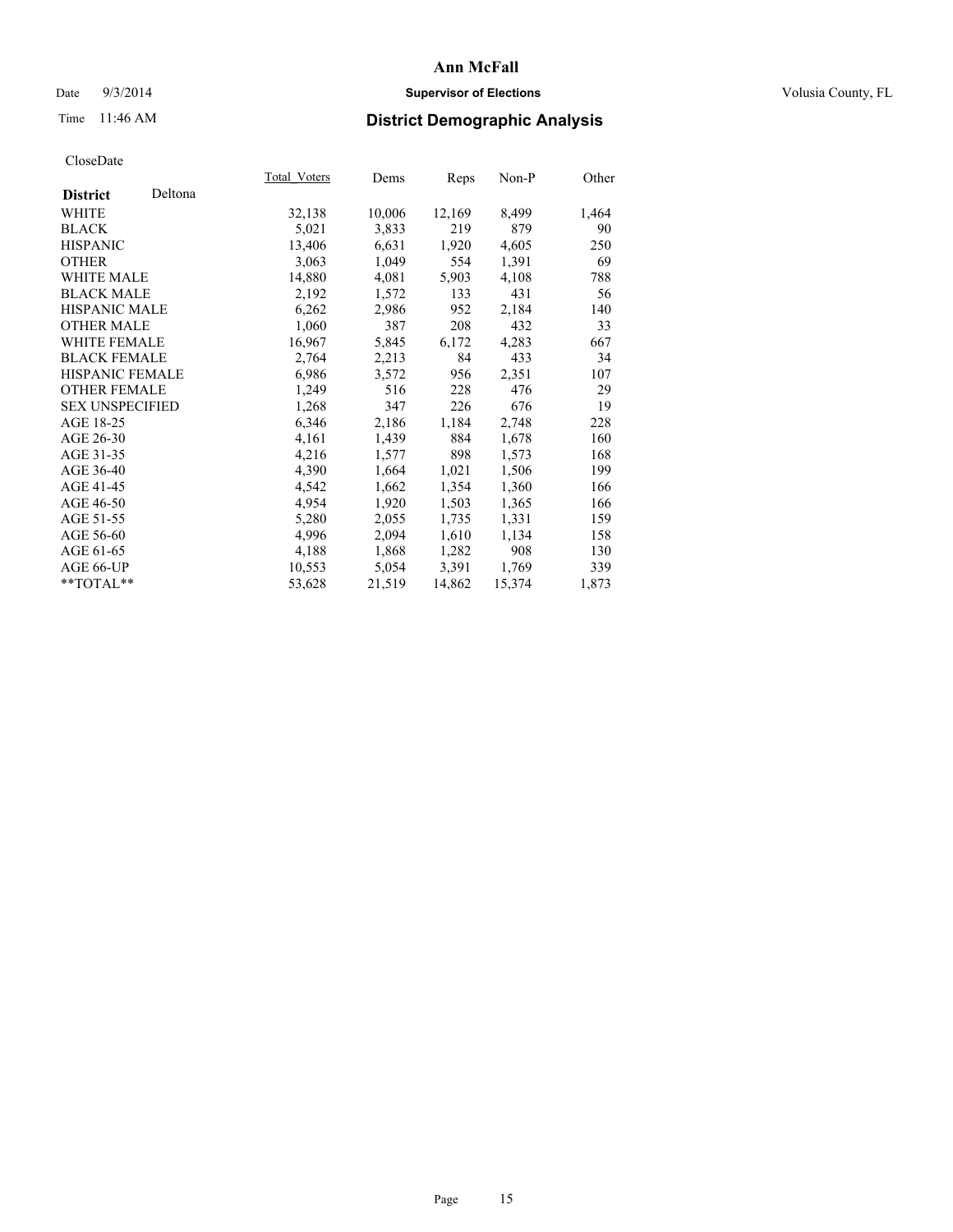# Date  $9/3/2014$  **Supervisor of Elections Supervisor of Elections** Volusia County, FL

# Time 11:46 AM **District Demographic Analysis**

|                              | Total Voters | Dems  | <b>Reps</b> | Non-P | Other          |
|------------------------------|--------------|-------|-------------|-------|----------------|
| Edgewater<br><b>District</b> |              |       |             |       |                |
| WHITE                        | 13,105       | 4,590 | 4,382       | 3,695 | 438            |
| <b>BLACK</b>                 | 306          | 222   | 15          | 67    | 2              |
| <b>HISPANIC</b>              | 204          | 79    | 44          | 74    | 7              |
| <b>OTHER</b>                 | 427          | 134   | 83          | 205   | 5              |
| <b>WHITE MALE</b>            | 5,936        | 1,820 | 2,146       | 1,735 | 235            |
| <b>BLACK MALE</b>            | 141          | 96    | 10          | 33    | 2              |
| <b>HISPANIC MALE</b>         | 83           | 34    | 17          | 28    | $\overline{4}$ |
| <b>OTHER MALE</b>            | 137          | 46    | 35          | 54    | $\overline{2}$ |
| WHITE FEMALE                 | 7,083        | 2,741 | 2,206       | 1,933 | 203            |
| <b>BLACK FEMALE</b>          | 162          | 124   | 5           | 33    | $\theta$       |
| <b>HISPANIC FEMALE</b>       | 118          | 44    | 27          | 44    | 3              |
| <b>OTHER FEMALE</b>          | 180          | 67    | 40          | 70    | 3              |
| <b>SEX UNSPECIFIED</b>       | 202          | 53    | 38          | 111   | $\overline{0}$ |
| AGE 18-25                    | 1,166        | 336   | 267         | 529   | 34             |
| AGE 26-30                    | 831          | 234   | 204         | 366   | 27             |
| AGE 31-35                    | 856          | 248   | 220         | 362   | 26             |
| AGE 36-40                    | 886          | 255   | 253         | 338   | 40             |
| AGE 41-45                    | 991          | 324   | 296         | 339   | 32             |
| AGE 46-50                    | 988          | 340   | 339         | 279   | 30             |
| AGE 51-55                    | 1,344        | 481   | 468         | 354   | 41             |
| AGE 56-60                    | 1,423        | 508   | 512         | 362   | 41             |
| AGE 61-65                    | 1,381        | 562   | 455         | 319   | 45             |
| AGE 66-UP                    | 4,176        | 1,737 | 1,510       | 793   | 136            |
| **TOTAL**                    | 14,042       | 5,025 | 4,524       | 4,041 | 452            |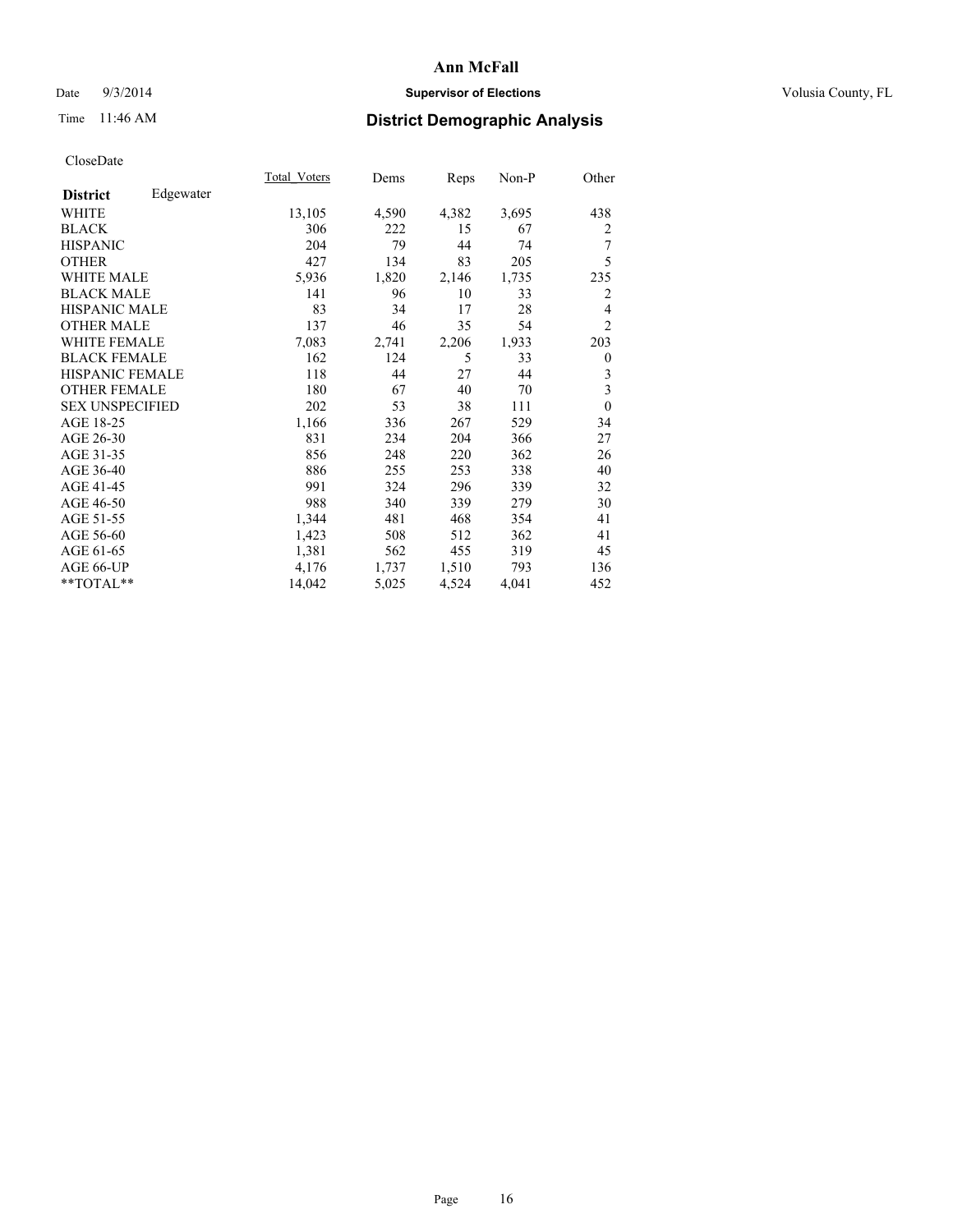# Date  $9/3/2014$  **Supervisor of Elections Supervisor of Elections** Volusia County, FL

# Time 11:46 AM **District Demographic Analysis**

| Total Voters | Dems  | Reps  | Non-P | Other          |
|--------------|-------|-------|-------|----------------|
|              |       |       |       |                |
| 5,515        | 2,158 | 1,655 | 1,490 | 212            |
| 830          | 650   | 26    | 147   | 7              |
| 187          | 90    | 22    | 74    | 1              |
| 310          | 120   | 40    | 142   | 8              |
| 2,488        | 860   | 784   | 733   | 111            |
| 288          | 202   | 12    | 69    | 5              |
| 75           | 32    | 11    | 32    | $\mathbf{0}$   |
| 98           | 38    | 15    | 39    | 6              |
| 2,981        | 1,284 | 858   | 740   | 99             |
| 536          | 442   | 14    | 78    | $\overline{2}$ |
| 112          | 58    | 11    | 42    | 1              |
| 126          | 60    | 23    | 42    | 1              |
| 138          | 42    | 15    | 78    | 3              |
| 658          | 253   | 114   | 278   | 13             |
| 470          | 213   | 84    | 162   | 11             |
| 427          | 197   | 75    | 139   | 16             |
| 379          | 172   | 68    | 128   | 11             |
| 477          | 188   | 103   | 167   | 19             |
| 611          | 243   | 167   | 181   | 20             |
| 727          | 303   | 186   | 200   | 38             |
| 655          | 274   | 183   | 174   | 24             |
| 620          | 288   | 161   | 154   | 17             |
| 1,818        | 887   | 602   | 270   | 59             |
| 6,842        | 3,018 | 1,743 | 1,853 | 228            |
|              |       |       |       |                |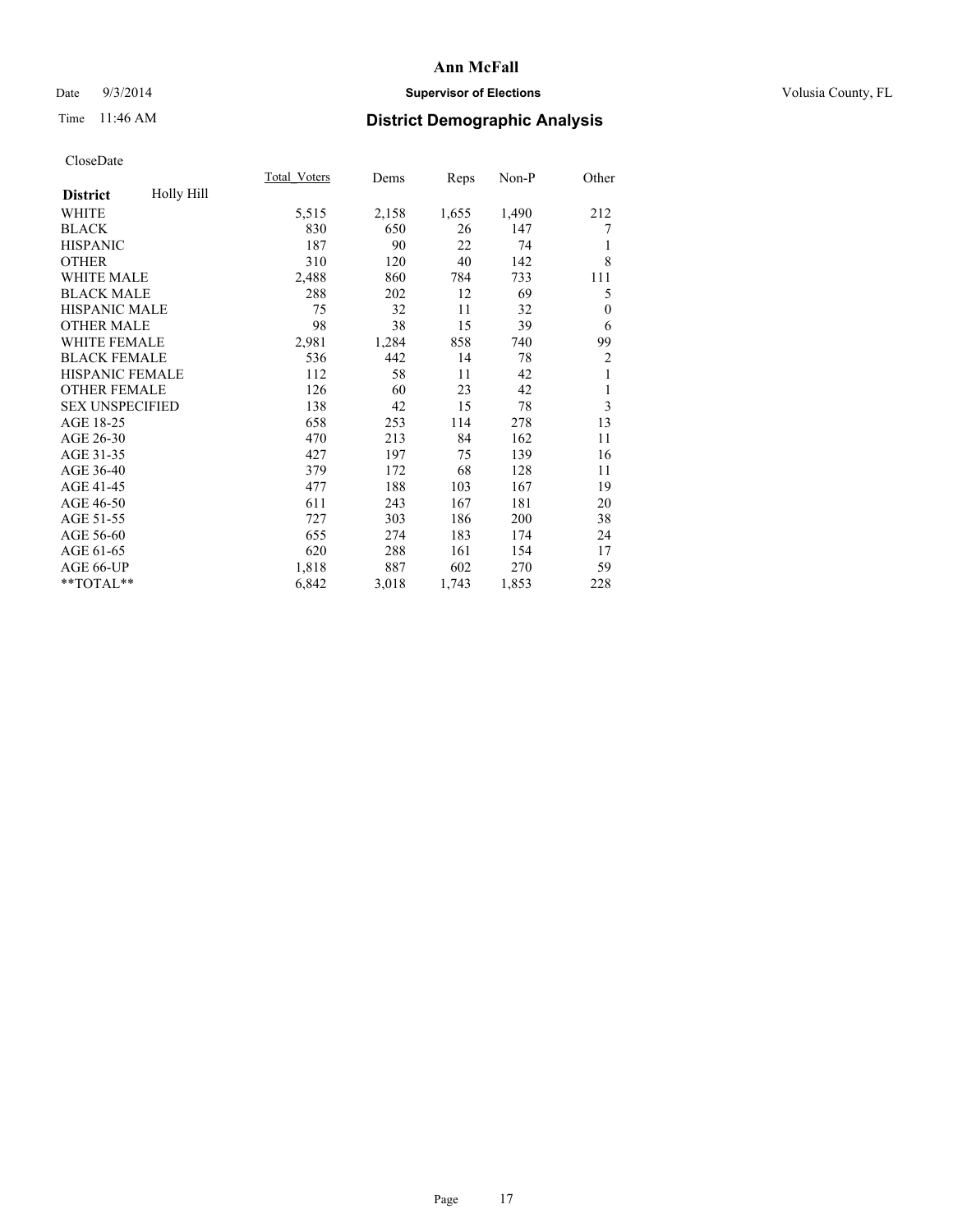# Date  $9/3/2014$  **Supervisor of Elections Supervisor of Elections** Volusia County, FL

# Time 11:46 AM **District Demographic Analysis**

|                        |            | Total Voters | Dems | Reps           | Non-P | Other          |
|------------------------|------------|--------------|------|----------------|-------|----------------|
| <b>District</b>        | Lake Helen |              |      |                |       |                |
| WHITE                  |            | 1,640        | 568  | 606            | 399   | 67             |
| <b>BLACK</b>           |            | 182          | 159  | $\overline{4}$ | 16    | 3              |
| <b>HISPANIC</b>        |            | 42           | 11   | 15             | 13    | 3              |
| <b>OTHER</b>           |            | 54           | 17   | 14             | 22    | 1              |
| <b>WHITE MALE</b>      |            | 747          | 228  | 303            | 183   | 33             |
| <b>BLACK MALE</b>      |            | 80           | 73   | $\overline{2}$ | 4     | 1              |
| <b>HISPANIC MALE</b>   |            | 14           | 3    | 5              | 5     |                |
| <b>OTHER MALE</b>      |            | 16           | 8    |                | 7     | $\theta$       |
| WHITE FEMALE           |            | 877          | 336  | 297            | 210   | 34             |
| <b>BLACK FEMALE</b>    |            | 98           | 84   | 1              | 11    | 2              |
| HISPANIC FEMALE        |            | 28           | 8    | 10             | 8     | $\overline{2}$ |
| <b>OTHER FEMALE</b>    |            | 23           | 8    | 5              | 9     | 1              |
| <b>SEX UNSPECIFIED</b> |            | 35           | 7    | 15             | 13    | $\theta$       |
| AGE 18-25              |            | 160          | 50   | 36             | 65    | 9              |
| AGE 26-30              |            | 121          | 38   | 35             | 44    | 4              |
| AGE 31-35              |            | 117          | 40   | 30             | 45    | $\overline{2}$ |
| AGE 36-40              |            | 100          | 22   | 33             | 34    | 11             |
| AGE 41-45              |            | 139          | 48   | 35             | 46    | 10             |
| AGE 46-50              |            | 145          | 51   | 58             | 29    | 7              |
| AGE 51-55              |            | 215          | 77   | 86             | 42    | 10             |
| AGE 56-60              |            | 218          | 86   | 83             | 40    | 9              |
| AGE 61-65              |            | 210          | 95   | 67             | 43    | 5              |
| AGE 66-UP              |            | 493          | 248  | 176            | 62    | 7              |
| $*$ TOTAL $**$         |            | 1,918        | 755  | 639            | 450   | 74             |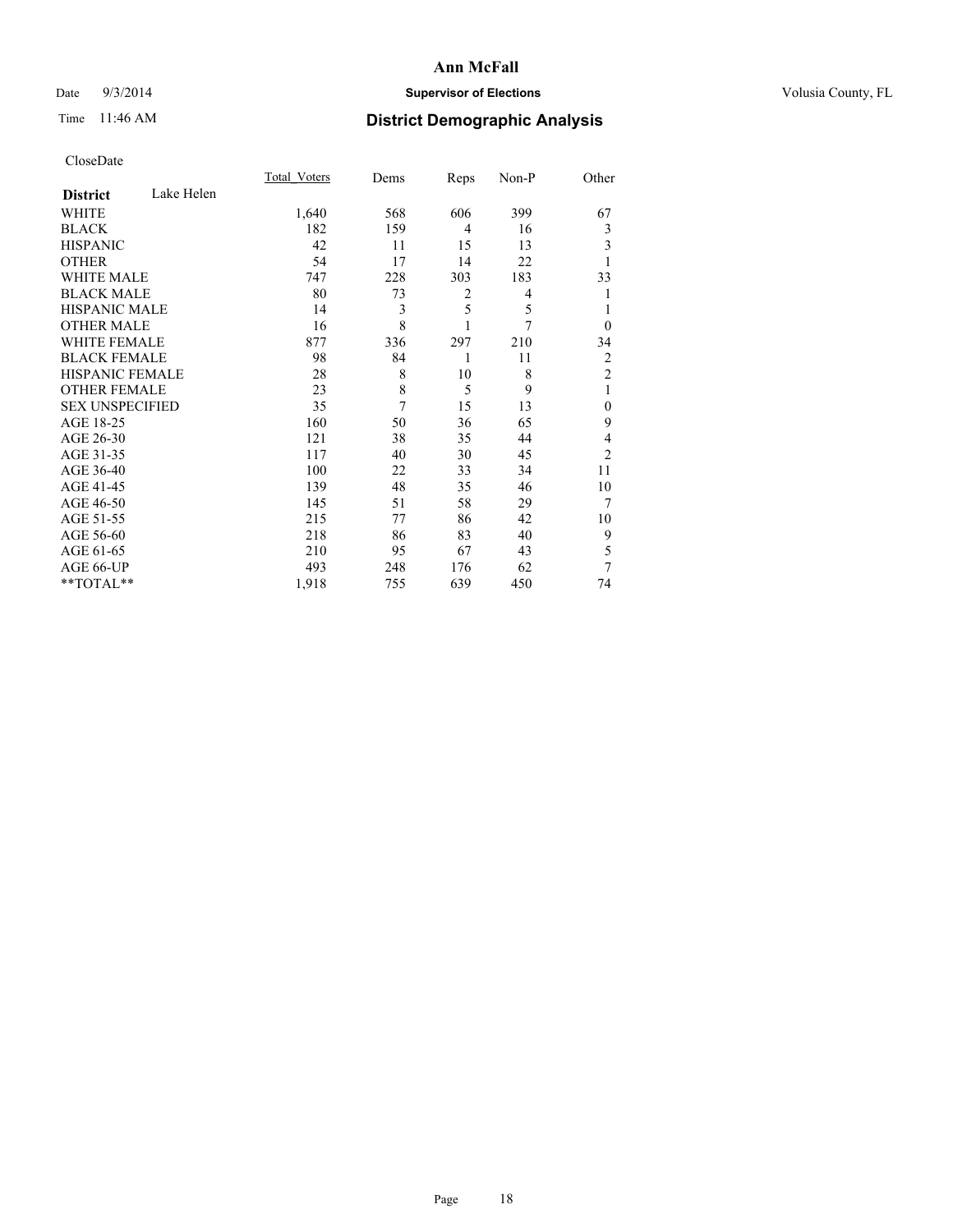# Date  $9/3/2014$  **Supervisor of Elections Supervisor of Elections** Volusia County, FL

# Time 11:46 AM **District Demographic Analysis**

|                        |                  | <b>Total Voters</b> | Dems  | Reps  | Non-P | Other          |
|------------------------|------------------|---------------------|-------|-------|-------|----------------|
| <b>District</b>        | New Smyrna Beach |                     |       |       |       |                |
| WHITE                  |                  | 16,408              | 5,085 | 6,731 | 4,016 | 576            |
| <b>BLACK</b>           |                  | 730                 | 600   | 20    | 100   | 10             |
| <b>HISPANIC</b>        |                  | 249                 | 87    | 70    | 86    | 6              |
| <b>OTHER</b>           |                  | 593                 | 155   | 138   | 284   | 16             |
| WHITE MALE             |                  | 7,564               | 1,985 | 3,262 | 2,007 | 310            |
| <b>BLACK MALE</b>      |                  | 310                 | 241   | 7     | 53    | 9              |
| <b>HISPANIC MALE</b>   |                  | 117                 | 34    | 31    | 49    | 3              |
| <b>OTHER MALE</b>      |                  | 197                 | 48    | 53    | 92    | $\overline{4}$ |
| WHITE FEMALE           |                  | 8,723               | 3,054 | 3,426 | 1,978 | 265            |
| <b>BLACK FEMALE</b>    |                  | 414                 | 354   | 13    | 46    | 1              |
| HISPANIC FEMALE        |                  | 129                 | 52    | 39    | 35    | 3              |
| <b>OTHER FEMALE</b>    |                  | 250                 | 90    | 66    | 83    | 11             |
| <b>SEX UNSPECIFIED</b> |                  | 276                 | 69    | 62    | 143   | $\overline{2}$ |
| AGE 18-25              |                  | 1,104               | 327   | 285   | 443   | 49             |
| AGE 26-30              |                  | 899                 | 273   | 253   | 340   | 33             |
| AGE 31-35              |                  | 855                 | 246   | 238   | 331   | 40             |
| AGE 36-40              |                  | 859                 | 260   | 271   | 296   | 32             |
| AGE 41-45              |                  | 968                 | 298   | 336   | 302   | 32             |
| AGE 46-50              |                  | 1,110               | 313   | 459   | 315   | 23             |
| AGE 51-55              |                  | 1,523               | 483   | 627   | 356   | 57             |
| AGE 56-60              |                  | 1,873               | 664   | 703   | 445   | 61             |
| AGE 61-65              |                  | 2,048               | 726   | 790   | 457   | 75             |
| AGE 66-UP              |                  | 6,741               | 2,337 | 2,997 | 1,201 | 206            |
| $*$ TOTAL $*$          |                  | 17,980              | 5,927 | 6,959 | 4,486 | 608            |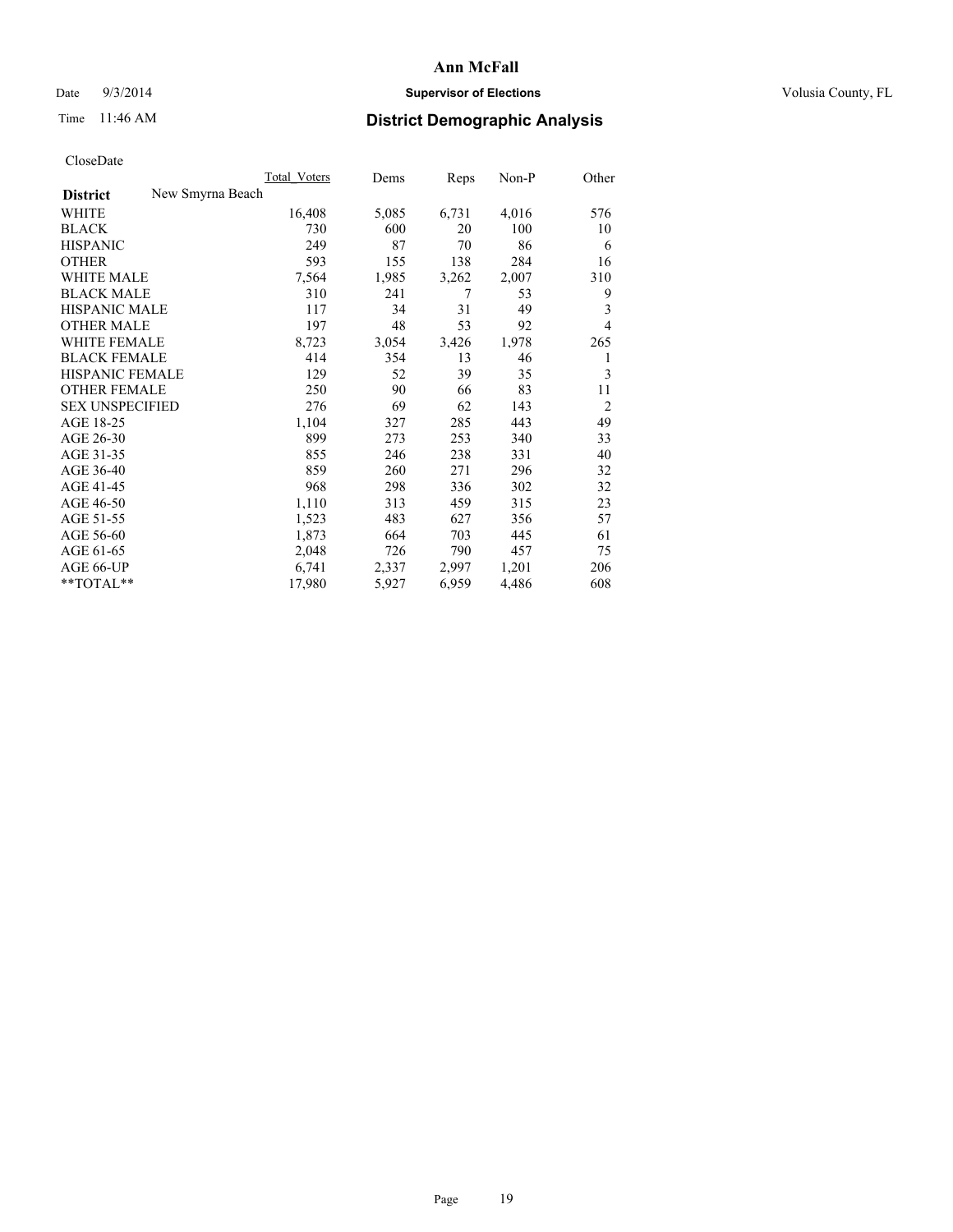# Date  $9/3/2014$  **Supervisor of Elections Supervisor of Elections** Volusia County, FL

# Time 11:46 AM **District Demographic Analysis**

|                        |          | <b>Total Voters</b> | Dems           | Reps           | Non-P          | Other          |
|------------------------|----------|---------------------|----------------|----------------|----------------|----------------|
| <b>District</b>        | Oak Hill |                     |                |                |                |                |
| WHITE                  |          | 1,147               | 401            | 431            | 282            | 33             |
| <b>BLACK</b>           |          | 173                 | 149            | 4              | 19             | 1              |
| <b>HISPANIC</b>        |          | 7                   | 3              | $\overline{2}$ | $\overline{2}$ | $\Omega$       |
| <b>OTHER</b>           |          | 32                  | 6              | 11             | 13             | $\overline{2}$ |
| WHITE MALE             |          | 581                 | 193            | 217            | 149            | 22             |
| <b>BLACK MALE</b>      |          | 71                  | 59             | 2              | 9              | 1              |
| <b>HISPANIC MALE</b>   |          | $\overline{2}$      | $\theta$       | $\overline{2}$ | $\theta$       | $\overline{0}$ |
| <b>OTHER MALE</b>      |          | 13                  | $\overline{c}$ | 6              | 4              | 1              |
| <b>WHITE FEMALE</b>    |          | 556                 | 206            | 209            | 130            | 11             |
| <b>BLACK FEMALE</b>    |          | 101                 | 89             | $\overline{2}$ | 10             | $\Omega$       |
| HISPANIC FEMALE        |          | 5                   | 3              | $\mathbf{0}$   | 2              | $\theta$       |
| <b>OTHER FEMALE</b>    |          | 11                  | 4              | 4              | $\overline{2}$ | 1              |
| <b>SEX UNSPECIFIED</b> |          | 19                  | 3              | 6              | 10             | $\Omega$       |
| AGE 18-25              |          | 89                  | 34             | 20             | 33             | $\overline{c}$ |
| AGE 26-30              |          | 72                  | 27             | 15             | 29             | 1              |
| AGE 31-35              |          | 64                  | 27             | 19             | 17             |                |
| AGE 36-40              |          | 55                  | 18             | 15             | 20             | $\overline{c}$ |
| AGE 41-45              |          | 72                  | 28             | 23             | 18             | 3              |
| AGE 46-50              |          | 92                  | 38             | 29             | 22             | 3              |
| AGE 51-55              |          | 129                 | 53             | 48             | 25             | 3              |
| AGE 56-60              |          | 149                 | 69             | 48             | 30             | $\overline{c}$ |
| AGE 61-65              |          | 166                 | 76             | 48             | 36             | 6              |
| AGE 66-UP              |          | 471                 | 189            | 183            | 86             | 13             |
| **TOTAL**              |          | 1,359               | 559            | 448            | 316            | 36             |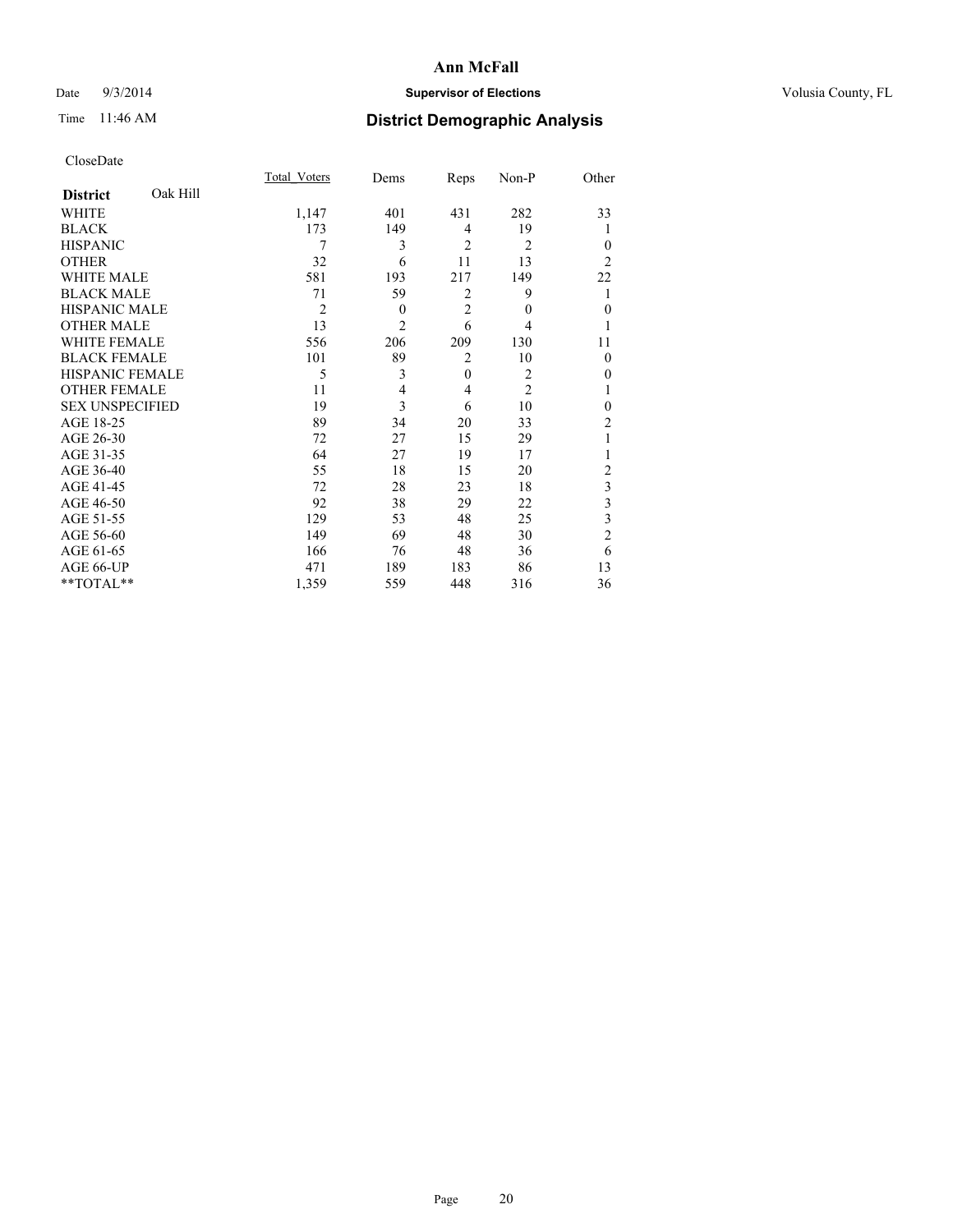# Date  $9/3/2014$  **Supervisor of Elections Supervisor of Elections** Volusia County, FL

# Time 11:46 AM **District Demographic Analysis**

|                        |             | Total Voters | Dems  | Reps  | Non-P | Other          |
|------------------------|-------------|--------------|-------|-------|-------|----------------|
| <b>District</b>        | Orange City |              |       |       |       |                |
| WHITE                  |             | 5,154        | 1,594 | 2,056 | 1,264 | 240            |
| <b>BLACK</b>           |             | 385          | 301   | 13    | 65    | 6              |
| <b>HISPANIC</b>        |             | 877          | 420   | 132   | 312   | 13             |
| <b>OTHER</b>           |             | 293          | 87    | 68    | 129   | 9              |
| <b>WHITE MALE</b>      |             | 2,222        | 596   | 897   | 594   | 135            |
| <b>BLACK MALE</b>      |             | 135          | 97    | 7     | 27    | 4              |
| <b>HISPANIC MALE</b>   |             | 363          | 163   | 66    | 129   | 5              |
| <b>OTHER MALE</b>      |             | 105          | 33    | 27    | 42    | 3              |
| <b>WHITE FEMALE</b>    |             | 2,894        | 986   | 1,143 | 660   | 105            |
| <b>BLACK FEMALE</b>    |             | 247          | 201   | 6     | 38    | $\overline{c}$ |
| HISPANIC FEMALE        |             | 507          | 255   | 64    | 180   | 8              |
| <b>OTHER FEMALE</b>    |             | 115          | 43    | 25    | 43    | 4              |
| <b>SEX UNSPECIFIED</b> |             | 120          | 28    | 33    | 57    | $\overline{2}$ |
| AGE 18-25              |             | 542          | 164   | 108   | 232   | 38             |
| AGE 26-30              |             | 372          | 132   | 87    | 143   | 10             |
| AGE 31-35              |             | 411          | 131   | 106   | 149   | 25             |
| AGE 36-40              |             | 394          | 133   | 116   | 138   | 7              |
| AGE 41-45              |             | 421          | 146   | 127   | 138   | 10             |
| AGE 46-50              |             | 457          | 156   | 132   | 154   | 15             |
| AGE 51-55              |             | 537          | 189   | 175   | 145   | 28             |
| AGE 56-60              |             | 529          | 192   | 187   | 138   | 12             |
| AGE 61-65              |             | 540          | 222   | 176   | 119   | 23             |
| AGE 66-UP              |             | 2,506        | 937   | 1,055 | 414   | 100            |
| **TOTAL**              |             | 6,709        | 2,402 | 2,269 | 1,770 | 268            |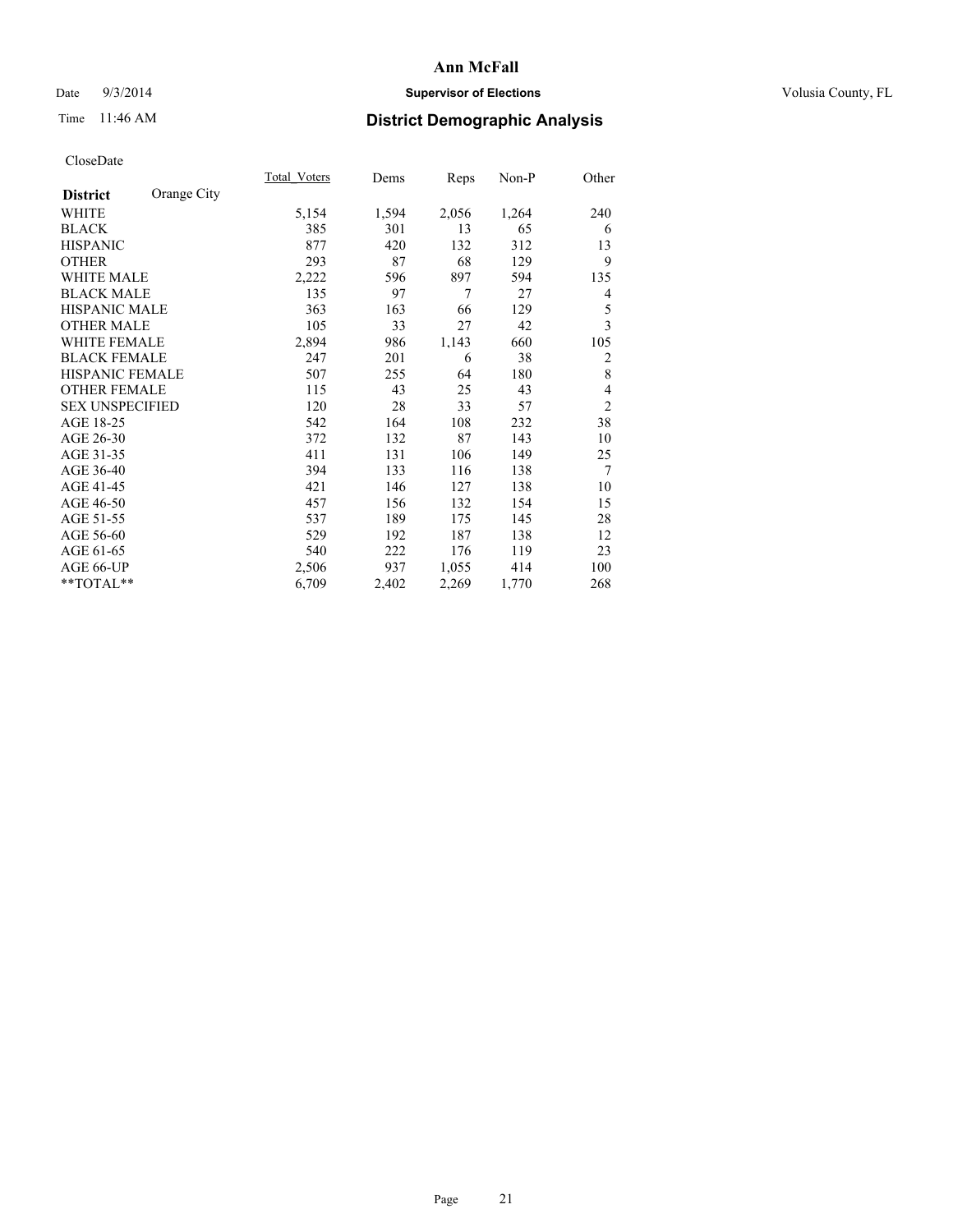# Date  $9/3/2014$  **Supervisor of Elections Supervisor of Elections** Volusia County, FL

# Time 11:46 AM **District Demographic Analysis**

|                                 | <b>Total Voters</b> | Dems  | Reps   | Non-P | Other |
|---------------------------------|---------------------|-------|--------|-------|-------|
| Ormond Beach<br><b>District</b> |                     |       |        |       |       |
| WHITE                           | 26,360              | 8,426 | 11,074 | 5,939 | 921   |
| <b>BLACK</b>                    | 951                 | 729   | 48     | 150   | 24    |
| <b>HISPANIC</b>                 | 630                 | 250   | 164    | 203   | 13    |
| <b>OTHER</b>                    | 1,484               | 470   | 376    | 601   | 37    |
| WHITE MALE                      | 11,934              | 3,332 | 5,230  | 2,884 | 488   |
| <b>BLACK MALE</b>               | 406                 | 284   | 24     | 85    | 13    |
| <b>HISPANIC MALE</b>            | 278                 | 90    | 87     | 91    | 10    |
| <b>OTHER MALE</b>               | 558                 | 173   | 146    | 220   | 19    |
| <b>WHITE FEMALE</b>             | 14,218              | 5,034 | 5,788  | 2,972 | 424   |
| <b>BLACK FEMALE</b>             | 535                 | 439   | 24     | 61    | 11    |
| <b>HISPANIC FEMALE</b>          | 343                 | 157   | 74     | 109   | 3     |
| <b>OTHER FEMALE</b>             | 628                 | 231   | 173    | 208   | 16    |
| <b>SEX UNSPECIFIED</b>          | 525                 | 135   | 116    | 263   | 11    |
| AGE 18-25                       | 2,409               | 675   | 772    | 881   | 81    |
| AGE 26-30                       | 1,645               | 523   | 505    | 565   | 52    |
| AGE 31-35                       | 1,437               | 422   | 478    | 481   | 56    |
| AGE 36-40                       | 1,480               | 429   | 511    | 469   | 71    |
| AGE 41-45                       | 1,914               | 561   | 763    | 517   | 73    |
| AGE 46-50                       | 2,326               | 654   | 1,006  | 589   | 77    |
| AGE 51-55                       | 2,662               | 868   | 1,122  | 606   | 66    |
| AGE 56-60                       | 2,907               | 1,034 | 1,195  | 595   | 83    |
| AGE 61-65                       | 2,933               | 1,114 | 1,133  | 589   | 97    |
| AGE 66-UP                       | 9,712               | 3,595 | 4,177  | 1,601 | 339   |
| $*$ TOTAL $*$                   | 29,425              | 9,875 | 11,662 | 6,893 | 995   |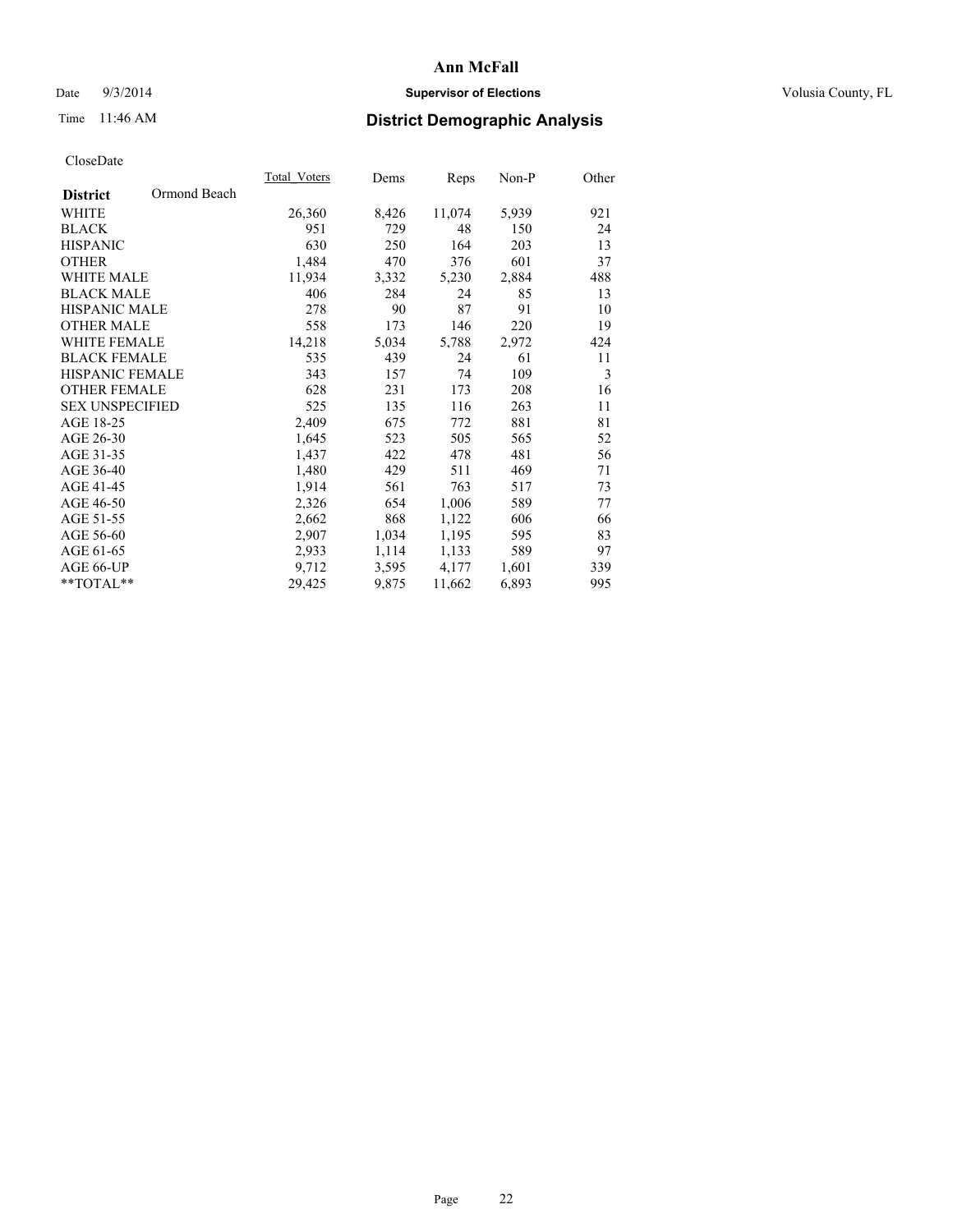# Date  $9/3/2014$  **Supervisor of Elections Supervisor of Elections** Volusia County, FL

# Time 11:46 AM **District Demographic Analysis**

|                        |         | Total Voters | Dems           | Reps           | Non-P          | Other          |
|------------------------|---------|--------------|----------------|----------------|----------------|----------------|
| <b>District</b>        | Pierson |              |                |                |                |                |
| WHITE                  |         | 549          | 193            | 246            | 97             | 13             |
| <b>BLACK</b>           |         | 49           | 42             | $\overline{2}$ | 5              | $\theta$       |
| <b>HISPANIC</b>        |         | 131          | 60             | 7              | 60             | 4              |
| <b>OTHER</b>           |         | 20           | 5              | 4              | 11             | $\theta$       |
| WHITE MALE             |         | 261          | 86             | 122            | 43             | 10             |
| <b>BLACK MALE</b>      |         | 22           | 18             | 1              | 3              | $\theta$       |
| <b>HISPANIC MALE</b>   |         | 59           | 31             | $\overline{2}$ | 25             | 1              |
| <b>OTHER MALE</b>      |         | 9            | 3              | $\overline{c}$ | $\overline{4}$ | $\mathbf{0}$   |
| <b>WHITE FEMALE</b>    |         | 283          | 106            | 121            | 53             | 3              |
| <b>BLACK FEMALE</b>    |         | 27           | 24             | 1              | $\overline{2}$ | $\mathbf{0}$   |
| <b>HISPANIC FEMALE</b> |         | 71           | 29             | 5              | 34             | 3              |
| <b>OTHER FEMALE</b>    |         | 5            | $\overline{c}$ | 1              | $\overline{c}$ | $\theta$       |
| <b>SEX UNSPECIFIED</b> |         | 12           | $\mathbf{1}$   | 4              | 7              | $\theta$       |
| AGE 18-25              |         | 108          | 40             | 23             | 45             | $\theta$       |
| AGE 26-30              |         | 56           | 15             | 15             | 26             | $\mathbf{0}$   |
| AGE 31-35              |         | 49           | 12             | 16             | 19             | $\overline{2}$ |
| AGE 36-40              |         | 53           | 17             | 17             | 16             | 3              |
| AGE 41-45              |         | 54           | 18             | 18             | 16             | $\overline{c}$ |
| AGE 46-50              |         | 51           | 22             | 17             | 10             | $\overline{2}$ |
| AGE 51-55              |         | 70           | 32             | 24             | 11             | 3              |
| AGE 56-60              |         | 86           | 35             | 38             | 11             | $\overline{2}$ |
| AGE 61-65              |         | 58           | 24             | 28             | 6              | $\mathbf{0}$   |
| AGE 66-UP              |         | 164          | 85             | 63             | 13             | 3              |
| **TOTAL**              |         | 749          | 300            | 259            | 173            | 17             |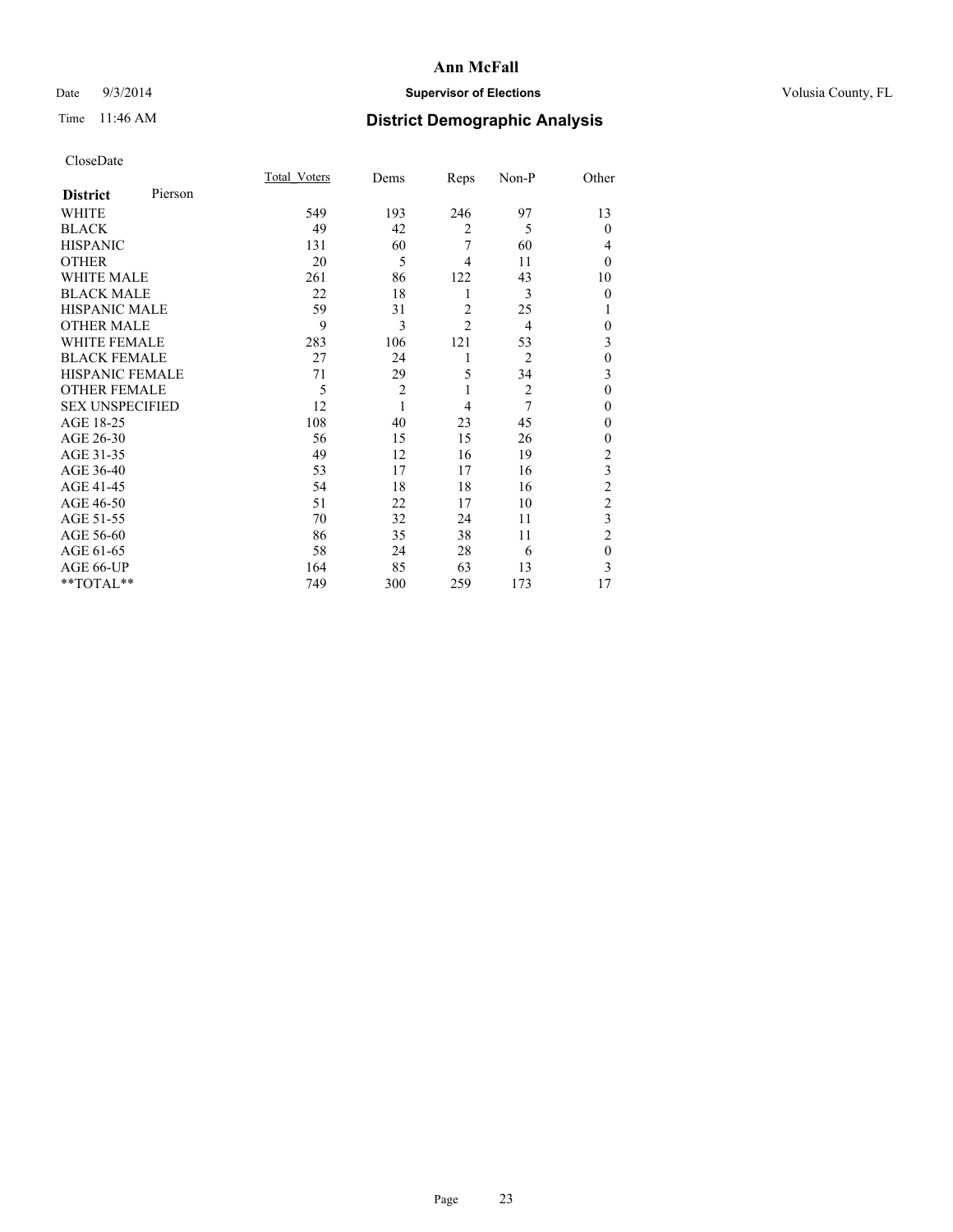# Date  $9/3/2014$  **Supervisor of Elections Supervisor of Elections** Volusia County, FL

# Time 11:46 AM **District Demographic Analysis**

|                        |             | <b>Total Voters</b> | Dems         | Reps             | Non-P          | Other          |
|------------------------|-------------|---------------------|--------------|------------------|----------------|----------------|
| <b>District</b>        | Ponce Inlet |                     |              |                  |                |                |
| WHITE                  |             | 2,734               | 645          | 1,402            | 602            | 85             |
| <b>BLACK</b>           |             | 4                   |              |                  | $\overline{2}$ | $\Omega$       |
| <b>HISPANIC</b>        |             | 45                  | 14           | 19               | 11             |                |
| <b>OTHER</b>           |             | 99                  | 26           | 33               | 37             | 3              |
| WHITE MALE             |             | 1,302               | 259          | 687              | 311            | 45             |
| <b>BLACK MALE</b>      |             | 1                   | $\mathbf{0}$ | $\boldsymbol{0}$ | 1              | $\mathbf{0}$   |
| <b>HISPANIC MALE</b>   |             | 18                  | 5            | 8                | 5              | 0              |
| <b>OTHER MALE</b>      |             | 36                  | 8            | 15               | 10             | 3              |
| <b>WHITE FEMALE</b>    |             | 1,411               | 381          | 710              | 281            | 39             |
| <b>BLACK FEMALE</b>    |             | 3                   | 1            | 1                | 1              | $\theta$       |
| <b>HISPANIC FEMALE</b> |             | 27                  | 9            | 11               | 6              |                |
| <b>OTHER FEMALE</b>    |             | 46                  | 14           | 14               | 18             | 0              |
| <b>SEX UNSPECIFIED</b> |             | 38                  | 9            | 9                | 19             |                |
| AGE 18-25              |             | 150                 | 35           | 54               | 53             | 8              |
| AGE 26-30              |             | 74                  | 22           | 27               | 23             | $\overline{c}$ |
| AGE 31-35              |             | 83                  | 14           | 35               | 28             | 6              |
| AGE 36-40              |             | 83                  | 10           | 38               | 31             | 4              |
| AGE 41-45              |             | 122                 | 25           | 54               | 41             | $\overline{c}$ |
| AGE 46-50              |             | 160                 | 34           | 85               | 39             | $\overline{2}$ |
| AGE 51-55              |             | 238                 | 52           | 128              | 55             | 3              |
| AGE 56-60              |             | 322                 | 79           | 168              | 67             | 8              |
| AGE 61-65              |             | 386                 | 97           | 178              | 97             | 14             |
| AGE 66-UP              |             | 1,264               | 318          | 688              | 218            | 40             |
| **TOTAL**              |             | 2,882               | 686          | 1,455            | 652            | 89             |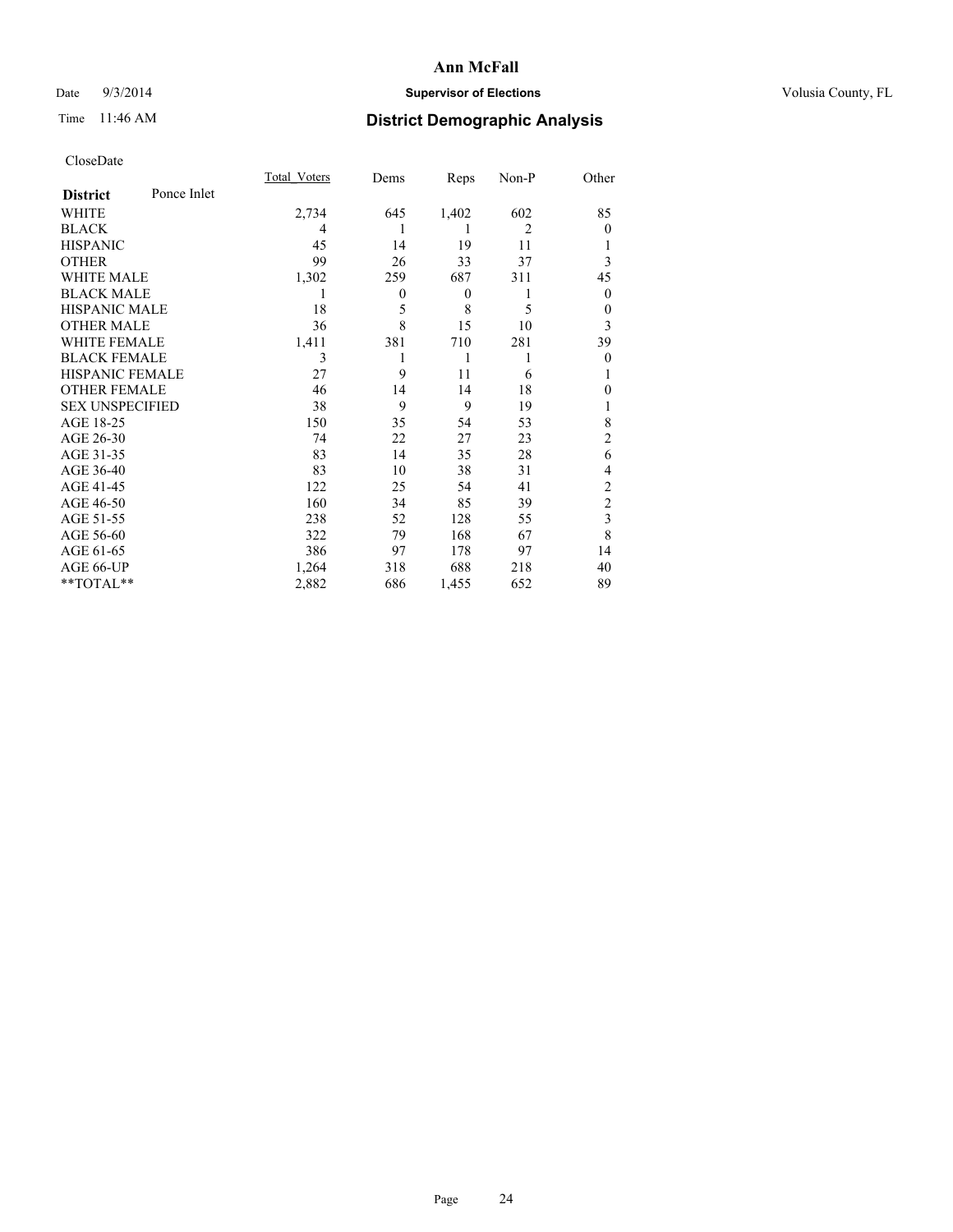# Date  $9/3/2014$  **Supervisor of Elections Supervisor of Elections** Volusia County, FL

# Time 11:46 AM **District Demographic Analysis**

|                        |             | Total Voters | Dems   | Reps   | $Non-P$ | Other |
|------------------------|-------------|--------------|--------|--------|---------|-------|
| <b>District</b>        | Port Orange |              |        |        |         |       |
| <b>WHITE</b>           |             | 34,616       | 11,165 | 13,184 | 8,933   | 1,334 |
| <b>BLACK</b>           |             | 1,115        | 840    | 57     | 193     | 25    |
| <b>HISPANIC</b>        |             | 1,063        | 415    | 224    | 389     | 35    |
| <b>OTHER</b>           |             | 1,862        | 579    | 408    | 825     | 50    |
| WHITE MALE             |             | 15,769       | 4,417  | 6,373  | 4,270   | 709   |
| <b>BLACK MALE</b>      |             | 474          | 333    | 34     | 96      | 11    |
| <b>HISPANIC MALE</b>   |             | 486          | 177    | 107    | 178     | 24    |
| <b>OTHER MALE</b>      |             | 693          | 210    | 161    | 291     | 31    |
| <b>WHITE FEMALE</b>    |             | 18,486       | 6,646  | 6,683  | 4,549   | 608   |
| <b>BLACK FEMALE</b>    |             | 628          | 498    | 22     | 94      | 14    |
| HISPANIC FEMALE        |             | 558          | 233    | 112    | 202     | 11    |
| <b>OTHER FEMALE</b>    |             | 787          | 287    | 184    | 300     | 16    |
| <b>SEX UNSPECIFIED</b> |             | 775          | 198    | 197    | 360     | 20    |
| AGE 18-25              |             | 3,354        | 937    | 874    | 1,398   | 145   |
| AGE 26-30              |             | 2,454        | 789    | 651    | 926     | 88    |
| AGE 31-35              |             | 2,325        | 697    | 677    | 853     | 98    |
| AGE 36-40              |             | 2,214        | 653    | 728    | 741     | 92    |
| AGE 41-45              |             | 2,689        | 811    | 964    | 824     | 90    |
| AGE 46-50              |             | 2,947        | 909    | 1,131  | 804     | 103   |
| AGE 51-55              |             | 3,658        | 1,167  | 1,479  | 902     | 110   |
| AGE 56-60              |             | 3,668        | 1,321  | 1,434  | 797     | 116   |
| AGE 61-65              |             | 3,613        | 1,360  | 1,315  | 810     | 128   |
| AGE 66-UP              |             | 11,734       | 4,355  | 4,620  | 2,285   | 474   |
| $*$ $TOTAL**$          |             | 38,656       | 12,999 | 13,873 | 10,340  | 1,444 |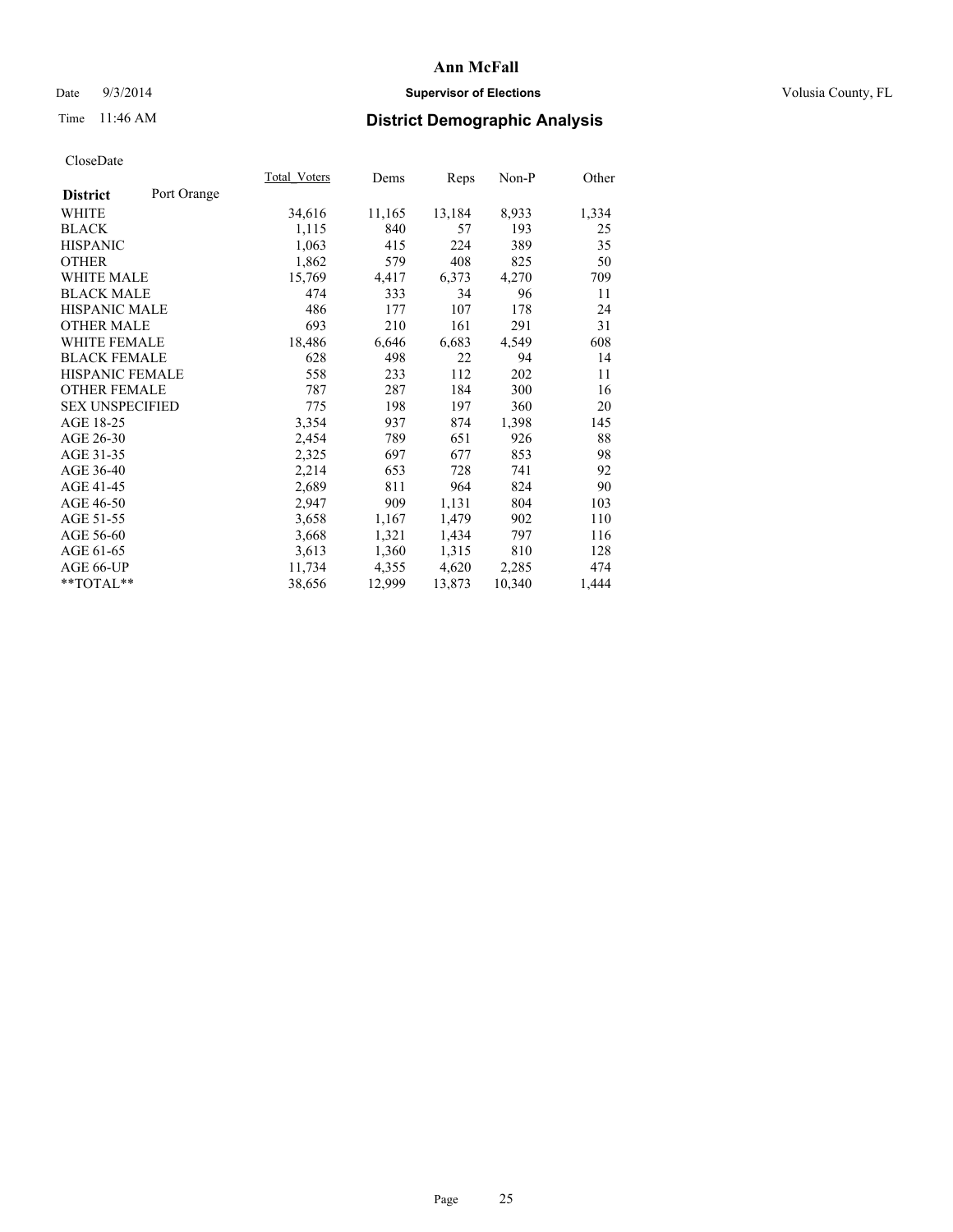# Date  $9/3/2014$  **Supervisor of Elections Supervisor of Elections** Volusia County, FL

# Time 11:46 AM **District Demographic Analysis**

|                        |               | <b>Total Voters</b> | Dems  | Reps  | Non-P | Other          |
|------------------------|---------------|---------------------|-------|-------|-------|----------------|
| <b>District</b>        | South Daytona |                     |       |       |       |                |
| WHITE                  |               | 6,529               | 2,427 | 2,244 | 1,635 | 223            |
| <b>BLACK</b>           |               | 596                 | 477   | 19    | 95    | 5              |
| <b>HISPANIC</b>        |               | 182                 | 89    | 30    | 57    | 6              |
| <b>OTHER</b>           |               | 355                 | 126   | 62    | 161   | 6              |
| <b>WHITE MALE</b>      |               | 3,016               | 973   | 1,108 | 798   | 137            |
| <b>BLACK MALE</b>      |               | 236                 | 182   | 7     | 44    | 3              |
| <b>HISPANIC MALE</b>   |               | 92                  | 38    | 17    | 33    | 4              |
| <b>OTHER MALE</b>      |               | 109                 | 40    | 19    | 48    | $\overline{2}$ |
| <b>WHITE FEMALE</b>    |               | 3,475               | 1,439 | 1,125 | 825   | 86             |
| <b>BLACK FEMALE</b>    |               | 348                 | 286   | 11    | 49    | $\overline{2}$ |
| <b>HISPANIC FEMALE</b> |               | 85                  | 47    | 13    | 23    | $\overline{c}$ |
| <b>OTHER FEMALE</b>    |               | 156                 | 66    | 31    | 55    | $\overline{4}$ |
| <b>SEX UNSPECIFIED</b> |               | 145                 | 48    | 24    | 73    | $\overline{0}$ |
| AGE 18-25              |               | 680                 | 236   | 157   | 268   | 19             |
| AGE 26-30              |               | 550                 | 206   | 141   | 184   | 19             |
| AGE 31-35              |               | 494                 | 195   | 99    | 181   | 19             |
| AGE 36-40              |               | 400                 | 151   | 107   | 123   | 19             |
| AGE 41-45              |               | 535                 | 209   | 159   | 155   | 12             |
| AGE 46-50              |               | 642                 | 227   | 230   | 169   | 16             |
| AGE 51-55              |               | 774                 | 306   | 256   | 192   | 20             |
| AGE 56-60              |               | 798                 | 342   | 264   | 167   | 25             |
| AGE 61-65              |               | 763                 | 326   | 242   | 167   | 28             |
| AGE 66-UP              |               | 2,026               | 921   | 700   | 342   | 63             |
| $*$ TOTAL $*$          |               | 7,662               | 3,119 | 2,355 | 1,948 | 240            |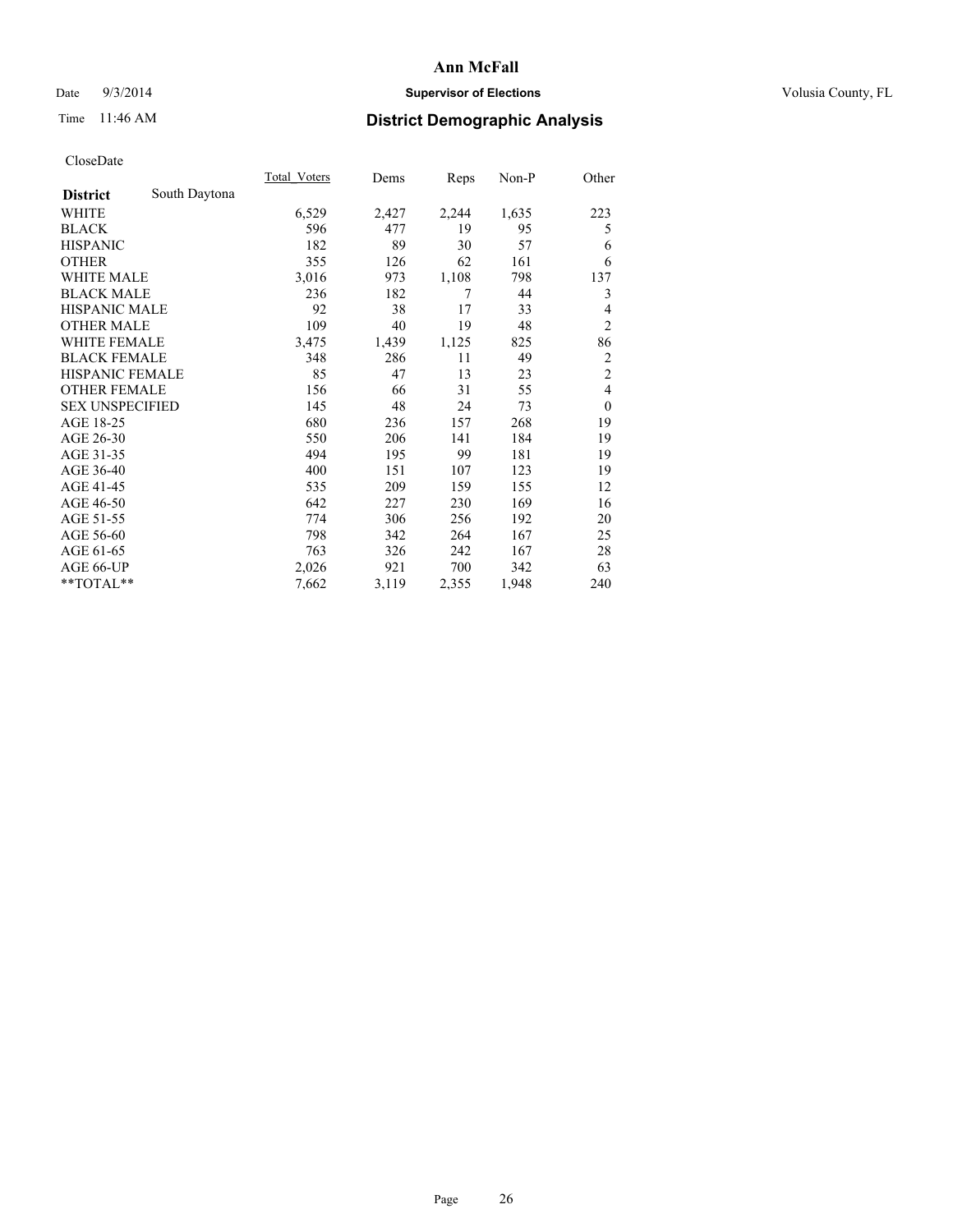# Date  $9/3/2014$  **Supervisor of Elections Supervisor of Elections** Volusia County, FL

# Time 11:46 AM **District Demographic Analysis**

|                        |               | <b>Total Voters</b> | Dems     | Reps     | Non-P | Other |
|------------------------|---------------|---------------------|----------|----------|-------|-------|
| <b>District</b>        | Flagler Beach |                     |          |          |       |       |
| WHITE                  |               | 55                  | 22       | 17       | 15    |       |
| <b>BLACK</b>           |               | 0                   | $\Omega$ | $\theta$ | 0     | 0     |
| <b>HISPANIC</b>        |               | $\theta$            | 0        | 0        | 0     | 0     |
| <b>OTHER</b>           |               |                     |          | 2        |       |       |
| <b>WHITE MALE</b>      |               | 25                  | 8        | 8        | 8     |       |
| <b>BLACK MALE</b>      |               | 0                   | 0        | 0        |       | 0     |
| <b>HISPANIC MALE</b>   |               |                     |          | 0        |       |       |
| <b>OTHER MALE</b>      |               | 2                   |          |          |       | 0     |
| <b>WHITE FEMALE</b>    |               | 30                  | 14       | 9        |       | 0     |
| <b>BLACK FEMALE</b>    |               | $\theta$            | $\Omega$ | 0        |       | 0     |
| <b>HISPANIC FEMALE</b> |               |                     | 0        | 0        |       |       |
| <b>OTHER FEMALE</b>    |               |                     | 0        |          |       | 0     |
| <b>SEX UNSPECIFIED</b> |               |                     |          | 0        |       |       |
| AGE 18-25              |               |                     |          | 0        |       | 0     |
| AGE 26-30              |               |                     |          | 0        |       | 0     |
| AGE 31-35              |               |                     |          | 0        |       | 0     |
| AGE 36-40              |               |                     | 0        | 0        |       | 0     |
| AGE 41-45              |               |                     | 0        | 0        |       | 0     |
| AGE 46-50              |               |                     | 0        | 0        |       | 0     |
| AGE 51-55              |               | 5                   |          | 2        | 2     |       |
| AGE 56-60              |               |                     | 0        | 4        | 0     | 0     |
| AGE 61-65              |               | 6                   | 2        |          | 3     |       |
| AGE 66-UP              |               | 40                  | 19       | 12       | 8     |       |
| $**TOTAL**$            |               | 58                  | 23       | 19       | 15    |       |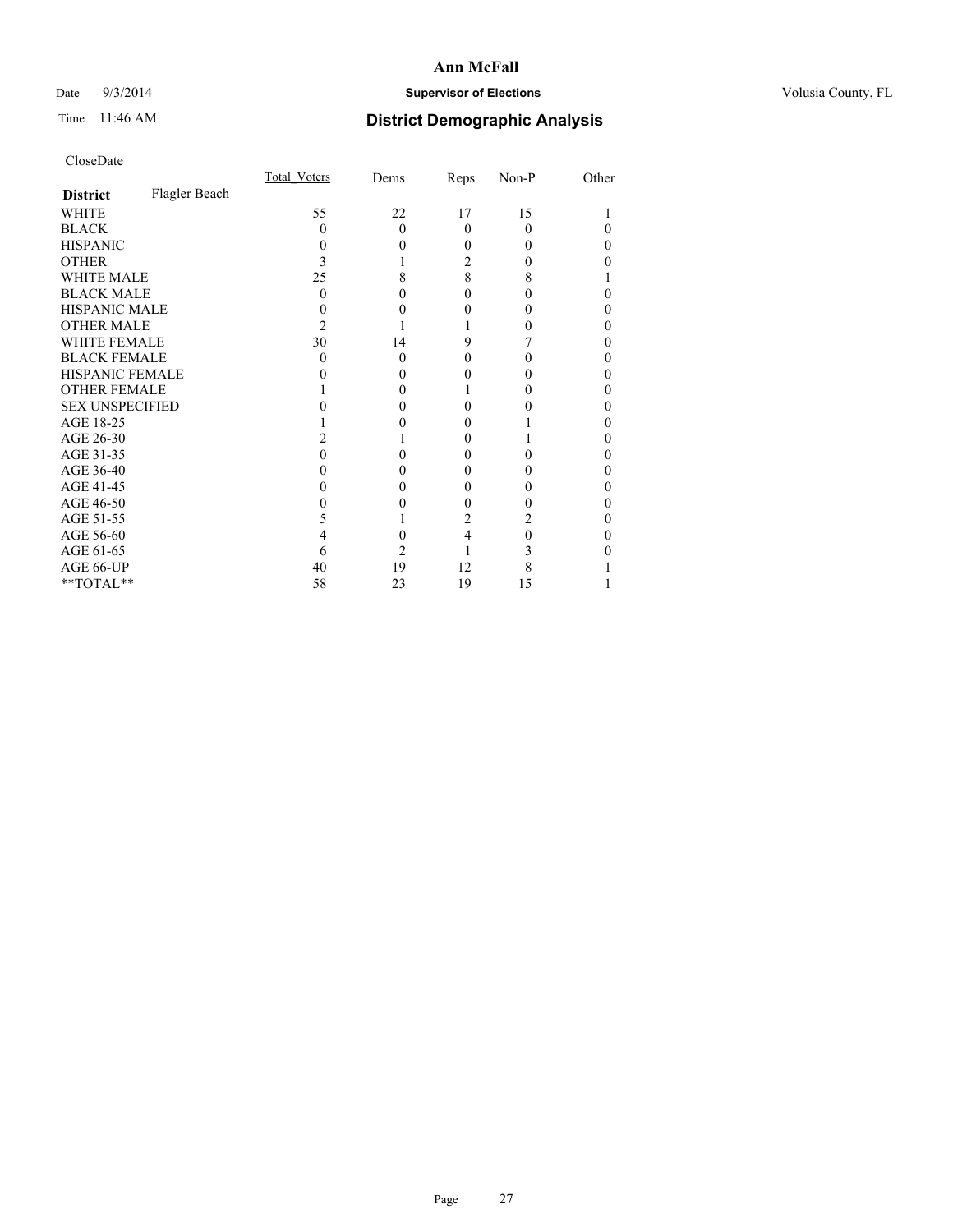# Date  $9/3/2014$  **Supervisor of Elections Supervisor of Elections** Volusia County, FL

# Time 11:46 AM **District Demographic Analysis**

|                        |                           | Total Voters | Dems   | Reps   | Non-P  | Other |
|------------------------|---------------------------|--------------|--------|--------|--------|-------|
| <b>District</b>        | <b>Hospital Authority</b> |              |        |        |        |       |
| WHITE                  |                           | 96,563       | 29,370 | 39,743 | 23,196 | 4,254 |
| <b>BLACK</b>           |                           | 10,197       | 8,013  | 406    | 1,616  | 162   |
| <b>HISPANIC</b>        |                           | 18,715       | 8,891  | 2,900  | 6,542  | 382   |
| <b>OTHER</b>           |                           | 6,803        | 2,144  | 1,473  | 3,014  | 172   |
| <b>WHITE MALE</b>      |                           | 44,532       | 11,758 | 19,228 | 11,237 | 2,309 |
| <b>BLACK MALE</b>      |                           | 4,262        | 3,166  | 217    | 777    | 102   |
| <b>HISPANIC MALE</b>   |                           | 8,589        | 3,935  | 1,420  | 3,031  | 203   |
| <b>OTHER MALE</b>      |                           | 2,328        | 768    | 550    | 932    | 78    |
| <b>WHITE FEMALE</b>    |                           | 51,219       | 17,402 | 20,214 | 11,682 | 1,921 |
| <b>BLACK FEMALE</b>    |                           | 5,810        | 4,757  | 183    | 810    | 60    |
| HISPANIC FEMALE        |                           | 9,893        | 4,846  | 1,457  | 3,417  | 173   |
| <b>OTHER FEMALE</b>    |                           | 2,750        | 1,043  | 608    | 1,031  | 68    |
| <b>SEX UNSPECIFIED</b> |                           | 2,894        | 743    | 644    | 1,451  | 56    |
| AGE 18-25              |                           | 14,080       | 4,382  | 3,263  | 5,873  | 562   |
| AGE 26-30              |                           | 8,969        | 2,891  | 2,252  | 3,483  | 343   |
| AGE 31-35              |                           | 8,946        | 3,068  | 2,316  | 3,193  | 369   |
| AGE 36-40              |                           | 9,155        | 3,132  | 2,583  | 2,998  | 442   |
| AGE 41-45              |                           | 10,197       | 3,382  | 3,427  | 2,977  | 411   |
| AGE 46-50              |                           | 11,380       | 3,891  | 4,185  | 2,920  | 384   |
| AGE 51-55              |                           | 12,918       | 4,515  | 4,947  | 2,991  | 465   |
| AGE 56-60              |                           | 12,600       | 4,821  | 4,705  | 2,652  | 422   |
| AGE 61-65              |                           | 11,613       | 4,699  | 4,204  | 2,266  | 444   |
| AGE 66-UP              |                           | 32,417       | 13,637 | 12,639 | 5,013  | 1,128 |
| $*$ $TOTAL**$          |                           | 132,278      | 48,418 | 44,522 | 34,368 | 4,970 |
|                        |                           |              |        |        |        |       |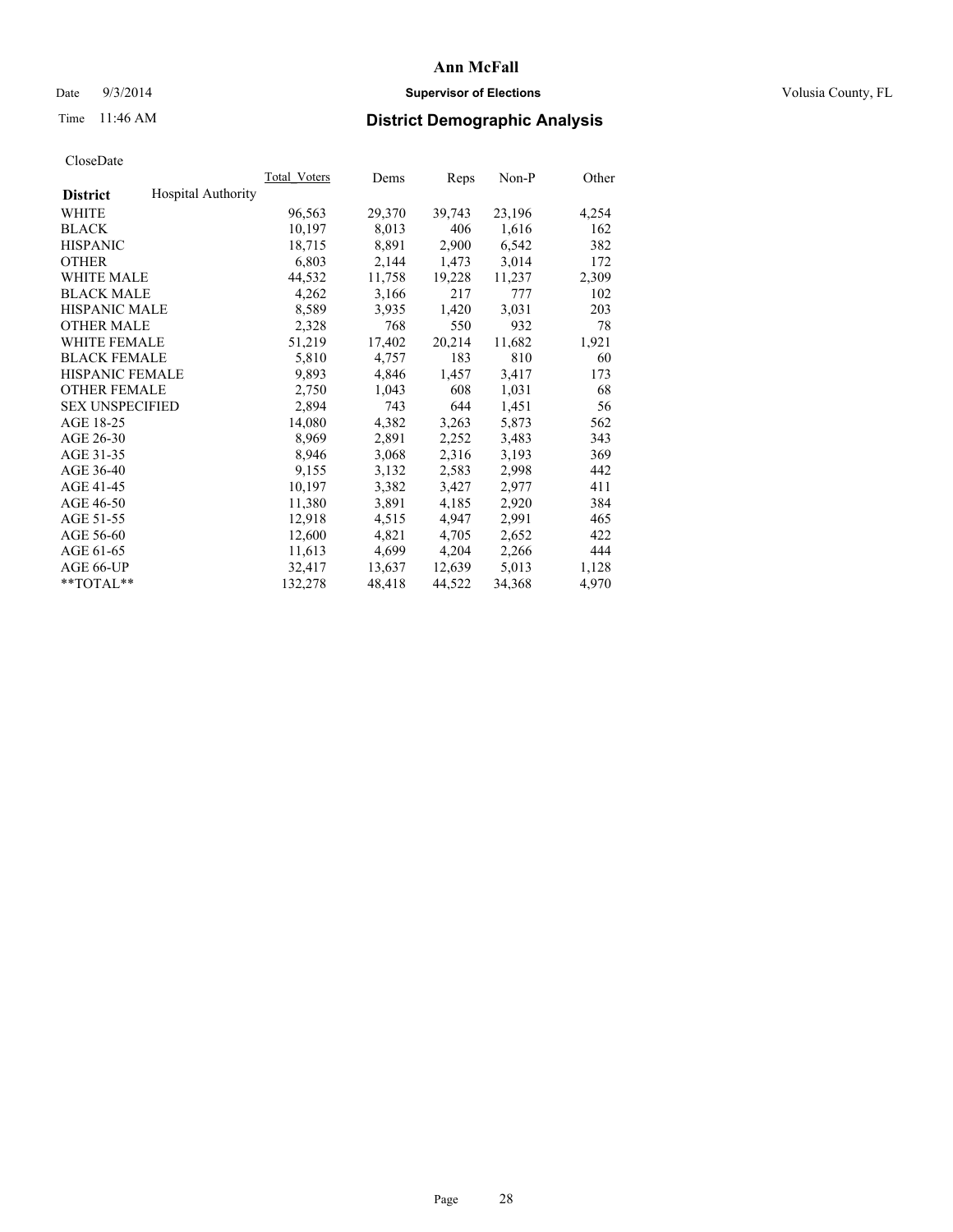# Date  $9/3/2014$  **Supervisor of Elections Supervisor of Elections** Volusia County, FL

# Time 11:46 AM **District Demographic Analysis**

| <b>Total Voters</b>   | Dems  | <b>Reps</b> | Non-P | Other |
|-----------------------|-------|-------------|-------|-------|
| Florida House Seat 24 |       |             |       |       |
| 17,585                | 5,233 | 7,632       | 3,985 | 735   |
| 438                   | 350   | 22          | 56    | 10    |
| 914                   | 371   | 164         | 359   | 20    |
| 839                   | 209   | 263         | 341   | 26    |
| 8,179                 | 2,118 | 3,700       | 1,957 | 404   |
| 200                   | 153   | 15          | 26    | 6     |
| 410                   | 170   | 64          | 165   | 11    |
| 294                   | 70    | 105         | 108   | 11    |
| 9,259                 | 3,086 | 3,867       | 1,977 | 329   |
| 235                   | 194   | 7           | 30    | 4     |
| 486                   | 193   | 98          | 186   | 9     |
| 325                   | 99    | 109         | 108   | 9     |
| 388                   | 80    | 116         | 184   | 8     |
| 1,462                 | 365   | 452         | 589   | 56    |
| 926                   | 243   | 289         | 356   | 38    |
| 783                   | 212   | 240         | 288   | 43    |
| 821                   | 224   | 304         | 262   | 31    |
| 1,074                 | 253   | 453         | 320   | 48    |
| 1,296                 | 357   | 573         | 325   | 41    |
| 1,842                 | 536   | 819         | 410   | 77    |
| 2,045                 | 676   | 867         | 422   | 80    |
| 2,251                 | 765   | 897         | 476   | 113   |
| 7,276                 | 2,532 | 3,187       | 1,293 | 264   |
| 19,776                | 6,163 | 8,081       | 4,741 | 791   |
|                       |       |             |       |       |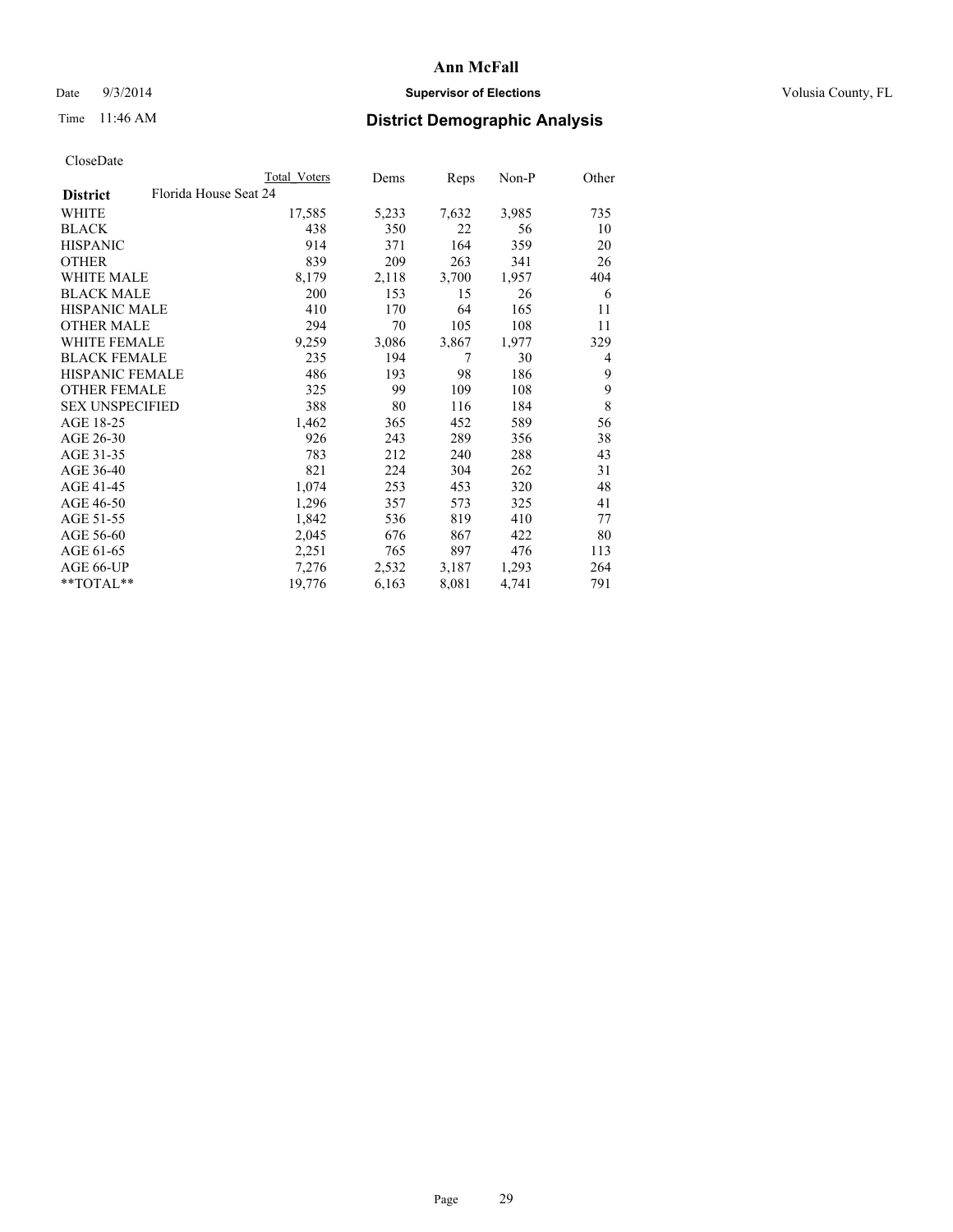# Date  $9/3/2014$  **Supervisor of Elections Supervisor of Elections** Volusia County, FL

# Time 11:46 AM **District Demographic Analysis**

|                                          | Total Voters | Dems   | <b>Reps</b> | $Non-P$ | Other |
|------------------------------------------|--------------|--------|-------------|---------|-------|
| Florida House Seat 25<br><b>District</b> |              |        |             |         |       |
| WHITE                                    | 103,074      | 32,600 | 41,728      | 25,027  | 3,719 |
| <b>BLACK</b>                             | 3,047        | 2,329  | 142         | 502     | 74    |
| <b>HISPANIC</b>                          | 2,416        | 916    | 601         | 836     | 63    |
| <b>OTHER</b>                             | 5,066        | 1,518  | 1,223       | 2,191   | 134   |
| WHITE MALE                               | 47,619       | 13,111 | 20,223      | 12,293  | 1,992 |
| <b>BLACK MALE</b>                        | 1,328        | 940    | 75          | 270     | 43    |
| <b>HISPANIC MALE</b>                     | 1,101        | 372    | 292         | 394     | 43    |
| <b>OTHER MALE</b>                        | 1,878        | 555    | 489         | 767     | 67    |
| <b>WHITE FEMALE</b>                      | 54,549       | 19,214 | 21,206      | 12,437  | 1,692 |
| <b>BLACK FEMALE</b>                      | 1,688        | 1,368  | 66          | 223     | 31    |
| HISPANIC FEMALE                          | 1,279        | 533    | 298         | 428     | 20    |
| <b>OTHER FEMALE</b>                      | 2,156        | 767    | 552         | 784     | 53    |
| <b>SEX UNSPECIFIED</b>                   | 2,005        | 503    | 493         | 960     | 49    |
| AGE 18-25                                | 8,664        | 2,365  | 2,517       | 3,430   | 352   |
| AGE 26-30                                | 6,296        | 1,937  | 1,802       | 2,336   | 221   |
| AGE 31-35                                | 5,748        | 1,669  | 1,742       | 2,102   | 235   |
| AGE 36-40                                | 5,662        | 1,627  | 1,901       | 1,901   | 233   |
| AGE 41-45                                | 7,105        | 2,077  | 2,594       | 2,184   | 250   |
| AGE 46-50                                | 8,359        | 2,427  | 3,412       | 2,260   | 260   |
| AGE 51-55                                | 10,555       | 3,302  | 4,423       | 2,512   | 318   |
| AGE 56-60                                | 11,438       | 4,043  | 4,540       | 2,511   | 344   |
| AGE 61-65                                | 11,751       | 4,262  | 4,512       | 2,573   | 404   |
| AGE 66-UP                                | 38,025       | 13,654 | 16,251      | 6,747   | 1,373 |
| $*$ TOTAL $*$                            | 113,603      | 37,363 | 43,694      | 28,556  | 3,990 |
|                                          |              |        |             |         |       |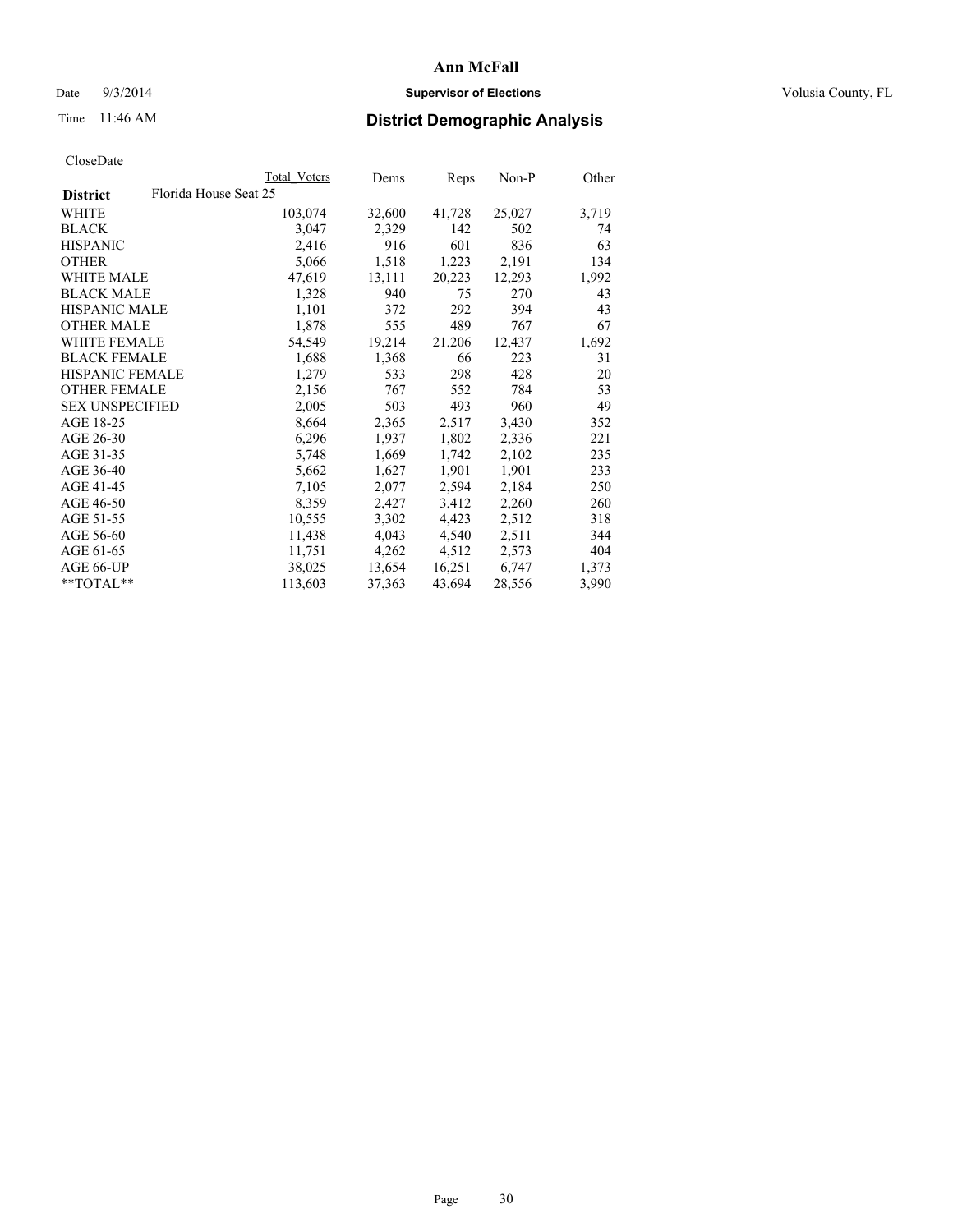# Date  $9/3/2014$  **Supervisor of Elections Supervisor of Elections** Volusia County, FL

# Time 11:46 AM **District Demographic Analysis**

|                                          | Total Voters | Dems   | <b>Reps</b> | Non-P  | Other |
|------------------------------------------|--------------|--------|-------------|--------|-------|
| Florida House Seat 26<br><b>District</b> |              |        |             |        |       |
| WHITE                                    | 65,468       | 22,172 | 24,447      | 16,143 | 2,706 |
| <b>BLACK</b>                             | 18,943       | 15,691 | 474         | 2,610  | 168   |
| <b>HISPANIC</b>                          | 3,805        | 1,709  | 620         | 1,373  | 103   |
| <b>OTHER</b>                             | 4,943        | 1,828  | 847         | 2,154  | 114   |
| <b>WHITE MALE</b>                        | 30,134       | 8,778  | 11,963      | 7,872  | 1,521 |
| <b>BLACK MALE</b>                        | 7,272        | 5,756  | 235         | 1,181  | 100   |
| <b>HISPANIC MALE</b>                     | 1,678        | 715    | 290         | 622    | 51    |
| <b>OTHER MALE</b>                        | 1,619        | 590    | 312         | 665    | 52    |
| <b>WHITE FEMALE</b>                      | 34,850       | 13,249 | 12,323      | 8,106  | 1,172 |
| <b>BLACK FEMALE</b>                      | 11,408       | 9,732  | 232         | 1,376  | 68    |
| HISPANIC FEMALE                          | 2,071        | 970    | 320         | 732    | 49    |
| <b>OTHER FEMALE</b>                      | 2,066        | 909    | 377         | 730    | 50    |
| <b>SEX UNSPECIFIED</b>                   | 2,059        | 701    | 334         | 996    | 28    |
| AGE 18-25                                | 12,191       | 5,742  | 1,960       | 4,157  | 332   |
| AGE 26-30                                | 7,041        | 3,024  | 1,424       | 2,350  | 243   |
| AGE 31-35                                | 6,168        | 2,638  | 1,323       | 1,993  | 214   |
| AGE 36-40                                | 5,625        | 2,331  | 1,339       | 1,722  | 233   |
| AGE 41-45                                | 6,304        | 2,521  | 1,780       | 1,785  | 218   |
| AGE 46-50                                | 7,275        | 3,036  | 2,221       | 1,799  | 219   |
| AGE 51-55                                | 8,540        | 3,637  | 2,713       | 1,877  | 313   |
| AGE 56-60                                | 8,529        | 3,865  | 2,705       | 1,705  | 254   |
| AGE 61-65                                | 8,198        | 3,725  | 2,614       | 1,558  | 301   |
| AGE 66-UP                                | 23,288       | 10,881 | 8,309       | 3,334  | 764   |
| $*$ $TOTAI.**$                           | 93,159       | 41,400 | 26,388      | 22,280 | 3,091 |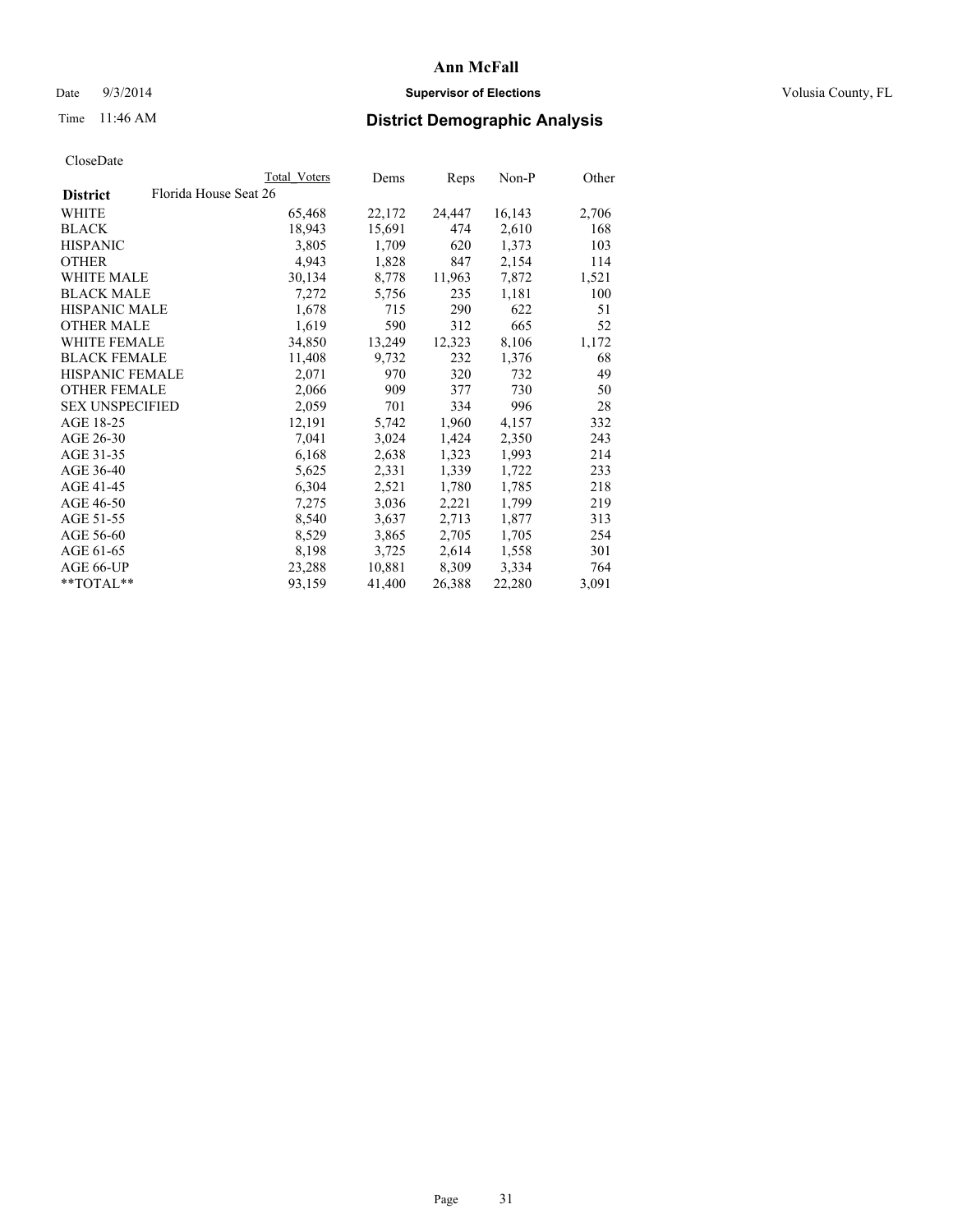# Date  $9/3/2014$  **Supervisor of Elections Supervisor of Elections** Volusia County, FL

# Time 11:46 AM **District Demographic Analysis**

|                                          | Total Voters | Dems   | Reps   | Non-P  | Other |
|------------------------------------------|--------------|--------|--------|--------|-------|
| Florida House Seat 27<br><b>District</b> |              |        |        |        |       |
| WHITE                                    | 74,022       | 22,881 | 29,177 | 18,878 | 3,086 |
| <b>BLACK</b>                             | 6,556        | 5,020  | 287    | 1,136  | 113   |
| <b>HISPANIC</b>                          | 15,951       | 7,703  | 2,466  | 5,476  | 306   |
| <b>OTHER</b>                             | 5,007        | 1,601  | 1,022  | 2,262  | 122   |
| <b>WHITE MALE</b>                        | 34,239       | 9,269  | 14,199 | 9,097  | 1,674 |
| <b>BLACK MALE</b>                        | 2,849        | 2,048  | 162    | 569    | 70    |
| HISPANIC MALE                            | 7,376        | 3,419  | 1,221  | 2,564  | 172   |
| <b>OTHER MALE</b>                        | 1,729        | 579    | 396    | 698    | 56    |
| WHITE FEMALE                             | 39,155       | 13,445 | 14,756 | 9,560  | 1,394 |
| <b>BLACK FEMALE</b>                      | 3,628        | 2,913  | 123    | 549    | 43    |
| <b>HISPANIC FEMALE</b>                   | 8,388        | 4,195  | 1,231  | 2,831  | 131   |
| <b>OTHER FEMALE</b>                      | 2,059        | 796    | 432    | 777    | 54    |
| <b>SEX UNSPECIFIED</b>                   | 2,112        | 541    | 432    | 1,106  | 33    |
| AGE 18-25                                | 10,249       | 3,210  | 2,259  | 4,387  | 393   |
| AGE 26-30                                | 6,731        | 2,141  | 1,630  | 2,715  | 245   |
| AGE 31-35                                | 6,818        | 2,291  | 1,680  | 2,570  | 277   |
| AGE 36-40                                | 7,105        | 2,448  | 1,912  | 2,429  | 316   |
| AGE 41-45                                | 7,873        | 2,658  | 2,546  | 2,363  | 306   |
| AGE 46-50                                | 8,663        | 3,007  | 3,012  | 2,348  | 296   |
| AGE 51-55                                | 9,897        | 3,468  | 3,657  | 2,447  | 325   |
| AGE 56-60                                | 9,773        | 3,702  | 3,560  | 2,195  | 316   |
| AGE 61-65                                | 8,965        | 3,640  | 3,099  | 1,919  | 307   |
| AGE 66-UP                                | 25,456       | 10,640 | 9,593  | 4,377  | 846   |
| $*$ $TOTAI.**$                           | 101,533      | 37,205 | 32,949 | 27,752 | 3,627 |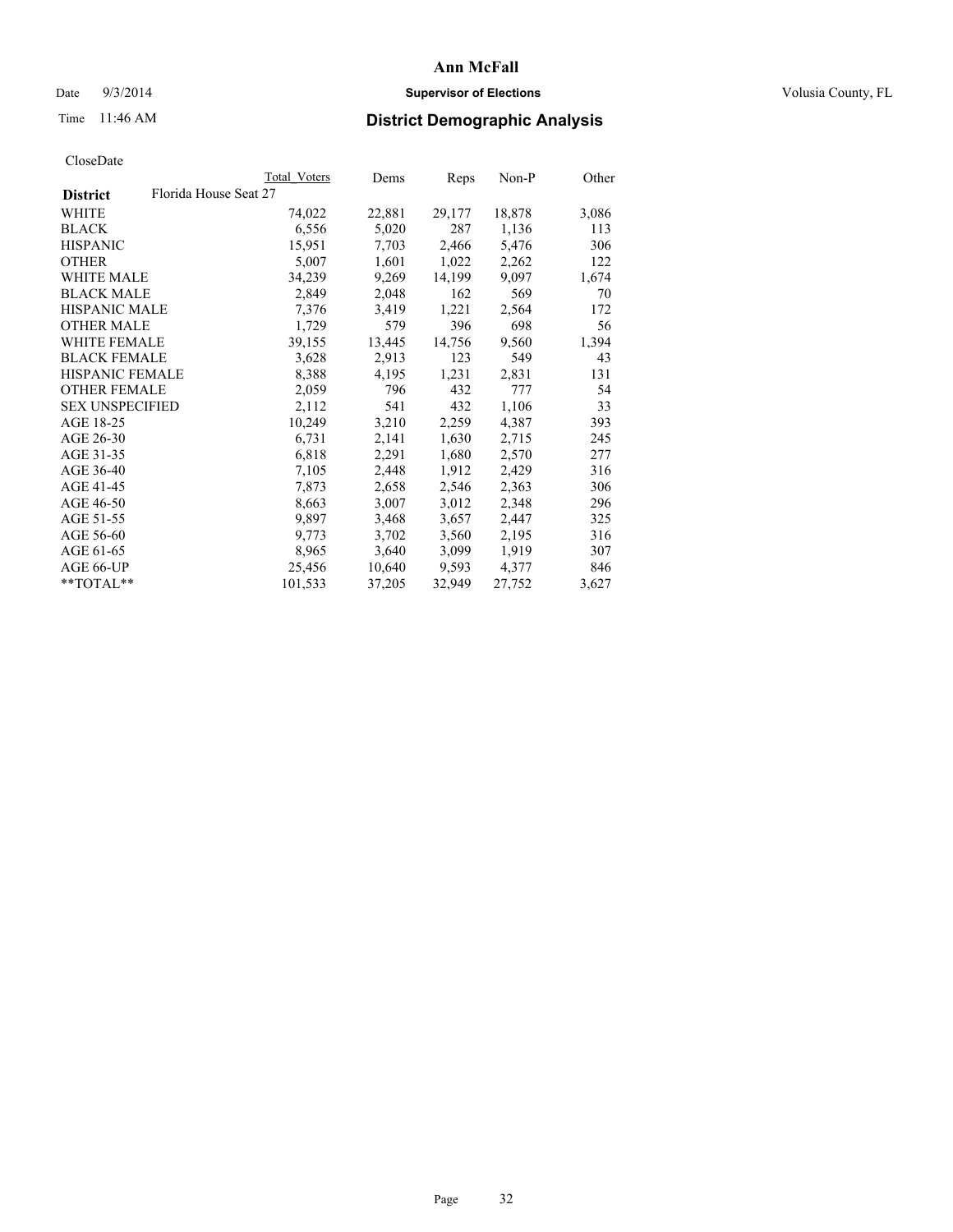# Date  $9/3/2014$  **Supervisor of Elections Supervisor of Elections** Volusia County, FL

# Time 11:46 AM **District Demographic Analysis**

|                        |                         | <b>Total Voters</b> | Dems   | <b>Reps</b> | Non-P  | Other |
|------------------------|-------------------------|---------------------|--------|-------------|--------|-------|
| <b>District</b>        | School Board District 1 |                     |        |             |        |       |
| WHITE                  |                         | 53,600              | 16,239 | 22,865      | 12,178 | 2,318 |
| <b>BLACK</b>           |                         | 4,760               | 3,868  | 164         | 662    | 66    |
| <b>HISPANIC</b>        |                         | 4,535               | 1,937  | 843         | 1,647  | 108   |
| <b>OTHER</b>           |                         | 3,150               | 953    | 762         | 1,352  | 83    |
| WHITE MALE             |                         | 24,520              | 6,392  | 10,990      | 5,887  | 1,251 |
| <b>BLACK MALE</b>      |                         | 1,882               | 1,471  | 69          | 300    | 42    |
| <b>HISPANIC MALE</b>   |                         | 1,972               | 800    | 406         | 718    | 48    |
| <b>OTHER MALE</b>      |                         | 1,055               | 333    | 274         | 413    | 35    |
| <b>WHITE FEMALE</b>    |                         | 28,641              | 9,740  | 11,700      | 6,147  | 1,054 |
| <b>BLACK FEMALE</b>    |                         | 2,819               | 2,355  | 91          | 349    | 24    |
| <b>HISPANIC FEMALE</b> |                         | 2,501               | 1,109  | 426         | 908    | 58    |
| <b>OTHER FEMALE</b>    |                         | 1,276               | 455    | 321         | 466    | 34    |
| <b>SEX UNSPECIFIED</b> |                         | 1,378               | 342    | 356         | 651    | 29    |
| AGE 18-25              |                         | 6,485               | 1,909  | 1,656       | 2,638  | 282   |
| AGE 26-30              |                         | 4,010               | 1,250  | 1,115       | 1,500  | 145   |
| AGE 31-35              |                         | 4,039               | 1,320  | 1,200       | 1,351  | 168   |
| AGE 36-40              |                         | 4,052               | 1,279  | 1,323       | 1,251  | 199   |
| AGE 41-45              |                         | 4,714               | 1,486  | 1,675       | 1,356  | 197   |
| AGE 46-50              |                         | 5,253               | 1,671  | 2,138       | 1,266  | 178   |
| AGE 51-55              |                         | 6,213               | 2,054  | 2,576       | 1,333  | 250   |
| AGE 56-60              |                         | 6,254               | 2,270  | 2,507       | 1,263  | 214   |
| AGE 61-65              |                         | 6,217               | 2,406  | 2,426       | 1,122  | 263   |
| AGE 66-UP              |                         | 18,807              | 7,352  | 8,017       | 2,759  | 679   |
| **TOTAL**              |                         | 66,045              | 22,997 | 24,634      | 15,839 | 2,575 |
|                        |                         |                     |        |             |        |       |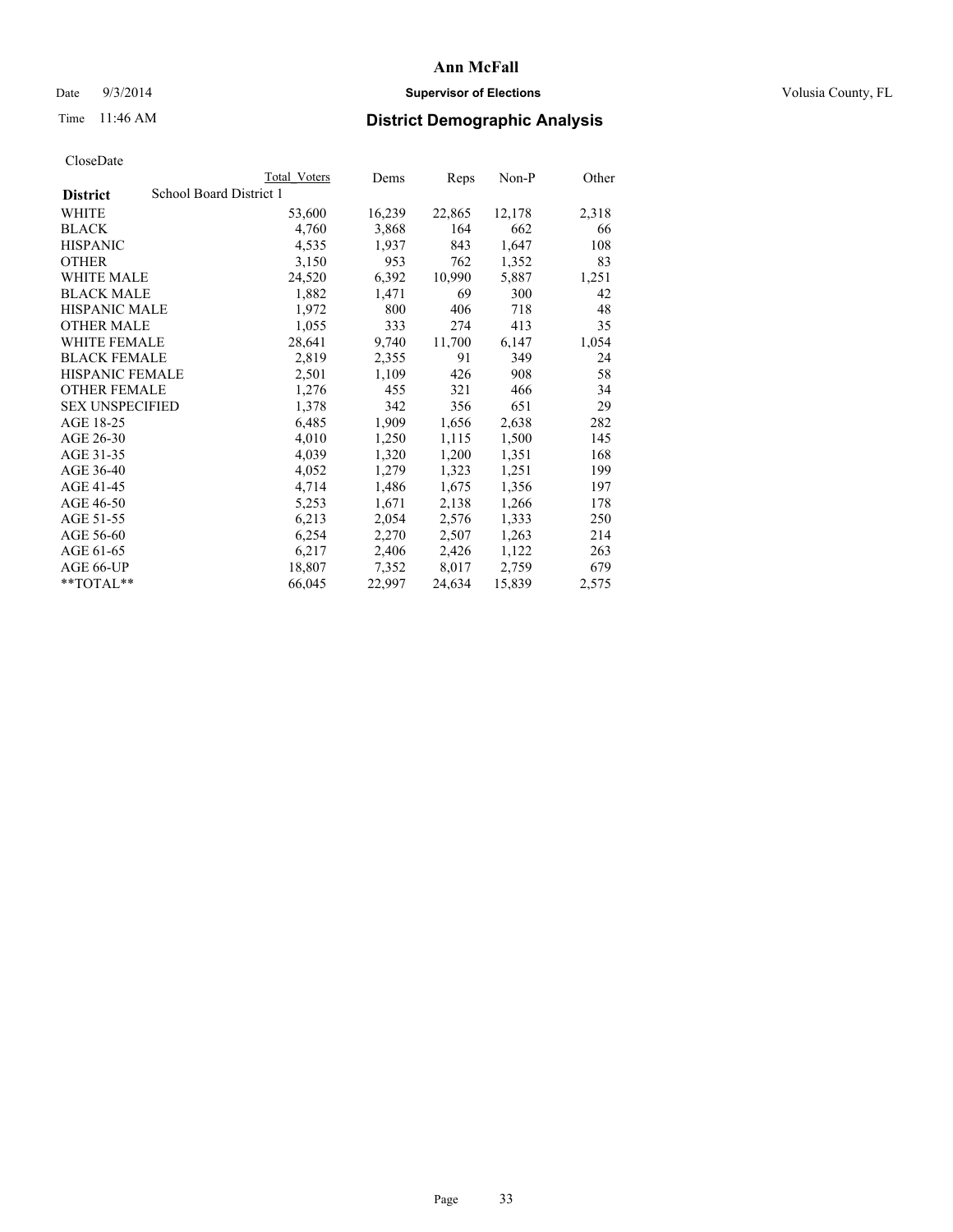# Date  $9/3/2014$  **Supervisor of Elections Supervisor of Elections** Volusia County, FL

# Time 11:46 AM **District Demographic Analysis**

|                                            | Total Voters | Dems   | Reps   | Non-P  | Other |
|--------------------------------------------|--------------|--------|--------|--------|-------|
| School Board District 2<br><b>District</b> |              |        |        |        |       |
| WHITE                                      | 46,311       | 15,683 | 17,029 | 11,784 | 1,815 |
| <b>BLACK</b>                               | 12,097       | 9,993  | 294    | 1,699  | 111   |
| <b>HISPANIC</b>                            | 1,787        | 789    | 335    | 617    | 46    |
| <b>OTHER</b>                               | 3,436        | 1,312  | 571    | 1,471  | 82    |
| WHITE MALE                                 | 21,657       | 6,374  | 8,444  | 5,821  | 1,018 |
| <b>BLACK MALE</b>                          | 4,630        | 3,659  | 149    | 764    | 58    |
| <b>HISPANIC MALE</b>                       | 849          | 338    | 167    | 313    | 31    |
| <b>OTHER MALE</b>                          | 1,188        | 429    | 219    | 497    | 43    |
| <b>WHITE FEMALE</b>                        | 24,258       | 9,173  | 8,469  | 5,833  | 783   |
| <b>BLACK FEMALE</b>                        | 7,283        | 6,193  | 141    | 896    | 53    |
| <b>HISPANIC FEMALE</b>                     | 905          | 438    | 164    | 288    | 15    |
| <b>OTHER FEMALE</b>                        | 1,506        | 674    | 265    | 537    | 30    |
| <b>SEX UNSPECIFIED</b>                     | 1,355        | 499    | 211    | 622    | 23    |
| AGE 18-25                                  | 8,012        | 4,140  | 1,146  | 2,521  | 205   |
| AGE 26-30                                  | 4,677        | 2,005  | 934    | 1,575  | 163   |
| AGE 31-35                                  | 3,753        | 1,575  | 769    | 1,274  | 135   |
| AGE 36-40                                  | 3,158        | 1,344  | 710    | 995    | 109   |
| AGE 41-45                                  | 3,651        | 1,489  | 991    | 1,049  | 122   |
| AGE 46-50                                  | 4,485        | 1,854  | 1,306  | 1,199  | 126   |
| AGE 51-55                                  | 5,624        | 2,354  | 1,785  | 1,305  | 180   |
| AGE 56-60                                  | 5,905        | 2,604  | 1,916  | 1,216  | 169   |
| AGE 61-65                                  | 5,939        | 2,482  | 1,922  | 1,335  | 200   |
| AGE 66-UP                                  | 18,427       | 7,930  | 6,750  | 3,102  | 645   |
| $*$ TOTAL $*$                              | 63,631       | 27,777 | 18,229 | 15,571 | 2,054 |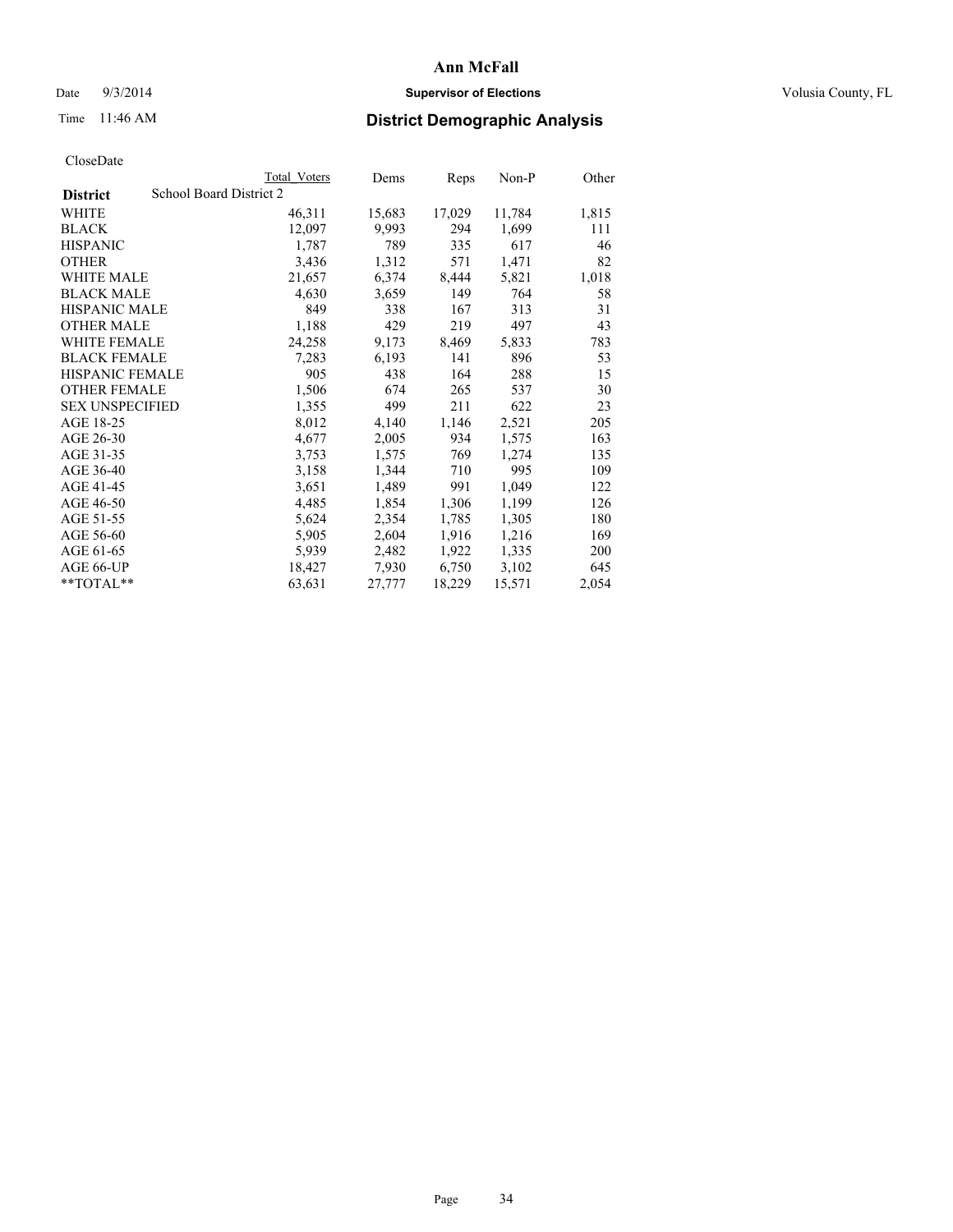# Date  $9/3/2014$  **Supervisor of Elections Supervisor of Elections** Volusia County, FL

# Time 11:46 AM **District Demographic Analysis**

|                        | Total Voters            | Dems   | <b>Reps</b> | Non-P  | Other |
|------------------------|-------------------------|--------|-------------|--------|-------|
| <b>District</b>        | School Board District 3 |        |             |        |       |
| WHITE                  | 65,596                  | 20,898 | 25,825      | 16,582 | 2,291 |
| <b>BLACK</b>           | 1,989                   | 1,579  | 78          | 302    | 30    |
| <b>HISPANIC</b>        | 1,203                   | 450    | 296         | 419    | 38    |
| <b>OTHER</b>           | 2,626                   | 735    | 609         | 1,212  | 70    |
| <b>WHITE MALE</b>      | 30,336                  | 8,413  | 12,627      | 8,051  | 1,245 |
| <b>BLACK MALE</b>      | 887                     | 661    | 44          | 160    | 22    |
| <b>HISPANIC MALE</b>   | 540                     | 189    | 132         | 196    | 23    |
| <b>OTHER MALE</b>      | 921                     | 260    | 252         | 378    | 31    |
| WHITE FEMALE           | 34,717                  | 12,321 | 13,009      | 8,356  | 1,031 |
| <b>BLACK FEMALE</b>    | 1,082                   | 903    | 34          | 137    | 8     |
| <b>HISPANIC FEMALE</b> | 647                     | 256    | 160         | 216    | 15    |
| <b>OTHER FEMALE</b>    | 1,094                   | 380    | 272         | 409    | 33    |
| <b>SEX UNSPECIFIED</b> | 1,189                   | 279    | 278         | 611    | 21    |
| AGE 18-25              | 5,353                   | 1,455  | 1,446       | 2,241  | 211   |
| AGE 26-30              | 3,757                   | 1,146  | 1,025       | 1,464  | 122   |
| AGE 31-35              | 3,657                   | 1,031  | 1,075       | 1,406  | 145   |
| AGE 36-40              | 3,740                   | 1,059  | 1,240       | 1,300  | 141   |
| AGE 41-45              | 4,627                   | 1,386  | 1,633       | 1,466  | 142   |
| AGE 46-50              | 5,015                   | 1,488  | 1,994       | 1,389  | 144   |
| AGE 51-55              | 6,604                   | 2,068  | 2,732       | 1,600  | 204   |
| AGE 56-60              | 7,242                   | 2,550  | 2,814       | 1,656  | 222   |
| AGE 61-65              | 7.511                   | 2,814  | 2,823       | 1,614  | 260   |
| AGE 66-UP              | 23,905                  | 8,665  | 10,023      | 4,379  | 838   |
| $*$ $TOTAI.**$         | 71,411                  | 23,662 | 26,805      | 18,515 | 2,429 |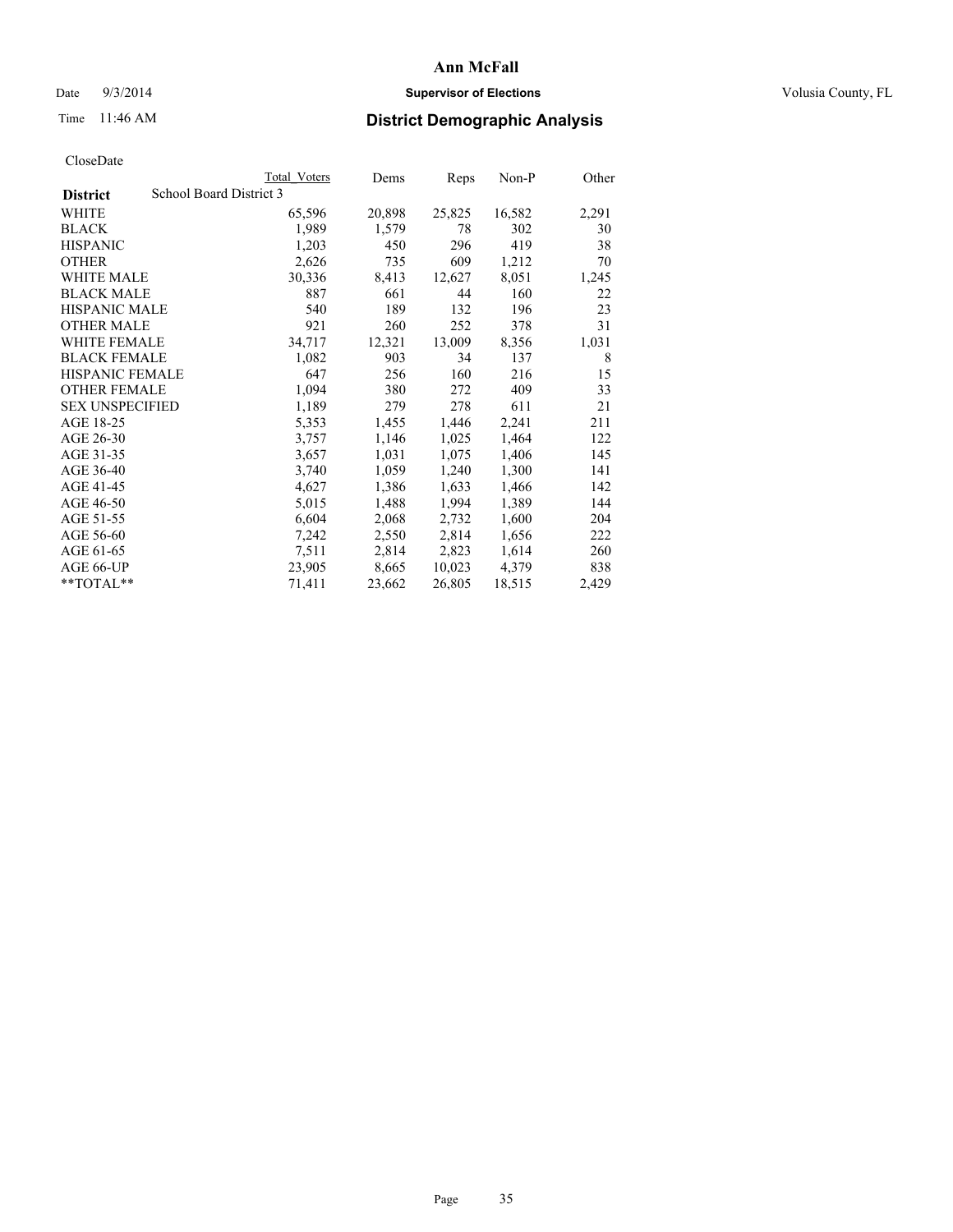# Date  $9/3/2014$  **Supervisor of Elections Supervisor of Elections** Volusia County, FL

# Time 11:46 AM **District Demographic Analysis**

| Total Voters                               | Dems   | Reps   | Non-P  | Other |  |  |
|--------------------------------------------|--------|--------|--------|-------|--|--|
| School Board District 4<br><b>District</b> |        |        |        |       |  |  |
| 55,822                                     | 18,236 | 22,099 | 13,417 | 2,070 |  |  |
| 4,839                                      | 3,913  | 154    | 706    | 66    |  |  |
| 1,692                                      | 708    | 359    | 593    | 32    |  |  |
| 3,219                                      | 1,016  | 761    | 1,363  | 79    |  |  |
| 25,580                                     | 7,271  | 10,618 | 6,564  | 1,127 |  |  |
| 1,926                                      | 1,452  | 83     | 351    | 40    |  |  |
| 724                                        | 278    | 163    | 261    | 22    |  |  |
| 1,162                                      | 352    | 304    | 467    | 39    |  |  |
| 29,805                                     | 10,853 | 11,333 | 6,691  | 928   |  |  |
| 2,866                                      | 2,421  | 71     | 348    | 26    |  |  |
| 947                                        | 421    | 190    | 326    | 10    |  |  |
| 1,342                                      | 501    | 348    | 458    | 35    |  |  |
| 1,219                                      | 324    | 262    | 613    | 20    |  |  |
| 5,591                                      | 1,828  | 1,477  | 2,115  | 171   |  |  |
| 3,882                                      | 1,376  | 1,021  | 1,352  | 133   |  |  |
| 3,384                                      | 1,191  | 892    | 1,173  | 128   |  |  |
| 3,393                                      | 1,163  | 996    | 1,098  | 136   |  |  |
| 4,190                                      | 1,323  | 1,461  | 1,238  | 168   |  |  |
| 5,100                                      | 1,706  | 1,902  | 1,323  | 169   |  |  |
| 6,198                                      | 2,160  | 2,364  | 1,470  | 204   |  |  |
| 6,504                                      | 2,472  | 2,434  | 1,404  | 194   |  |  |
| 6,575                                      | 2,580  | 2,351  | 1,405  | 239   |  |  |
| 20,755                                     | 8,074  | 8,475  | 3,501  | 705   |  |  |
| 65,572                                     | 23,873 | 23,373 | 16,079 | 2,247 |  |  |
|                                            |        |        |        |       |  |  |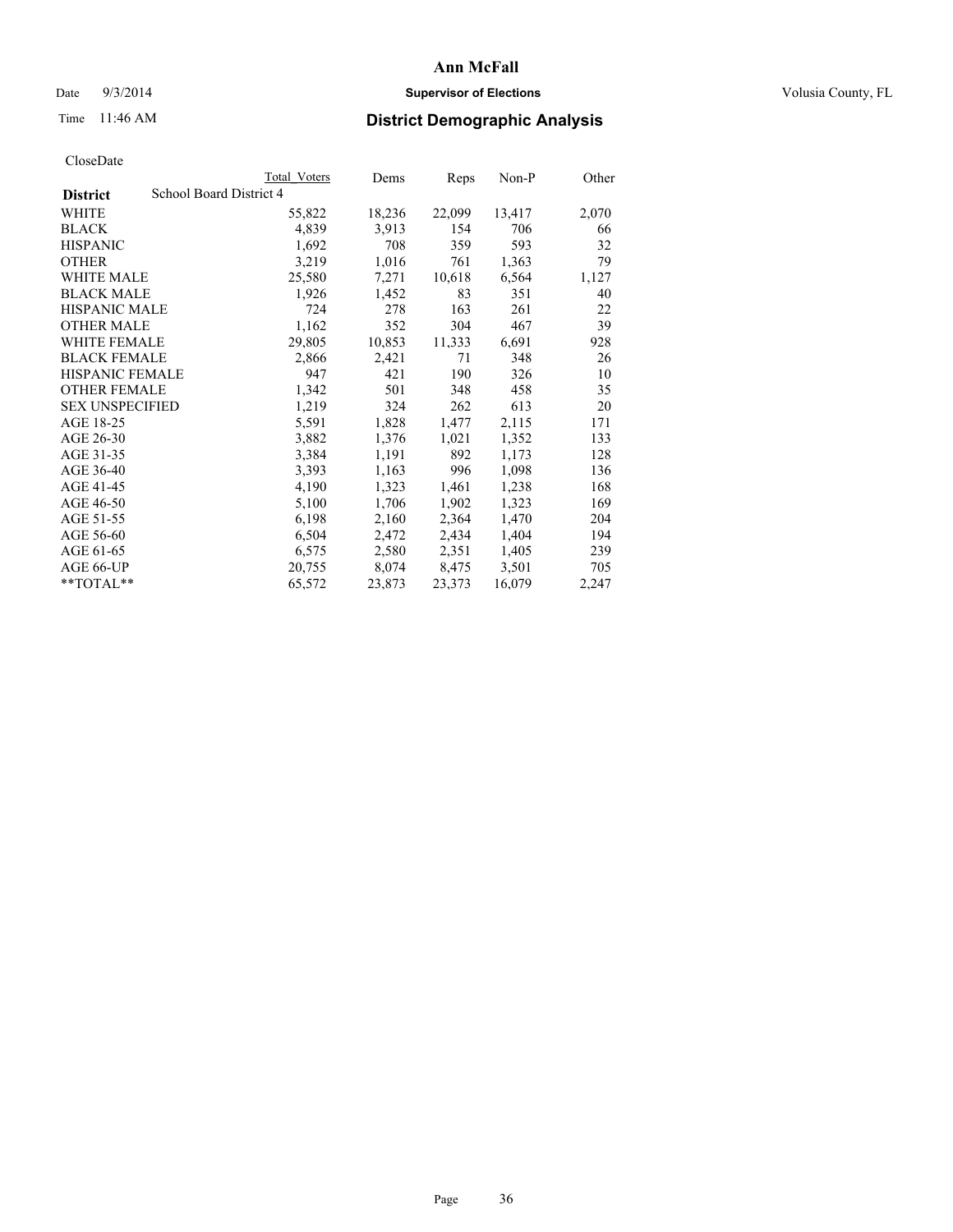## Date  $9/3/2014$  **Supervisor of Elections Supervisor of Elections** Volusia County, FL

# Time 11:46 AM **District Demographic Analysis**

|                        | Total Voters            | Dems   | Reps   | $Non-P$ | Other |
|------------------------|-------------------------|--------|--------|---------|-------|
| <b>District</b>        | School Board District 5 |        |        |         |       |
| WHITE                  | 38,820                  | 11,830 | 15,166 | 10,072  | 1,752 |
| <b>BLACK</b>           | 5,299                   | 4,037  | 235    | 935     | 92    |
| <b>HISPANIC</b>        | 13,869                  | 6,815  | 2,018  | 4,768   | 268   |
| <b>OTHER</b>           | 3,424                   | 1,140  | 652    | 1,550   | 82    |
| WHITE MALE             | 18,078                  | 4,826  | 7,406  | 4,896   | 950   |
| <b>BLACK MALE</b>      | 2,324                   | 1,654  | 142    | 471     | 57    |
| <b>HISPANIC MALE</b>   | 6,480                   | 3,071  | 999    | 2,257   | 153   |
| <b>OTHER MALE</b>      | 1,194                   | 420    | 253    | 483     | 38    |
| WHITE FEMALE           | 20,392                  | 6,907  | 7,641  | 5,053   | 791   |
| <b>BLACK FEMALE</b>    | 2,909                   | 2,335  | 91     | 448     | 35    |
| HISPANIC FEMALE        | 7,224                   | 3,667  | 1,007  | 2,439   | 111   |
| <b>OTHER FEMALE</b>    | 1,388                   | 561    | 264    | 529     | 34    |
| <b>SEX UNSPECIFIED</b> | 1,423                   | 381    | 268    | 749     | 25    |
| AGE 18-25              | 7,125                   | 2,350  | 1,463  | 3,048   | 264   |
| AGE 26-30              | 4,668                   | 1,568  | 1,050  | 1,866   | 184   |
| AGE 31-35              | 4,684                   | 1,693  | 1,049  | 1,749   | 193   |
| AGE 36-40              | 4,870                   | 1,785  | 1,187  | 1,670   | 228   |
| AGE 41-45              | 5,174                   | 1,825  | 1,613  | 1,543   | 193   |
| AGE 46-50              | 5,740                   | 2,108  | 1,878  | 1,555   | 199   |
| AGE 51-55              | 6,195                   | 2,307  | 2,155  | 1,538   | 195   |
| AGE 56-60              | 5,880                   | 2,390  | 2,001  | 1,294   | 195   |
| AGE 61-65              | 4,923                   | 2,110  | 1,600  | 1,050   | 163   |
| AGE 66-UP              | 12,151                  | 5,686  | 4,075  | 2,010   | 380   |
| $*$ $TOTAI.**$         | 61,412                  | 23,822 | 18,071 | 17,325  | 2,194 |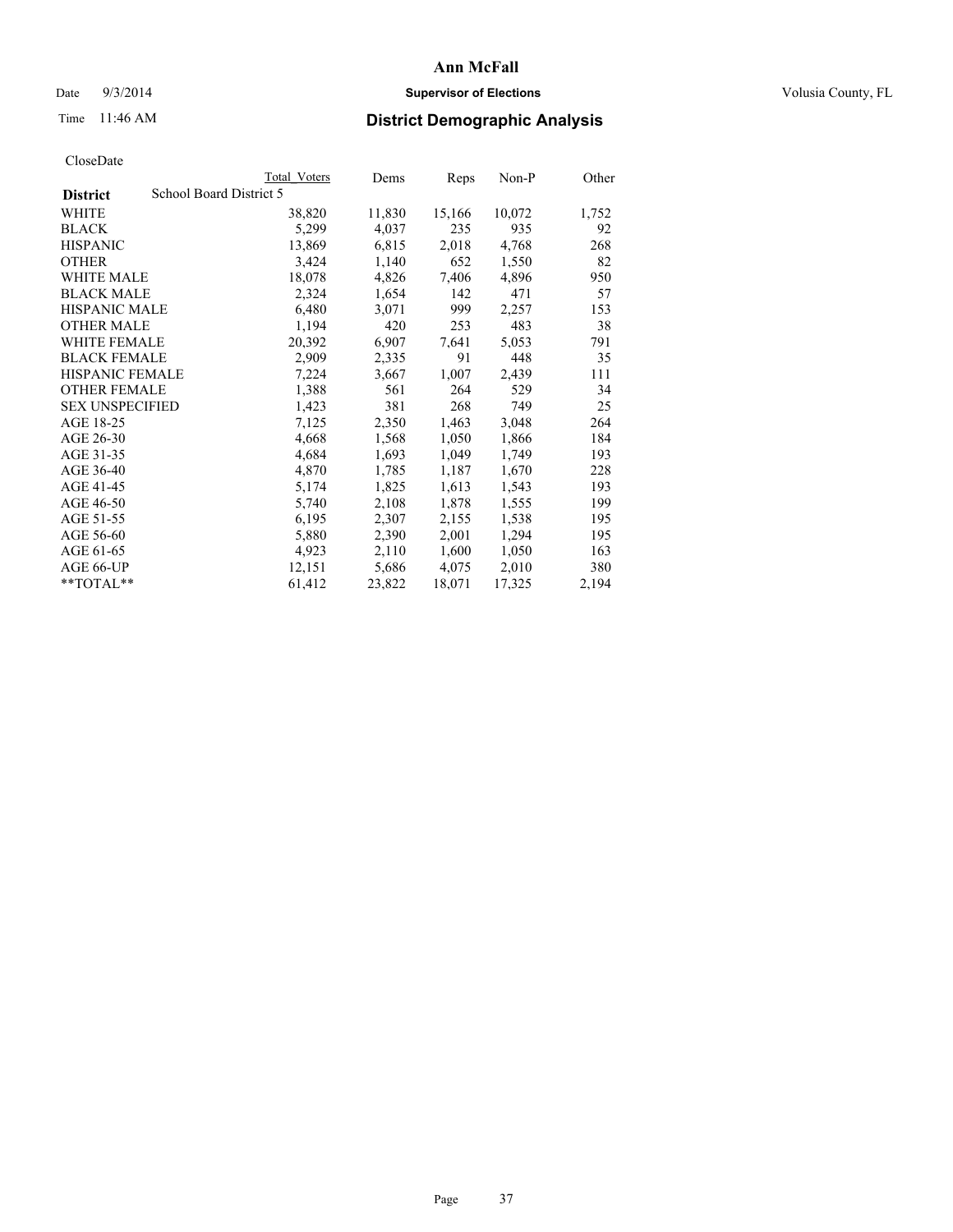## Date  $9/3/2014$  **Supervisor of Elections Supervisor of Elections** Volusia County, FL

# Time 11:46 AM **District Demographic Analysis**

|                        |                       | <b>Total Voters</b> | Dems   | <b>Reps</b> | Non-P  | Other |
|------------------------|-----------------------|---------------------|--------|-------------|--------|-------|
| <b>District</b>        | Florida Senate Seat 6 |                     |        |             |        |       |
| WHITE                  |                       | 57,262              | 19,013 | 22,274      | 13,892 | 2,083 |
| <b>BLACK</b>           |                       | 11,115              | 9,182  | 278         | 1,540  | 115   |
| <b>HISPANIC</b>        |                       | 1,746               | 751    | 370         | 586    | 39    |
| <b>OTHER</b>           |                       | 3,899               | 1,393  | 787         | 1,636  | 83    |
| WHITE MALE             |                       | 26,360              | 7,633  | 10,777      | 6,812  | 1,138 |
| <b>BLACK MALE</b>      |                       | 4,302               | 3,378  | 138         | 726    | 60    |
| <b>HISPANIC MALE</b>   |                       | 770                 | 293    | 168         | 278    | 31    |
| <b>OTHER MALE</b>      |                       | 1,340               | 464    | 310         | 526    | 40    |
| <b>WHITE FEMALE</b>    |                       | 30,442              | 11,254 | 11,345      | 6,913  | 930   |
| <b>BLACK FEMALE</b>    |                       | 6,649               | 5,673  | 140         | 781    | 55    |
| <b>HISPANIC FEMALE</b> |                       | 960                 | 453    | 196         | 303    | 8     |
| <b>OTHER FEMALE</b>    |                       | 1,669               | 700    | 373         | 557    | 39    |
| <b>SEX UNSPECIFIED</b> |                       | 1,529               | 491    | 261         | 758    | 19    |
| AGE 18-25              |                       | 8,397               | 3,973  | 1,514       | 2,715  | 195   |
| AGE 26-30              |                       | 4,751               | 1,963  | 1,066       | 1,579  | 143   |
| AGE 31-35              |                       | 3,957               | 1,583  | 928         | 1,296  | 150   |
| AGE 36-40              |                       | 3,812               | 1,474  | 1,017       | 1,191  | 130   |
| AGE 41-45              |                       | 4,612               | 1,666  | 1,449       | 1,328  | 169   |
| AGE 46-50              |                       | 5,671               | 2,131  | 1,921       | 1,435  | 184   |
| AGE 51-55              |                       | 6,766               | 2,596  | 2,383       | 1,562  | 225   |
| AGE 56-60              |                       | 7,101               | 2,941  | 2,468       | 1,496  | 196   |
| AGE 61-65              |                       | 7,098               | 2,991  | 2,371       | 1,498  | 238   |
| AGE 66-UP              |                       | 21,857              | 9,021  | 8,592       | 3,554  | 690   |
| $*$ $TOTAI.**$         |                       | 74,022              | 30,339 | 23,709      | 17,654 | 2,320 |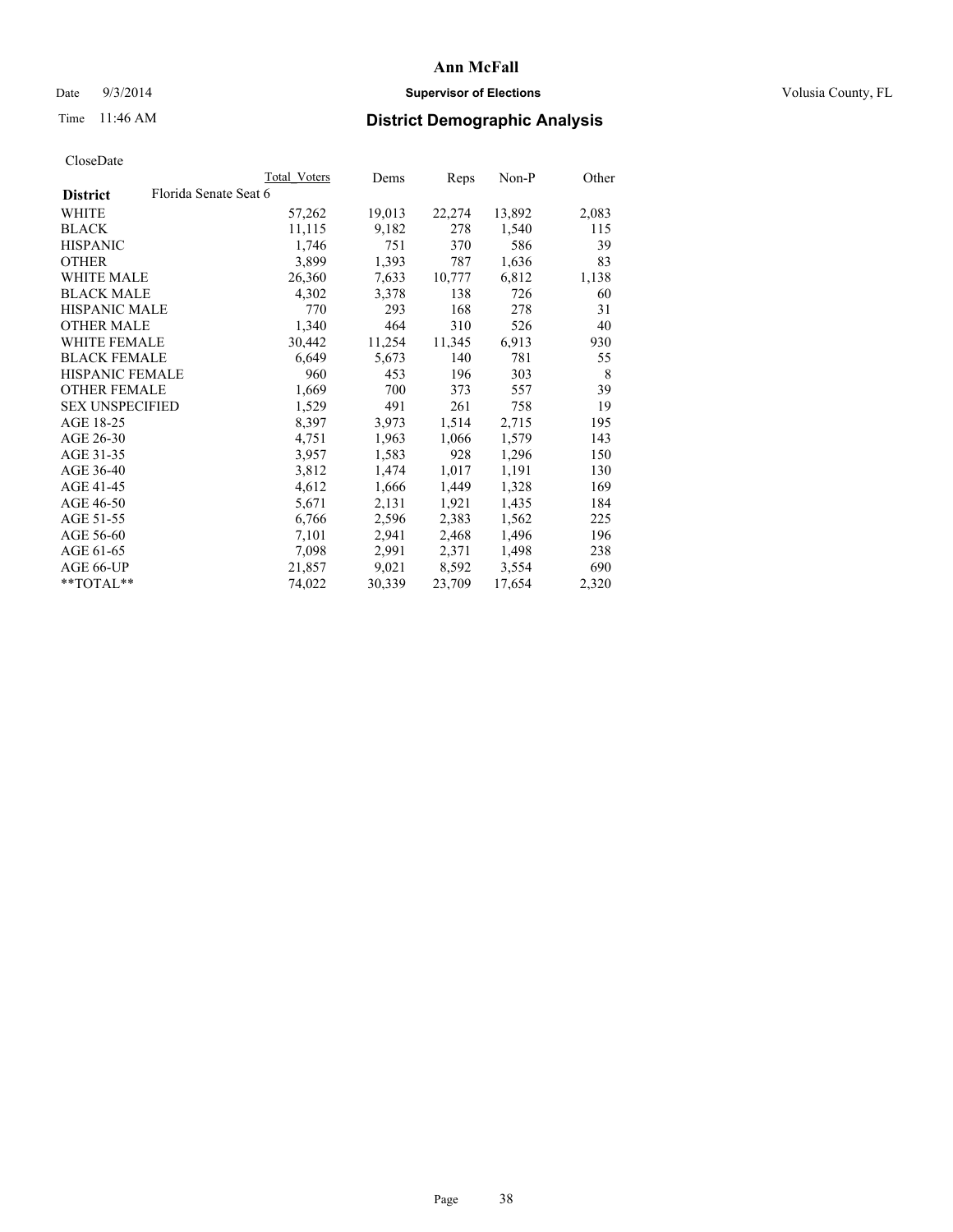## Date  $9/3/2014$  **Supervisor of Elections Supervisor of Elections** Volusia County, FL

# Time 11:46 AM **District Demographic Analysis**

|                                          | <b>Total Voters</b> | Dems   | <b>Reps</b> | Non-P  | Other |
|------------------------------------------|---------------------|--------|-------------|--------|-------|
| Florida Senate Seat 8<br><b>District</b> |                     |        |             |        |       |
| WHITE                                    | 179,811             | 57,539 | 70,469      | 44,607 | 7,196 |
| <b>BLACK</b>                             | 16,043              | 12,799 | 558         | 2,466  | 220   |
| <b>HISPANIC</b>                          | 16,882              | 7,849  | 2,754       | 5,929  | 350   |
| <b>OTHER</b>                             | 10,253              | 3,230  | 2,161       | 4,583  | 279   |
| <b>WHITE MALE</b>                        | 82,983              | 23,096 | 34,275      | 21,673 | 3,939 |
| <b>BLACK MALE</b>                        | 6,522               | 4,922  | 307         | 1,152  | 141   |
| <b>HISPANIC MALE</b>                     | 7,736               | 3,465  | 1,324       | 2,749  | 198   |
| <b>OTHER MALE</b>                        | 3.585               | 1,140  | 837         | 1,478  | 130   |
| <b>WHITE FEMALE</b>                      | 95,347              | 34,009 | 35,685      | 22,441 | 3,212 |
| <b>BLACK FEMALE</b>                      | 9,330               | 7,739  | 241         | 1,271  | 79    |
| <b>HISPANIC FEMALE</b>                   | 8,929               | 4,289  | 1,403       | 3,091  | 146   |
| <b>OTHER FEMALE</b>                      | 4,233               | 1,607  | 921         | 1,592  | 113   |
| <b>SEX UNSPECIFIED</b>                   | 4,322               | 1,150  | 948         | 2,137  | 87    |
| AGE 18-25                                | 21,149              | 6,836  | 4,905       | 8,584  | 824   |
| AGE 26-30                                | 14,259              | 4,779  | 3,508       | 5,439  | 533   |
| AGE 31-35                                | 13,531              | 4,618  | 3,442       | 4,939  | 532   |
| AGE 36-40                                | 13,304              | 4,492  | 3,802       | 4,407  | 603   |
| AGE 41-45                                | 15,313              | 5,089  | 5,055       | 4,626  | 543   |
| AGE 46-50                                | 17,142              | 5,822  | 6,232       | 4,566  | 522   |
| AGE 51-55                                | 20,862              | 7,378  | 7,856       | 4,932  | 696   |
| AGE 56-60                                | 21,686              | 8,299  | 7,985       | 4,702  | 700   |
| AGE 61-65                                | 21,203              | 8,326  | 7,620       | 4,461  | 796   |
| AGE 66-UP                                | 64,535              | 25,778 | 25,534      | 10,927 | 2,296 |
| $*$ $TOTAI.**$                           | 222,986             | 81,417 | 75,939      | 57,585 | 8,045 |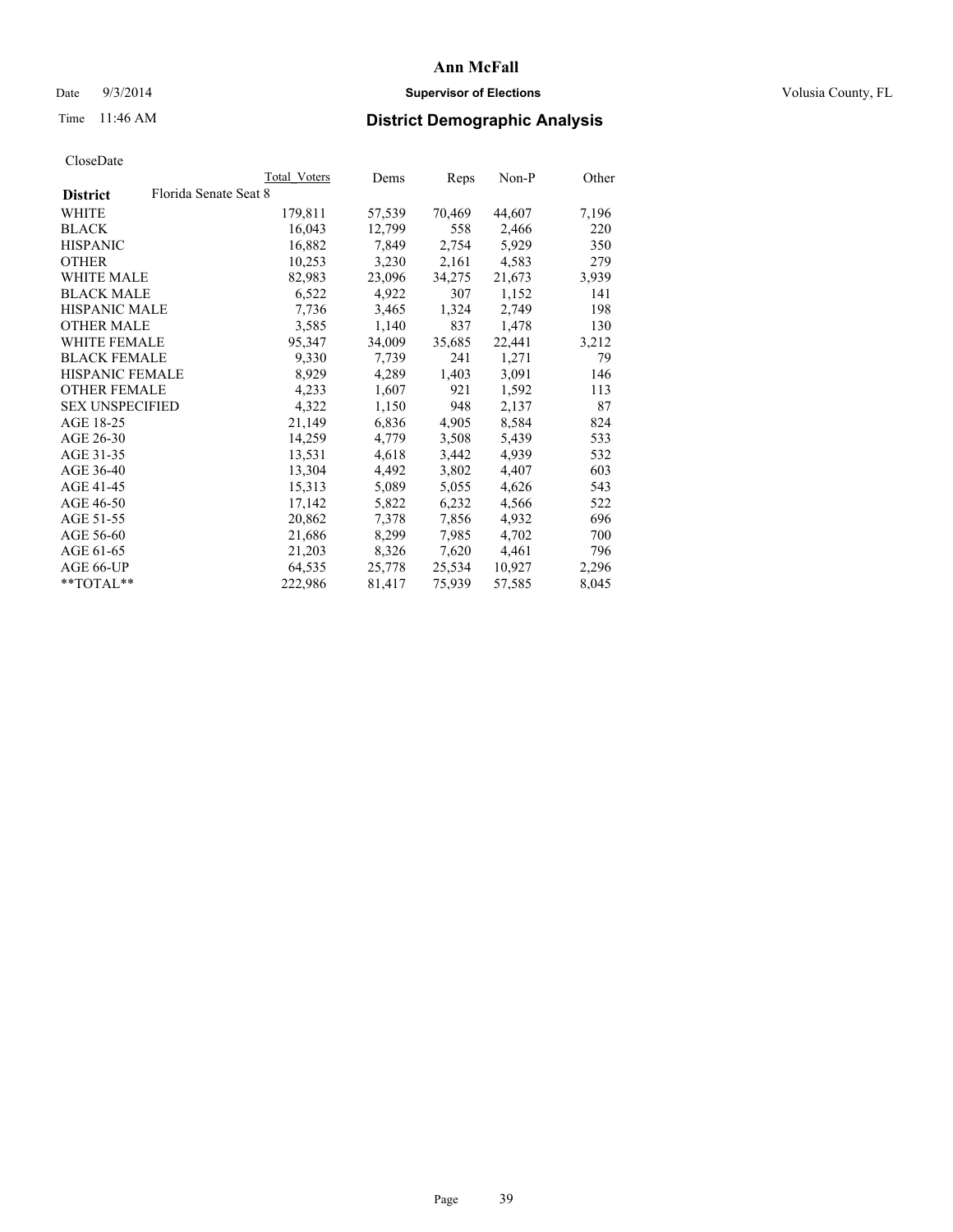## Date  $9/3/2014$  **Supervisor of Elections Supervisor of Elections** Volusia County, FL

# Time 11:46 AM **District Demographic Analysis**

|                        |                        | <b>Total Voters</b> | Dems   | Reps   | Non-P | Other |
|------------------------|------------------------|---------------------|--------|--------|-------|-------|
| <b>District</b>        | Florida Senate Seat 10 |                     |        |        |       |       |
| WHITE                  |                        | 23,076              | 6,334  | 10,241 | 5,534 | 967   |
| <b>BLACK</b>           |                        | 1,826               | 1,409  | 89     | 298   | 30    |
| <b>HISPANIC</b>        |                        | 4,458               | 2,099  | 727    | 1,529 | 103   |
| <b>OTHER</b>           |                        | 1,703               | 533    | 407    | 729   | 34    |
| WHITE MALE             |                        | 10,828              | 2,547  | 5,033  | 2,734 | 514   |
| <b>BLACK MALE</b>      |                        | 825                 | 597    | 42     | 168   | 18    |
| <b>HISPANIC MALE</b>   |                        | 2,059               | 918    | 375    | 718   | 48    |
| <b>OTHER MALE</b>      |                        | 595                 | 190    | 155    | 234   | 16    |
| <b>WHITE FEMALE</b>    |                        | 12,024              | 3,731  | 5,122  | 2,726 | 445   |
| <b>BLACK FEMALE</b>    |                        | 980                 | 795    | 47     | 126   | 12    |
| <b>HISPANIC FEMALE</b> |                        | 2,335               | 1,149  | 348    | 783   | 55    |
| <b>OTHER FEMALE</b>    |                        | 704                 | 264    | 176    | 250   | 14    |
| <b>SEX UNSPECIFIED</b> |                        | 713                 | 184    | 166    | 351   | 12    |
| AGE 18-25              |                        | 3,020               | 873    | 769    | 1,264 | 114   |
| AGE 26-30              |                        | 1,984               | 603    | 571    | 739   | 71    |
| AGE 31-35              |                        | 2,029               | 609    | 615    | 718   | 87    |
| AGE 36-40              |                        | 2,097               | 664    | 637    | 716   | 80    |
| AGE 41-45              |                        | 2,431               | 754    | 869    | 698   | 110   |
| AGE 46-50              |                        | 2,780               | 874    | 1,065  | 731   | 110   |
| AGE 51-55              |                        | 3,206               | 969    | 1,373  | 752   | 112   |
| AGE 56-60              |                        | 2,998               | 1,046  | 1,219  | 635   | 98    |
| AGE 61-65              |                        | 2,864               | 1,075  | 1,131  | 567   | 91    |
| AGE 66-UP              |                        | 7,653               | 2,908  | 3,214  | 1,270 | 261   |
| **TOTAL**              |                        | 31,063              | 10,375 | 11,464 | 8,090 | 1,134 |
|                        |                        |                     |        |        |       |       |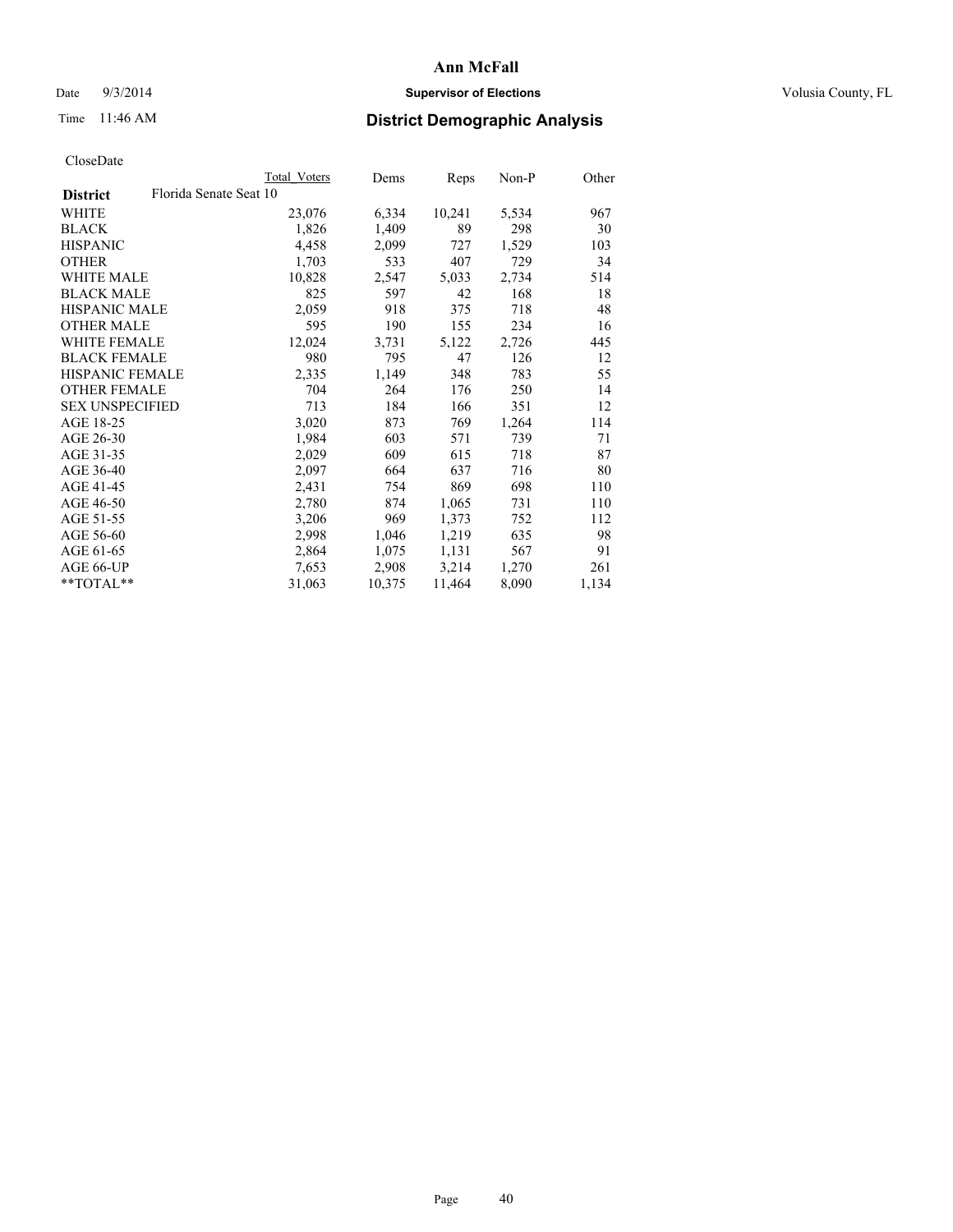## Date  $9/3/2014$  **Supervisor of Elections Supervisor of Elections** Volusia County, FL

# Time 11:46 AM **District Demographic Analysis**

|                                         | Total Voters | Dems  | Reps  | Non-P | Other          |
|-----------------------------------------|--------------|-------|-------|-------|----------------|
| Daytona Beach Zone 1<br><b>District</b> |              |       |       |       |                |
| WHITE                                   | 4,494        | 1,609 | 1,564 | 1,133 | 188            |
| <b>BLACK</b>                            | 1,169        | 936   | 29    | 192   | 12             |
| <b>HISPANIC</b>                         | 206          | 89    | 39    | 72    | 6              |
| <b>OTHER</b>                            | 371          | 136   | 66    | 156   | 13             |
| WHITE MALE                              | 2,118        | 666   | 771   | 572   | 109            |
| <b>BLACK MALE</b>                       | 475          | 355   | 20    | 91    | 9              |
| <b>HISPANIC MALE</b>                    | 92           | 34    | 20    | 34    | 4              |
| <b>OTHER MALE</b>                       | 142          | 44    | 27    | 63    | 8              |
| <b>WHITE FEMALE</b>                     | 2,343        | 932   | 786   | 547   | 78             |
| <b>BLACK FEMALE</b>                     | 687          | 576   | 9     | 99    | 3              |
| <b>HISPANIC FEMALE</b>                  | 109          | 54    | 18    | 35    | $\overline{2}$ |
| <b>OTHER FEMALE</b>                     | 163          | 79    | 28    | 52    | 4              |
| <b>SEX UNSPECIFIED</b>                  | 111          | 30    | 19    | 60    | $\overline{2}$ |
| AGE 18-25                               | 775          | 385   | 112   | 258   | 20             |
| AGE 26-30                               | 519          | 225   | 102   | 173   | 19             |
| AGE 31-35                               | 350          | 149   | 68    | 120   | 13             |
| AGE 36-40                               | 299          | 127   | 59    | 101   | 12             |
| AGE 41-45                               | 365          | 144   | 104   | 104   | 13             |
| AGE 46-50                               | 447          | 168   | 132   | 132   | 15             |
| AGE 51-55                               | 525          | 228   | 154   | 118   | 25             |
| AGE 56-60                               | 580          | 244   | 186   | 127   | 23             |
| AGE 61-65                               | 571          | 252   | 170   | 134   | 15             |
| AGE 66-UP                               | 1,809        | 848   | 611   | 286   | 64             |
| **TOTAL**                               | 6,240        | 2,770 | 1,698 | 1,553 | 219            |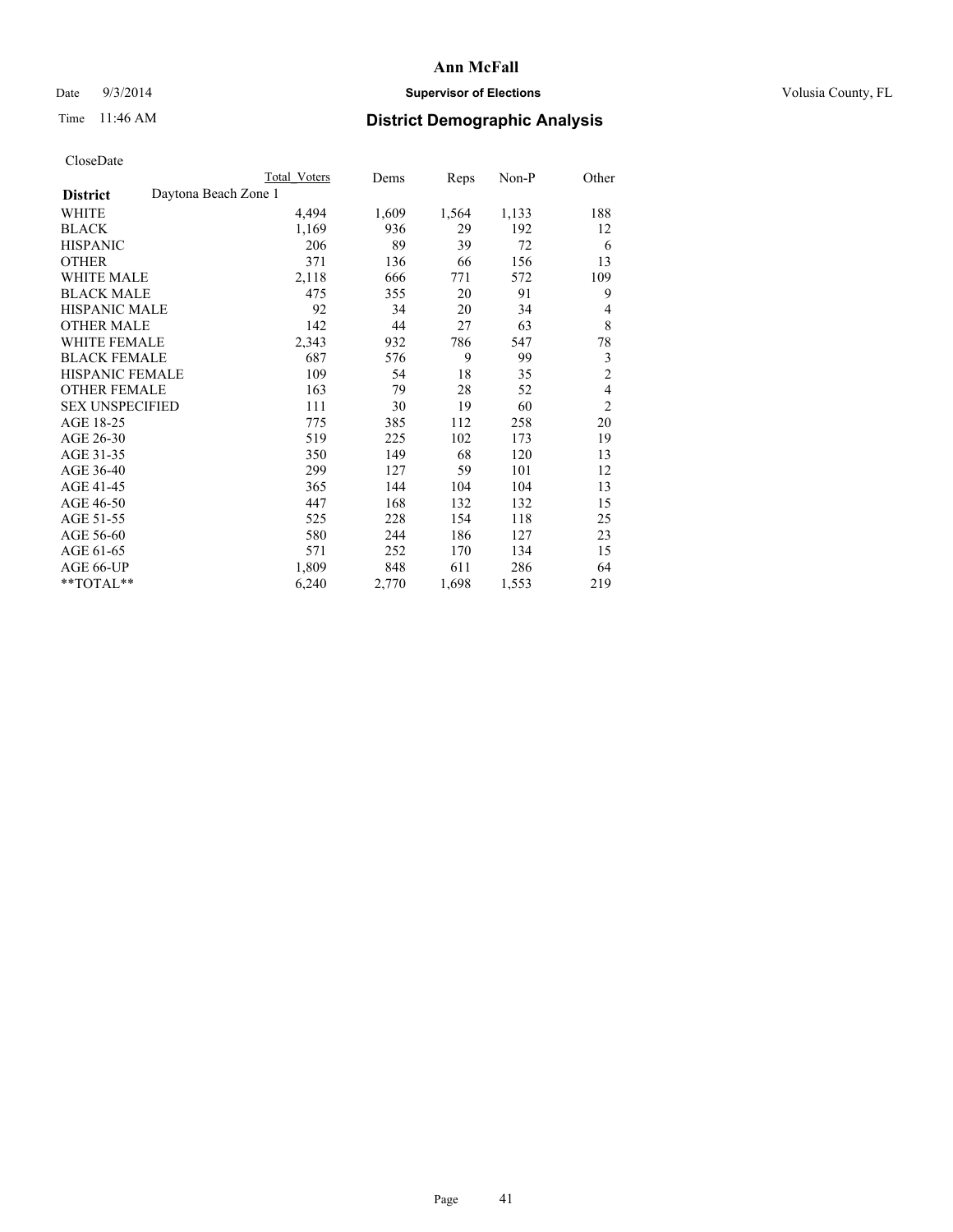## Date  $9/3/2014$  **Supervisor of Elections** Volusia County, FL

|                                         | <b>Total Voters</b> | Dems  | Reps  | $Non-P$ | Other                   |
|-----------------------------------------|---------------------|-------|-------|---------|-------------------------|
| Daytona Beach Zone 2<br><b>District</b> |                     |       |       |         |                         |
| <b>WHITE</b>                            | 4,125               | 1,542 | 1,414 | 1,018   | 151                     |
| <b>BLACK</b>                            | 1,404               | 1,144 | 39    | 206     | 15                      |
| <b>HISPANIC</b>                         | 152                 | 66    | 25    | 56      | 5                       |
| <b>OTHER</b>                            | 332                 | 135   | 54    | 136     | 7                       |
| <b>WHITE MALE</b>                       | 1,995               | 681   | 729   | 499     | 86                      |
| <b>BLACK MALE</b>                       | 548                 | 418   | 18    | 106     | 6                       |
| <b>HISPANIC MALE</b>                    | 76                  | 33    | 11    | 27      | 5                       |
| <b>OTHER MALE</b>                       | 113                 | 40    | 19    | 51      | $\overline{\mathbf{3}}$ |
| WHITE FEMALE                            | 2,090               | 843   | 674   | 508     | 65                      |
| <b>BLACK FEMALE</b>                     | 847                 | 720   | 21    | 97      | 9                       |
| HISPANIC FEMALE                         | 75                  | 32    | 14    | 29      | $\mathbf{0}$            |
| <b>OTHER FEMALE</b>                     | 165                 | 79    | 32    | 50      | 4                       |
| <b>SEX UNSPECIFIED</b>                  | 104                 | 41    | 14    | 49      | $\mathbf{0}$            |
| AGE 18-25                               | 594                 | 300   | 91    | 188     | 15                      |
| AGE 26-30                               | 430                 | 192   | 77    | 148     | 13                      |
| AGE 31-35                               | 348                 | 158   | 61    | 117     | 12                      |
| AGE 36-40                               | 312                 | 150   | 66    | 89      | 7                       |
| AGE 41-45                               | 358                 | 164   | 79    | 103     | 12                      |
| AGE 46-50                               | 489                 | 207   | 127   | 136     | 19                      |
| AGE 51-55                               | 624                 | 273   | 181   | 141     | 29                      |
| AGE 56-60                               | 626                 | 318   | 162   | 134     | 12                      |
| AGE 61-65                               | 597                 | 302   | 149   | 131     | 15                      |
| AGE 66-UP                               | 1,635               | 823   | 539   | 229     | 44                      |
| **TOTAL**                               | 6,013               | 2,887 | 1,532 | 1,416   | 178                     |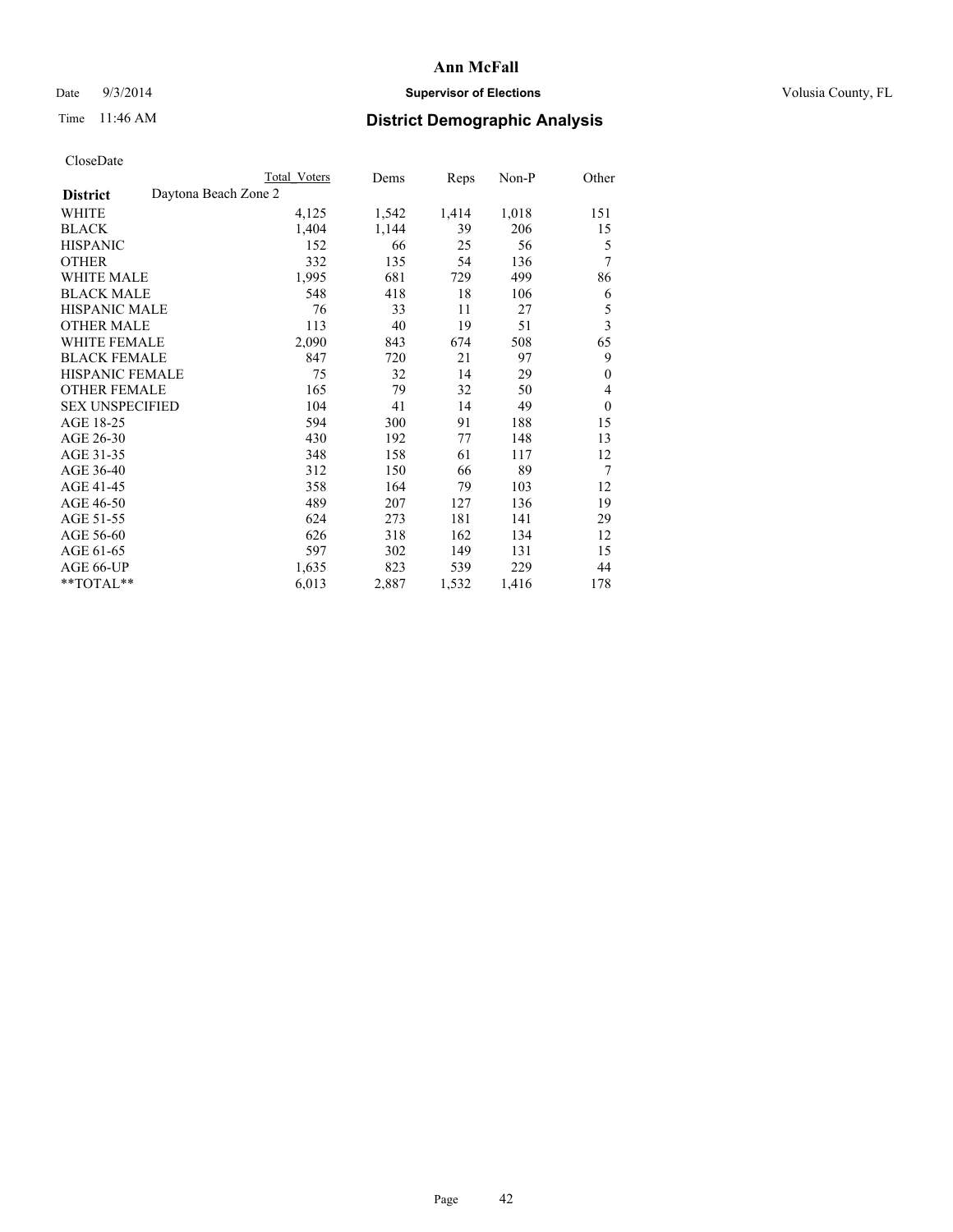## Date  $9/3/2014$  **Supervisor of Elections Supervisor of Elections** Volusia County, FL

# Time 11:46 AM **District Demographic Analysis**

|                                         | Total Voters | Dems  | Reps  | Non-P | Other          |
|-----------------------------------------|--------------|-------|-------|-------|----------------|
| Daytona Beach Zone 3<br><b>District</b> |              |       |       |       |                |
| WHITE                                   | 3,495        | 1,308 | 1,023 | 1,017 | 147            |
| <b>BLACK</b>                            | 1,916        | 1,617 | 35    | 251   | 13             |
| <b>HISPANIC</b>                         | 167          | 91    | 24    | 50    | $\overline{2}$ |
| <b>OTHER</b>                            | 467          | 206   | 40    | 210   | 11             |
| <b>WHITE MALE</b>                       | 1,762        | 571   | 553   | 546   | 92             |
| <b>BLACK MALE</b>                       | 537          | 451   | 14    | 66    | 6              |
| <b>HISPANIC MALE</b>                    | 87           | 48    | 13    | 24    | $\overline{2}$ |
| <b>OTHER MALE</b>                       | 113          | 49    | 17    | 43    | $\overline{4}$ |
| <b>WHITE FEMALE</b>                     | 1,701        | 727   | 464   | 455   | 55             |
| <b>BLACK FEMALE</b>                     | 1,329        | 1,131 | 21    | 170   | 7              |
| <b>HISPANIC FEMALE</b>                  | 79           | 43    | 11    | 25    | $\theta$       |
| <b>OTHER FEMALE</b>                     | 215          | 118   | 13    | 80    | 4              |
| <b>SEX UNSPECIFIED</b>                  | 222          | 84    | 16    | 119   | 3              |
| AGE 18-25                               | 1,689        | 1,200 | 79    | 394   | 16             |
| AGE 26-30                               | 426          | 220   | 61    | 129   | 16             |
| AGE 31-35                               | 290          | 121   | 44    | 111   | 14             |
| AGE 36-40                               | 262          | 110   | 45    | 101   | 6              |
| AGE 41-45                               | 253          | 105   | 53    | 88    | 7              |
| AGE 46-50                               | 358          | 162   | 73    | 114   | 9              |
| AGE 51-55                               | 453          | 200   | 110   | 126   | 17             |
| AGE 56-60                               | 532          | 266   | 139   | 116   | 11             |
| AGE 61-65                               | 522          | 230   | 151   | 121   | 20             |
| AGE 66-UP                               | 1,260        | 608   | 367   | 228   | 57             |
| $**TOTAL**$                             | 6,045        | 3,222 | 1,122 | 1,528 | 173            |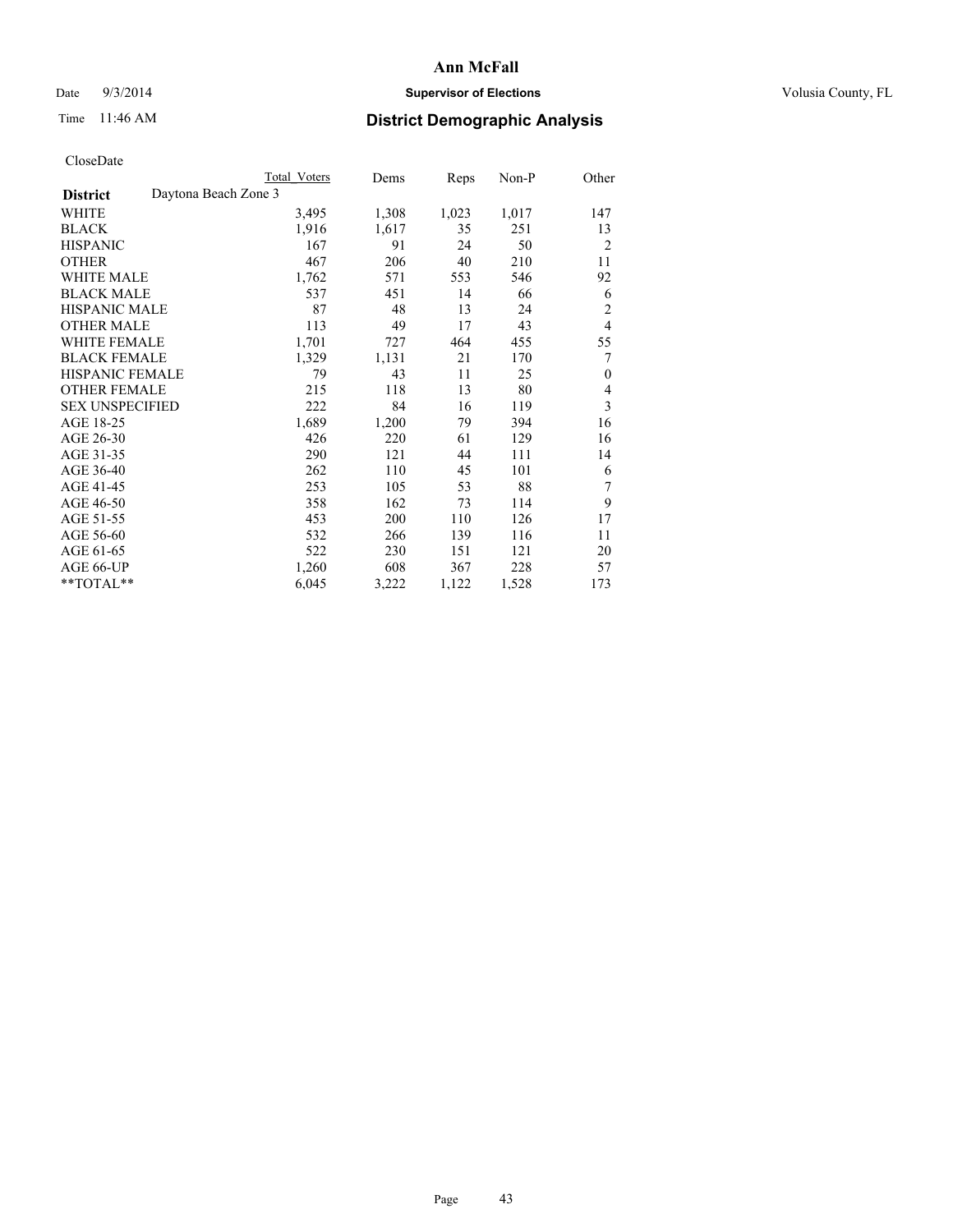## Date  $9/3/2014$  **Supervisor of Elections Supervisor of Elections** Volusia County, FL

# Time 11:46 AM **District Demographic Analysis**

|                                         | <b>Total Voters</b> | Dems  | Reps  | Non-P | Other                   |
|-----------------------------------------|---------------------|-------|-------|-------|-------------------------|
| Daytona Beach Zone 4<br><b>District</b> |                     |       |       |       |                         |
| WHITE                                   | 6,024               | 1,773 | 2,617 | 1,392 | 242                     |
| <b>BLACK</b>                            | 944                 | 738   | 25    | 167   | 14                      |
| <b>HISPANIC</b>                         | 250                 | 111   | 47    | 87    | 5                       |
| <b>OTHER</b>                            | 410                 | 113   | 95    | 191   | 11                      |
| WHITE MALE                              | 2,793               | 694   | 1,286 | 669   | 144                     |
| <b>BLACK MALE</b>                       | 399                 | 296   | 19    | 75    | 9                       |
| HISPANIC MALE                           | 98                  | 39    | 20    | 37    | $\overline{2}$          |
| <b>OTHER MALE</b>                       | 146                 | 33    | 37    | 71    | 5                       |
| <b>WHITE FEMALE</b>                     | 3,196               | 1,066 | 1,323 | 712   | 95                      |
| <b>BLACK FEMALE</b>                     | 538                 | 436   | 6     | 91    | 5                       |
| <b>HISPANIC FEMALE</b>                  | 150                 | 71    | 27    | 49    | $\overline{\mathbf{3}}$ |
| <b>OTHER FEMALE</b>                     | 206                 | 66    | 47    | 87    | 6                       |
| <b>SEX UNSPECIFIED</b>                  | 101                 | 34    | 18    | 46    | 3                       |
| AGE 18-25                               | 812                 | 329   | 183   | 273   | 27                      |
| AGE 26-30                               | 647                 | 225   | 177   | 216   | 29                      |
| AGE 31-35                               | 551                 | 198   | 147   | 188   | 18                      |
| AGE 36-40                               | 443                 | 173   | 142   | 120   | 8                       |
| AGE 41-45                               | 442                 | 153   | 145   | 130   | 14                      |
| AGE 46-50                               | 459                 | 173   | 145   | 129   | 12                      |
| AGE 51-55                               | 559                 | 205   | 228   | 109   | 17                      |
| AGE 56-60                               | 607                 | 228   | 232   | 131   | 16                      |
| AGE 61-65                               | 693                 | 233   | 276   | 151   | 33                      |
| AGE 66-UP                               | 2,415               | 818   | 1,109 | 390   | 98                      |
| **TOTAL**                               | 7,628               | 2,735 | 2,784 | 1,837 | 272                     |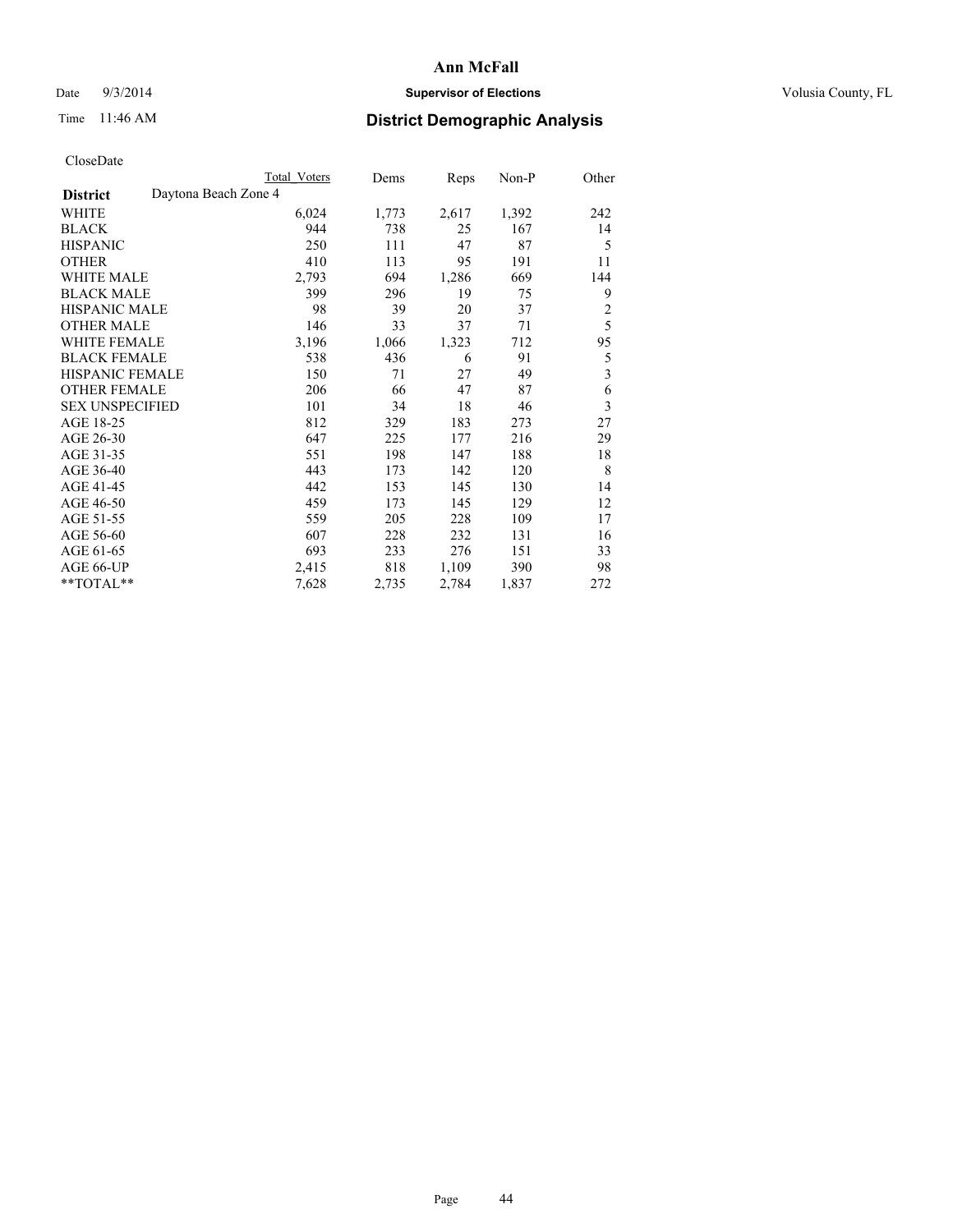## Date  $9/3/2014$  **Supervisor of Elections Supervisor of Elections** Volusia County, FL

# Time 11:46 AM **District Demographic Analysis**

|                                         | <b>Total Voters</b> | Dems  | Reps | Non-P | Other |
|-----------------------------------------|---------------------|-------|------|-------|-------|
| Daytona Beach Zone 5<br><b>District</b> |                     |       |      |       |       |
| WHITE                                   | 2,049               | 723   | 668  | 587   | 71    |
| <b>BLACK</b>                            | 3,854               | 3,292 | 74   | 453   | 35    |
| <b>HISPANIC</b>                         | 198                 | 104   | 26   | 61    | 7     |
| <b>OTHER</b>                            | 396                 | 201   | 36   | 152   | 7     |
| <b>WHITE MALE</b>                       | 948                 | 288   | 349  | 271   | 40    |
| <b>BLACK MALE</b>                       | 1,432               | 1,174 | 31   | 207   | 20    |
| HISPANIC MALE                           | 96                  | 45    | 12   | 33    | 6     |
| <b>OTHER MALE</b>                       | 121                 | 67    | 6    | 45    | 3     |
| <b>WHITE FEMALE</b>                     | 1,091               | 432   | 318  | 310   | 31    |
| <b>BLACK FEMALE</b>                     | 2,375               | 2,078 | 43   | 239   | 15    |
| <b>HISPANIC FEMALE</b>                  | 102                 | 59    | 14   | 28    | 1     |
| <b>OTHER FEMALE</b>                     | 176                 | 90    | 24   | 59    | 3     |
| <b>SEX UNSPECIFIED</b>                  | 156                 | 87    | 7    | 61    | 1     |
| AGE 18-25                               | 1,113               | 701   | 87   | 302   | 23    |
| AGE 26-30                               | 720                 | 432   | 71   | 199   | 18    |
| AGE 31-35                               | 550                 | 337   | 62   | 137   | 14    |
| AGE 36-40                               | 423                 | 278   | 40   | 100   | 5     |
| AGE 41-45                               | 461                 | 305   | 54   | 92    | 10    |
| AGE 46-50                               | 524                 | 373   | 60   | 83    | 8     |
| AGE 51-55                               | 533                 | 371   | 65   | 85    | 12    |
| AGE 56-60                               | 504                 | 363   | 78   | 58    | 5     |
| AGE 61-65                               | 474                 | 324   | 75   | 63    | 12    |
| AGE 66-UP                               | 1,195               | 836   | 212  | 134   | 13    |
| **TOTAL**                               | 6,497               | 4,320 | 804  | 1,253 | 120   |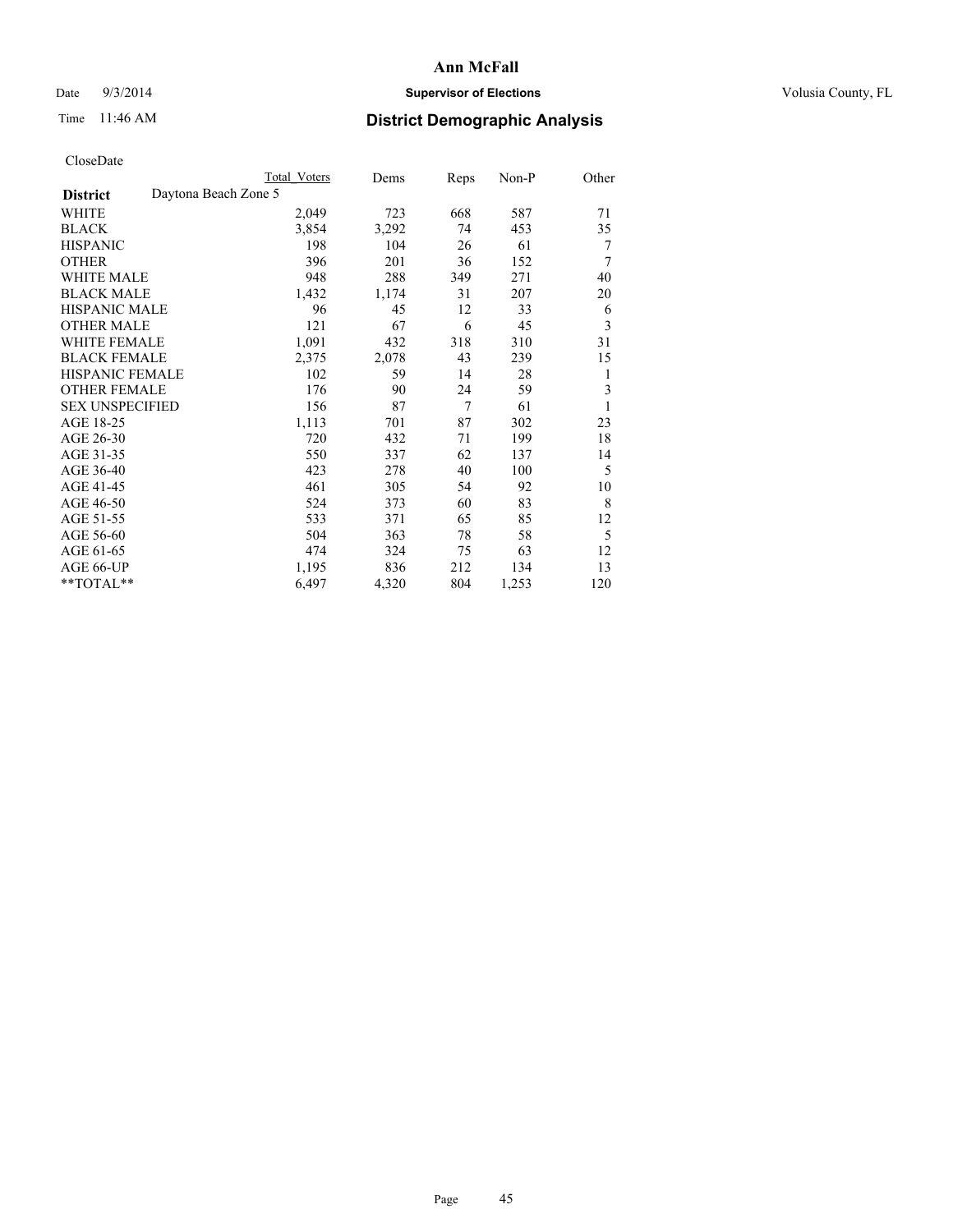## Date  $9/3/2014$  **Supervisor of Elections Supervisor of Elections** Volusia County, FL

# Time 11:46 AM **District Demographic Analysis**

|                                         | <b>Total Voters</b> | Dems  | Reps | Non-P | Other          |
|-----------------------------------------|---------------------|-------|------|-------|----------------|
| Daytona Beach Zone 6<br><b>District</b> |                     |       |      |       |                |
| WHITE                                   | 1,215               | 451   | 365  | 342   | 57             |
| <b>BLACK</b>                            | 3,859               | 3,249 | 87   | 499   | 24             |
| <b>HISPANIC</b>                         | 185                 | 97    | 19   | 66    | 3              |
| <b>OTHER</b>                            | 370                 | 197   | 25   | 143   | 5              |
| <b>WHITE MALE</b>                       | 601                 | 175   | 208  | 178   | 40             |
| <b>BLACK MALE</b>                       | 1,646               | 1,328 | 51   | 256   | 11             |
| HISPANIC MALE                           | 88                  | 40    | 6    | 41    | 1              |
| <b>OTHER MALE</b>                       | 146                 | 80    | 16   | 48    | $\overline{2}$ |
| <b>WHITE FEMALE</b>                     | 603                 | 271   | 155  | 161   | 16             |
| <b>BLACK FEMALE</b>                     | 2,143               | 1,863 | 34   | 233   | 13             |
| <b>HISPANIC FEMALE</b>                  | 93                  | 56    | 13   | 22    | $\overline{2}$ |
| <b>OTHER FEMALE</b>                     | 122                 | 76    | 7    | 37    | $\overline{c}$ |
| <b>SEX UNSPECIFIED</b>                  | 187                 | 105   | 6    | 74    | $\overline{c}$ |
| AGE 18-25                               | 1,336               | 890   | 88   | 345   | 13             |
| AGE 26-30                               | 555                 | 355   | 49   | 140   | 11             |
| AGE 31-35                               | 439                 | 280   | 39   | 113   | 7              |
| AGE 36-40                               | 352                 | 234   | 22   | 90    | 6              |
| AGE 41-45                               | 331                 | 234   | 31   | 59    | $\tau$         |
| AGE 46-50                               | 407                 | 302   | 28   | 70    | 7              |
| AGE 51-55                               | 447                 | 318   | 46   | 73    | 10             |
| AGE 56-60                               | 441                 | 324   | 52   | 57    | 8              |
| AGE 61-65                               | 373                 | 263   | 51   | 49    | 10             |
| AGE 66-UP                               | 948                 | 794   | 90   | 54    | 10             |
| **TOTAL**                               | 5,629               | 3,994 | 496  | 1,050 | 89             |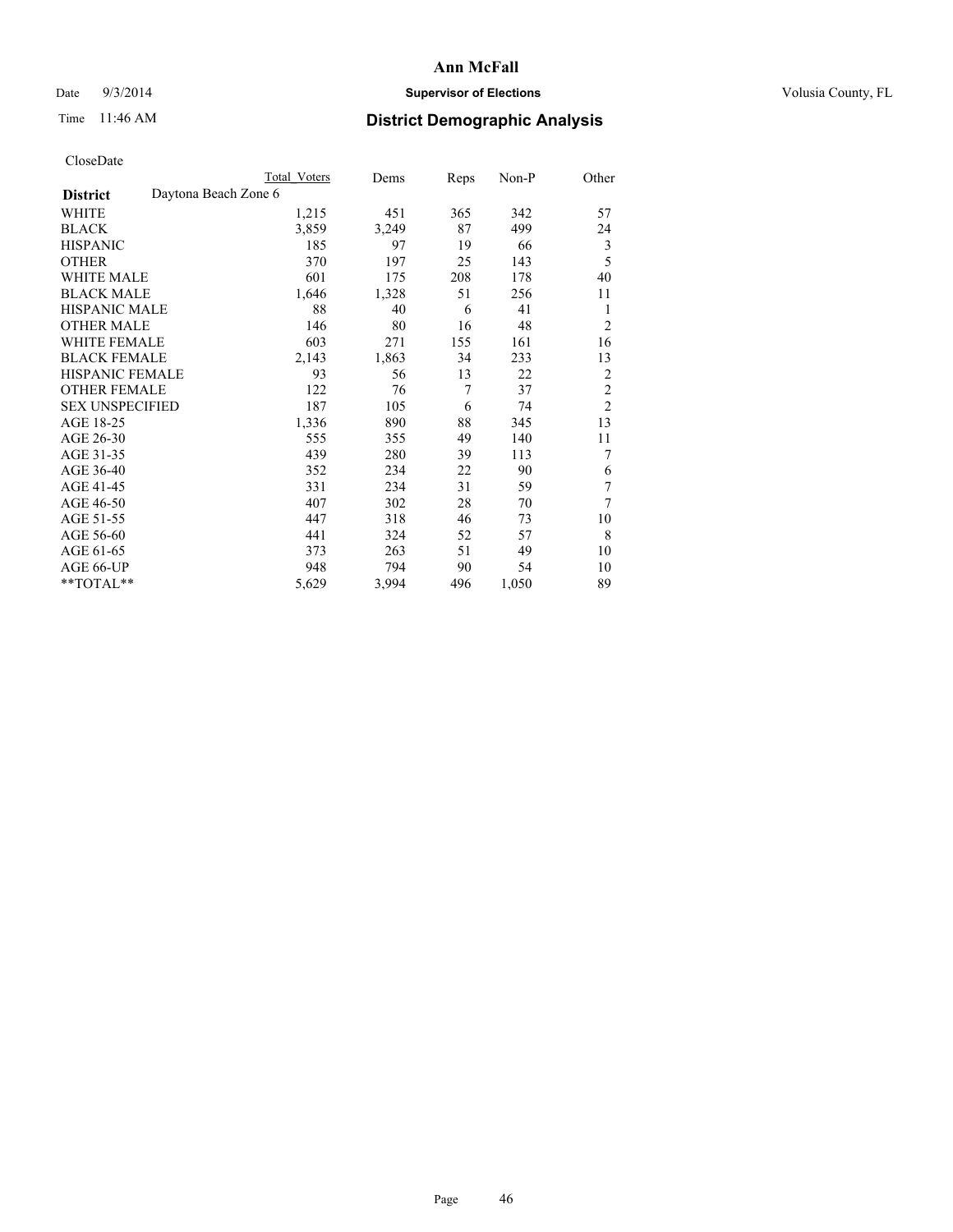## Date  $9/3/2014$  **Supervisor of Elections Supervisor of Elections** Volusia County, FL

# Time 11:46 AM **District Demographic Analysis**

|                                         | Total Voters | Dems           | Reps           | Non-P          | Other          |
|-----------------------------------------|--------------|----------------|----------------|----------------|----------------|
| Daytona Beach Shores<br><b>District</b> |              |                |                |                |                |
| WHITE                                   | 3,489        | 894            | 1,649          | 806            | 140            |
| <b>BLACK</b>                            | 53           | 29             | 6              | 15             | 3              |
| <b>HISPANIC</b>                         | 71           | 13             | 30             | 26             | $\overline{2}$ |
| <b>OTHER</b>                            | 192          | 56             | 62             | 67             | 7              |
| <b>WHITE MALE</b>                       | 1,652        | 378            | 782            | 422            | 70             |
| <b>BLACK MALE</b>                       | 25           | 13             | 2              | $\overline{7}$ | 3              |
| <b>HISPANIC MALE</b>                    | 34           | $\overline{4}$ | 16             | 14             | $\theta$       |
| <b>OTHER MALE</b>                       | 75           | 23             | 26             | 24             | $\overline{2}$ |
| <b>WHITE FEMALE</b>                     | 1,805        | 507            | 852            | 379            | 67             |
| <b>BLACK FEMALE</b>                     | 27           | 16             | $\overline{4}$ | $\overline{7}$ | $\overline{0}$ |
| <b>HISPANIC FEMALE</b>                  | 36           | 9              | 13             | 12             | $\overline{2}$ |
| <b>OTHER FEMALE</b>                     | 93           | 29             | 28             | 31             | 5              |
| <b>SEX UNSPECIFIED</b>                  | 58           | 13             | 24             | 18             | 3              |
| AGE 18-25                               | 118          | 23             | 40             | 46             | 9              |
| AGE 26-30                               | 104          | 25             | 42             | 34             | 3              |
| AGE 31-35                               | 100          | 25             | 30             | 38             | 7              |
| AGE 36-40                               | 93           | 26             | 31             | 30             | 6              |
| AGE 41-45                               | 127          | 27             | 44             | 52             | 4              |
| AGE 46-50                               | 188          | 46             | 81             | 56             | 5              |
| AGE 51-55                               | 270          | 61             | 128            | 69             | 12             |
| AGE 56-60                               | 311          | 90             | 140            | 71             | 10             |
| AGE 61-65                               | 456          | 103            | 214            | 118            | 21             |
| AGE 66-UP                               | 2,038        | 566            | 997            | 400            | 75             |
| **TOTAL**                               | 3,805        | 992            | 1,747          | 914            | 152            |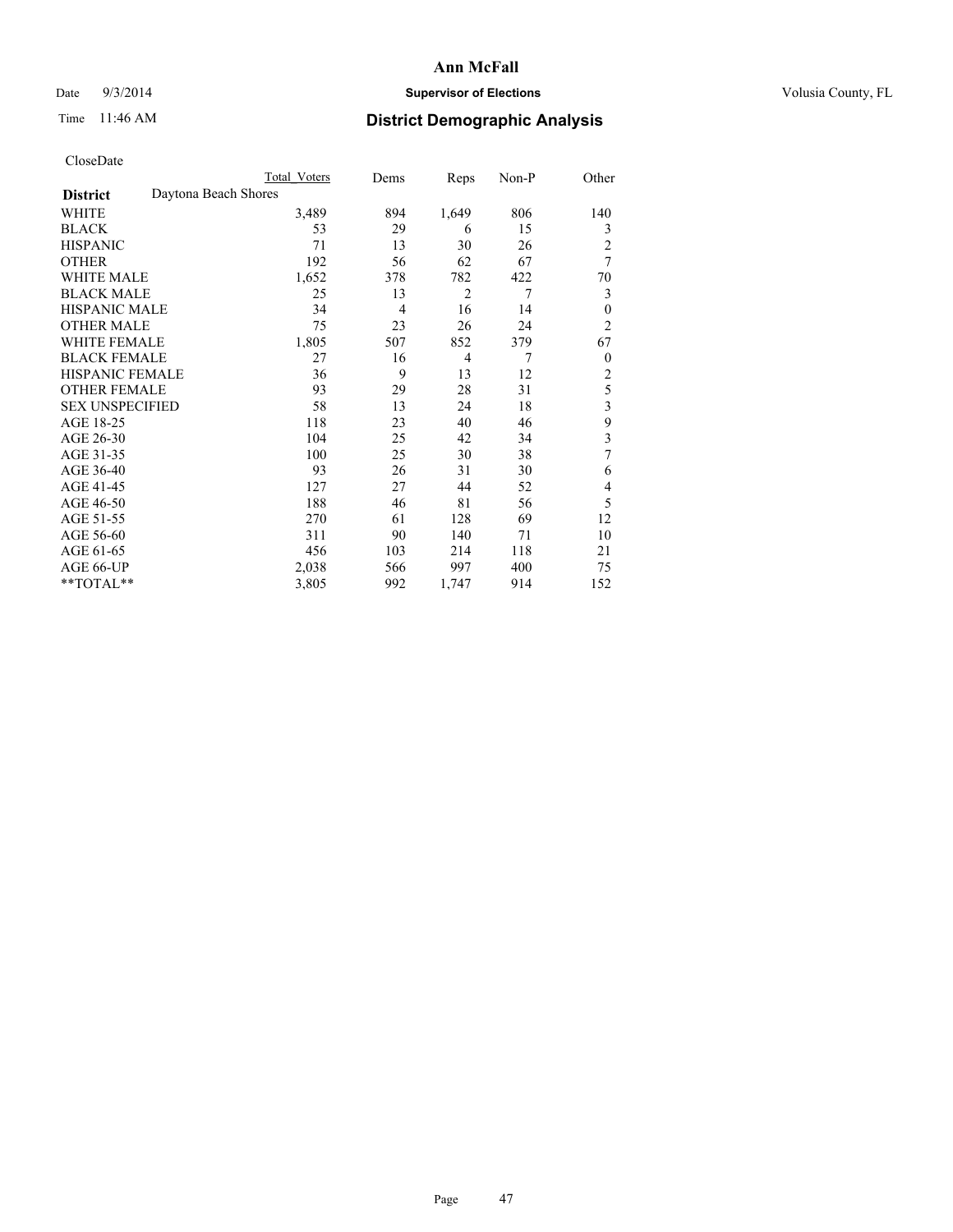## Date  $9/3/2014$  **Supervisor of Elections Supervisor of Elections** Volusia County, FL

# Time 11:46 AM **District Demographic Analysis**

|                        |        | <b>Total Voters</b> | Dems  | Reps  | Non-P | Other |
|------------------------|--------|---------------------|-------|-------|-------|-------|
| <b>District</b>        | DeBary |                     |       |       |       |       |
| WHITE                  |        | 11,559              | 3,042 | 5,377 | 2,650 | 490   |
| <b>BLACK</b>           |        | 462                 | 361   | 19    | 71    | 11    |
| <b>HISPANIC</b>        |        | 914                 | 380   | 234   | 282   | 18    |
| <b>OTHER</b>           |        | 724                 | 211   | 186   | 310   | 17    |
| WHITE MALE             |        | 5,414               | 1,210 | 2,634 | 1,306 | 264   |
| <b>BLACK MALE</b>      |        | 213                 | 154   | 5     | 47    | 7     |
| <b>HISPANIC MALE</b>   |        | 406                 | 154   | 117   | 125   | 10    |
| <b>OTHER MALE</b>      |        | 237                 | 68    | 69    | 92    | 8     |
| WHITE FEMALE           |        | 6,034               | 1,810 | 2,700 | 1,303 | 221   |
| <b>BLACK FEMALE</b>    |        | 243                 | 202   | 14    | 23    | 4     |
| HISPANIC FEMALE        |        | 494                 | 218   | 116   | 152   | 8     |
| <b>OTHER FEMALE</b>    |        | 319                 | 110   | 87    | 114   | 8     |
| <b>SEX UNSPECIFIED</b> |        | 299                 | 68    | 74    | 151   | 6     |
| AGE 18-25              |        | 1,100               | 269   | 339   | 446   | 46    |
| AGE 26-30              |        | 699                 | 178   | 239   | 262   | 20    |
| AGE 31-35              |        | 785                 | 199   | 281   | 270   | 35    |
| AGE 36-40              |        | 810                 | 238   | 308   | 236   | 28    |
| AGE 41-45              |        | 1,000               | 270   | 386   | 288   | 56    |
| AGE 46-50              |        | 1,155               | 301   | 513   | 296   | 45    |
| AGE 51-55              |        | 1,373               | 355   | 652   | 310   | 56    |
| AGE 56-60              |        | 1,349               | 410   | 613   | 285   | 41    |
| AGE 61-65              |        | 1,400               | 476   | 613   | 259   | 52    |
| AGE 66-UP              |        | 3,987               | 1,298 | 1,871 | 661   | 157   |
| **TOTAL**              |        | 13,659              | 3,994 | 5,816 | 3,313 | 536   |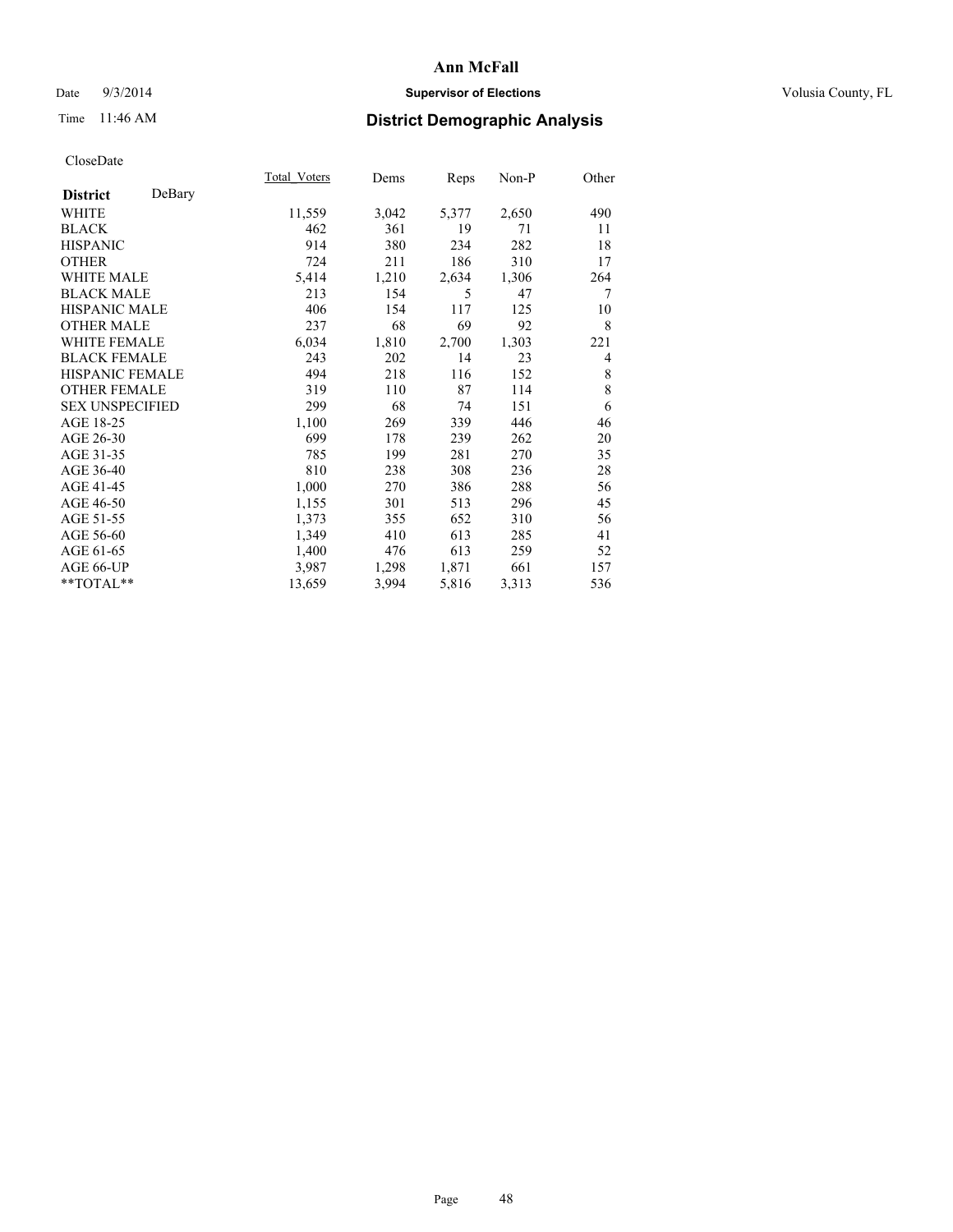## Date  $9/3/2014$  **Supervisor of Elections Supervisor of Elections** Volusia County, FL

# Time 11:46 AM **District Demographic Analysis**

|                        |        | <b>Total Voters</b> | Dems  | Reps  | Non-P | Other |
|------------------------|--------|---------------------|-------|-------|-------|-------|
| <b>District</b>        | DeLand |                     |       |       |       |       |
| WHITE                  |        | 12,394              | 3,948 | 5,041 | 2,832 | 573   |
| <b>BLACK</b>           |        | 2,458               | 1,989 | 85    | 348   | 36    |
| <b>HISPANIC</b>        |        | 1,148               | 498   | 188   | 429   | 33    |
| <b>OTHER</b>           |        | 865                 | 287   | 165   | 385   | 28    |
| WHITE MALE             |        | 5,434               | 1,488 | 2,286 | 1,369 | 291   |
| <b>BLACK MALE</b>      |        | 935                 | 719   | 38    | 153   | 25    |
| <b>HISPANIC MALE</b>   |        | 462                 | 196   | 85    | 166   | 15    |
| OTHER MALE             |        | 283                 | 103   | 55    | 113   | 12    |
| <b>WHITE FEMALE</b>    |        | 6,870               | 2,436 | 2,722 | 1,432 | 280   |
| <b>BLACK FEMALE</b>    |        | 1,491               | 1,248 | 44    | 188   | 11    |
| HISPANIC FEMALE        |        | 673                 | 298   | 100   | 258   | 17    |
| <b>OTHER FEMALE</b>    |        | 360                 | 131   | 70    | 146   | 13    |
| <b>SEX UNSPECIFIED</b> |        | 357                 | 103   | 79    | 169   | 6     |
| AGE 18-25              |        | 2,051               | 751   | 421   | 808   | 71    |
| AGE 26-30              |        | 1,084               | 418   | 233   | 389   | 44    |
| AGE 31-35              |        | 1,057               | 394   | 284   | 336   | 43    |
| AGE 36-40              |        | 1,174               | 427   | 319   | 351   | 77    |
| AGE 41-45              |        | 1,213               | 473   | 375   | 327   | 38    |
| AGE 46-50              |        | 1,228               | 469   | 450   | 270   | 39    |
| AGE 51-55              |        | 1,344               | 563   | 473   | 256   | 52    |
| AGE 56-60              |        | 1,378               | 594   | 457   | 280   | 47    |
| AGE 61-65              |        | 1,476               | 653   | 501   | 255   | 67    |
| AGE 66-UP              |        | 4,860               | 1,980 | 1,966 | 722   | 192   |
| $*$ $TOTAL**$          |        | 16,865              | 6,722 | 5,479 | 3,994 | 670   |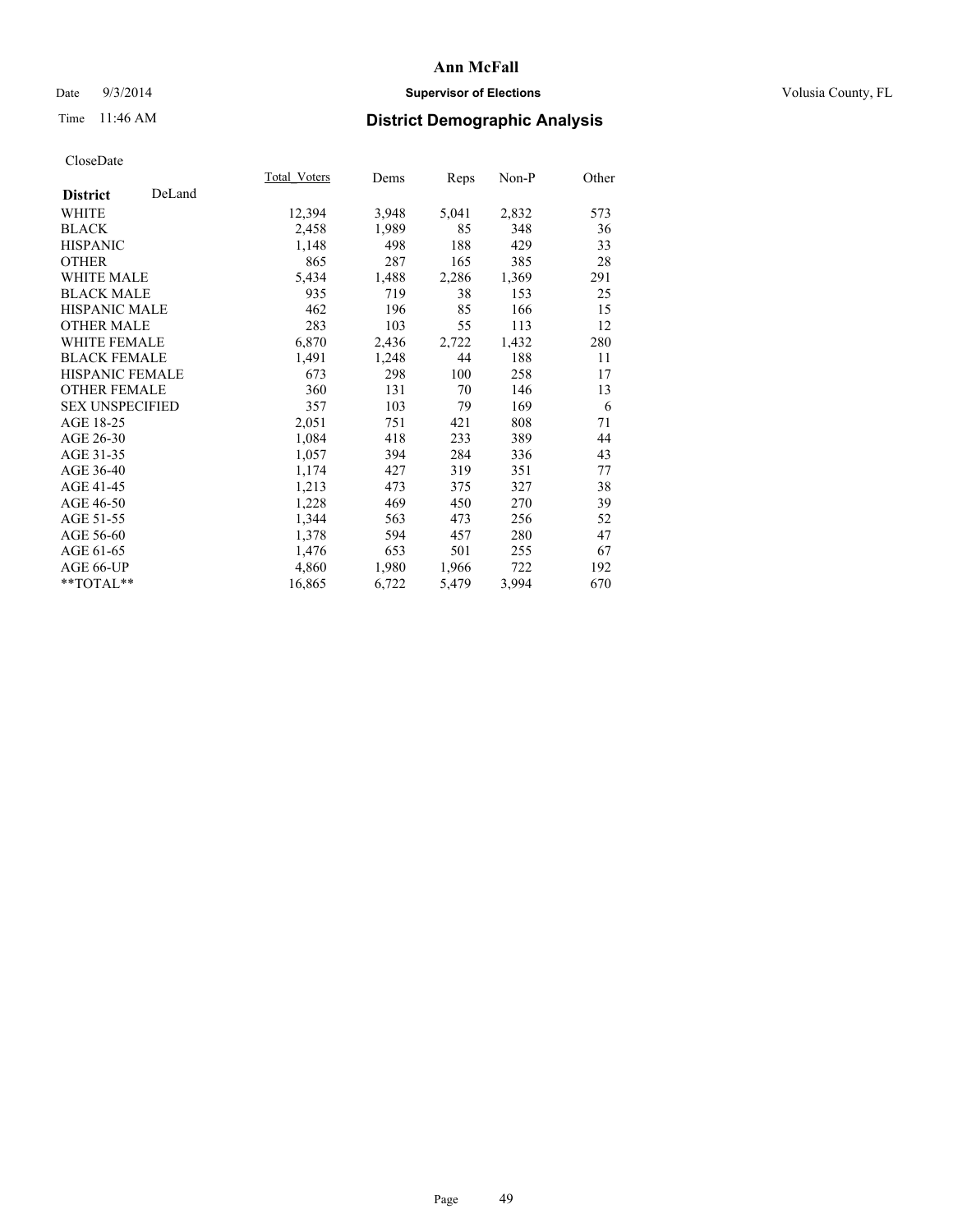## Date  $9/3/2014$  **Supervisor of Elections Supervisor of Elections** Volusia County, FL

# Time 11:46 AM **District Demographic Analysis**

|                        |                | Total Voters | Dems  | <b>Reps</b> | $Non-P$ | Other          |
|------------------------|----------------|--------------|-------|-------------|---------|----------------|
| <b>District</b>        | Deltona Zone 1 |              |       |             |         |                |
| WHITE                  |                | 4,800        | 1,515 | 1,730       | 1,330   | 225            |
| <b>BLACK</b>           |                | 942          | 711   | 42          | 170     | 19             |
| <b>HISPANIC</b>        |                | 2,074        | 1,054 | 272         | 719     | 29             |
| <b>OTHER</b>           |                | 499          | 169   | 81          | 237     | 12             |
| WHITE MALE             |                | 2,248        | 617   | 839         | 666     | 126            |
| <b>BLACK MALE</b>      |                | 412          | 292   | 24          | 83      | 13             |
| <b>HISPANIC MALE</b>   |                | 957          | 479   | 126         | 337     | 15             |
| <b>OTHER MALE</b>      |                | 164          | 59    | 30          | 69      | 6              |
| WHITE FEMALE           |                | 2,507        | 888   | 878         | 643     | 98             |
| <b>BLACK FEMALE</b>    |                | 520          | 414   | 17          | 83      | 6              |
| <b>HISPANIC FEMALE</b> |                | 1,088        | 561   | 144         | 369     | 14             |
| <b>OTHER FEMALE</b>    |                | 203          | 80    | 35          | 83      | 5              |
| <b>SEX UNSPECIFIED</b> |                | 216          | 59    | 32          | 123     | $\overline{c}$ |
| AGE 18-25              |                | 1,120        | 402   | 192         | 484     | 42             |
| AGE 26-30              |                | 679          | 243   | 139         | 275     | 22             |
| AGE 31-35              |                | 779          | 301   | 178         | 273     | 27             |
| AGE 36-40              |                | 752          | 323   | 147         | 252     | 30             |
| AGE 41-45              |                | 780          | 282   | 230         | 241     | 27             |
| AGE 46-50              |                | 792          | 306   | 244         | 212     | 30             |
| AGE 51-55              |                | 821          | 327   | 260         | 214     | 20             |
| AGE 56-60              |                | 768          | 319   | 249         | 172     | 28             |
| AGE 61-65              |                | 580          | 289   | 145         | 125     | 21             |
| AGE 66-UP              |                | 1,244        | 657   | 341         | 208     | 38             |
| **TOTAL**              |                | 8,315        | 3,449 | 2,125       | 2,456   | 285            |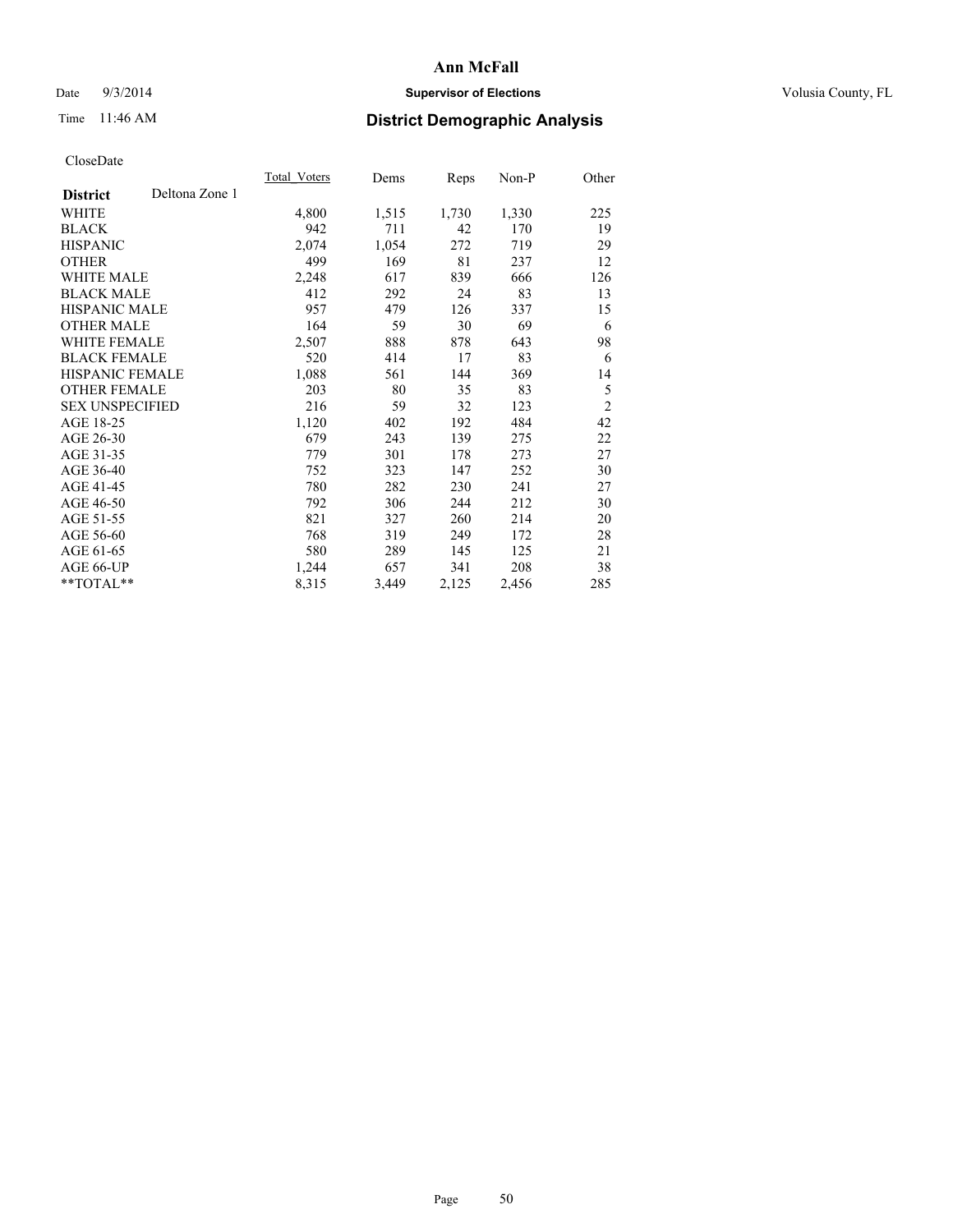## Date  $9/3/2014$  **Supervisor of Elections Supervisor of Elections** Volusia County, FL

# Time 11:46 AM **District Demographic Analysis**

|                        |                | Total Voters | Dems  | <b>Reps</b> | Non-P | Other          |
|------------------------|----------------|--------------|-------|-------------|-------|----------------|
| <b>District</b>        | Deltona Zone 2 |              |       |             |       |                |
| WHITE                  |                | 6,011        | 1,815 | 2,384       | 1,553 | 259            |
| <b>BLACK</b>           |                | 804          | 618   | 37          | 131   | 18             |
| <b>HISPANIC</b>        |                | 2,196        | 1,069 | 362         | 738   | 27             |
| OTHER                  |                | 509          | 185   | 89          | 219   | 16             |
| <b>WHITE MALE</b>      |                | 2,742        | 729   | 1,139       | 740   | 134            |
| <b>BLACK MALE</b>      |                | 356          | 248   | 26          | 72    | 10             |
| <b>HISPANIC MALE</b>   |                | 1,048        | 495   | 177         | 363   | 13             |
| <b>OTHER MALE</b>      |                | 186          | 72    | 31          | 75    | 8              |
| <b>WHITE FEMALE</b>    |                | 3,221        | 1,074 | 1,232       | 790   | 125            |
| <b>BLACK FEMALE</b>    |                | 435          | 360   | 11          | 56    | 8              |
| <b>HISPANIC FEMALE</b> |                | 1,127        | 564   | 182         | 369   | 12             |
| <b>OTHER FEMALE</b>    |                | 208          | 91    | 39          | 70    | 8              |
| <b>SEX UNSPECIFIED</b> |                | 197          | 54    | 35          | 106   | $\overline{c}$ |
| AGE 18-25              |                | 1,013        | 326   | 225         | 415   | 47             |
| AGE 26-30              |                | 727          | 249   | 163         | 291   | 24             |
| AGE 31-35              |                | 716          | 259   | 169         | 263   | 25             |
| AGE 36-40              |                | 735          | 270   | 182         | 248   | 35             |
| AGE 41-45              |                | 766          | 271   | 217         | 249   | 29             |
| AGE 46-50              |                | 871          | 306   | 268         | 271   | 26             |
| AGE 51-55              |                | 900          | 349   | 309         | 218   | 24             |
| AGE 56-60              |                | 899          | 369   | 314         | 195   | 21             |
| AGE 61-65              |                | 797          | 328   | 270         | 173   | 26             |
| AGE 66-UP              |                | 2,095        | 960   | 755         | 317   | 63             |
| **TOTAL**              |                | 9,520        | 3,687 | 2,872       | 2,641 | 320            |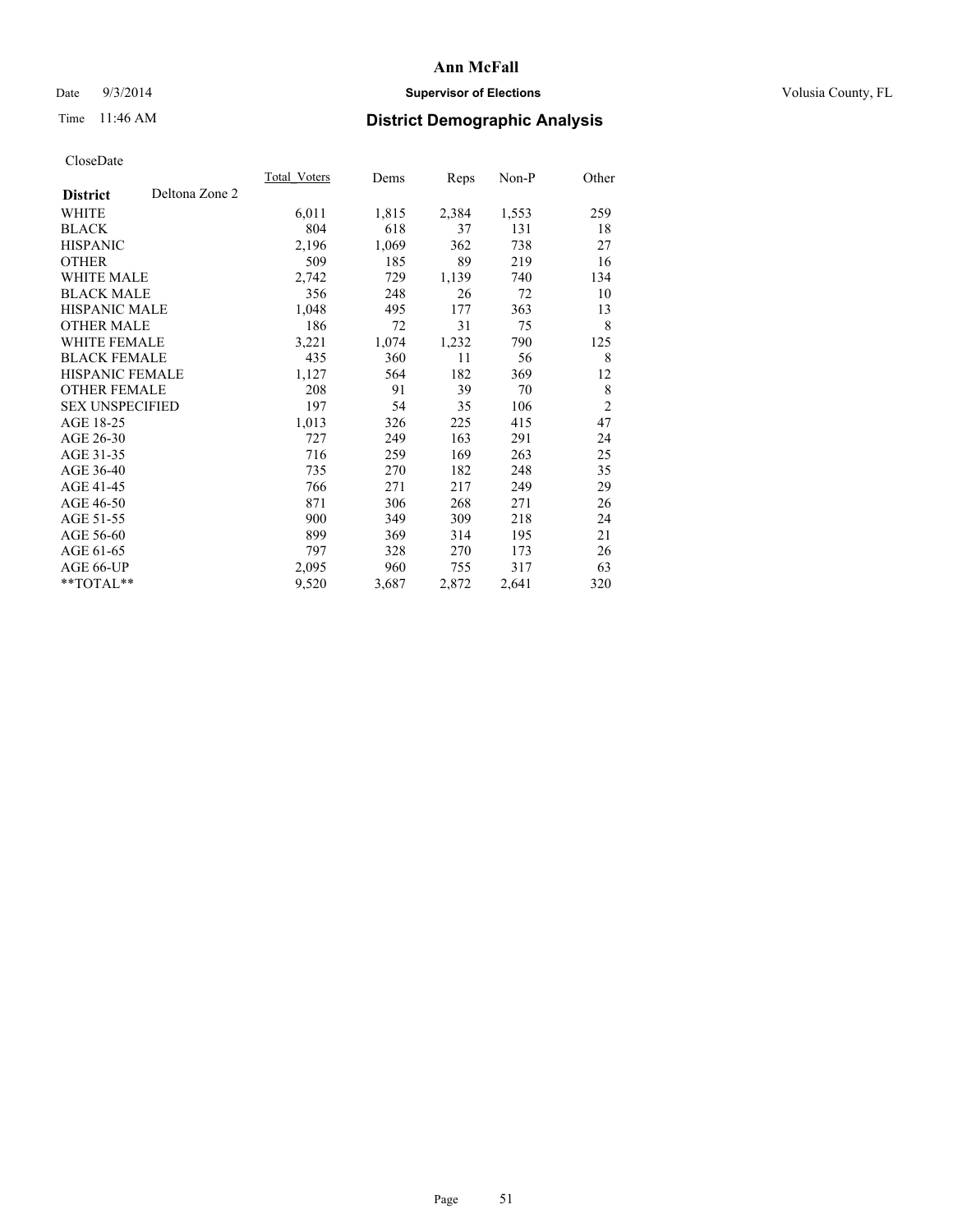## Date  $9/3/2014$  **Supervisor of Elections Supervisor of Elections** Volusia County, FL

# Time 11:46 AM **District Demographic Analysis**

|                        |                | Total Voters | Dems  | Reps  | $Non-P$ | Other          |
|------------------------|----------------|--------------|-------|-------|---------|----------------|
| <b>District</b>        | Deltona Zone 3 |              |       |       |         |                |
| WHITE                  |                | 5,061        | 1,605 | 1,860 | 1,375   | 221            |
| <b>BLACK</b>           |                | 739          | 577   | 27    | 126     | 9              |
| <b>HISPANIC</b>        |                | 2,417        | 1,193 | 351   | 818     | 55             |
| <b>OTHER</b>           |                | 526          | 193   | 87    | 243     | 3              |
| <b>WHITE MALE</b>      |                | 2,320        | 651   | 891   | 655     | 123            |
| <b>BLACK MALE</b>      |                | 327          | 242   | 16    | 61      | 8              |
| <b>HISPANIC MALE</b>   |                | 1,126        | 536   | 182   | 380     | 28             |
| <b>OTHER MALE</b>      |                | 185          | 68    | 29    | 86      | $\overline{2}$ |
| WHITE FEMALE           |                | 2,692        | 936   | 959   | 702     | 95             |
| <b>BLACK FEMALE</b>    |                | 402          | 328   | 11    | 62      | 1              |
| <b>HISPANIC FEMALE</b> |                | 1,254        | 637   | 168   | 422     | 27             |
| <b>OTHER FEMALE</b>    |                | 229          | 101   | 40    | 87      | 1              |
| <b>SEX UNSPECIFIED</b> |                | 208          | 69    | 29    | 107     | 3              |
| AGE 18-25              |                | 944          | 367   | 138   | 402     | 37             |
| AGE 26-30              |                | 682          | 247   | 145   | 272     | 18             |
| AGE 31-35              |                | 663          | 246   | 131   | 255     | 31             |
| AGE 36-40              |                | 713          | 248   | 164   | 273     | 28             |
| AGE 41-45              |                | 743          | 280   | 227   | 213     | 23             |
| AGE 46-50              |                | 785          | 327   | 202   | 231     | 25             |
| AGE 51-55              |                | 825          | 322   | 254   | 227     | 22             |
| AGE 56-60              |                | 775          | 330   | 218   | 197     | 30             |
| AGE 61-65              |                | 665          | 291   | 208   | 145     | 21             |
| AGE 66-UP              |                | 1,948        | 910   | 638   | 347     | 53             |
| **TOTAL**              |                | 8,743        | 3,568 | 2,325 | 2,562   | 288            |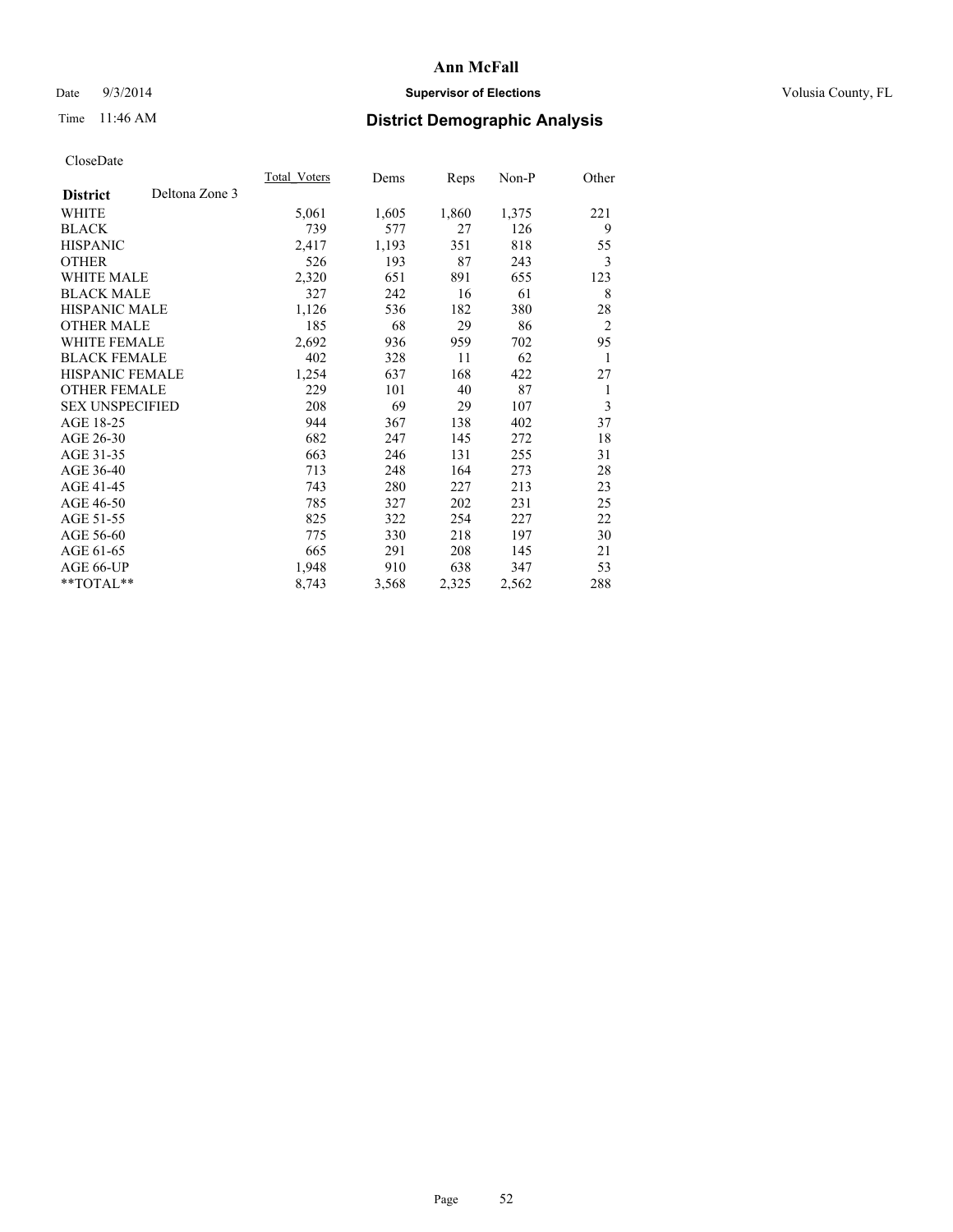## Date  $9/3/2014$  **Supervisor of Elections Supervisor of Elections** Volusia County, FL

# Time 11:46 AM **District Demographic Analysis**

|                        |                | Total Voters | Dems  | <b>Reps</b> | Non-P | Other          |
|------------------------|----------------|--------------|-------|-------------|-------|----------------|
| <b>District</b>        | Deltona Zone 4 |              |       |             |       |                |
| WHITE                  |                | 5,190        | 1,717 | 1,940       | 1,292 | 241            |
| <b>BLACK</b>           |                | 765          | 578   | 29          | 145   | 13             |
| <b>HISPANIC</b>        |                | 2,552        | 1,307 | 339         | 853   | 53             |
| <b>OTHER</b>           |                | 527          | 181   | 97          | 235   | 14             |
| <b>WHITE MALE</b>      |                | 2,382        | 711   | 920         | 621   | 130            |
| <b>BLACK MALE</b>      |                | 313          | 220   | 21          | 65    | 7              |
| <b>HISPANIC MALE</b>   |                | 1,173        | 562   | 172         | 408   | 31             |
| <b>OTHER MALE</b>      |                | 165          | 58    | 37          | 66    | $\overline{4}$ |
| <b>WHITE FEMALE</b>    |                | 2,764        | 990   | 1,003       | 661   | 110            |
| <b>BLACK FEMALE</b>    |                | 438          | 347   | 8           | 77    | 6              |
| <b>HISPANIC FEMALE</b> |                | 1,361        | 736   | 166         | 437   | 22             |
| <b>OTHER FEMALE</b>    |                | 211          | 94    | 38          | 72    | 7              |
| <b>SEX UNSPECIFIED</b> |                | 227          | 65    | 40          | 118   | $\overline{4}$ |
| AGE 18-25              |                | 1,035        | 378   | 176         | 449   | 32             |
| AGE 26-30              |                | 659          | 220   | 110         | 297   | 32             |
| AGE 31-35              |                | 650          | 258   | 137         | 223   | 32             |
| AGE 36-40              |                | 730          | 302   | 162         | 235   | 31             |
| AGE 41-45              |                | 722          | 274   | 212         | 209   | 27             |
| AGE 46-50              |                | 810          | 319   | 243         | 229   | 19             |
| AGE 51-55              |                | 843          | 365   | 233         | 218   | 27             |
| AGE 56-60              |                | 829          | 362   | 252         | 184   | 31             |
| AGE 61-65              |                | 743          | 339   | 233         | 156   | 15             |
| AGE 66-UP              |                | 2,013        | 966   | 647         | 325   | 75             |
| $*$ TOTAL $*$          |                | 9,034        | 3,783 | 2,405       | 2,525 | 321            |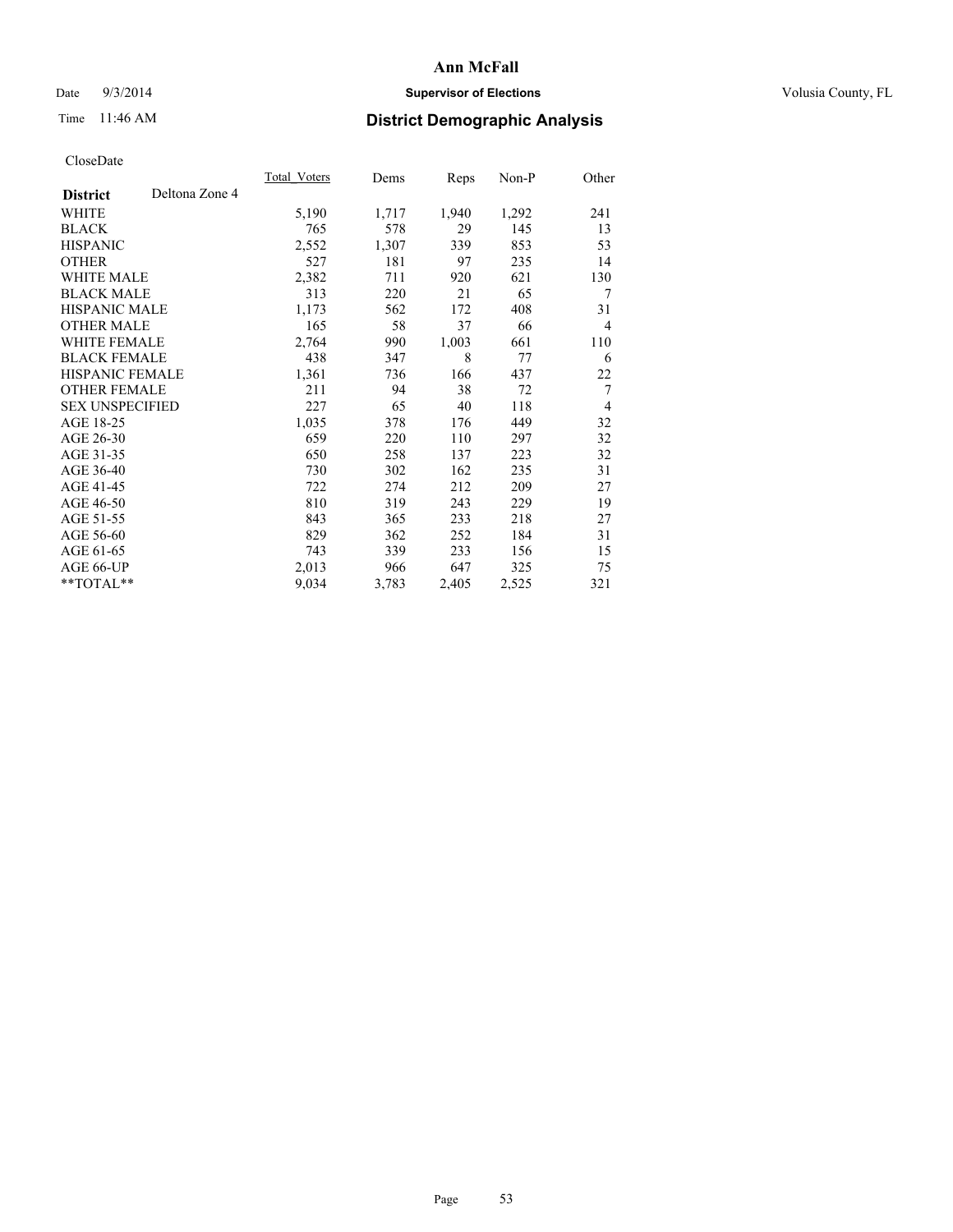## Date  $9/3/2014$  **Supervisor of Elections Supervisor of Elections** Volusia County, FL

# Time 11:46 AM **District Demographic Analysis**

|                        |                | Total Voters | Dems  | Reps  | Non-P | Other          |
|------------------------|----------------|--------------|-------|-------|-------|----------------|
| <b>District</b>        | Deltona Zone 5 |              |       |       |       |                |
| WHITE                  |                | 5,315        | 1,678 | 1,960 | 1,422 | 255            |
| <b>BLACK</b>           |                | 945          | 729   | 44    | 161   | 11             |
| <b>HISPANIC</b>        |                | 2,270        | 1,105 | 342   | 782   | 41             |
| OTHER                  |                | 512          | 176   | 90    | 233   | 13             |
| WHITE MALE             |                | 2,488        | 692   | 978   | 672   | 146            |
| <b>BLACK MALE</b>      |                | 407          | 293   | 24    | 83    | 7              |
| <b>HISPANIC MALE</b>   |                | 1,071        | 510   | 165   | 367   | 29             |
| OTHER MALE             |                | 164          | 68    | 37    | 53    | 6              |
| <b>WHITE FEMALE</b>    |                | 2,785        | 977   | 964   | 736   | 108            |
| <b>BLACK FEMALE</b>    |                | 531          | 430   | 20    | 77    | $\overline{4}$ |
| HISPANIC FEMALE        |                | 1,178        | 586   | 175   | 405   | 12             |
| <b>OTHER FEMALE</b>    |                | 215          | 88    | 32    | 90    | 5              |
| <b>SEX UNSPECIFIED</b> |                | 203          | 44    | 41    | 115   | 3              |
| AGE 18-25              |                | 1,124        | 368   | 226   | 492   | 38             |
| AGE 26-30              |                | 703          | 252   | 150   | 270   | 31             |
| AGE 31-35              |                | 714          | 276   | 116   | 292   | 30             |
| AGE 36-40              |                | 738          | 296   | 166   | 242   | 34             |
| AGE 41-45              |                | 724          | 281   | 199   | 222   | 22             |
| AGE 46-50              |                | 853          | 340   | 268   | 217   | 28             |
| AGE 51-55              |                | 894          | 337   | 310   | 218   | 29             |
| AGE 56-60              |                | 854          | 363   | 276   | 197   | 18             |
| AGE 61-65              |                | 685          | 294   | 199   | 162   | 30             |
| AGE 66-UP              |                | 1,752        | 881   | 526   | 285   | 60             |
| **TOTAL**              |                | 9,042        | 3,688 | 2,436 | 2,598 | 320            |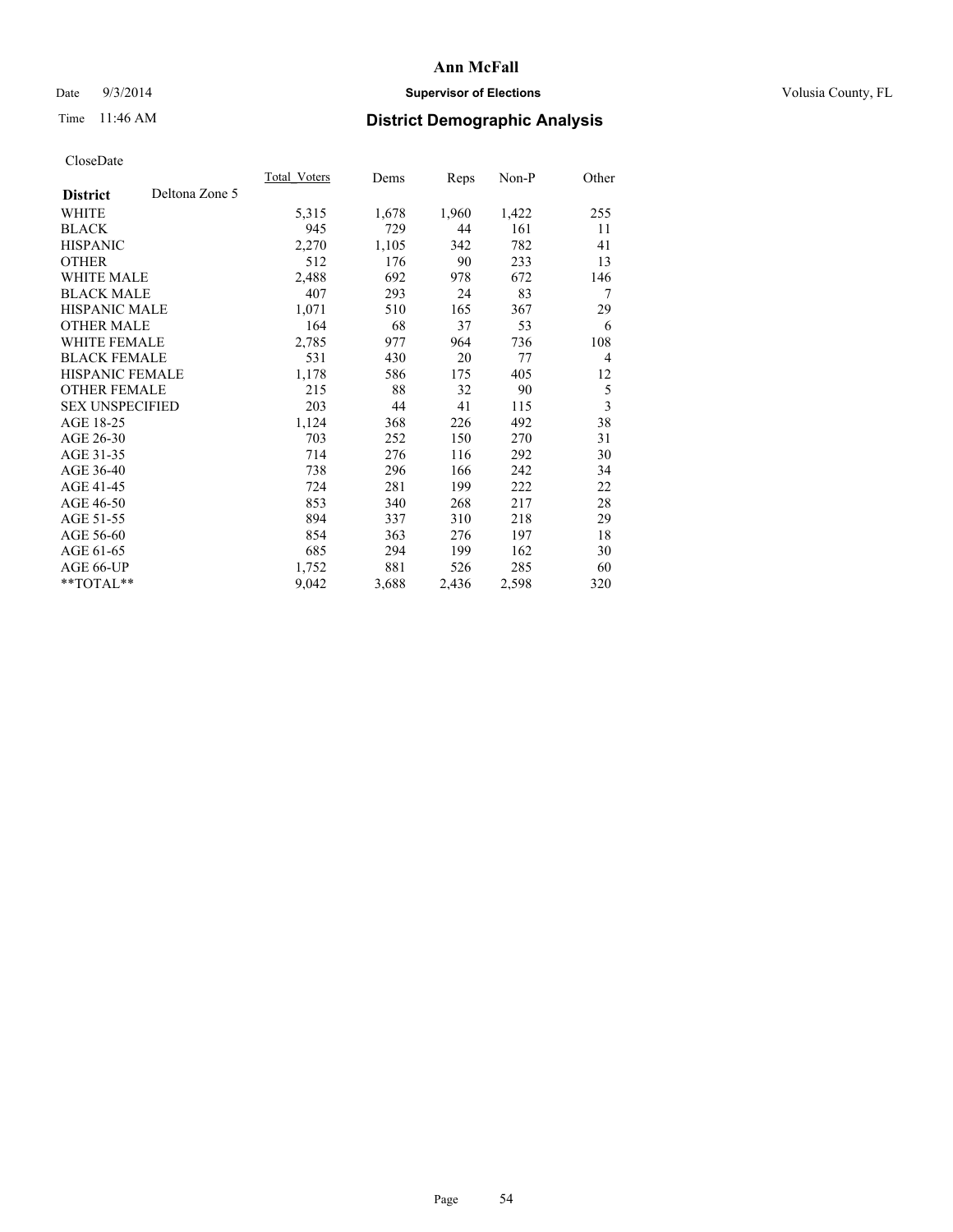## Date  $9/3/2014$  **Supervisor of Elections Supervisor of Elections** Volusia County, FL

# Time 11:46 AM **District Demographic Analysis**

|                                   | Total Voters | Dems  | <b>Reps</b> | Non-P | Other          |
|-----------------------------------|--------------|-------|-------------|-------|----------------|
| Deltona Zone 6<br><b>District</b> |              |       |             |       |                |
| WHITE                             | 5,761        | 1,676 | 2,295       | 1,527 | 263            |
| <b>BLACK</b>                      | 826          | 620   | 40          | 146   | 20             |
| <b>HISPANIC</b>                   | 1,897        | 903   | 254         | 695   | 45             |
| <b>OTHER</b>                      | 490          | 145   | 110         | 224   | 11             |
| <b>WHITE MALE</b>                 | 2,700        | 681   | 1,136       | 754   | 129            |
| <b>BLACK MALE</b>                 | 377          | 277   | 22          | 67    | 11             |
| <b>HISPANIC MALE</b>              | 887          | 404   | 130         | 329   | 24             |
| <b>OTHER MALE</b>                 | 196          | 62    | 44          | 83    | $\overline{7}$ |
| <b>WHITE FEMALE</b>               | 2,998        | 980   | 1,136       | 751   | 131            |
| <b>BLACK FEMALE</b>               | 438          | 334   | 17          | 78    | 9              |
| <b>HISPANIC FEMALE</b>            | 978          | 488   | 121         | 349   | 20             |
| <b>OTHER FEMALE</b>               | 183          | 62    | 44          | 74    | 3              |
| <b>SEX UNSPECIFIED</b>            | 217          | 56    | 49          | 107   | 5              |
| AGE 18-25                         | 1,110        | 345   | 227         | 506   | 32             |
| AGE 26-30                         | 711          | 228   | 177         | 273   | 33             |
| AGE 31-35                         | 694          | 237   | 167         | 267   | 23             |
| AGE 36-40                         | 722          | 225   | 200         | 256   | 41             |
| AGE 41-45                         | 807          | 274   | 269         | 226   | 38             |
| AGE 46-50                         | 843          | 322   | 278         | 205   | 38             |
| AGE 51-55                         | 997          | 355   | 369         | 236   | 37             |
| AGE 56-60                         | 871          | 351   | 301         | 189   | 30             |
| AGE 61-65                         | 718          | 327   | 227         | 147   | 17             |
| AGE 66-UP                         | 1,501        | 680   | 484         | 287   | 50             |
| **TOTAL**                         | 8,974        | 3,344 | 2,699       | 2,592 | 339            |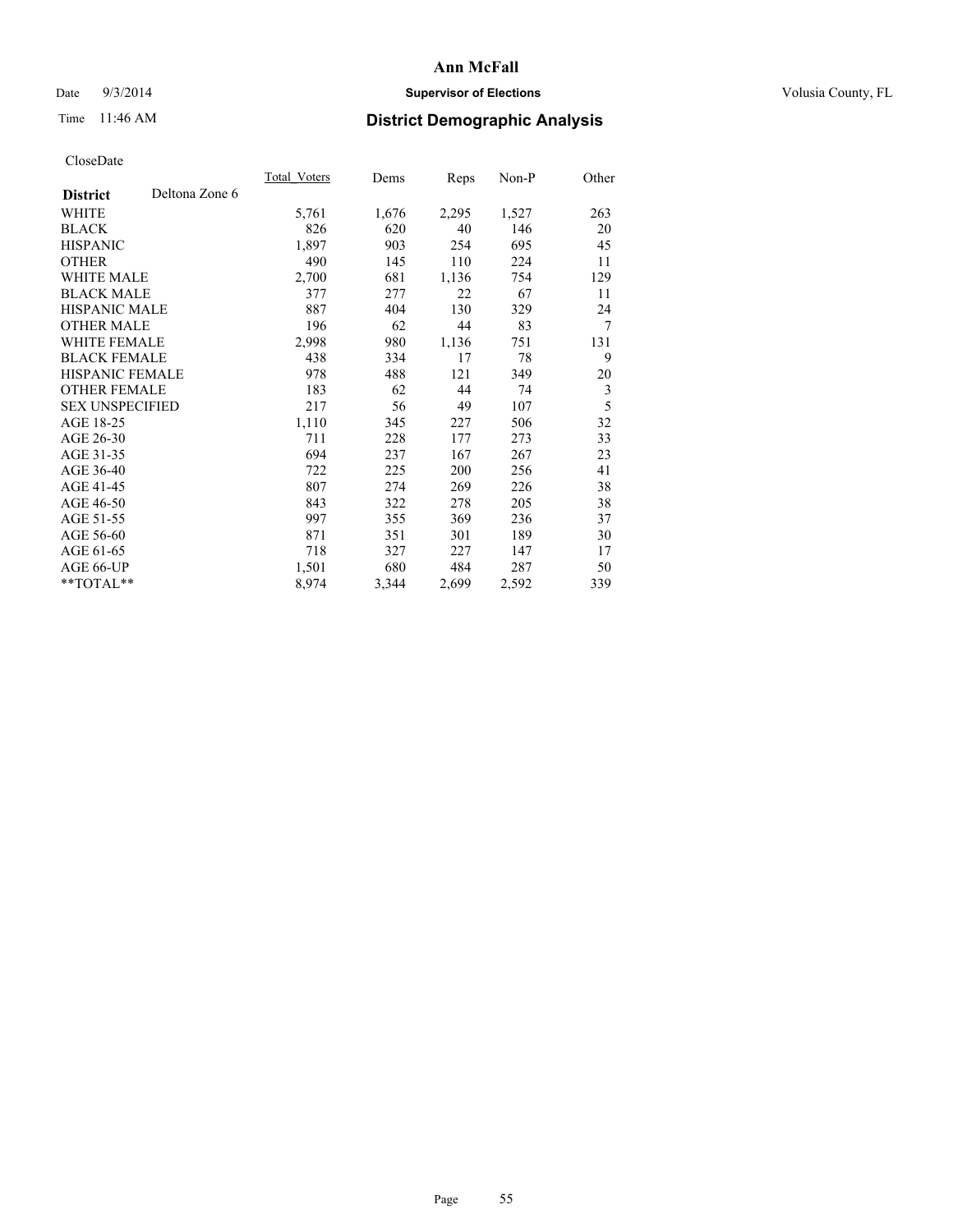## Date  $9/3/2014$  **Supervisor of Elections** Volusia County, FL

# Time 11:46 AM **District Demographic Analysis**

|                        |                  | <b>Total Voters</b> | Dems  | Reps         | Non-P | Other          |
|------------------------|------------------|---------------------|-------|--------------|-------|----------------|
| <b>District</b>        | Edgewater Zone 1 |                     |       |              |       |                |
| WHITE                  |                  | 3,221               | 1,188 | 1,055        | 871   | 107            |
| <b>BLACK</b>           |                  | 70                  | 45    | 4            | 19    | $\overline{2}$ |
| <b>HISPANIC</b>        |                  | 52                  | 23    | 12           | 15    | $\overline{2}$ |
| <b>OTHER</b>           |                  | 103                 | 38    | 22           | 42    | 1              |
| WHITE MALE             |                  | 1,439               | 454   | 511          | 414   | 60             |
| <b>BLACK MALE</b>      |                  | 38                  | 21    | 4            | 11    | $\overline{2}$ |
| <b>HISPANIC MALE</b>   |                  | 19                  | 9     | 4            | 5     | 1              |
| <b>OTHER MALE</b>      |                  | 28                  | 13    | 9            | 6     | $\overline{0}$ |
| WHITE FEMALE           |                  | 1,753               | 722   | 532          | 452   | 47             |
| <b>BLACK FEMALE</b>    |                  | 31                  | 23    | $\mathbf{0}$ | 8     | $\overline{0}$ |
| <b>HISPANIC FEMALE</b> |                  | 33                  | 14    | 8            | 10    |                |
| <b>OTHER FEMALE</b>    |                  | 49                  | 22    | 9            | 17    |                |
| <b>SEX UNSPECIFIED</b> |                  | 56                  | 16    | 16           | 24    | $\theta$       |
| AGE 18-25              |                  | 292                 | 84    | 59           | 139   | 10             |
| AGE 26-30              |                  | 215                 | 66    | 50           | 93    | 6              |
| AGE 31-35              |                  | 207                 | 73    | 52           | 73    | 9              |
| AGE 36-40              |                  | 205                 | 59    | 62           | 73    | 11             |
| AGE 41-45              |                  | 207                 | 69    | 57           | 75    | 6              |
| AGE 46-50              |                  | 227                 | 76    | 80           | 64    | 7              |
| AGE 51-55              |                  | 356                 | 138   | 118          | 90    | 10             |
| AGE 56-60              |                  | 397                 | 138   | 134          | 112   | 13             |
| AGE 61-65              |                  | 367                 | 159   | 116          | 80    | 12             |
| AGE 66-UP              |                  | 973                 | 432   | 365          | 148   | 28             |
| **TOTAL**              |                  | 3,446               | 1,294 | 1,093        | 947   | 112            |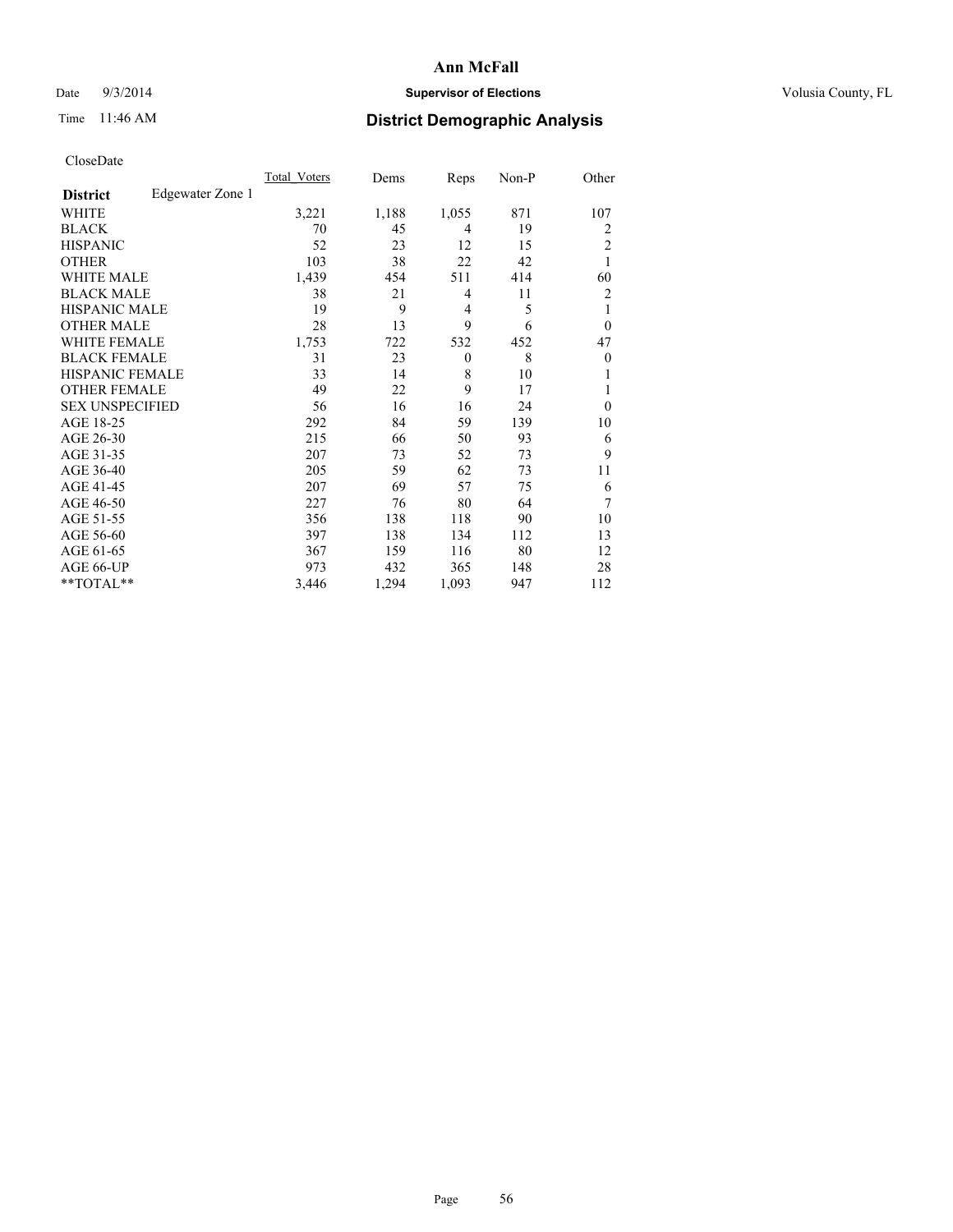## Date  $9/3/2014$  **Supervisor of Elections Supervisor of Elections** Volusia County, FL

# Time 11:46 AM **District Demographic Analysis**

|                        |                  | <b>Total Voters</b> | Dems  | Reps  | Non-P | Other          |
|------------------------|------------------|---------------------|-------|-------|-------|----------------|
| <b>District</b>        | Edgewater Zone 2 |                     |       |       |       |                |
| WHITE                  |                  | 3,412               | 1,172 | 1,153 | 995   | 92             |
| <b>BLACK</b>           |                  | 60                  | 42    | 5     | 13    | $\Omega$       |
| <b>HISPANIC</b>        |                  | 50                  | 17    | 10    | 21    | 2              |
| <b>OTHER</b>           |                  | 104                 | 27    | 26    | 50    | 1              |
| WHITE MALE             |                  | 1,568               | 492   | 580   | 446   | 50             |
| <b>BLACK MALE</b>      |                  | 24                  | 17    | 2     | 5     | $\overline{0}$ |
| <b>HISPANIC MALE</b>   |                  | 24                  | 11    | 5     | 7     | 1              |
| <b>OTHER MALE</b>      |                  | 36                  | 10    | 9     | 16    | 1              |
| WHITE FEMALE           |                  | 1,827               | 675   | 567   | 543   | 42             |
| <b>BLACK FEMALE</b>    |                  | 36                  | 25    | 3     | 8     | $\overline{0}$ |
| <b>HISPANIC FEMALE</b> |                  | 24                  | 6     | 5     | 12    | 1              |
| <b>OTHER FEMALE</b>    |                  | 45                  | 14    | 15    | 16    | $\theta$       |
| <b>SEX UNSPECIFIED</b> |                  | 42                  | 8     | 8     | 26    | $\theta$       |
| AGE 18-25              |                  | 307                 | 87    | 82    | 125   | 13             |
| AGE 26-30              |                  | 215                 | 66    | 51    | 91    | 7              |
| AGE 31-35              |                  | 226                 | 55    | 58    | 107   | 6              |
| AGE 36-40              |                  | 237                 | 73    | 60    | 100   | 4              |
| AGE 41-45              |                  | 297                 | 90    | 95    | 104   | 8              |
| AGE 46-50              |                  | 263                 | 82    | 88    | 83    | 10             |
| AGE 51-55              |                  | 350                 | 113   | 134   | 91    | 12             |
| AGE 56-60              |                  | 349                 | 123   | 137   | 85    | 4              |
| AGE 61-65              |                  | 365                 | 137   | 130   | 87    | 11             |
| AGE 66-UP              |                  | 1,017               | 432   | 359   | 206   | 20             |
| **TOTAL**              |                  | 3,626               | 1,258 | 1,194 | 1,079 | 95             |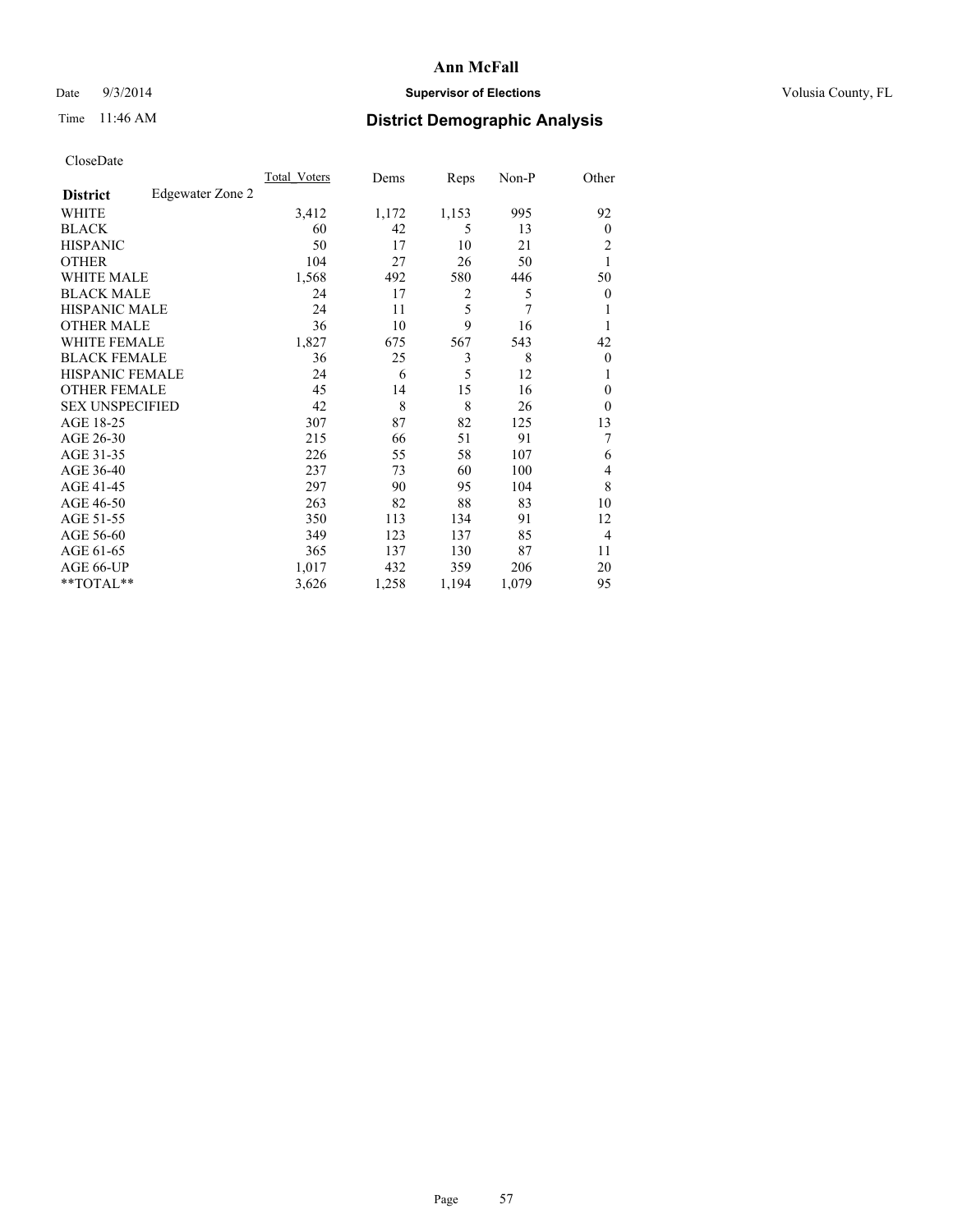## Date  $9/3/2014$  **Supervisor of Elections Supervisor of Elections** Volusia County, FL

# Time 11:46 AM **District Demographic Analysis**

|                        |                  | Total Voters | Dems  | Reps           | Non-P | Other            |
|------------------------|------------------|--------------|-------|----------------|-------|------------------|
| <b>District</b>        | Edgewater Zone 3 |              |       |                |       |                  |
| WHITE                  |                  | 3,192        | 1,131 | 1,053          | 895   | 113              |
| <b>BLACK</b>           |                  | 91           | 69    | $\overline{2}$ | 20    | $\theta$         |
| <b>HISPANIC</b>        |                  | 49           | 15    | 8              | 25    | 1                |
| <b>OTHER</b>           |                  | 135          | 43    | 22             | 67    | 3                |
| <b>WHITE MALE</b>      |                  | 1,425        | 431   | 491            | 438   | 65               |
| <b>BLACK MALE</b>      |                  | 39           | 28    | 2              | 9     | $\boldsymbol{0}$ |
| <b>HISPANIC MALE</b>   |                  | 24           | 7     | $\overline{4}$ | 12    |                  |
| <b>OTHER MALE</b>      |                  | 44           | 13    | 10             | 20    | 1                |
| <b>WHITE FEMALE</b>    |                  | 1,751        | 696   | 556            | 451   | 48               |
| <b>BLACK FEMALE</b>    |                  | 51           | 41    | $\theta$       | 10    | $\theta$         |
| <b>HISPANIC FEMALE</b> |                  | 24           | 7     | $\overline{4}$ | 13    | $\theta$         |
| <b>OTHER FEMALE</b>    |                  | 56           | 19    | 11             | 24    | 2                |
| <b>SEX UNSPECIFIED</b> |                  | 53           | 16    | 7              | 30    | $\mathbf{0}$     |
| AGE 18-25              |                  | 310          | 97    | 68             | 140   | 5                |
| AGE 26-30              |                  | 226          | 56    | 55             | 107   | $\,$ 8 $\,$      |
| AGE 31-35              |                  | 219          | 61    | 59             | 96    | 3                |
| AGE 36-40              |                  | 221          | 49    | 72             | 85    | 15               |
| AGE 41-45              |                  | 247          | 82    | 75             | 77    | 13               |
| AGE 46-50              |                  | 261          | 91    | 95             | 69    | 6                |
| AGE 51-55              |                  | 309          | 126   | 90             | 83    | 10               |
| AGE 56-60              |                  | 353          | 128   | 129            | 83    | 13               |
| AGE 61-65              |                  | 345          | 143   | 116            | 75    | 11               |
| AGE 66-UP              |                  | 976          | 425   | 326            | 192   | 33               |
| **TOTAL**              |                  | 3,467        | 1,258 | 1,085          | 1,007 | 117              |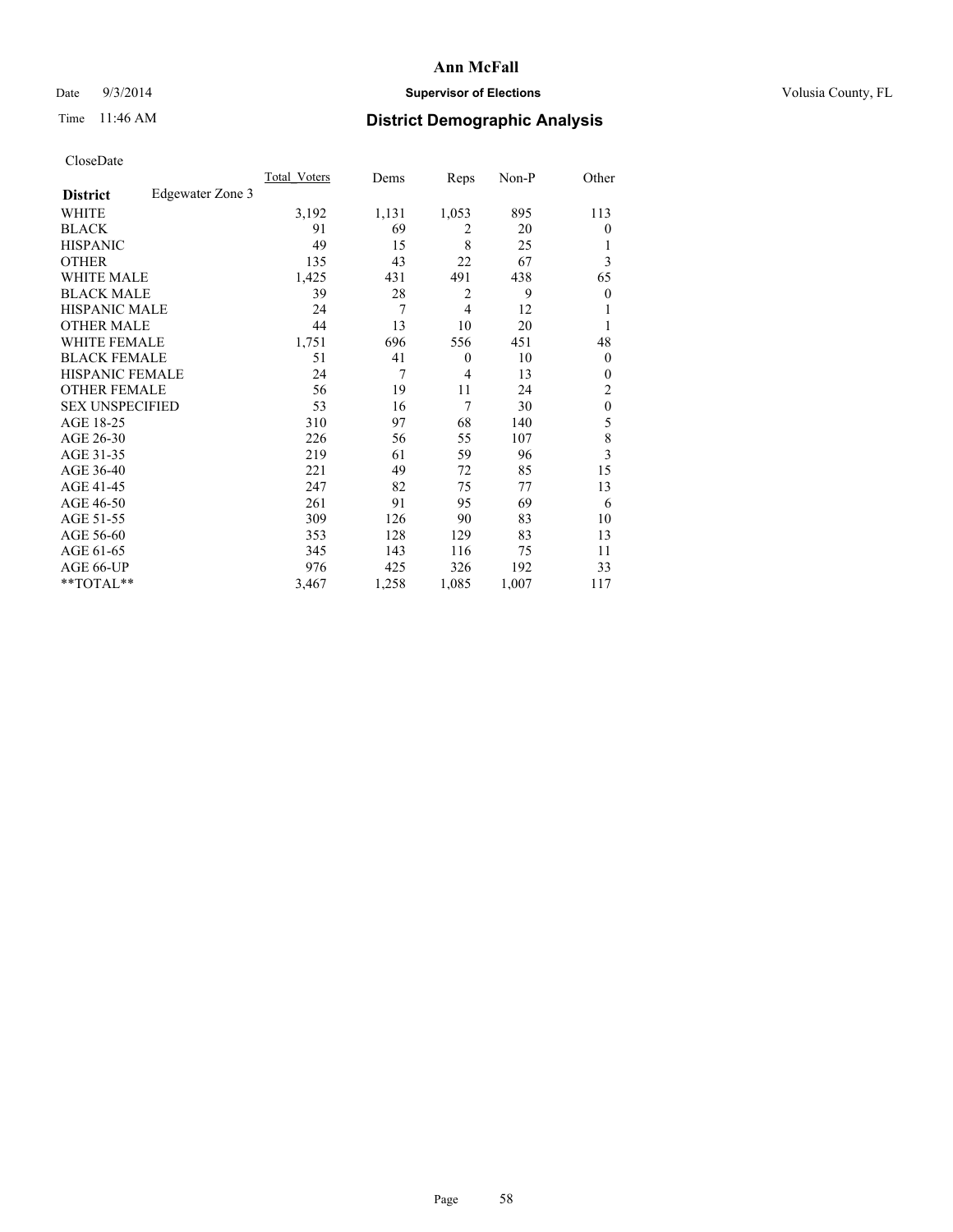## Date  $9/3/2014$  **Supervisor of Elections Supervisor of Elections** Volusia County, FL

# Time 11:46 AM **District Demographic Analysis**

|                        |                  | <b>Total Voters</b> | Dems  | Reps           | Non-P          | Other          |
|------------------------|------------------|---------------------|-------|----------------|----------------|----------------|
| <b>District</b>        | Edgewater Zone 4 |                     |       |                |                |                |
| WHITE                  |                  | 3,280               | 1,099 | 1,121          | 934            | 126            |
| <b>BLACK</b>           |                  | 85                  | 66    | 4              | 15             | $\overline{0}$ |
| <b>HISPANIC</b>        |                  | 53                  | 24    | 14             | 13             | 2              |
| <b>OTHER</b>           |                  | 85                  | 26    | 13             | 46             | $\theta$       |
| WHITE MALE             |                  | 1,504               | 443   | 564            | 437            | 60             |
| <b>BLACK MALE</b>      |                  | 40                  | 30    | 2              | 8              | $\overline{0}$ |
| <b>HISPANIC MALE</b>   |                  | 16                  | 7     | 4              | $\overline{4}$ |                |
| <b>OTHER MALE</b>      |                  | 29                  | 10    | 7              | 12             | $\overline{0}$ |
| <b>WHITE FEMALE</b>    |                  | 1,752               | 648   | 551            | 487            | 66             |
| <b>BLACK FEMALE</b>    |                  | 44                  | 35    | $\overline{2}$ | 7              | $\overline{0}$ |
| <b>HISPANIC FEMALE</b> |                  | 37                  | 17    | 10             | 9              |                |
| <b>OTHER FEMALE</b>    |                  | 30                  | 12    | 5              | 13             | $\Omega$       |
| <b>SEX UNSPECIFIED</b> |                  | 51                  | 13    | 7              | 31             | $\theta$       |
| AGE 18-25              |                  | 257                 | 68    | 58             | 125            | 6              |
| AGE 26-30              |                  | 175                 | 46    | 48             | 75             | 6              |
| AGE 31-35              |                  | 204                 | 59    | 51             | 86             | 8              |
| AGE 36-40              |                  | 223                 | 74    | 59             | 80             | 10             |
| AGE 41-45              |                  | 240                 | 83    | 69             | 83             | 5              |
| AGE 46-50              |                  | 237                 | 91    | 76             | 63             | 7              |
| AGE 51-55              |                  | 329                 | 104   | 126            | 90             | 9              |
| AGE 56-60              |                  | 324                 | 119   | 112            | 82             | 11             |
| AGE 61-65              |                  | 304                 | 123   | 93             | 77             | 11             |
| AGE 66-UP              |                  | 1,210               | 448   | 460            | 247            | 55             |
| **TOTAL**              |                  | 3,503               | 1,215 | 1,152          | 1,008          | 128            |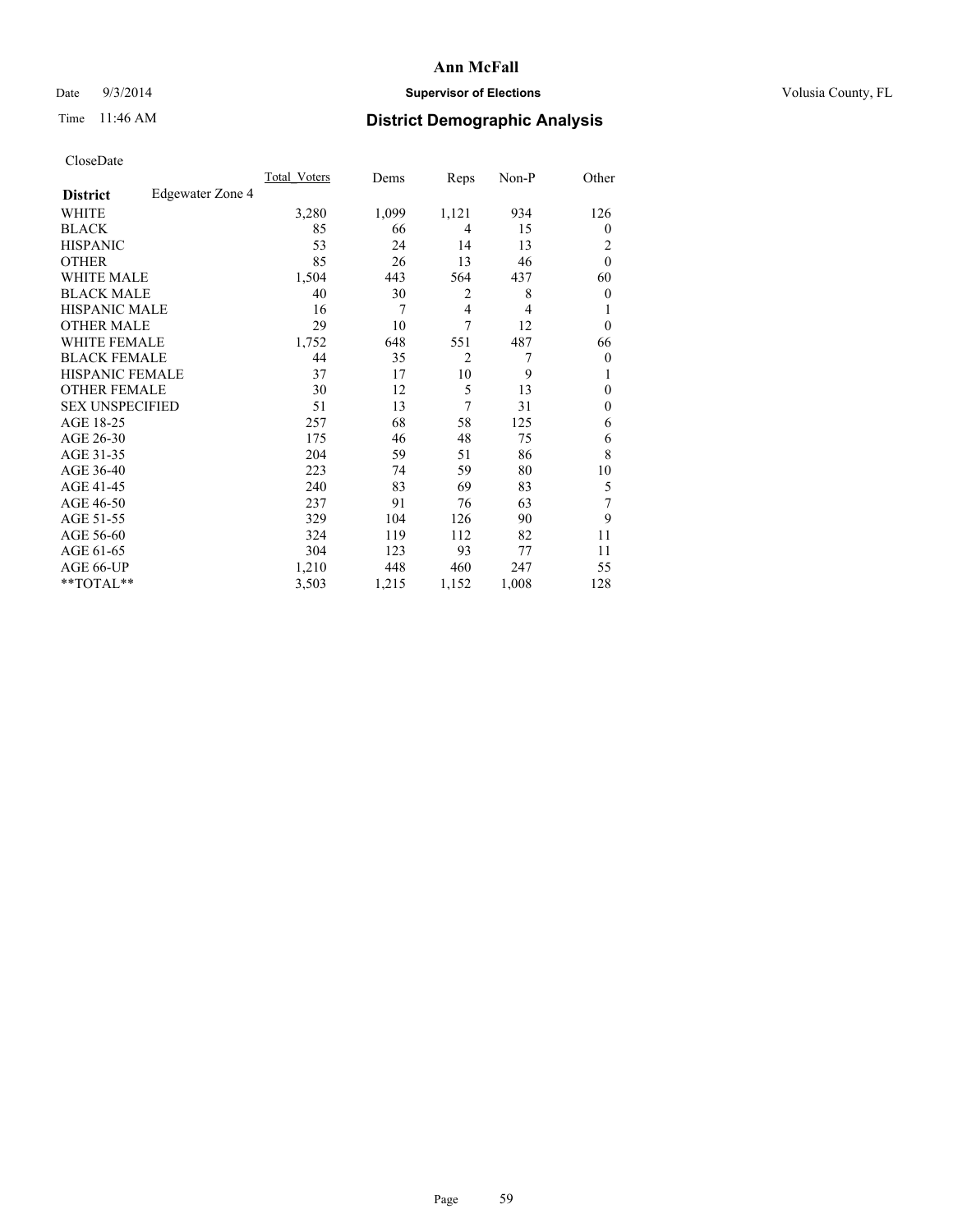## Date  $9/3/2014$  **Supervisor of Elections Supervisor of Elections** Volusia County, FL

# Time 11:46 AM **District Demographic Analysis**

|                        |                   | <b>Total Voters</b> | Dems | Reps           | Non-P | Other                   |
|------------------------|-------------------|---------------------|------|----------------|-------|-------------------------|
| <b>District</b>        | Holly Hill Zone 1 |                     |      |                |       |                         |
| WHITE                  |                   | 1,285               | 492  | 363            | 379   | 51                      |
| <b>BLACK</b>           |                   | 136                 | 106  | $\overline{2}$ | 25    | 3                       |
| <b>HISPANIC</b>        |                   | 54                  | 24   | 5              | 25    | $\theta$                |
| <b>OTHER</b>           |                   | 79                  | 32   | 15             | 28    | 4                       |
| WHITE MALE             |                   | 624                 | 217  | 191            | 192   | 24                      |
| <b>BLACK MALE</b>      |                   | 55                  | 38   | 1              | 13    | 3                       |
| <b>HISPANIC MALE</b>   |                   | 23                  | 7    | 3              | 13    | $\boldsymbol{0}$        |
| <b>OTHER MALE</b>      |                   | 24                  | 7    | 5              | 9     | 3                       |
| WHITE FEMALE           |                   | 646                 | 270  | 168            | 181   | 27                      |
| <b>BLACK FEMALE</b>    |                   | 79                  | 66   | 1              | 12    | $\overline{0}$          |
| <b>HISPANIC FEMALE</b> |                   | 31                  | 17   | $\overline{c}$ | 12    | $\theta$                |
| <b>OTHER FEMALE</b>    |                   | 37                  | 18   | 10             | 9     | $\theta$                |
| <b>SEX UNSPECIFIED</b> |                   | 35                  | 14   | 4              | 16    | 1                       |
| AGE 18-25              |                   | 145                 | 52   | 25             | 66    | $\overline{2}$          |
| AGE 26-30              |                   | 108                 | 49   | 20             | 37    | $\overline{c}$          |
| AGE 31-35              |                   | 86                  | 44   | 10             | 27    | 5                       |
| AGE 36-40              |                   | 88                  | 35   | 20             | 31    | $\overline{c}$          |
| AGE 41-45              |                   | 103                 | 39   | 25             | 36    | $\overline{\mathbf{3}}$ |
| AGE 46-50              |                   | 183                 | 70   | 45             | 61    | 7                       |
| AGE 51-55              |                   | 173                 | 68   | 49             | 45    | 11                      |
| AGE 56-60              |                   | 162                 | 60   | 39             | 57    | 6                       |
| AGE 61-65              |                   | 160                 | 75   | 37             | 43    | 5                       |
| AGE 66-UP              |                   | 346                 | 162  | 115            | 54    | 15                      |
| **TOTAL**              |                   | 1,554               | 654  | 385            | 457   | 58                      |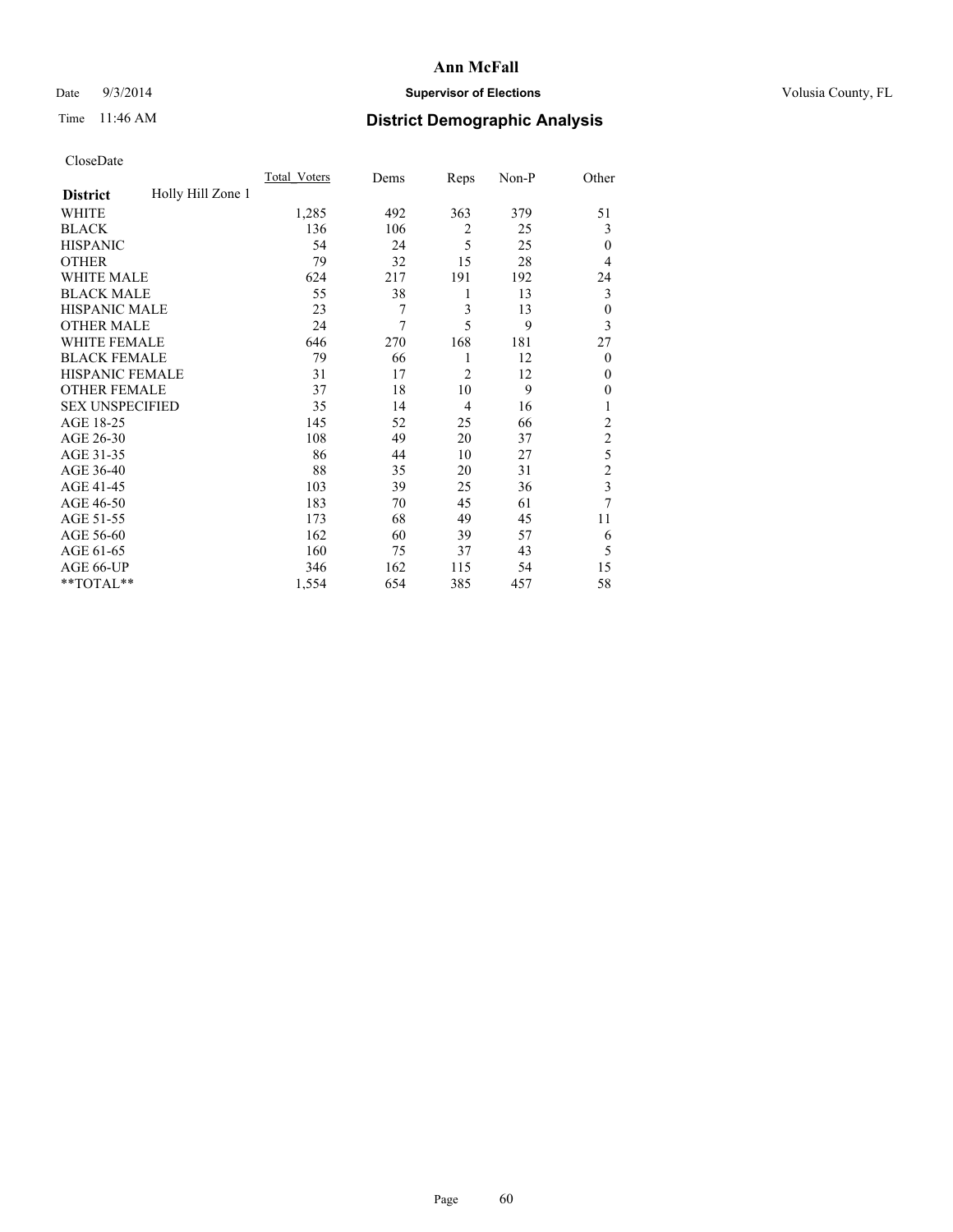## Date  $9/3/2014$  **Supervisor of Elections Supervisor of Elections** Volusia County, FL

# Time 11:46 AM **District Demographic Analysis**

|                        |                   | <b>Total Voters</b> | Dems | Reps           | Non-P | Other          |
|------------------------|-------------------|---------------------|------|----------------|-------|----------------|
| <b>District</b>        | Holly Hill Zone 2 |                     |      |                |       |                |
| WHITE                  |                   | 1,384               | 597  | 363            | 374   | 50             |
| <b>BLACK</b>           |                   | 246                 | 187  | 9              | 48    | $\overline{c}$ |
| <b>HISPANIC</b>        |                   | 51                  | 28   | 8              | 14    | 1              |
| <b>OTHER</b>           |                   | 91                  | 33   | 11             | 45    | $\overline{2}$ |
| WHITE MALE             |                   | 658                 | 255  | 186            | 190   | 27             |
| <b>BLACK MALE</b>      |                   | 96                  | 67   | $\overline{2}$ | 27    | $\theta$       |
| <b>HISPANIC MALE</b>   |                   | 16                  | 7    | $\overline{4}$ | 5     | $\theta$       |
| <b>OTHER MALE</b>      |                   | 30                  | 10   | $\overline{4}$ | 14    | $\overline{2}$ |
| WHITE FEMALE           |                   | 714                 | 341  | 174            | 178   | 21             |
| <b>BLACK FEMALE</b>    |                   | 149                 | 119  | 7              | 21    | $\overline{c}$ |
| <b>HISPANIC FEMALE</b> |                   | 35                  | 21   | 4              | 9     | 1              |
| <b>OTHER FEMALE</b>    |                   | 36                  | 15   | 7              | 14    | $\theta$       |
| <b>SEX UNSPECIFIED</b> |                   | 38                  | 10   | 3              | 23    | $\overline{2}$ |
| AGE 18-25              |                   | 190                 | 72   | 28             | 83    | $\tau$         |
| AGE 26-30              |                   | 125                 | 58   | 22             | 43    | $\overline{2}$ |
| AGE 31-35              |                   | 129                 | 61   | 24             | 38    | 6              |
| AGE 36-40              |                   | 115                 | 52   | 15             | 44    | 4              |
| AGE 41-45              |                   | 157                 | 66   | 34             | 52    | 5              |
| AGE 46-50              |                   | 168                 | 72   | 53             | 38    | 5              |
| AGE 51-55              |                   | 219                 | 110  | 41             | 56    | 12             |
| AGE 56-60              |                   | 180                 | 86   | 44             | 47    | 3              |
| AGE 61-65              |                   | 151                 | 73   | 38             | 35    | 5              |
| AGE 66-UP              |                   | 338                 | 195  | 92             | 45    | 6              |
| **TOTAL**              |                   | 1,772               | 845  | 391            | 481   | 55             |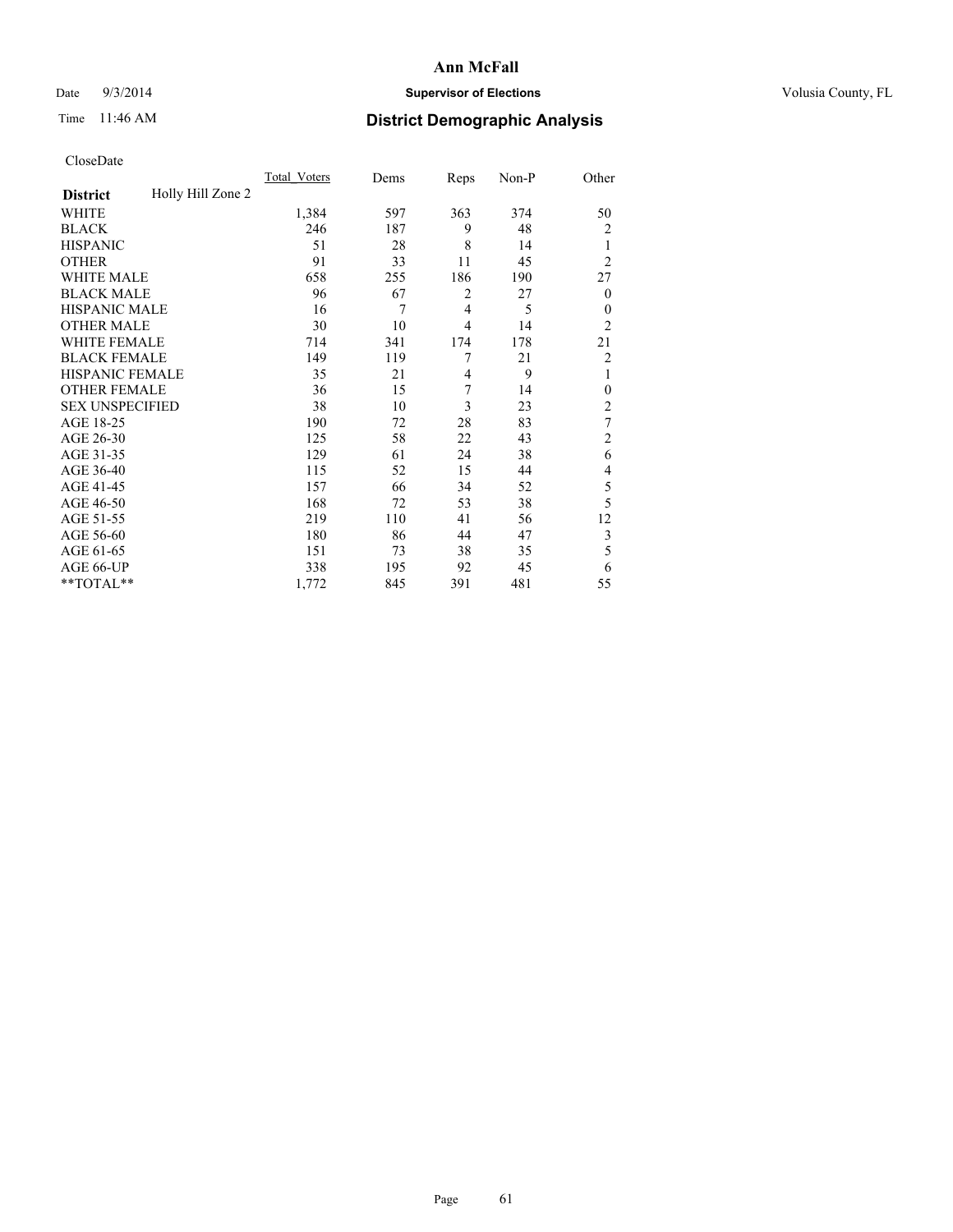## Date  $9/3/2014$  **Supervisor of Elections Supervisor of Elections** Volusia County, FL

# Time 11:46 AM **District Demographic Analysis**

|                        |                   | <b>Total Voters</b> | Dems | Reps           | Non-P | Other          |
|------------------------|-------------------|---------------------|------|----------------|-------|----------------|
| <b>District</b>        | Holly Hill Zone 3 |                     |      |                |       |                |
| WHITE                  |                   | 1,507               | 580  | 475            | 389   | 63             |
| <b>BLACK</b>           |                   | 159                 | 128  | 6              | 24    | 1              |
| <b>HISPANIC</b>        |                   | 27                  | 9    | 5              | 13    | $\theta$       |
| <b>OTHER</b>           |                   | 74                  | 28   | 6              | 39    |                |
| WHITE MALE             |                   | 626                 | 210  | 204            | 179   | 33             |
| <b>BLACK MALE</b>      |                   | 68                  | 49   | 4              | 14    | 1              |
| <b>HISPANIC MALE</b>   |                   | 14                  | 5    | 3              | 6     | $\theta$       |
| <b>OTHER MALE</b>      |                   | 27                  | 12   | $\overline{2}$ | 12    |                |
| <b>WHITE FEMALE</b>    |                   | 870                 | 365  | 268            | 207   | 30             |
| <b>BLACK FEMALE</b>    |                   | 89                  | 77   | $\overline{2}$ | 10    | $\mathbf{0}$   |
| <b>HISPANIC FEMALE</b> |                   | 13                  | 4    | $\overline{2}$ | 7     | $\Omega$       |
| <b>OTHER FEMALE</b>    |                   | 28                  | 12   | 4              | 12    | $\Omega$       |
| <b>SEX UNSPECIFIED</b> |                   | 32                  | 11   | 3              | 18    | $\theta$       |
| AGE 18-25              |                   | 97                  | 31   | 22             | 43    |                |
| AGE 26-30              |                   | 78                  | 29   | 14             | 31    | 4              |
| AGE 31-35              |                   | 77                  | 30   | 11             | 33    | 3              |
| AGE 36-40              |                   | 69                  | 33   | 13             | 21    | $\overline{c}$ |
| AGE 41-45              |                   | 104                 | 36   | 18             | 45    | 5              |
| AGE 46-50              |                   | 124                 | 40   | 33             | 46    | 5              |
| AGE 51-55              |                   | 147                 | 62   | 32             | 48    | 5              |
| AGE 56-60              |                   | 158                 | 61   | 51             | 35    | 11             |
| AGE 61-65              |                   | 171                 | 77   | 47             | 44    | 3              |
| AGE 66-UP              |                   | 742                 | 346  | 251            | 119   | 26             |
| **TOTAL**              |                   | 1,767               | 745  | 492            | 465   | 65             |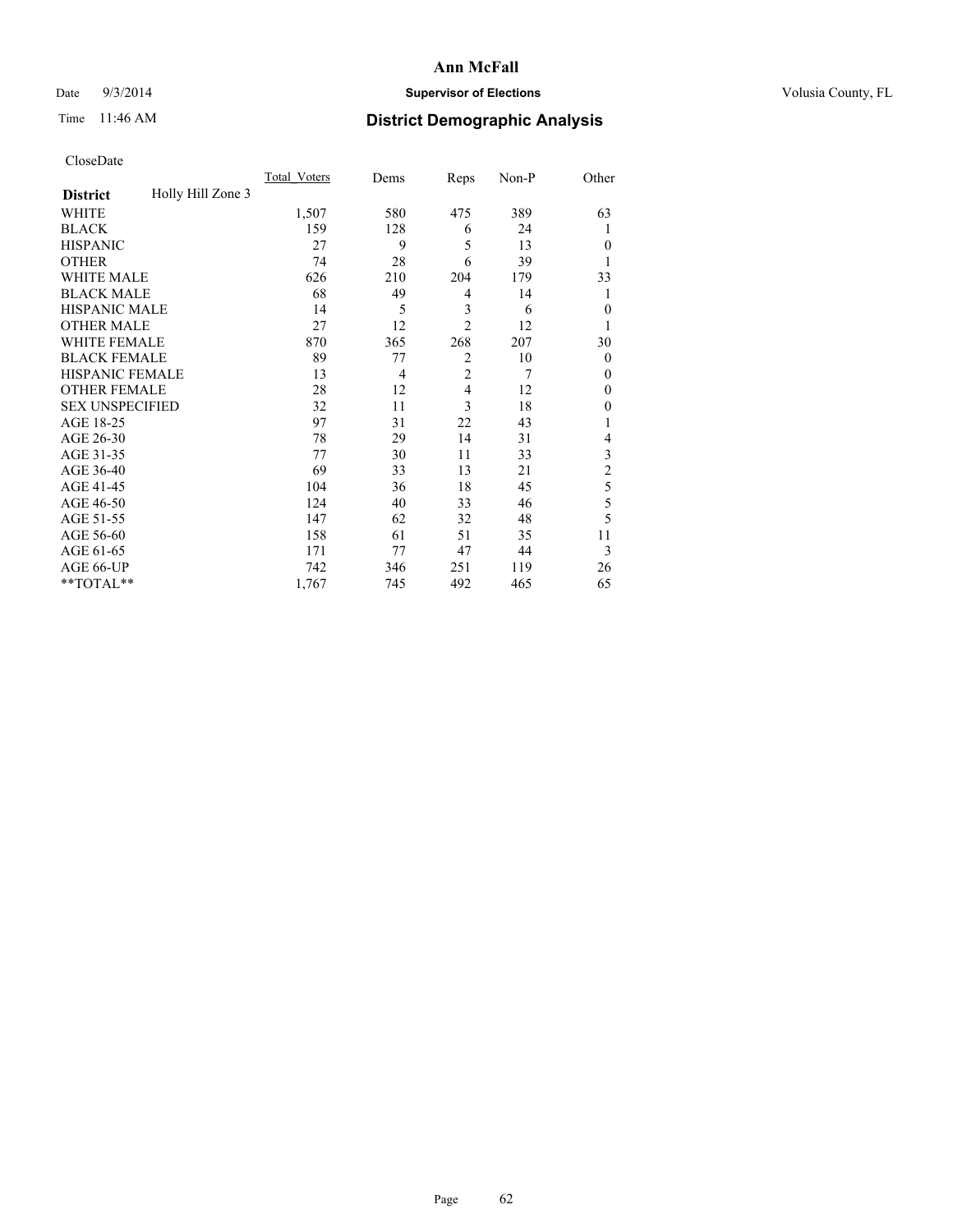## Date  $9/3/2014$  **Supervisor of Elections Supervisor of Elections** Volusia County, FL

# Time 11:46 AM **District Demographic Analysis**

|                        |                   | <b>Total Voters</b> | Dems | Reps           | Non-P | Other          |
|------------------------|-------------------|---------------------|------|----------------|-------|----------------|
| <b>District</b>        | Holly Hill Zone 4 |                     |      |                |       |                |
| WHITE                  |                   | 1,339               | 489  | 454            | 348   | 48             |
| <b>BLACK</b>           |                   | 289                 | 229  | 9              | 50    | 1              |
| <b>HISPANIC</b>        |                   | 55                  | 29   | $\overline{4}$ | 22    | $\theta$       |
| <b>OTHER</b>           |                   | 66                  | 27   | 8              | 30    |                |
| WHITE MALE             |                   | 580                 | 178  | 203            | 172   | 27             |
| <b>BLACK MALE</b>      |                   | 69                  | 48   | 5              | 15    | 1              |
| <b>HISPANIC MALE</b>   |                   | 22                  | 13   | 1              | 8     | $\theta$       |
| <b>OTHER MALE</b>      |                   | 17                  | 9    | $\overline{4}$ | 4     | $\theta$       |
| WHITE FEMALE           |                   | 751                 | 308  | 248            | 174   | 21             |
| <b>BLACK FEMALE</b>    |                   | 219                 | 180  | $\overline{4}$ | 35    | $\overline{0}$ |
| <b>HISPANIC FEMALE</b> |                   | 33                  | 16   | 3              | 14    | 0              |
| <b>OTHER FEMALE</b>    |                   | 25                  | 15   | $\overline{c}$ | 7     |                |
| <b>SEX UNSPECIFIED</b> |                   | 33                  | 7    | 5              | 21    | $\mathbf{0}$   |
| AGE 18-25              |                   | 226                 | 98   | 39             | 86    | 3              |
| AGE 26-30              |                   | 159                 | 77   | 28             | 51    | 3              |
| AGE 31-35              |                   | 135                 | 62   | 30             | 41    | $\overline{c}$ |
| AGE 36-40              |                   | 107                 | 52   | 20             | 32    | 3              |
| AGE 41-45              |                   | 113                 | 47   | 26             | 34    | 6              |
| AGE 46-50              |                   | 136                 | 61   | 36             | 36    | 3              |
| AGE 51-55              |                   | 188                 | 63   | 64             | 51    | 10             |
| AGE 56-60              |                   | 155                 | 67   | 49             | 35    | 4              |
| AGE 61-65              |                   | 138                 | 63   | 39             | 32    | 4              |
| AGE 66-UP              |                   | 392                 | 184  | 144            | 52    | 12             |
| **TOTAL**              |                   | 1,749               | 774  | 475            | 450   | 50             |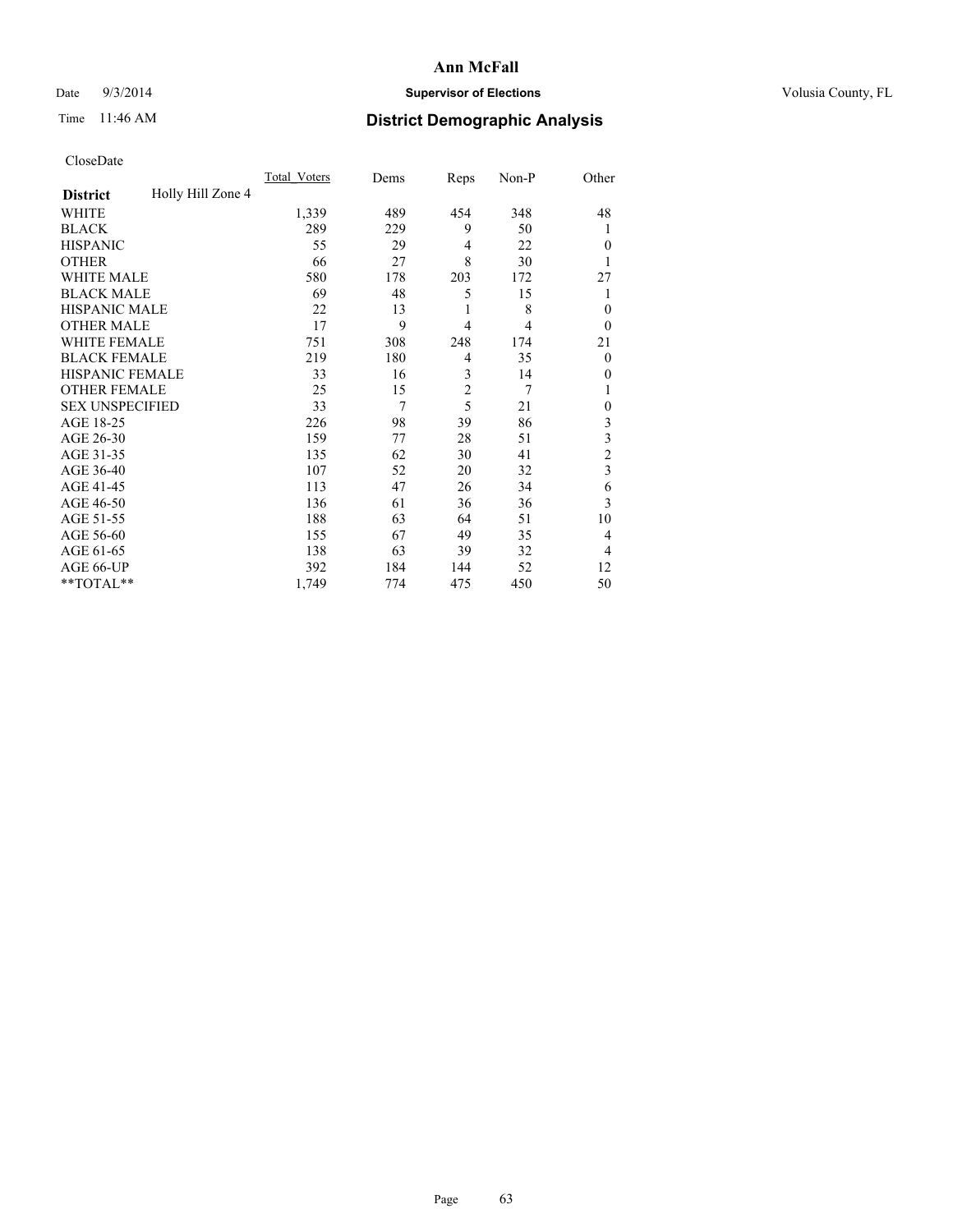## Date  $9/3/2014$  **Supervisor of Elections Supervisor of Elections** Volusia County, FL

# Time 11:46 AM **District Demographic Analysis**

|                        |            | <b>Total Voters</b> | Dems | Reps           | Non-P | Other          |
|------------------------|------------|---------------------|------|----------------|-------|----------------|
| <b>District</b>        | Lake Helen |                     |      |                |       |                |
| WHITE                  |            | 1,640               | 568  | 606            | 399   | 67             |
| <b>BLACK</b>           |            | 182                 | 159  | $\overline{4}$ | 16    | 3              |
| <b>HISPANIC</b>        |            | 42                  | 11   | 15             | 13    | 3              |
| <b>OTHER</b>           |            | 54                  | 17   | 14             | 22    |                |
| WHITE MALE             |            | 747                 | 228  | 303            | 183   | 33             |
| <b>BLACK MALE</b>      |            | 80                  | 73   | 2              | 4     |                |
| <b>HISPANIC MALE</b>   |            | 14                  | 3    | 5              | 5     | 1              |
| <b>OTHER MALE</b>      |            | 16                  | 8    | 1              | 7     | $\Omega$       |
| WHITE FEMALE           |            | 877                 | 336  | 297            | 210   | 34             |
| <b>BLACK FEMALE</b>    |            | 98                  | 84   | 1              | 11    | 2              |
| <b>HISPANIC FEMALE</b> |            | 28                  | 8    | 10             | 8     | $\overline{2}$ |
| <b>OTHER FEMALE</b>    |            | 23                  | 8    | 5              | 9     | 1              |
| <b>SEX UNSPECIFIED</b> |            | 35                  | 7    | 15             | 13    | $\mathbf{0}$   |
| AGE 18-25              |            | 160                 | 50   | 36             | 65    | 9              |
| AGE 26-30              |            | 121                 | 38   | 35             | 44    | 4              |
| AGE 31-35              |            | 117                 | 40   | 30             | 45    | $\overline{2}$ |
| AGE 36-40              |            | 100                 | 22   | 33             | 34    | 11             |
| AGE 41-45              |            | 139                 | 48   | 35             | 46    | 10             |
| AGE 46-50              |            | 145                 | 51   | 58             | 29    | 7              |
| AGE 51-55              |            | 215                 | 77   | 86             | 42    | 10             |
| AGE 56-60              |            | 218                 | 86   | 83             | 40    | 9              |
| AGE 61-65              |            | 210                 | 95   | 67             | 43    | 5              |
| AGE 66-UP              |            | 493                 | 248  | 176            | 62    | 7              |
| **TOTAL**              |            | 1,918               | 755  | 639            | 450   | 74             |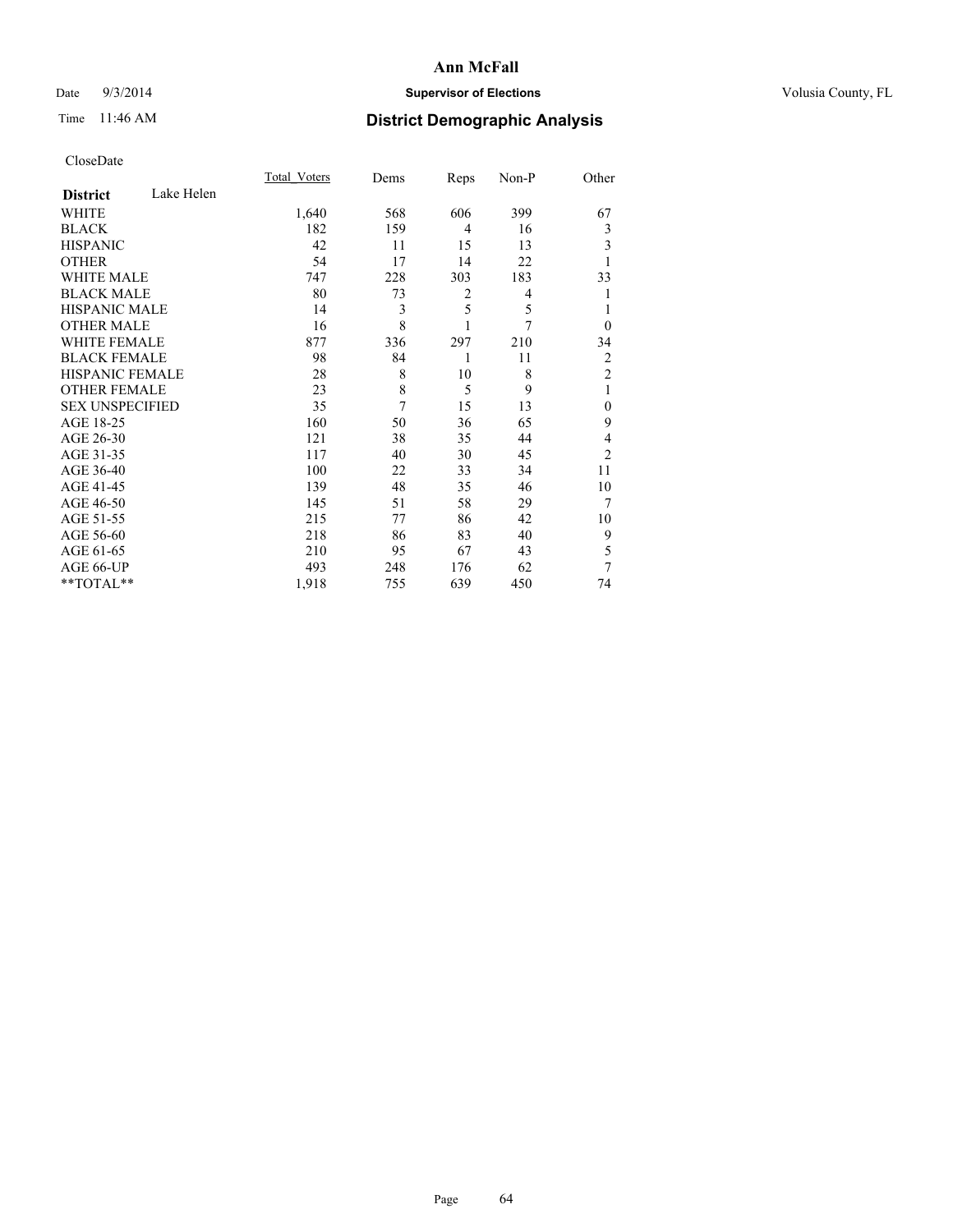## Date  $9/3/2014$  **Supervisor of Elections Supervisor of Elections** Volusia County, FL

| Total Voters         | Dems  | Reps           | Non-P          | Other          |
|----------------------|-------|----------------|----------------|----------------|
| New Smyrna Bch Zne 1 |       |                |                |                |
| 4,617                | 1,457 | 1,994          | 1,027          | 139            |
| 14                   | 9     | 3              | $\overline{2}$ | $\overline{0}$ |
| 64                   | 20    | 19             | 23             | 2              |
| 139                  | 34    | 38             | 64             | 3              |
| 2,154                | 556   | 984            | 536            | 78             |
| 7                    | 4     | $\overline{2}$ | 1              | $\overline{0}$ |
| 29                   | 8     | 6              | 15             | $\theta$       |
| 43                   | 7     | 15             | 20             |                |
| 2,427                | 887   | 998            | 482            | 60             |
| 7                    | 5     | 1              | 1              | $\theta$       |
| 35                   | 12    | 13             | 8              | $\overline{c}$ |
| 57                   | 21    | 18             | 16             | $\overline{c}$ |
| 75                   | 20    | 17             | 37             | 1              |
| 257                  | 63    | 79             | 107            | 8              |
| 240                  | 65    | 74             | 95             | 6              |
| 181                  | 56    | 50             | 66             | 9              |
| 199                  | 56    | 64             | 67             | 12             |
| 228                  | 71    | 85             | 62             | 10             |
| 303                  | 78    | 143            | 76             | 6              |
| 406                  | 120   | 194            | 77             | 15             |
| 519                  | 178   | 207            | 119            | 15             |
| 618                  | 208   | 262            | 130            | 18             |
| 1,883                | 625   | 896            | 317            | 45             |
| 4,834                | 1,520 | 2,054          | 1,116          | 144            |
|                      |       |                |                |                |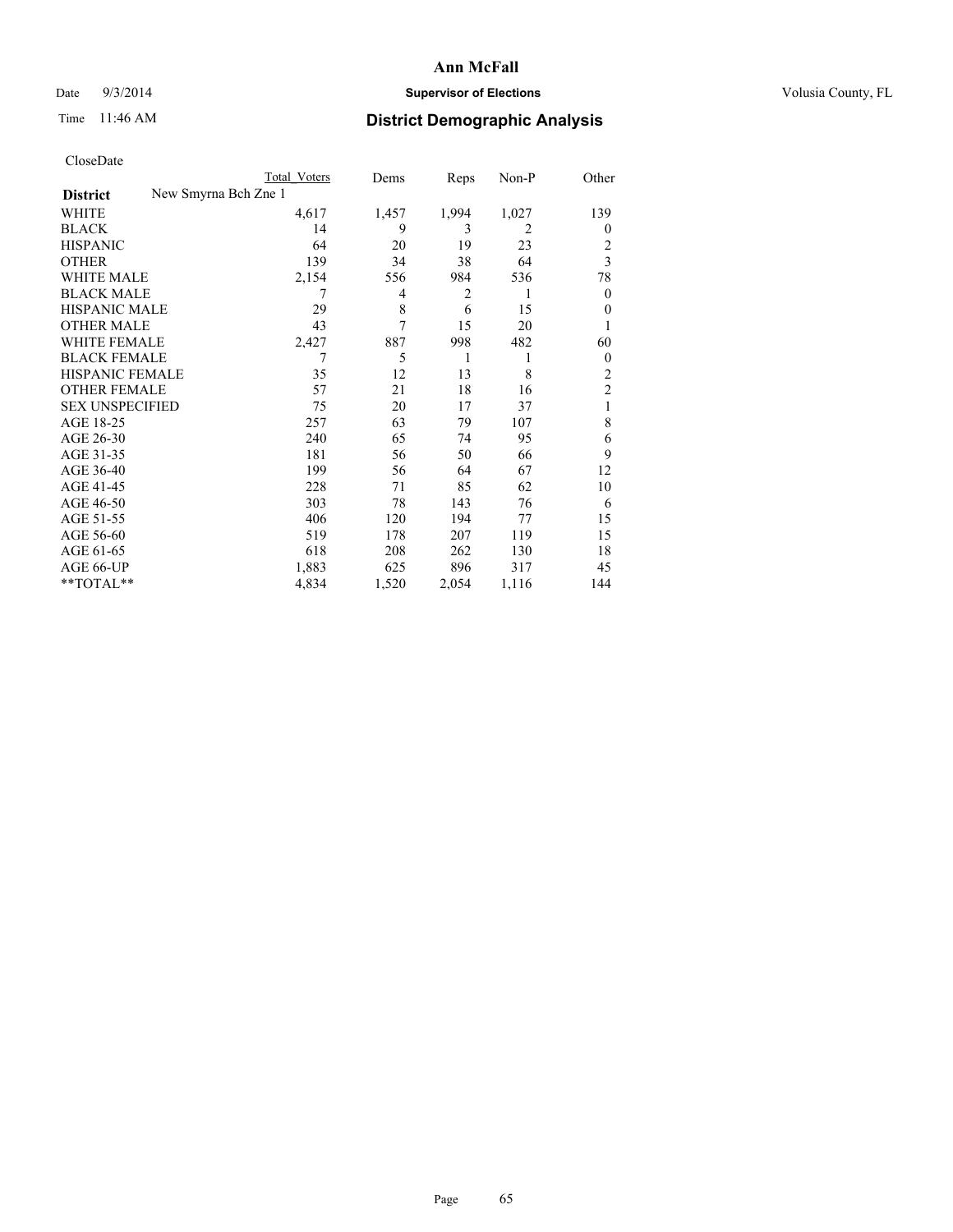## Date  $9/3/2014$  **Supervisor of Elections Supervisor of Elections** Volusia County, FL

|                                         | Total Voters | Dems           | Reps             | Non-P | Other            |
|-----------------------------------------|--------------|----------------|------------------|-------|------------------|
| New Smyrna Bch Zne 2<br><b>District</b> |              |                |                  |       |                  |
| WHITE                                   | 3,930        | 1,316          | 1,430            | 1,040 | 144              |
| <b>BLACK</b>                            | 67           | 52             | 2                | 12    | 1                |
| <b>HISPANIC</b>                         | 58           | 20             | 15               | 23    | $\theta$         |
| <b>OTHER</b>                            | 134          | 35             | 38               | 59    | $\overline{2}$   |
| <b>WHITE MALE</b>                       | 1,758        | 507            | 664              | 509   | 78               |
| <b>BLACK MALE</b>                       | 26           | 22             | $\boldsymbol{0}$ | 4     | $\boldsymbol{0}$ |
| <b>HISPANIC MALE</b>                    | 28           | $\overline{4}$ | 9                | 15    | $\mathbf{0}$     |
| <b>OTHER MALE</b>                       | 38           | 12             | 11               | 14    | 1                |
| <b>WHITE FEMALE</b>                     | 2,138        | 795            | 752              | 525   | 66               |
| <b>BLACK FEMALE</b>                     | 41           | 30             | $\overline{2}$   | 8     | 1                |
| HISPANIC FEMALE                         | 28           | 15             | 6                | 7     | $\theta$         |
| <b>OTHER FEMALE</b>                     | 61           | 21             | 20               | 19    |                  |
| <b>SEX UNSPECIFIED</b>                  | 71           | 17             | 21               | 33    | $\theta$         |
| AGE 18-25                               | 282          | 76             | 72               | 121   | 13               |
| AGE 26-30                               | 223          | 59             | 62               | 91    | 11               |
| AGE 31-35                               | 222          | 62             | 54               | 93    | 13               |
| AGE 36-40                               | 203          | 60             | 53               | 85    | 5                |
| AGE 41-45                               | 253          | 72             | 89               | 85    | 7                |
| AGE 46-50                               | 231          | 58             | 96               | 69    | 8                |
| AGE 51-55                               | 398          | 119            | 166              | 98    | 15               |
| AGE 56-60                               | 425          | 164            | 141              | 102   | 18               |
| AGE 61-65                               | 455          | 183            | 142              | 117   | 13               |
| AGE 66-UP                               | 1,497        | 570            | 610              | 273   | 44               |
| **TOTAL**                               | 4,189        | 1,423          | 1,485            | 1,134 | 147              |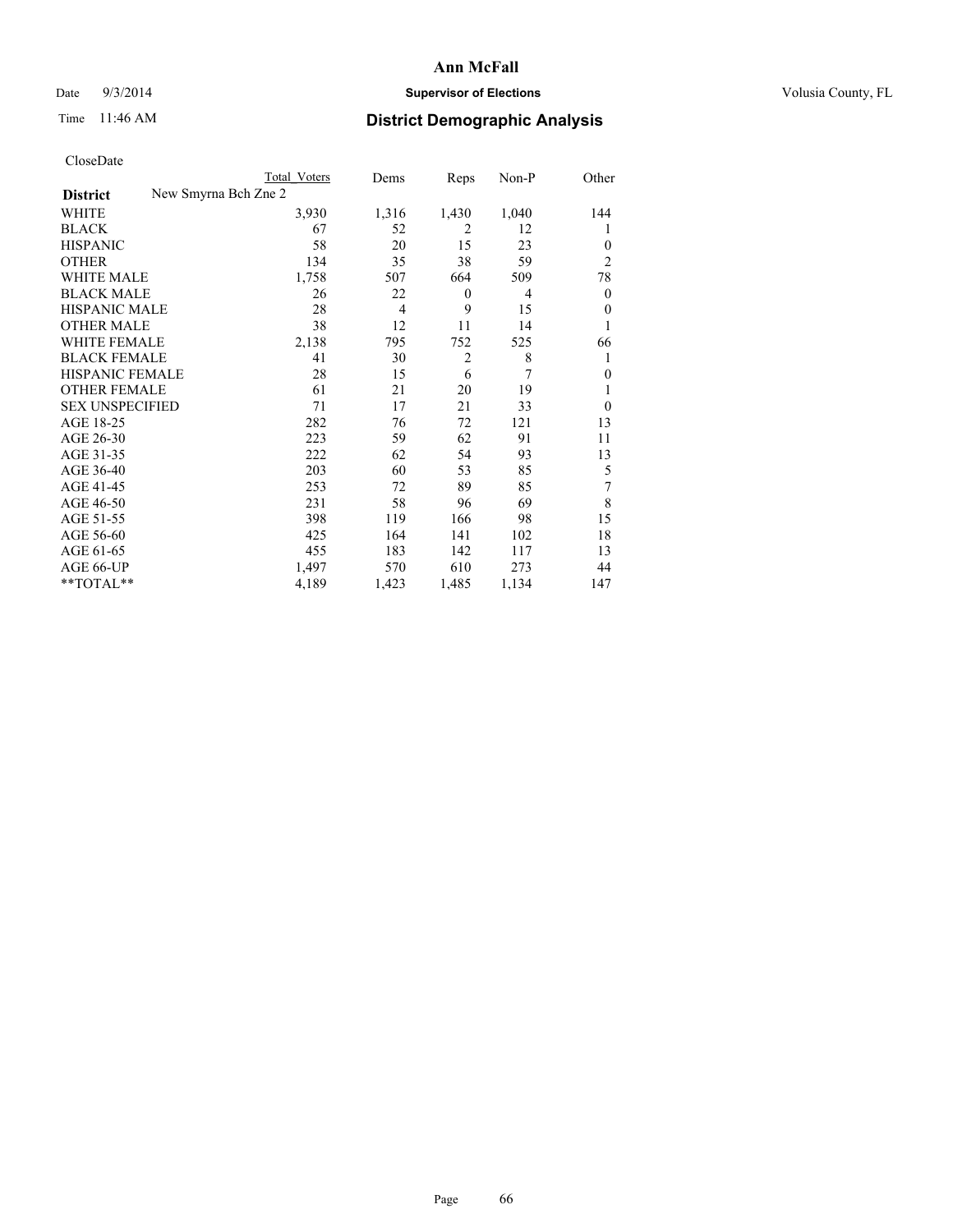## Date  $9/3/2014$  **Supervisor of Elections Supervisor of Elections** Volusia County, FL

|                        | <b>Total Voters</b>  | Dems  | Reps           | Non-P          | Other          |
|------------------------|----------------------|-------|----------------|----------------|----------------|
| <b>District</b>        | New Smyrna Bch Zne 3 |       |                |                |                |
| WHITE                  | 4,519                | 1,323 | 1,926          | 1,103          | 167            |
| <b>BLACK</b>           | 40                   | 24    | 3              | 11             | 2              |
| <b>HISPANIC</b>        | 59                   | 20    | 15             | 23             | 1              |
| <b>OTHER</b>           | 149                  | 36    | 32             | 77             | $\overline{4}$ |
| <b>WHITE MALE</b>      | 2,099                | 527   | 937            | 544            | 91             |
| <b>BLACK MALE</b>      | 24                   | 12    | 1              | 9              | $\overline{2}$ |
| <b>HISPANIC MALE</b>   | 28                   | 11    | 7              | 9              | 1              |
| <b>OTHER MALE</b>      | 52                   | 12    | 13             | 26             | 1              |
| <b>WHITE FEMALE</b>    | 2,393                | 789   | 980            | 548            | 76             |
| <b>BLACK FEMALE</b>    | 16                   | 12    | $\overline{2}$ | $\overline{2}$ | $\overline{0}$ |
| <b>HISPANIC FEMALE</b> | 30                   | 9     | 8              | 13             | $\Omega$       |
| <b>OTHER FEMALE</b>    | 58                   | 21    | 14             | 20             | 3              |
| <b>SEX UNSPECIFIED</b> | 67                   | 10    | 14             | 43             | $\theta$       |
| AGE 18-25              | 234                  | 62    | 62             | 95             | 15             |
| AGE 26-30              | 233                  | 66    | 68             | 89             | 10             |
| AGE 31-35              | 245                  | 55    | 80             | 99             | 11             |
| AGE 36-40              | 212                  | 68    | 66             | 72             | 6              |
| AGE 41-45              | 213                  | 54    | 72             | 81             | 6              |
| AGE 46-50              | 299                  | 83    | 118            | 92             | 6              |
| AGE 51-55              | 377                  | 118   | 138            | 106            | 15             |
| AGE 56-60              | 463                  | 154   | 186            | 110            | 13             |
| AGE 61-65              | 475                  | 144   | 205            | 106            | 20             |
| AGE 66-UP              | 2,016                | 599   | 981            | 364            | 72             |
| **TOTAL**              | 4,767                | 1,403 | 1,976          | 1,214          | 174            |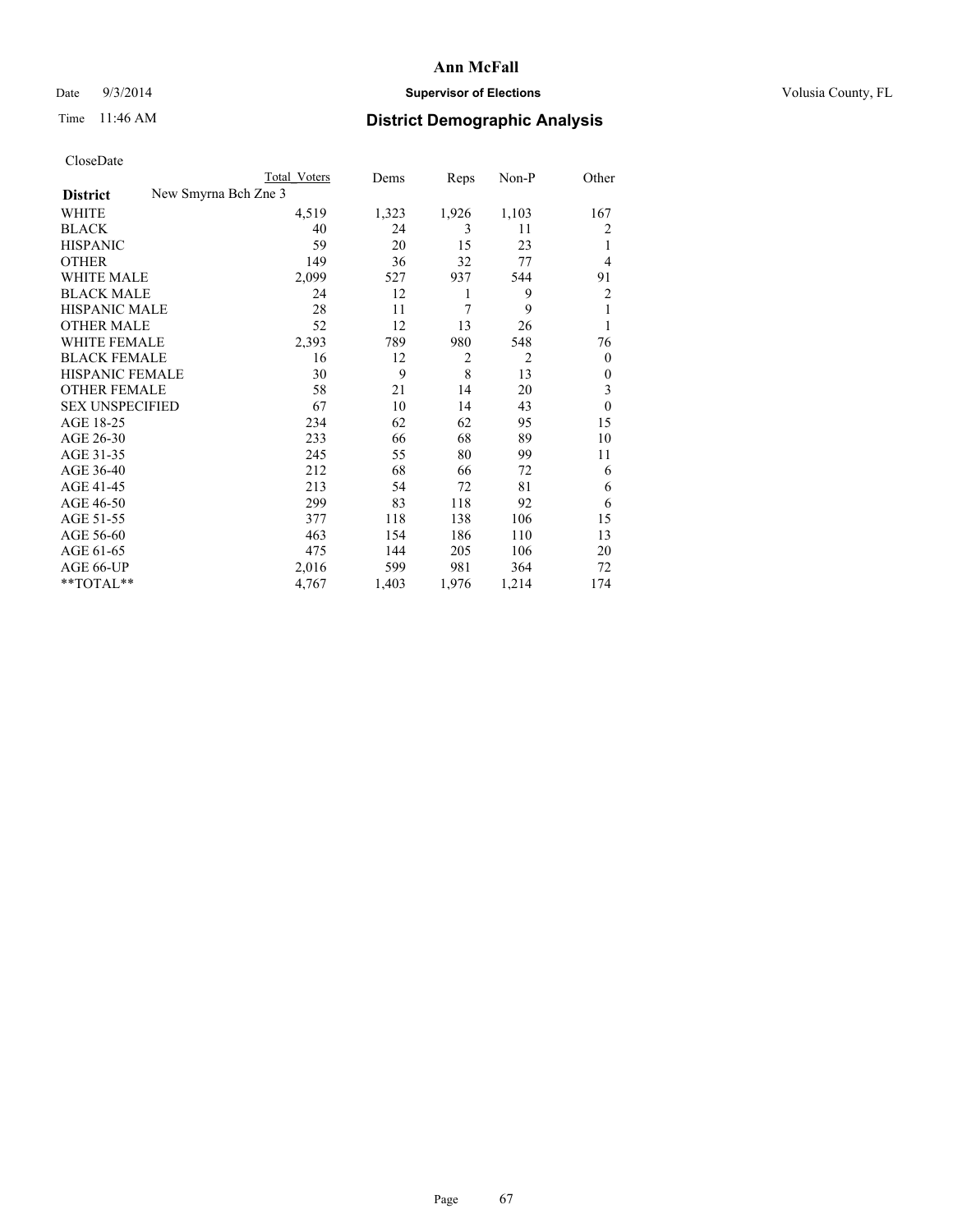## Date  $9/3/2014$  **Supervisor of Elections Supervisor of Elections** Volusia County, FL

| Total Voters | Dems                 | Reps           | Non-P | Other          |
|--------------|----------------------|----------------|-------|----------------|
|              |                      |                |       |                |
| 3,342        | 989                  | 1,381          | 846   | 126            |
| 609          | 515                  | 12             | 75    | 7              |
| 68           | 27                   | 21             | 17    | 3              |
| 171          | 50                   | 30             | 84    | 7              |
| 1,553        | 395                  | 677            | 418   | 63             |
| 253          | 203                  | $\overline{4}$ | 39    | 7              |
| 32           | 11                   | 9              | 10    | $\overline{c}$ |
| 64           | 17                   | 14             | 32    | 1              |
| 1,765        | 583                  | 696            | 423   | 63             |
| 350          | 307                  | 8              | 35    | $\theta$       |
| 36           | 16                   | 12             | 7     | 1              |
| 74           | 27                   | 14             | 28    | 5              |
| 63           | 22                   | 10             | 30    | 1              |
| 331          | 126                  | 72             | 120   | 13             |
| 203          | 83                   | 49             | 65    | 6              |
| 207          | 73                   | 54             | 73    | 7              |
| 245          | 76                   | 88             | 72    | 9              |
| 274          | 101                  | 90             | 74    | 9              |
| 277          | 94                   | 102            | 78    | 3              |
| 342          | 126                  | 129            | 75    | 12             |
| 466          | 168                  | 169            | 114   | 15             |
| 500          | 191                  | 181            | 104   | 24             |
| 1,345        | 543                  | 510            | 247   | 45             |
| 4,190        | 1,581                | 1,444          | 1,022 | 143            |
|              | New Smyrna Bch Zne 4 |                |       |                |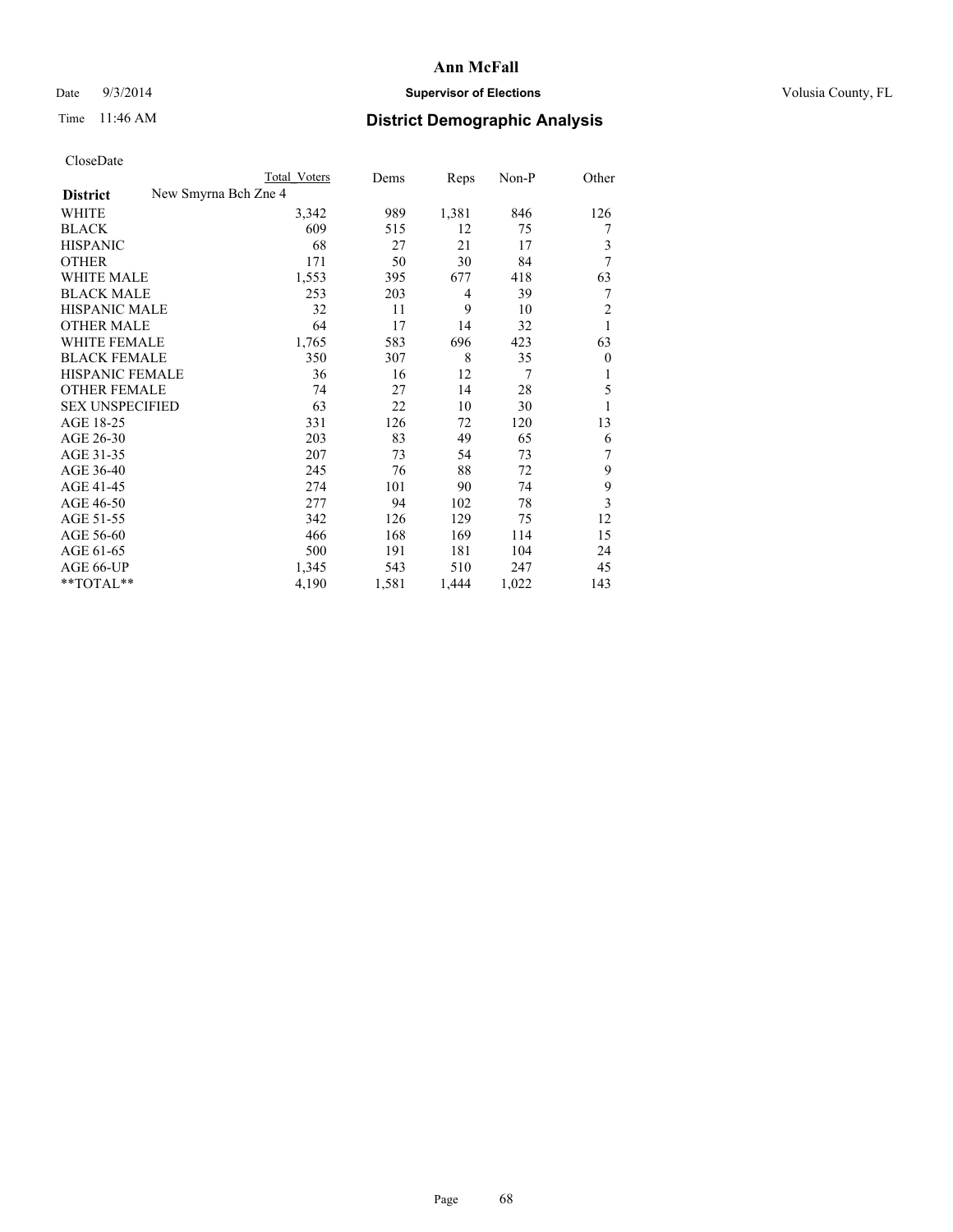## Date  $9/3/2014$  **Supervisor of Elections Supervisor of Elections** Volusia County, FL

# Time 11:46 AM **District Demographic Analysis**

|                        |          | Total Voters   | Dems           | Reps           | Non-P          | Other          |
|------------------------|----------|----------------|----------------|----------------|----------------|----------------|
| <b>District</b>        | Oak Hill |                |                |                |                |                |
| <b>WHITE</b>           |          | 1,147          | 401            | 431            | 282            | 33             |
| <b>BLACK</b>           |          | 173            | 149            | 4              | 19             |                |
| <b>HISPANIC</b>        |          | 7              | 3              | $\overline{2}$ | $\overline{2}$ | $\theta$       |
| <b>OTHER</b>           |          | 32             | 6              | 11             | 13             | $\overline{2}$ |
| WHITE MALE             |          | 581            | 193            | 217            | 149            | 22             |
| <b>BLACK MALE</b>      |          | 71             | 59             | 2              | 9              | 1              |
| <b>HISPANIC MALE</b>   |          | $\overline{2}$ | $\theta$       | $\overline{2}$ | $\mathbf{0}$   | $\mathbf{0}$   |
| <b>OTHER MALE</b>      |          | 13             | $\overline{2}$ | 6              | 4              | 1              |
| <b>WHITE FEMALE</b>    |          | 556            | 206            | 209            | 130            | 11             |
| <b>BLACK FEMALE</b>    |          | 101            | 89             | $\overline{2}$ | 10             | $\theta$       |
| <b>HISPANIC FEMALE</b> |          | 5              | 3              | $\mathbf{0}$   | $\overline{c}$ | 0              |
| <b>OTHER FEMALE</b>    |          | 11             | 4              | 4              | $\overline{c}$ |                |
| <b>SEX UNSPECIFIED</b> |          | 19             | $\overline{3}$ | 6              | 10             | $\mathbf{0}$   |
| AGE 18-25              |          | 89             | 34             | 20             | 33             | $\overline{c}$ |
| AGE 26-30              |          | 72             | 27             | 15             | 29             | 1              |
| AGE 31-35              |          | 64             | 27             | 19             | 17             |                |
| AGE 36-40              |          | 55             | 18             | 15             | 20             | $\overline{c}$ |
| AGE 41-45              |          | 72             | 28             | 23             | 18             | 3              |
| AGE 46-50              |          | 92             | 38             | 29             | 22             | 3              |
| AGE 51-55              |          | 129            | 53             | 48             | 25             | 3              |
| AGE 56-60              |          | 149            | 69             | 48             | 30             | $\overline{c}$ |
| AGE 61-65              |          | 166            | 76             | 48             | 36             | 6              |
| AGE 66-UP              |          | 471            | 189            | 183            | 86             | 13             |
| **TOTAL**              |          | 1,359          | 559            | 448            | 316            | 36             |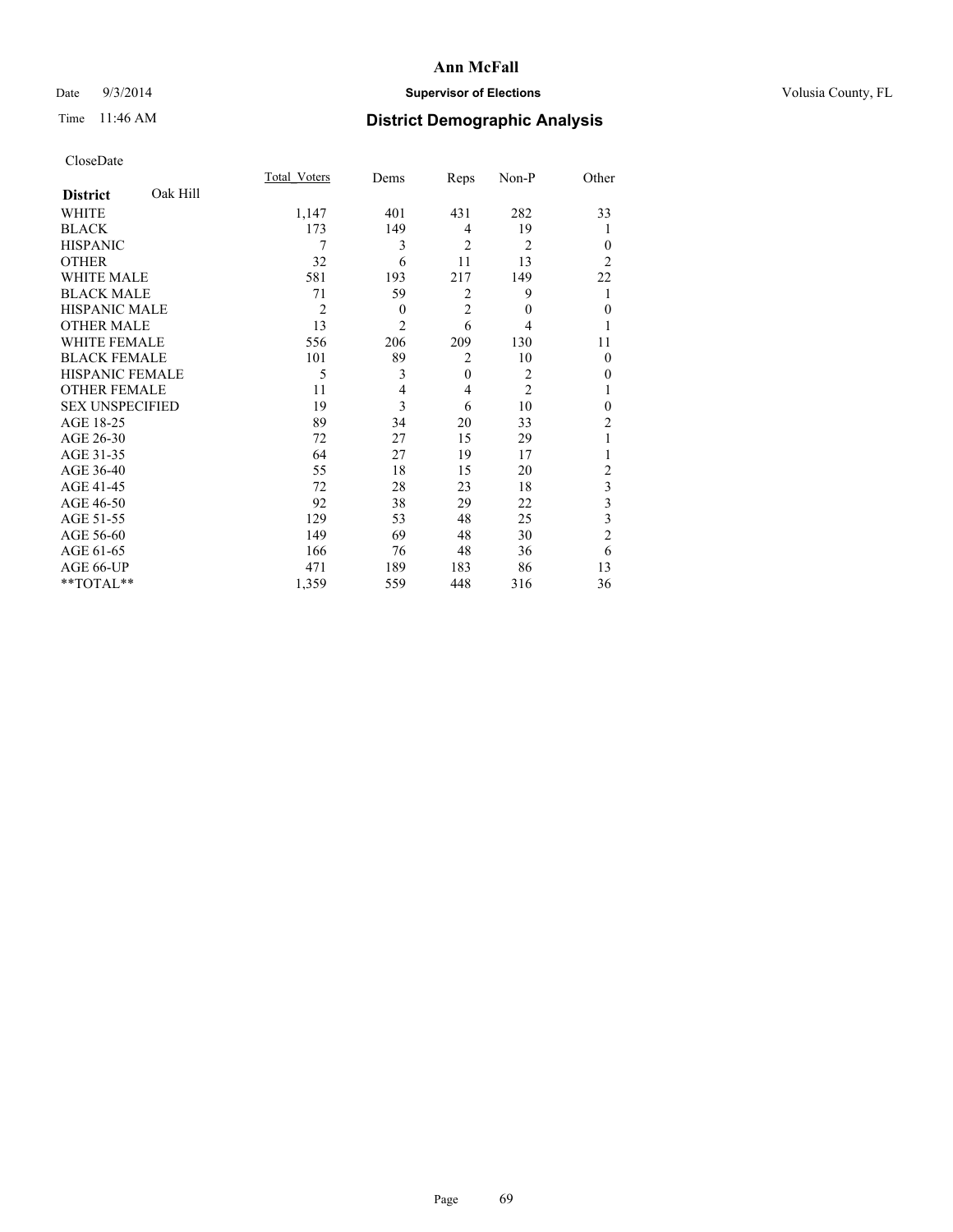## Date  $9/3/2014$  **Supervisor of Elections Supervisor of Elections** Volusia County, FL

# Time 11:46 AM **District Demographic Analysis**

|                        |                    | Total Voters | Dems | Reps           | Non-P | Other          |
|------------------------|--------------------|--------------|------|----------------|-------|----------------|
| <b>District</b>        | Orange City Zone 1 |              |      |                |       |                |
| WHITE                  |                    | 660          | 221  | 249            | 156   | 34             |
| <b>BLACK</b>           |                    | 144          | 111  | 6              | 25    | $\overline{c}$ |
| <b>HISPANIC</b>        |                    | 396          | 185  | 61             | 146   | 4              |
| <b>OTHER</b>           |                    | 56           | 19   | 11             | 20    | 6              |
| WHITE MALE             |                    | 257          | 75   | 101            | 68    | 13             |
| <b>BLACK MALE</b>      |                    | 44           | 32   | $\overline{2}$ | 9     | 1              |
| <b>HISPANIC MALE</b>   |                    | 153          | 65   | 29             | 58    | 1              |
| <b>OTHER MALE</b>      |                    | 19           | 7    | 5              | 5     | 2              |
| <b>WHITE FEMALE</b>    |                    | 397          | 144  | 145            | 87    | 21             |
| <b>BLACK FEMALE</b>    |                    | 99           | 78   | $\overline{4}$ | 16    | 1              |
| HISPANIC FEMALE        |                    | 240          | 120  | 31             | 86    | 3              |
| <b>OTHER FEMALE</b>    |                    | 24           | 9    | 4              | 8     | 3              |
| <b>SEX UNSPECIFIED</b> |                    | 23           | 6    | 6              | 10    | 1              |
| AGE 18-25              |                    | 122          | 45   | 19             | 53    | 5              |
| AGE 26-30              |                    | 93           | 34   | 21             | 36    | $\overline{2}$ |
| AGE 31-35              |                    | 116          | 46   | 23             | 38    | 9              |
| AGE 36-40              |                    | 96           | 28   | 25             | 43    | $\mathbf{0}$   |
| AGE 41-45              |                    | 80           | 30   | 22             | 26    | 2              |
| AGE 46-50              |                    | 77           | 31   | 15             | 29    | $\overline{2}$ |
| AGE 51-55              |                    | 85           | 41   | 19             | 21    | 4              |
| AGE 56-60              |                    | 76           | 29   | 23             | 22    | $\overline{c}$ |
| AGE 61-65              |                    | 94           | 40   | 27             | 21    | 6              |
| AGE 66-UP              |                    | 417          | 212  | 133            | 58    | 14             |
| **TOTAL**              |                    | 1,256        | 536  | 327            | 347   | 46             |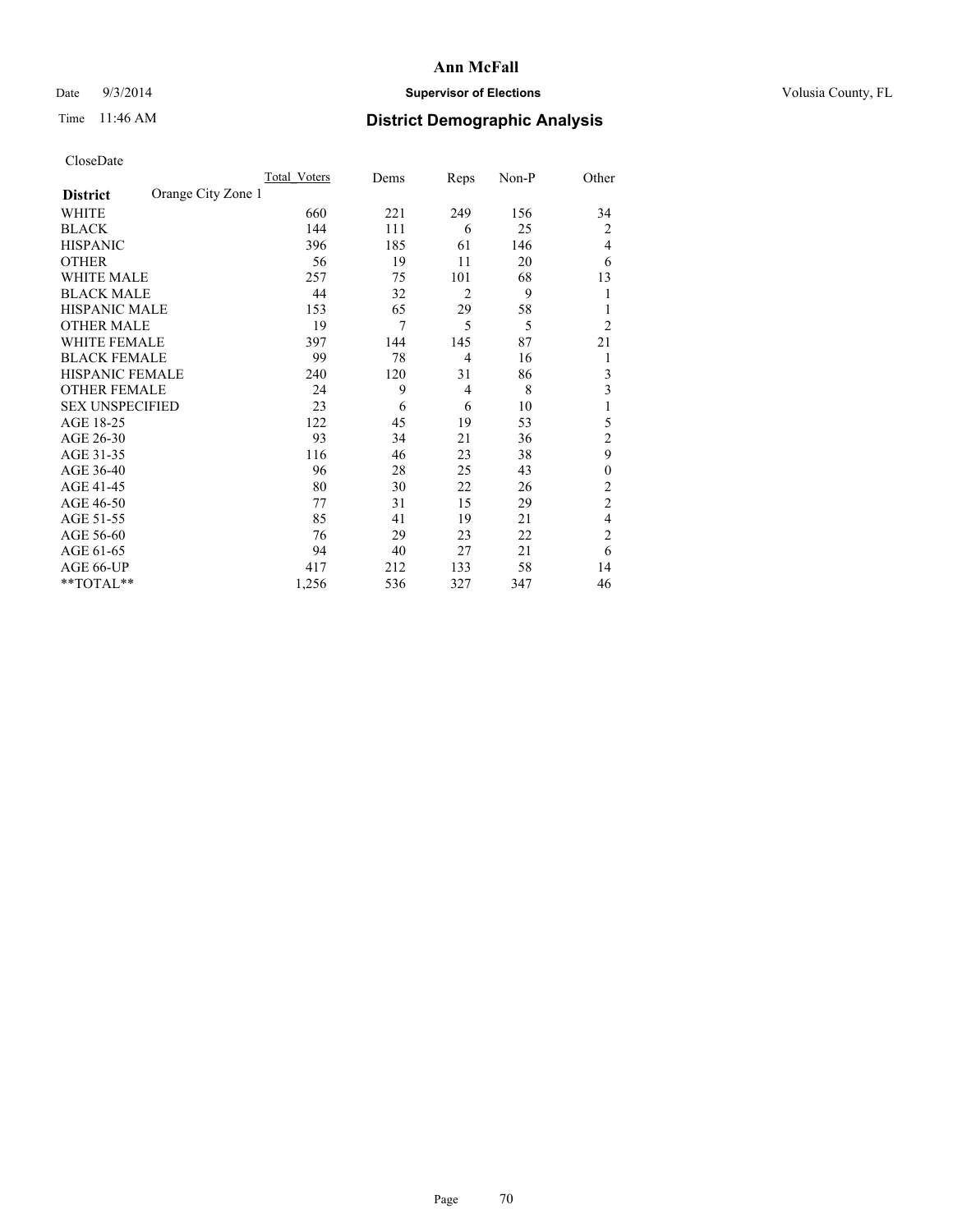## Date  $9/3/2014$  **Supervisor of Elections Supervisor of Elections** Volusia County, FL

# Time 11:46 AM **District Demographic Analysis**

|                        |                    | <b>Total Voters</b> | Dems | Reps | Non-P    | Other          |
|------------------------|--------------------|---------------------|------|------|----------|----------------|
| <b>District</b>        | Orange City Zone 2 |                     |      |      |          |                |
| WHITE                  |                    | 930                 | 291  | 357  | 230      | 52             |
| <b>BLACK</b>           |                    | 47                  | 41   | 3    | 3        | $\mathbf{0}$   |
| <b>HISPANIC</b>        |                    | 141                 | 66   | 20   | 51       | 4              |
| <b>OTHER</b>           |                    | 57                  | 16   | 17   | 24       | $\theta$       |
| WHITE MALE             |                    | 432                 | 117  | 161  | 119      | 35             |
| <b>BLACK MALE</b>      |                    | 18                  | 13   | 2    | 3        | $\mathbf{0}$   |
| <b>HISPANIC MALE</b>   |                    | 60                  | 28   | 10   | 20       | 2              |
| <b>OTHER MALE</b>      |                    | 25                  | 6    | 10   | 9        | $\theta$       |
| WHITE FEMALE           |                    | 497                 | 173  | 196  | 111      | 17             |
| <b>BLACK FEMALE</b>    |                    | 29                  | 28   | 1    | $\theta$ | $\theta$       |
| <b>HISPANIC FEMALE</b> |                    | 80                  | 38   | 10   | 30       | 2              |
| <b>OTHER FEMALE</b>    |                    | 19                  | 8    | 3    | 8        | $\theta$       |
| <b>SEX UNSPECIFIED</b> |                    | 15                  | 3    | 4    | 8        | $\theta$       |
| AGE 18-25              |                    | 129                 | 40   | 22   | 56       | 11             |
| AGE 26-30              |                    | 81                  | 27   | 24   | 28       | $\overline{2}$ |
| AGE 31-35              |                    | 91                  | 24   | 28   | 32       | 7              |
| AGE 36-40              |                    | 96                  | 35   | 32   | 25       | 4              |
| AGE 41-45              |                    | 86                  | 30   | 27   | 25       | 4              |
| AGE 46-50              |                    | 125                 | 48   | 37   | 36       | 4              |
| AGE 51-55              |                    | 121                 | 37   | 47   | 27       | 10             |
| AGE 56-60              |                    | 116                 | 40   | 47   | 28       | 1              |
| AGE 61-65              |                    | 92                  | 32   | 37   | 21       | $\overline{2}$ |
| AGE 66-UP              |                    | 238                 | 101  | 96   | 30       | 11             |
| **TOTAL**              |                    | 1,175               | 414  | 397  | 308      | 56             |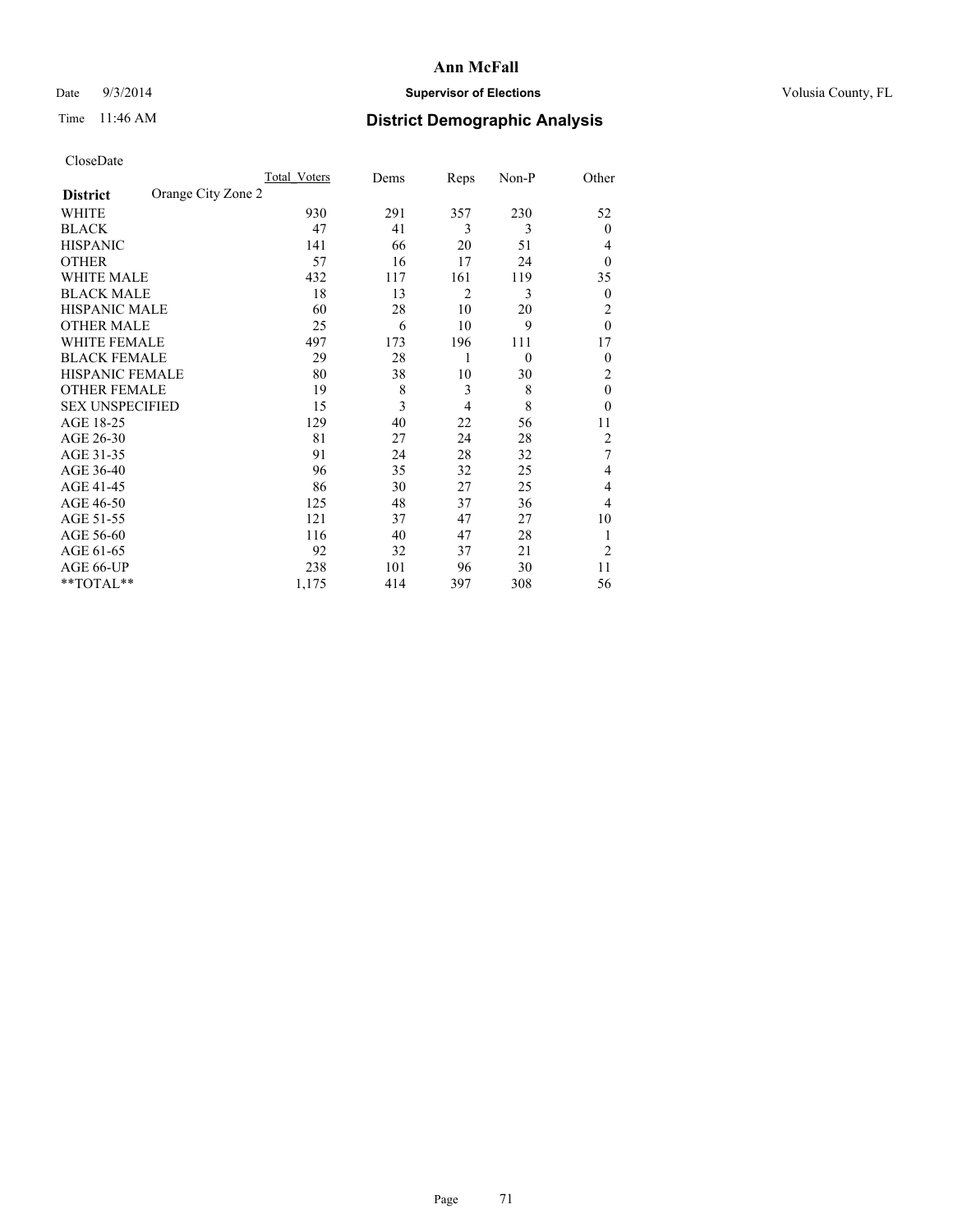## Date  $9/3/2014$  **Supervisor of Elections Supervisor of Elections** Volusia County, FL

# Time 11:46 AM **District Demographic Analysis**

|                        |                    | Total Voters | Dems | Reps           | Non-P | Other          |
|------------------------|--------------------|--------------|------|----------------|-------|----------------|
| <b>District</b>        | Orange City Zone 3 |              |      |                |       |                |
| WHITE                  |                    | 1,036        | 333  | 396            | 261   | 46             |
| <b>BLACK</b>           |                    | 71           | 52   | 3              | 13    | 3              |
| <b>HISPANIC</b>        |                    | 184          | 97   | 29             | 56    | 2              |
| <b>OTHER</b>           |                    | 69           | 21   | 12             | 36    | $\theta$       |
| WHITE MALE             |                    | 459          | 130  | 182            | 121   | 26             |
| <b>BLACK MALE</b>      |                    | 26           | 17   | $\overline{2}$ | 5     | 2              |
| <b>HISPANIC MALE</b>   |                    | 81           | 37   | 15             | 28    | 1              |
| <b>OTHER MALE</b>      |                    | 28           | 10   | $\overline{4}$ | 14    | $\overline{0}$ |
| <b>WHITE FEMALE</b>    |                    | 568          | 200  | 211            | 137   | 20             |
| <b>BLACK FEMALE</b>    |                    | 45           | 35   | 1              | 8     | 1              |
| <b>HISPANIC FEMALE</b> |                    | 101          | 58   | 14             | 28    | 1              |
| <b>OTHER FEMALE</b>    |                    | 24           | 8    | 5              | 11    | $\theta$       |
| <b>SEX UNSPECIFIED</b> |                    | 28           | 8    | 6              | 14    | $\mathbf{0}$   |
| AGE 18-25              |                    | 93           | 32   | 18             | 34    | 9              |
| AGE 26-30              |                    | 71           | 22   | 15             | 33    | 1              |
| AGE 31-35              |                    | 71           | 24   | 18             | 25    | 4              |
| AGE 36-40              |                    | 71           | 28   | 21             | 21    | 1              |
| AGE 41-45              |                    | 88           | 30   | 27             | 31    | 0              |
| AGE 46-50              |                    | 83           | 31   | 29             | 23    | $\theta$       |
| AGE 51-55              |                    | 94           | 34   | 31             | 25    | 4              |
| AGE 56-60              |                    | 99           | 37   | 31             | 30    |                |
| AGE 61-65              |                    | 131          | 59   | 37             | 30    | 5              |
| AGE 66-UP              |                    | 559          | 206  | 213            | 114   | 26             |
| **TOTAL**              |                    | 1,360        | 503  | 440            | 366   | 51             |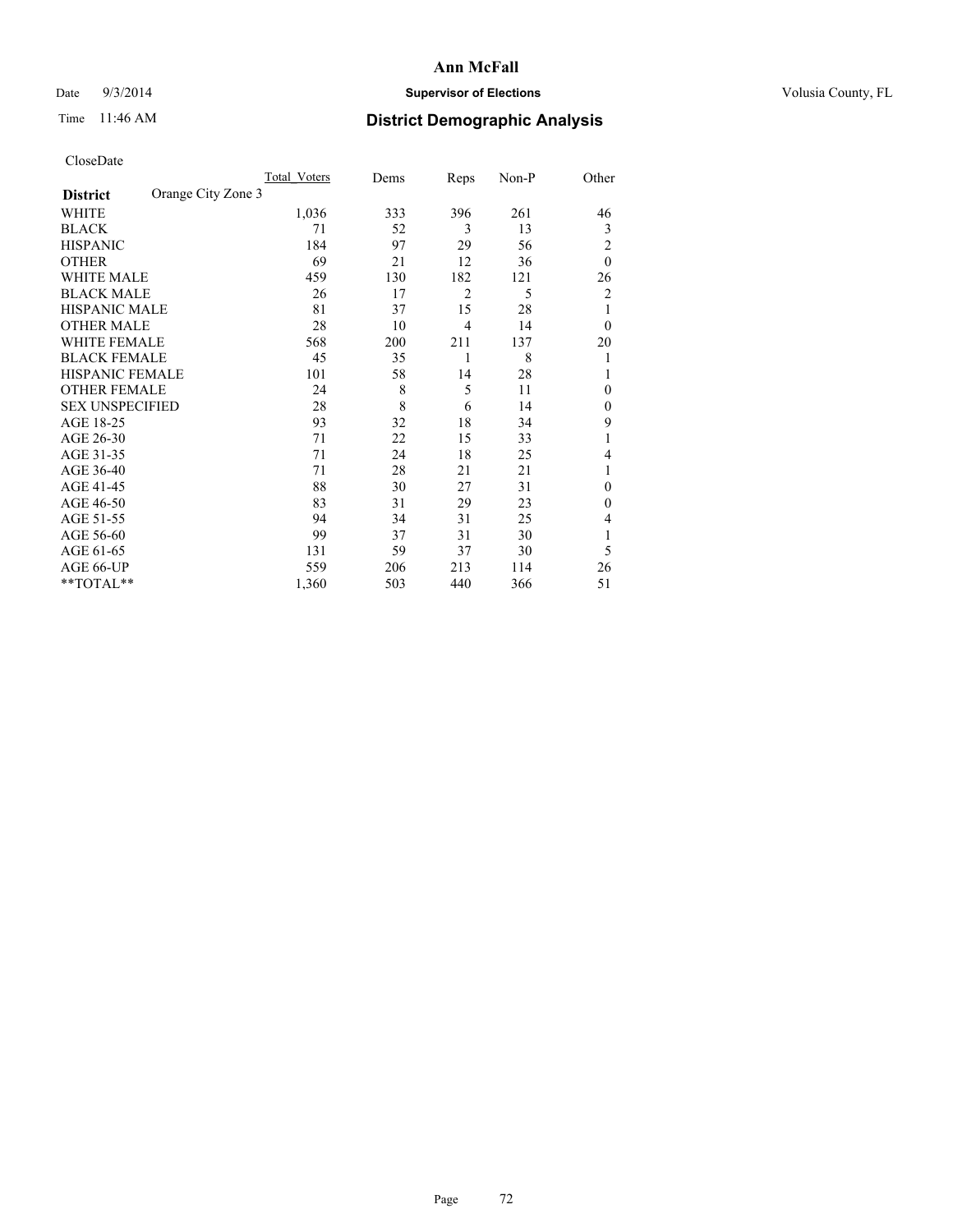## Date  $9/3/2014$  **Supervisor of Elections Supervisor of Elections** Volusia County, FL

# Time 11:46 AM **District Demographic Analysis**

|                        |                    | Total Voters | Dems           | Reps             | Non-P | Other          |
|------------------------|--------------------|--------------|----------------|------------------|-------|----------------|
| <b>District</b>        | Orange City Zone 4 |              |                |                  |       |                |
| WHITE                  |                    | 1,144        | 362            | 432              | 299   | 51             |
| <b>BLACK</b>           |                    | 14           | 8              | $\theta$         | 6     | $\theta$       |
| <b>HISPANIC</b>        |                    | 52           | 27             | 6                | 17    | 2              |
| <b>OTHER</b>           |                    | 43           | 6              | 12               | 24    |                |
| WHITE MALE             |                    | 522          | 138            | 207              | 151   | 26             |
| <b>BLACK MALE</b>      |                    | 5            | 4              | $\boldsymbol{0}$ | 1     | $\theta$       |
| <b>HISPANIC MALE</b>   |                    | 24           | 13             | 4                | 6     |                |
| <b>OTHER MALE</b>      |                    | 15           | $\overline{2}$ | 4                | 9     | $\theta$       |
| <b>WHITE FEMALE</b>    |                    | 609          | 220            | 218              | 146   | 25             |
| <b>BLACK FEMALE</b>    |                    | 9            | 4              | $\theta$         | 5     | $\theta$       |
| <b>HISPANIC FEMALE</b> |                    | 27           | 14             | 1                | 11    |                |
| <b>OTHER FEMALE</b>    |                    | 14           | 4              | $\overline{4}$   | 6     | 0              |
| <b>SEX UNSPECIFIED</b> |                    | 27           | 4              | 11               | 11    |                |
| AGE 18-25              |                    | 136          | 28             | 40               | 58    | 10             |
| AGE 26-30              |                    | 77           | 22             | 16               | 34    | 5              |
| AGE 31-35              |                    | 83           | 23             | 28               | 28    | 4              |
| AGE 36-40              |                    | 79           | 25             | 21               | 31    | $\overline{c}$ |
| AGE 41-45              |                    | 93           | 25             | 31               | 34    | 3              |
| AGE 46-50              |                    | 98           | 23             | 31               | 37    | 7              |
| AGE 51-55              |                    | 137          | 36             | 57               | 38    | 6              |
| AGE 56-60              |                    | 131          | 48             | 55               | 22    | 6              |
| AGE 61-65              |                    | 117          | 46             | 43               | 24    | 4              |
| AGE 66-UP              |                    | 302          | 127            | 128              | 40    | 7              |
| **TOTAL**              |                    | 1,253        | 403            | 450              | 346   | 54             |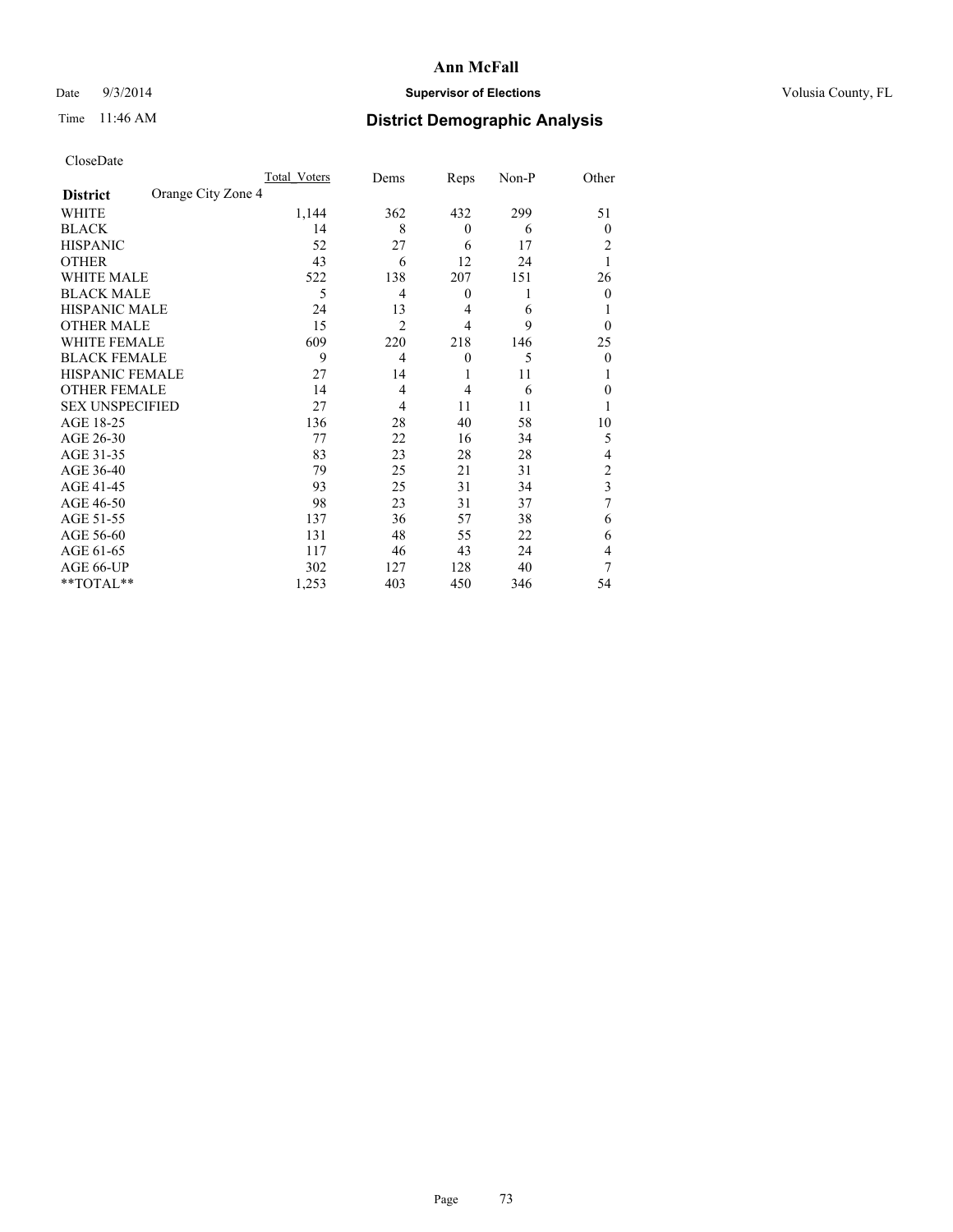## Date  $9/3/2014$  **Supervisor of Elections Supervisor of Elections** Volusia County, FL

# Time 11:46 AM **District Demographic Analysis**

|                        |                    | <b>Total Voters</b> | Dems | Reps           | Non-P | Other          |
|------------------------|--------------------|---------------------|------|----------------|-------|----------------|
| <b>District</b>        | Orange City Zone 5 |                     |      |                |       |                |
| WHITE                  |                    | 1,384               | 387  | 622            | 318   | 57             |
| <b>BLACK</b>           |                    | 109                 | 89   | 1              | 18    | 1              |
| <b>HISPANIC</b>        |                    | 104                 | 45   | 16             | 42    | 1              |
| <b>OTHER</b>           |                    | 68                  | 25   | 16             | 25    | $\overline{2}$ |
| WHITE MALE             |                    | 552                 | 136  | 246            | 135   | 35             |
| <b>BLACK MALE</b>      |                    | 42                  | 31   | 1              | 9     | 1              |
| <b>HISPANIC MALE</b>   |                    | 45                  | 20   | 8              | 17    | $\mathbf{0}$   |
| <b>OTHER MALE</b>      |                    | 18                  | 8    | $\overline{4}$ | 5     | 1              |
| WHITE FEMALE           |                    | 823                 | 249  | 373            | 179   | 22             |
| <b>BLACK FEMALE</b>    |                    | 65                  | 56   | $\overline{0}$ | 9     | $\theta$       |
| <b>HISPANIC FEMALE</b> |                    | 59                  | 25   | 8              | 25    | 1              |
| <b>OTHER FEMALE</b>    |                    | 34                  | 14   | 9              | 10    | 1              |
| <b>SEX UNSPECIFIED</b> |                    | 27                  | 7    | 6              | 14    | $\theta$       |
| AGE 18-25              |                    | 62                  | 19   | 9              | 31    | 3              |
| AGE 26-30              |                    | 50                  | 27   | 11             | 12    | $\mathbf{0}$   |
| AGE 31-35              |                    | 50                  | 14   | 9              | 26    | 1              |
| AGE 36-40              |                    | 52                  | 17   | 17             | 18    | $\theta$       |
| AGE 41-45              |                    | 74                  | 31   | 20             | 22    | 1              |
| AGE 46-50              |                    | 74                  | 23   | 20             | 29    | 2              |
| AGE 51-55              |                    | 100                 | 41   | 21             | 34    | 4              |
| AGE 56-60              |                    | 107                 | 38   | 31             | 36    | $\overline{c}$ |
| AGE 61-65              |                    | 106                 | 45   | 32             | 23    | 6              |
| AGE 66-UP              |                    | 990                 | 291  | 485            | 172   | 42             |
| **TOTAL**              |                    | 1,665               | 546  | 655            | 403   | 61             |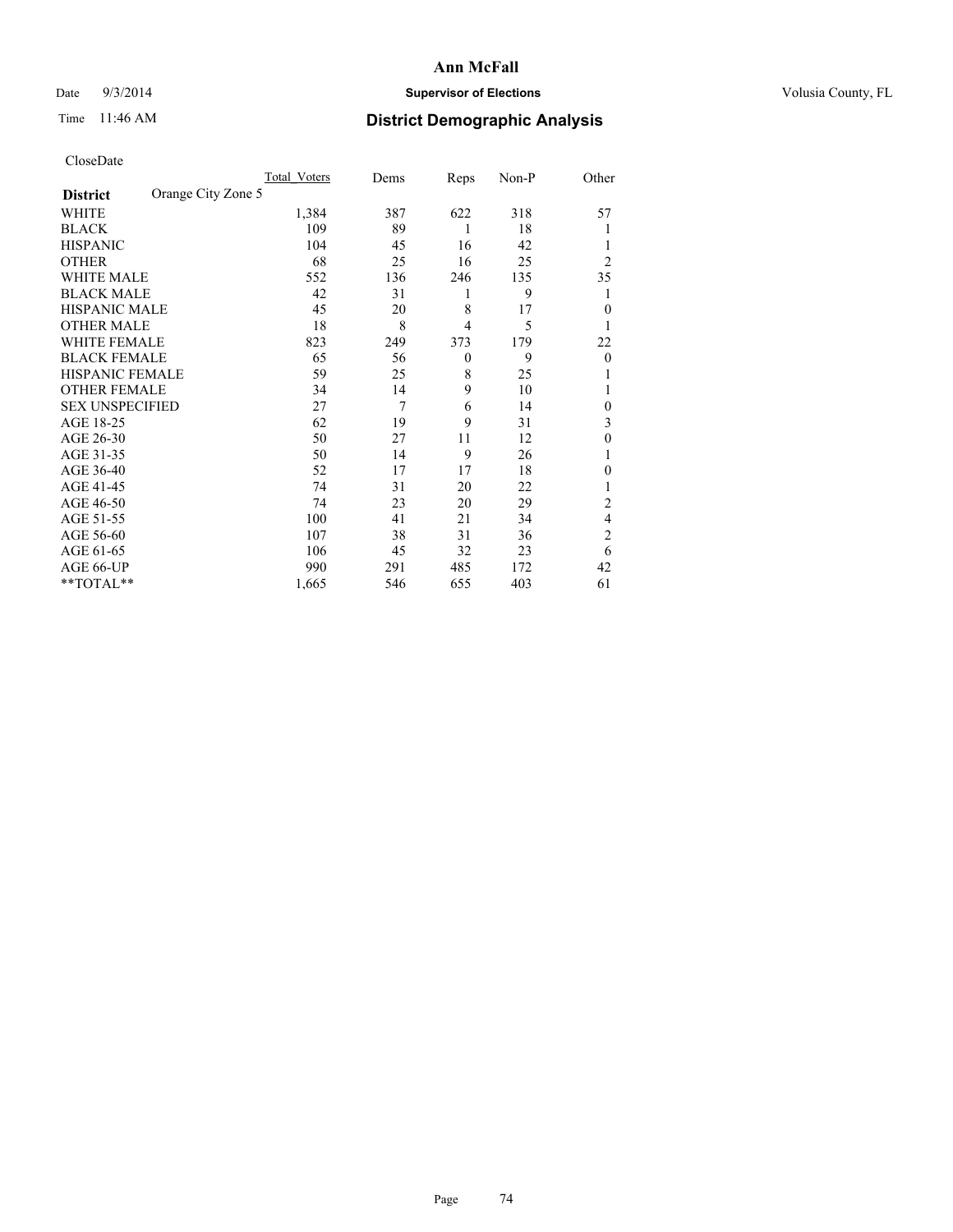## Date  $9/3/2014$  **Supervisor of Elections Supervisor of Elections** Volusia County, FL

# Time 11:46 AM **District Demographic Analysis**

|                                        | Total Voters | Dems  | Reps  | Non-P | Other          |
|----------------------------------------|--------------|-------|-------|-------|----------------|
| Ormond Beach Zone 1<br><b>District</b> |              |       |       |       |                |
| WHITE                                  | 7,253        | 2,223 | 3,178 | 1,593 | 259            |
| <b>BLACK</b>                           | 108          | 74    | 7     | 21    | 6              |
| <b>HISPANIC</b>                        | 137          | 51    | 41    | 42    | 3              |
| <b>OTHER</b>                           | 354          | 104   | 102   | 141   | 7              |
| <b>WHITE MALE</b>                      | 3,319        | 909   | 1,495 | 779   | 136            |
| <b>BLACK MALE</b>                      | 56           | 35    | 4     | 12    | 5              |
| <b>HISPANIC MALE</b>                   | 66           | 20    | 24    | 19    | 3              |
| <b>OTHER MALE</b>                      | 140          | 43    | 45    | 50    | $\overline{2}$ |
| <b>WHITE FEMALE</b>                    | 3,889        | 1,303 | 1,670 | 797   | 119            |
| <b>BLACK FEMALE</b>                    | 51           | 39    | 3     | 8     | 1              |
| <b>HISPANIC FEMALE</b>                 | 68           | 29    | 16    | 23    | $\mathbf{0}$   |
| <b>OTHER FEMALE</b>                    | 147          | 47    | 42    | 53    | 5              |
| <b>SEX UNSPECIFIED</b>                 | 116          | 27    | 29    | 56    | 4              |
| AGE 18-25                              | 544          | 132   | 183   | 206   | 23             |
| AGE 26-30                              | 365          | 102   | 130   | 119   | 14             |
| AGE 31-35                              | 342          | 84    | 126   | 117   | 15             |
| AGE 36-40                              | 398          | 110   | 151   | 117   | 20             |
| AGE 41-45                              | 523          | 142   | 233   | 131   | 17             |
| AGE 46-50                              | 640          | 168   | 296   | 156   | 20             |
| AGE 51-55                              | 665          | 212   | 294   | 146   | 13             |
| AGE 56-60                              | 789          | 262   | 351   | 155   | 21             |
| AGE 61-65                              | 826          | 283   | 348   | 170   | 25             |
| AGE 66-UP                              | 2,760        | 957   | 1,216 | 480   | 107            |
| **TOTAL**                              | 7,852        | 2,452 | 3,328 | 1,797 | 275            |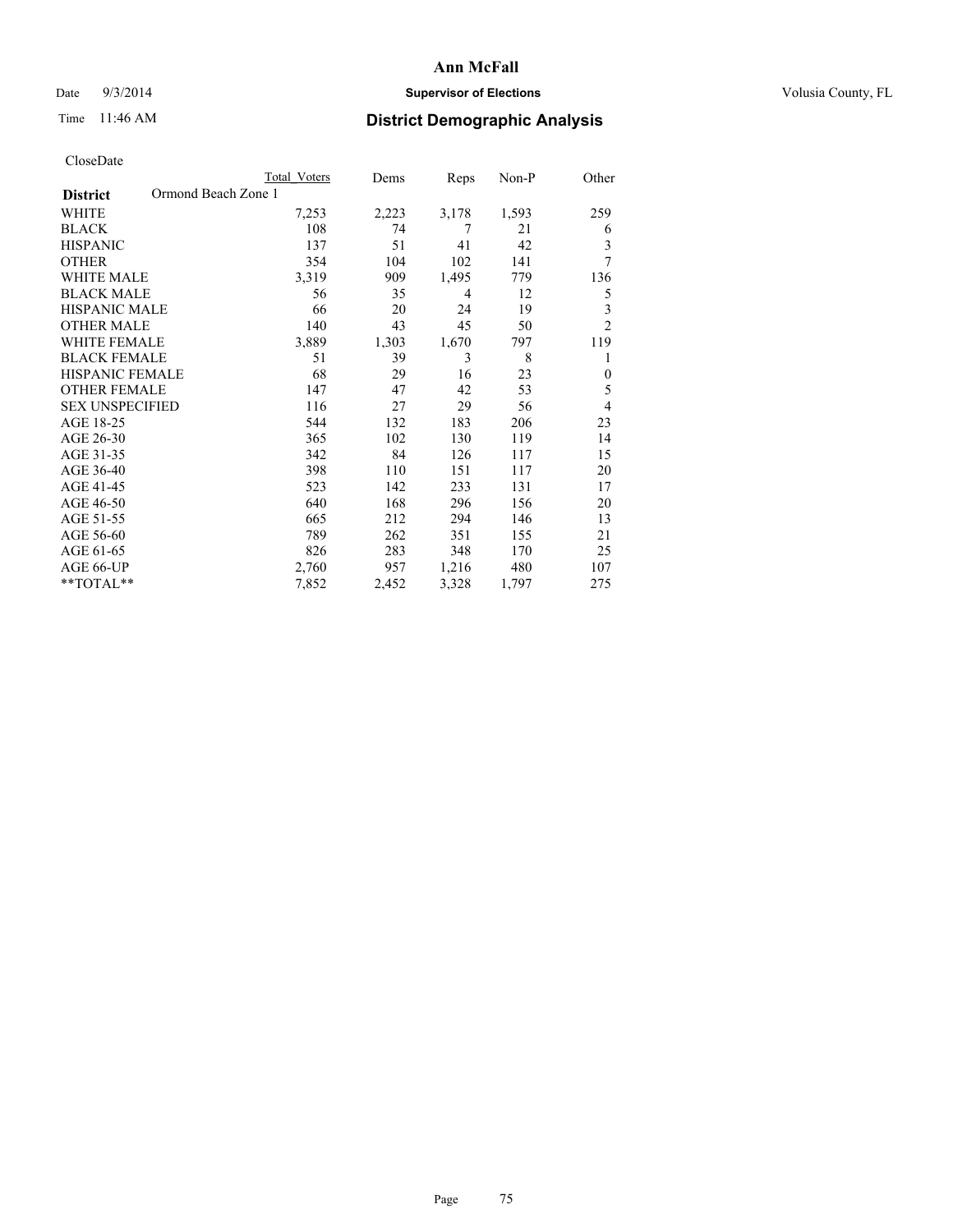## Date  $9/3/2014$  **Supervisor of Elections Supervisor of Elections** Volusia County, FL

# Time 11:46 AM **District Demographic Analysis**

|                                        | Total Voters | Dems  | Reps  | Non-P | Other                   |
|----------------------------------------|--------------|-------|-------|-------|-------------------------|
| Ormond Beach Zone 2<br><b>District</b> |              |       |       |       |                         |
| WHITE                                  | 5,555        | 2,007 | 1,979 | 1,372 | 197                     |
| <b>BLACK</b>                           | 383          | 306   | 14    | 58    | 5                       |
| <b>HISPANIC</b>                        | 163          | 68    | 43    | 49    | 3                       |
| <b>OTHER</b>                           | 356          | 133   | 84    | 130   | 9                       |
| <b>WHITE MALE</b>                      | 2,484        | 760   | 954   | 664   | 106                     |
| <b>BLACK MALE</b>                      | 156          | 113   | 10    | 30    | 3                       |
| HISPANIC MALE                          | 65           | 22    | 17    | 23    | 3                       |
| <b>OTHER MALE</b>                      | 128          | 47    | 34    | 42    | 5                       |
| <b>WHITE FEMALE</b>                    | 3,028        | 1,233 | 1,013 | 692   | 90                      |
| <b>BLACK FEMALE</b>                    | 222          | 190   | 4     | 26    | $\overline{2}$          |
| <b>HISPANIC FEMALE</b>                 | 98           | 46    | 26    | 26    | $\boldsymbol{0}$        |
| <b>OTHER FEMALE</b>                    | 135          | 63    | 36    | 34    | $\overline{c}$          |
| <b>SEX UNSPECIFIED</b>                 | 141          | 40    | 26    | 72    | $\overline{\mathbf{3}}$ |
| AGE 18-25                              | 568          | 186   | 151   | 215   | 16                      |
| AGE 26-30                              | 407          | 152   | 95    | 147   | 13                      |
| AGE 31-35                              | 395          | 138   | 97    | 145   | 15                      |
| AGE 36-40                              | 364          | 131   | 91    | 126   | 16                      |
| AGE 41-45                              | 450          | 149   | 148   | 138   | 15                      |
| AGE 46-50                              | 550          | 176   | 202   | 143   | 29                      |
| AGE 51-55                              | 594          | 209   | 211   | 154   | 20                      |
| AGE 56-60                              | 623          | 259   | 197   | 144   | 23                      |
| AGE 61-65                              | 640          | 281   | 206   | 133   | 20                      |
| AGE 66-UP                              | 1,866        | 833   | 722   | 264   | 47                      |
| **TOTAL**                              | 6,457        | 2,514 | 2,120 | 1,609 | 214                     |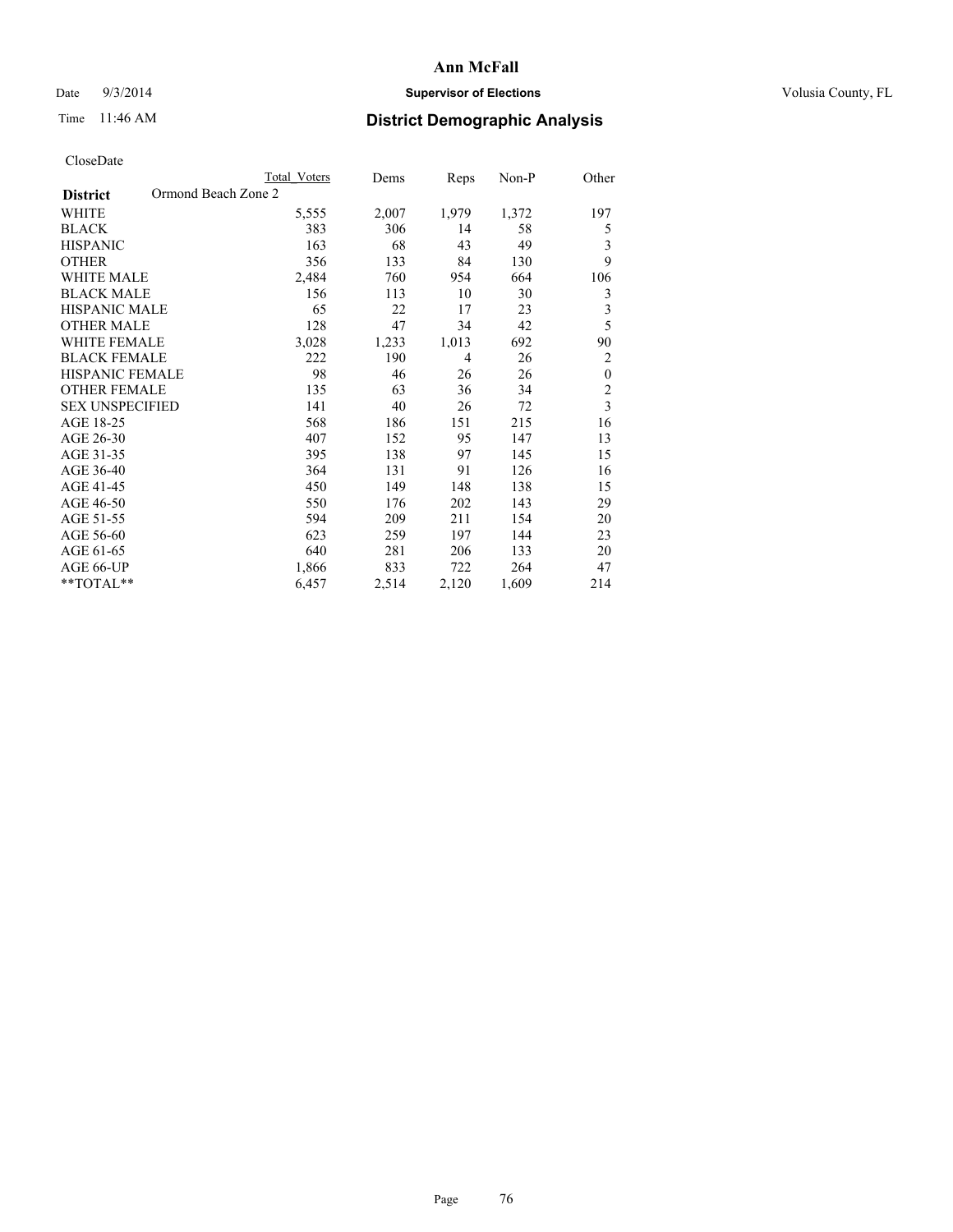## Date  $9/3/2014$  **Supervisor of Elections Supervisor of Elections** Volusia County, FL

# Time 11:46 AM **District Demographic Analysis**

|                                        | Total Voters | Dems  | <b>Reps</b> | Non-P | Other          |
|----------------------------------------|--------------|-------|-------------|-------|----------------|
| Ormond Beach Zone 3<br><b>District</b> |              |       |             |       |                |
| WHITE                                  | 6,958        | 1,988 | 3,317       | 1,446 | 207            |
| <b>BLACK</b>                           | 268          | 205   | 15          | 40    | 8              |
| <b>HISPANIC</b>                        | 188          | 62    | 54          | 67    | 5              |
| <b>OTHER</b>                           | 443          | 131   | 112         | 191   | 9              |
| <b>WHITE MALE</b>                      | 3,215        | 812   | 1,592       | 709   | 102            |
| <b>BLACK MALE</b>                      | 110          | 77    | 6           | 24    | 3              |
| <b>HISPANIC MALE</b>                   | 91           | 24    | 33          | 32    | $\overline{c}$ |
| <b>OTHER MALE</b>                      | 164          | 44    | 41          | 74    | 5              |
| WHITE FEMALE                           | 3,682        | 1,157 | 1,707       | 714   | 104            |
| <b>BLACK FEMALE</b>                    | 156          | 127   | 9           | 15    | 5              |
| <b>HISPANIC FEMALE</b>                 | 95           | 38    | 19          | 35    | 3              |
| <b>OTHER FEMALE</b>                    | 204          | 72    | 53          | 75    | 4              |
| <b>SEX UNSPECIFIED</b>                 | 140          | 35    | 38          | 66    | 1              |
| AGE 18-25                              | 791          | 211   | 278         | 275   | 27             |
| AGE 26-30                              | 484          | 146   | 175         | 147   | 16             |
| AGE 31-35                              | 414          | 124   | 157         | 124   | 9              |
| AGE 36-40                              | 412          | 111   | 153         | 124   | 24             |
| AGE 41-45                              | 552          | 147   | 252         | 129   | 24             |
| AGE 46-50                              | 691          | 178   | 321         | 172   | 20             |
| AGE 51-55                              | 746          | 218   | 350         | 161   | 17             |
| AGE 56-60                              | 807          | 254   | 386         | 157   | 10             |
| AGE 61-65                              | 794          | 272   | 357         | 144   | 21             |
| AGE 66-UP                              | 2,166        | 725   | 1,069       | 311   | 61             |
| **TOTAL**                              | 7,857        | 2,386 | 3,498       | 1,744 | 229            |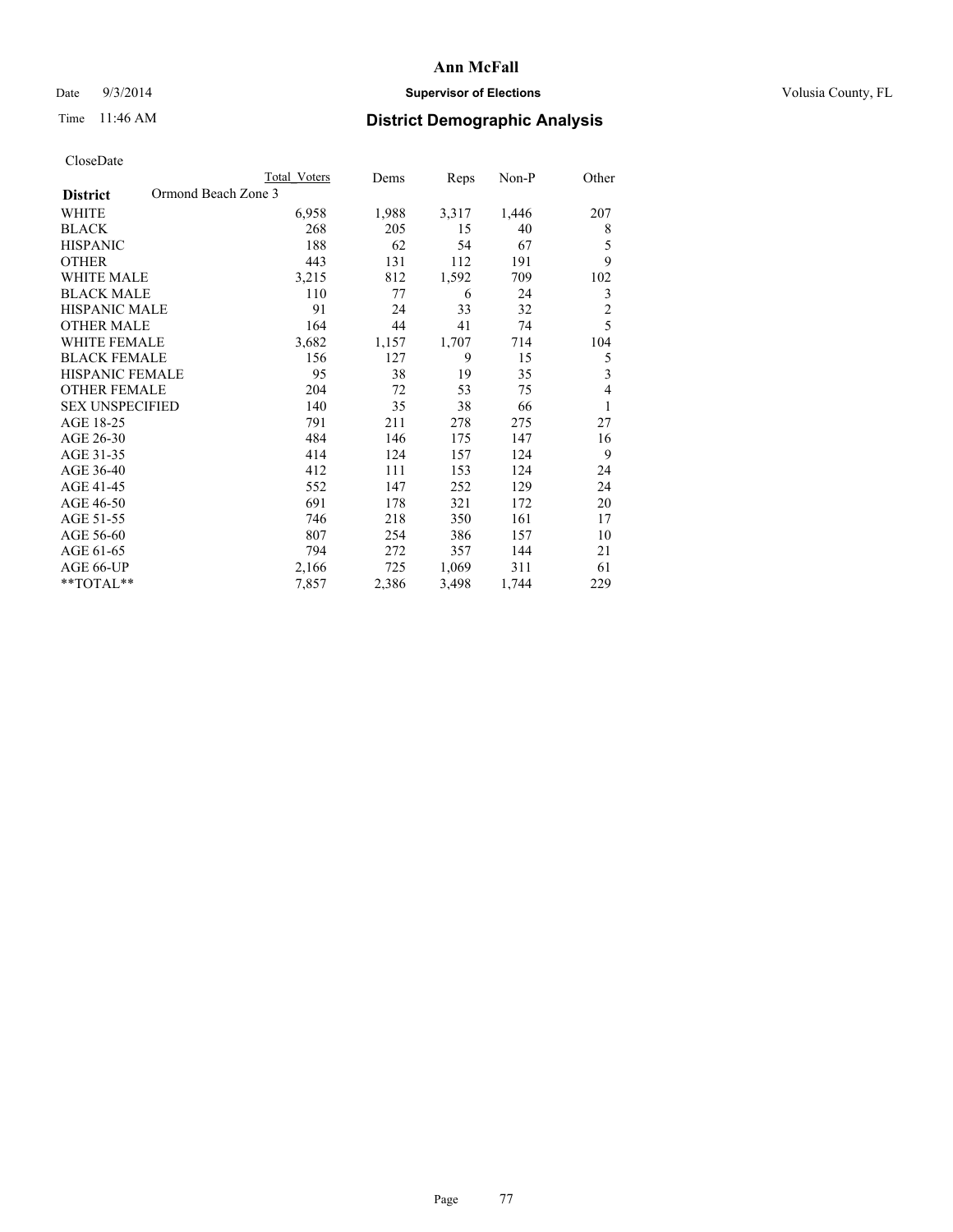## Date  $9/3/2014$  **Supervisor of Elections Supervisor of Elections** Volusia County, FL

# Time 11:46 AM **District Demographic Analysis**

|                                        | Total Voters | Dems  | Reps  | Non-P | Other          |
|----------------------------------------|--------------|-------|-------|-------|----------------|
| Ormond Beach Zone 4<br><b>District</b> |              |       |       |       |                |
| WHITE                                  | 6,594        | 2,208 | 2,600 | 1,528 | 258            |
| <b>BLACK</b>                           | 192          | 144   | 12    | 31    | 5              |
| <b>HISPANIC</b>                        | 142          | 69    | 26    | 45    | 2              |
| <b>OTHER</b>                           | 331          | 102   | 78    | 139   | 12             |
| <b>WHITE MALE</b>                      | 2,916        | 851   | 1,189 | 732   | 144            |
| <b>BLACK MALE</b>                      | 84           | 59    | 4     | 19    | $\overline{2}$ |
| <b>HISPANIC MALE</b>                   | 56           | 24    | 13    | 17    | $\overline{2}$ |
| <b>OTHER MALE</b>                      | 126          | 39    | 26    | 54    | 7              |
| <b>WHITE FEMALE</b>                    | 3,619        | 1,341 | 1,398 | 769   | 111            |
| <b>BLACK FEMALE</b>                    | 106          | 83    | 8     | 12    | 3              |
| <b>HISPANIC FEMALE</b>                 | 82           | 44    | 13    | 25    | $\mathbf{0}$   |
| <b>OTHER FEMALE</b>                    | 142          | 49    | 42    | 46    | 5              |
| <b>SEX UNSPECIFIED</b>                 | 128          | 33    | 23    | 69    | 3              |
| AGE 18-25                              | 506          | 146   | 160   | 185   | 15             |
| AGE 26-30                              | 389          | 123   | 105   | 152   | 9              |
| AGE 31-35                              | 286          | 76    | 98    | 95    | 17             |
| AGE 36-40                              | 306          | 77    | 116   | 102   | 11             |
| AGE 41-45                              | 389          | 123   | 130   | 119   | 17             |
| AGE 46-50                              | 445          | 132   | 187   | 118   | 8              |
| AGE 51-55                              | 657          | 229   | 267   | 145   | 16             |
| AGE 56-60                              | 688          | 259   | 261   | 139   | 29             |
| AGE 61-65                              | 673          | 278   | 222   | 142   | 31             |
| AGE 66-UP                              | 2,920        | 1,080 | 1,170 | 546   | 124            |
| **TOTAL**                              | 7,259        | 2,523 | 2,716 | 1,743 | 277            |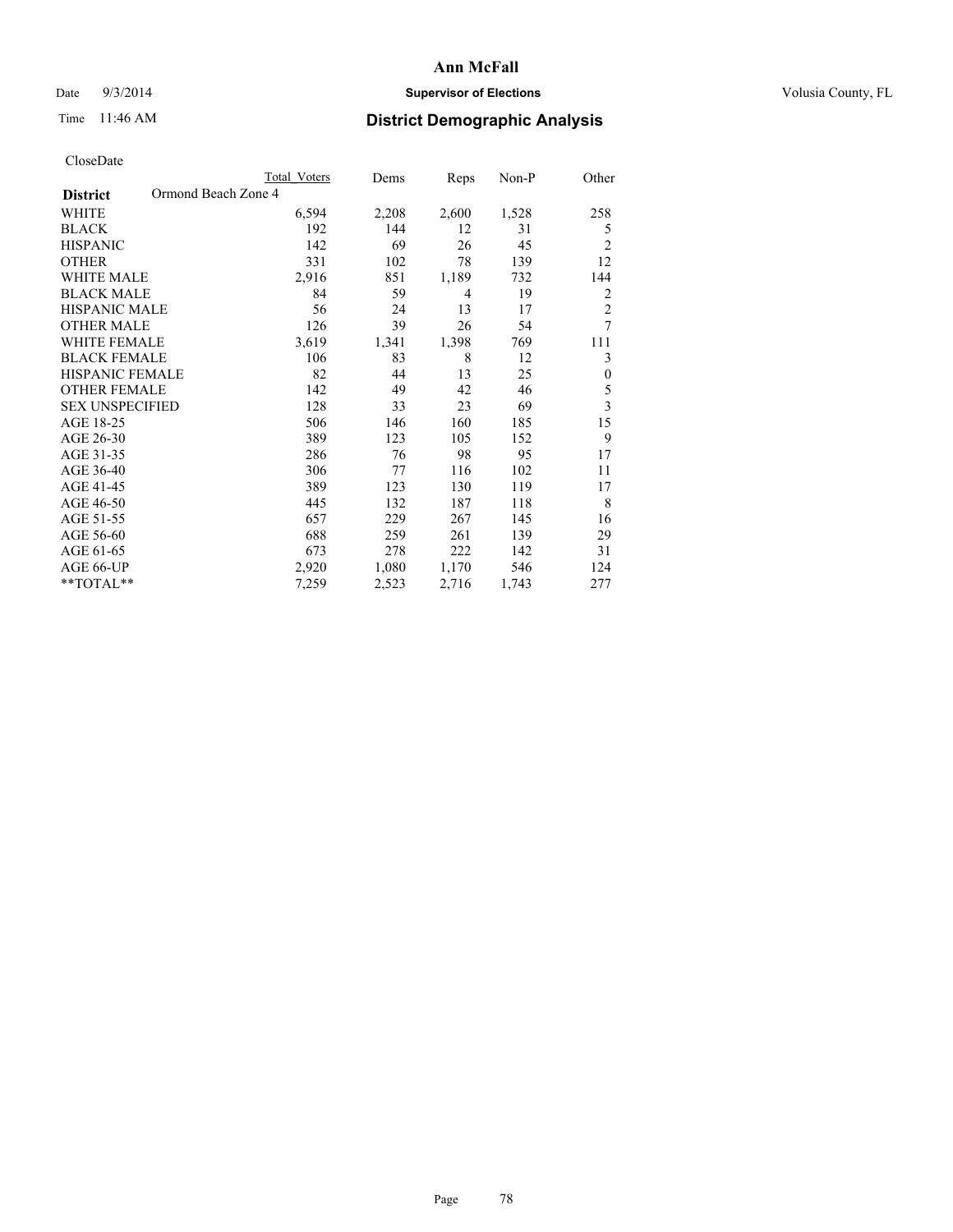## Date  $9/3/2014$  **Supervisor of Elections Supervisor of Elections** Volusia County, FL

# Time 11:46 AM **District Demographic Analysis**

|                        |         | Total Voters | Dems           | Reps           | Non-P          | Other          |
|------------------------|---------|--------------|----------------|----------------|----------------|----------------|
| <b>District</b>        | Pierson |              |                |                |                |                |
| WHITE                  |         | 549          | 193            | 246            | 97             | 13             |
| <b>BLACK</b>           |         | 49           | 42             | $\overline{2}$ | 5              | $\theta$       |
| <b>HISPANIC</b>        |         | 131          | 60             | 7              | 60             | 4              |
| <b>OTHER</b>           |         | 20           | 5              | 4              | 11             | $\theta$       |
| WHITE MALE             |         | 261          | 86             | 122            | 43             | 10             |
| <b>BLACK MALE</b>      |         | 22           | 18             | 1              | 3              | $\theta$       |
| <b>HISPANIC MALE</b>   |         | 59           | 31             | $\overline{2}$ | 25             | 1              |
| <b>OTHER MALE</b>      |         | 9            | 3              | $\overline{c}$ | $\overline{4}$ | $\mathbf{0}$   |
| <b>WHITE FEMALE</b>    |         | 283          | 106            | 121            | 53             | 3              |
| <b>BLACK FEMALE</b>    |         | 27           | 24             | 1              | $\overline{2}$ | $\mathbf{0}$   |
| <b>HISPANIC FEMALE</b> |         | 71           | 29             | 5              | 34             | 3              |
| <b>OTHER FEMALE</b>    |         | 5            | $\overline{c}$ | 1              | $\overline{c}$ | $\theta$       |
| <b>SEX UNSPECIFIED</b> |         | 12           | $\mathbf{1}$   | 4              | 7              | $\theta$       |
| AGE 18-25              |         | 108          | 40             | 23             | 45             | $\theta$       |
| AGE 26-30              |         | 56           | 15             | 15             | 26             | $\mathbf{0}$   |
| AGE 31-35              |         | 49           | 12             | 16             | 19             | $\overline{2}$ |
| AGE 36-40              |         | 53           | 17             | 17             | 16             | 3              |
| AGE 41-45              |         | 54           | 18             | 18             | 16             | $\overline{c}$ |
| AGE 46-50              |         | 51           | 22             | 17             | 10             | $\overline{2}$ |
| AGE 51-55              |         | 70           | 32             | 24             | 11             | 3              |
| AGE 56-60              |         | 86           | 35             | 38             | 11             | $\overline{2}$ |
| AGE 61-65              |         | 58           | 24             | 28             | 6              | $\mathbf{0}$   |
| AGE 66-UP              |         | 164          | 85             | 63             | 13             | 3              |
| **TOTAL**              |         | 749          | 300            | 259            | 173            | 17             |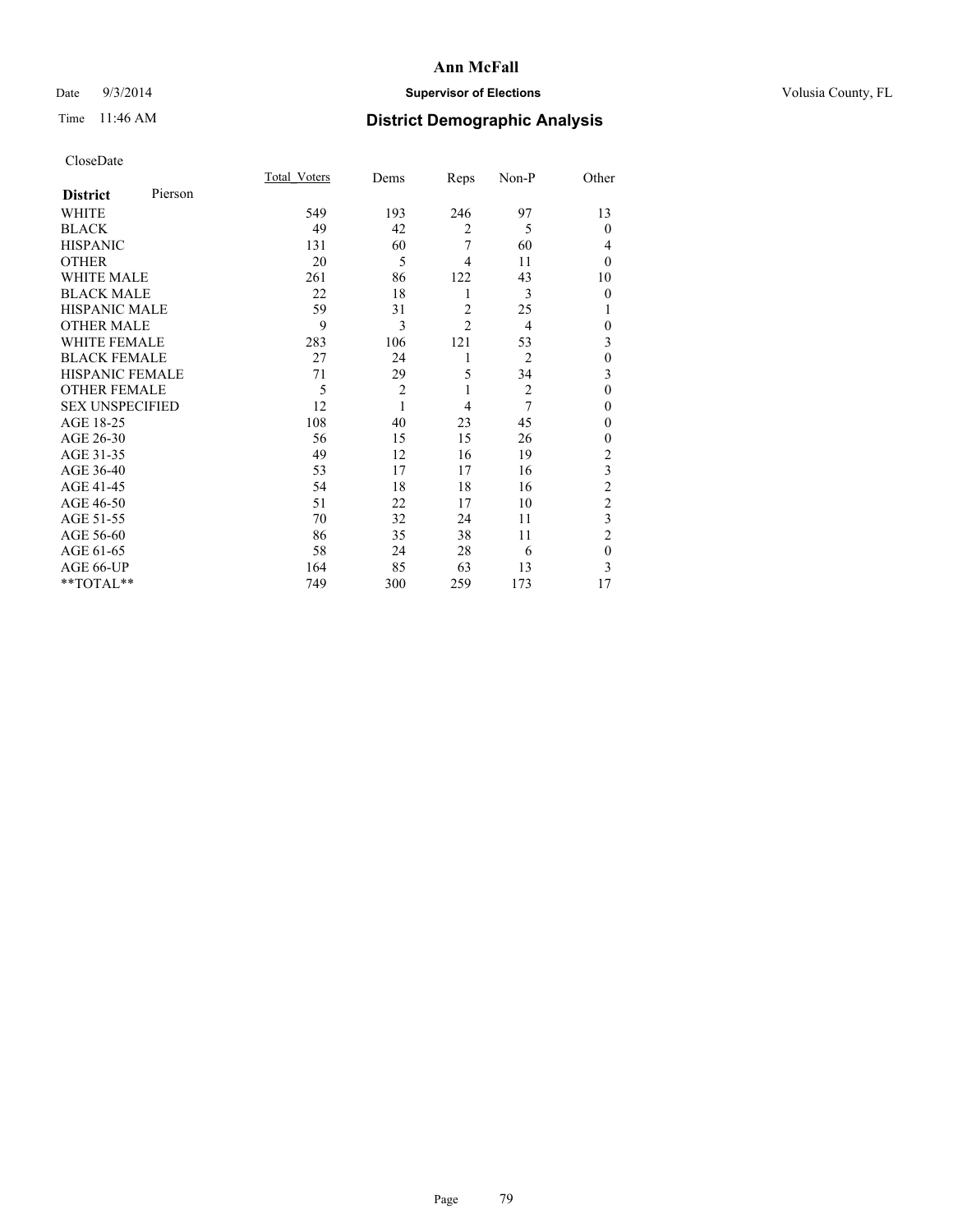## Date  $9/3/2014$  **Supervisor of Elections Supervisor of Elections** Volusia County, FL

# Time 11:46 AM **District Demographic Analysis**

|                        |             | Total Voters | Dems             | Reps             | Non-P          | Other          |
|------------------------|-------------|--------------|------------------|------------------|----------------|----------------|
| <b>District</b>        | Ponce Inlet |              |                  |                  |                |                |
| WHITE                  |             | 2,734        | 645              | 1,402            | 602            | 85             |
| <b>BLACK</b>           |             | 4            | 1                | 1                | $\overline{2}$ | $\Omega$       |
| <b>HISPANIC</b>        |             | 45           | 14               | 19               | 11             |                |
| <b>OTHER</b>           |             | 99           | 26               | 33               | 37             | 3              |
| WHITE MALE             |             | 1,302        | 259              | 687              | 311            | 45             |
| <b>BLACK MALE</b>      |             | 1            | $\boldsymbol{0}$ | $\boldsymbol{0}$ | 1              | $\mathbf{0}$   |
| <b>HISPANIC MALE</b>   |             | 18           | 5                | 8                | 5              | 0              |
| <b>OTHER MALE</b>      |             | 36           | 8                | 15               | 10             | 3              |
| <b>WHITE FEMALE</b>    |             | 1,411        | 381              | 710              | 281            | 39             |
| <b>BLACK FEMALE</b>    |             | 3            | 1                | 1                | 1              | $\theta$       |
| <b>HISPANIC FEMALE</b> |             | 27           | 9                | 11               | 6              |                |
| <b>OTHER FEMALE</b>    |             | 46           | 14               | 14               | 18             | $\Omega$       |
| <b>SEX UNSPECIFIED</b> |             | 38           | 9                | 9                | 19             |                |
| AGE 18-25              |             | 150          | 35               | 54               | 53             | 8              |
| AGE 26-30              |             | 74           | 22               | 27               | 23             | $\overline{2}$ |
| AGE 31-35              |             | 83           | 14               | 35               | 28             | 6              |
| AGE 36-40              |             | 83           | 10               | 38               | 31             | 4              |
| AGE 41-45              |             | 122          | 25               | 54               | 41             | $\overline{c}$ |
| AGE 46-50              |             | 160          | 34               | 85               | 39             | $\overline{2}$ |
| AGE 51-55              |             | 238          | 52               | 128              | 55             | 3              |
| AGE 56-60              |             | 322          | 79               | 168              | 67             | 8              |
| AGE 61-65              |             | 386          | 97               | 178              | 97             | 14             |
| AGE 66-UP              |             | 1,264        | 318              | 688              | 218            | 40             |
| **TOTAL**              |             | 2,882        | 686              | 1,455            | 652            | 89             |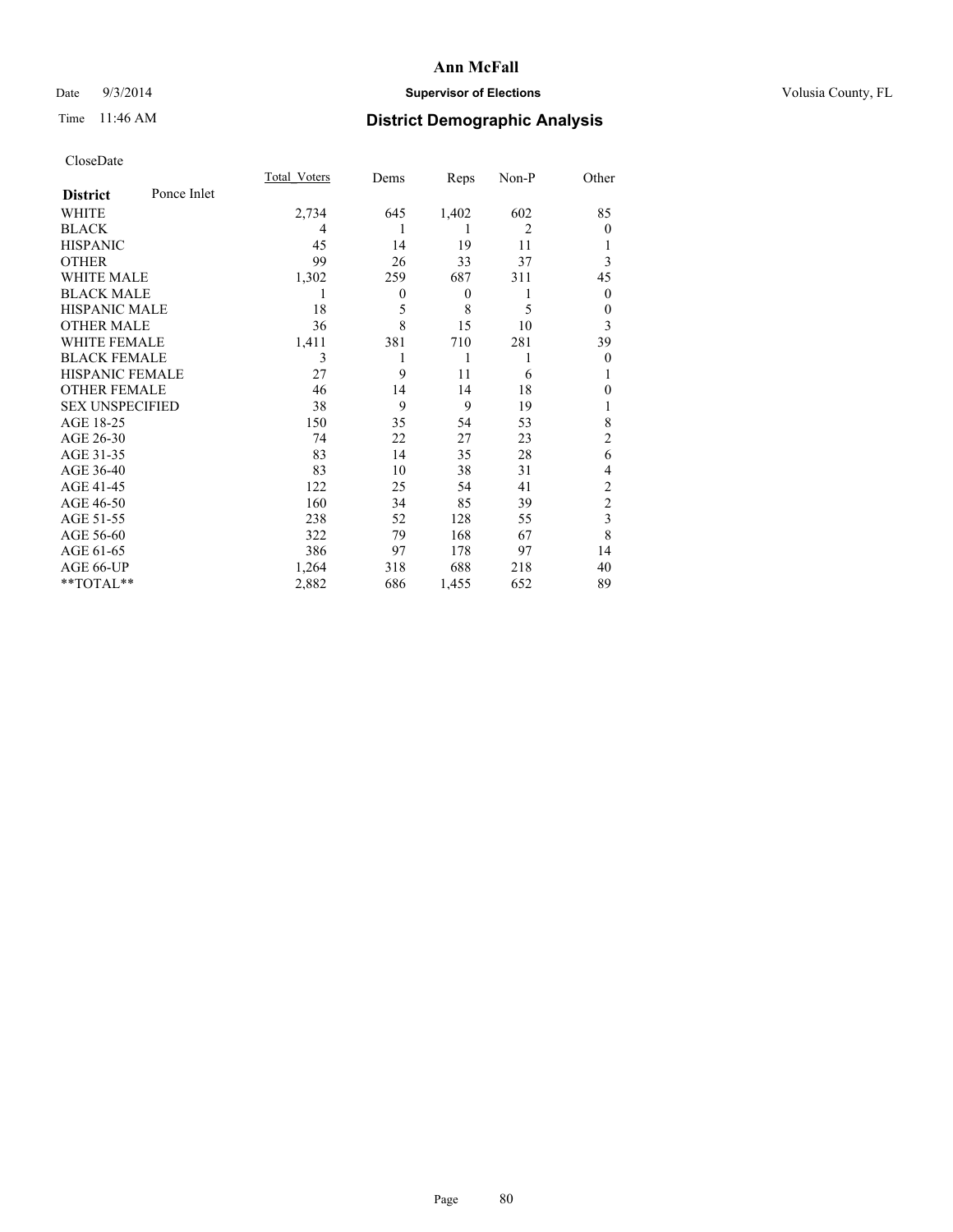## Date  $9/3/2014$  **Supervisor of Elections Supervisor of Elections** Volusia County, FL

# Time 11:46 AM **District Demographic Analysis**

|                        |                    | Total Voters | Dems  | Reps  | Non-P | Other          |
|------------------------|--------------------|--------------|-------|-------|-------|----------------|
| <b>District</b>        | Port Orange Zone 1 |              |       |       |       |                |
| WHITE                  |                    | 8,035        | 2,919 | 2,522 | 2,264 | 330            |
| <b>BLACK</b>           |                    | 162          | 123   | 8     | 25    | 6              |
| <b>HISPANIC</b>        |                    | 238          | 103   | 39    | 90    | 6              |
| <b>OTHER</b>           |                    | 346          | 112   | 58    | 167   | 9              |
| WHITE MALE             |                    | 3,603        | 1,123 | 1,240 | 1,066 | 174            |
| <b>BLACK MALE</b>      |                    | 69           | 50    | 4     | 14    | 1              |
| <b>HISPANIC MALE</b>   |                    | 100          | 46    | 15    | 35    | 4              |
| <b>OTHER MALE</b>      |                    | 112          | 37    | 19    | 52    | 4              |
| <b>WHITE FEMALE</b>    |                    | 4,347        | 1,770 | 1,256 | 1,168 | 153            |
| <b>BLACK FEMALE</b>    |                    | 93           | 73    | 4     | 11    | 5              |
| <b>HISPANIC FEMALE</b> |                    | 132          | 54    | 24    | 52    | $\overline{2}$ |
| <b>OTHER FEMALE</b>    |                    | 150          | 56    | 31    | 58    | 5              |
| <b>SEX UNSPECIFIED</b> |                    | 175          | 48    | 34    | 90    | 3              |
| AGE 18-25              |                    | 755          | 228   | 138   | 349   | 40             |
| AGE 26-30              |                    | 536          | 175   | 101   | 240   | 20             |
| AGE 31-35              |                    | 511          | 158   | 120   | 212   | 21             |
| AGE 36-40              |                    | 495          | 165   | 118   | 184   | 28             |
| AGE 41-45              |                    | 561          | 172   | 165   | 202   | 22             |
| AGE 46-50              |                    | 640          | 236   | 185   | 190   | 29             |
| AGE 51-55              |                    | 866          | 304   | 295   | 232   | 35             |
| AGE 56-60              |                    | 904          | 360   | 310   | 206   | 28             |
| AGE 61-65              |                    | 829          | 319   | 271   | 201   | 38             |
| AGE 66-UP              |                    | 2,684        | 1,140 | 924   | 530   | 90             |
| **TOTAL**              |                    | 8,781        | 3,257 | 2,627 | 2,546 | 351            |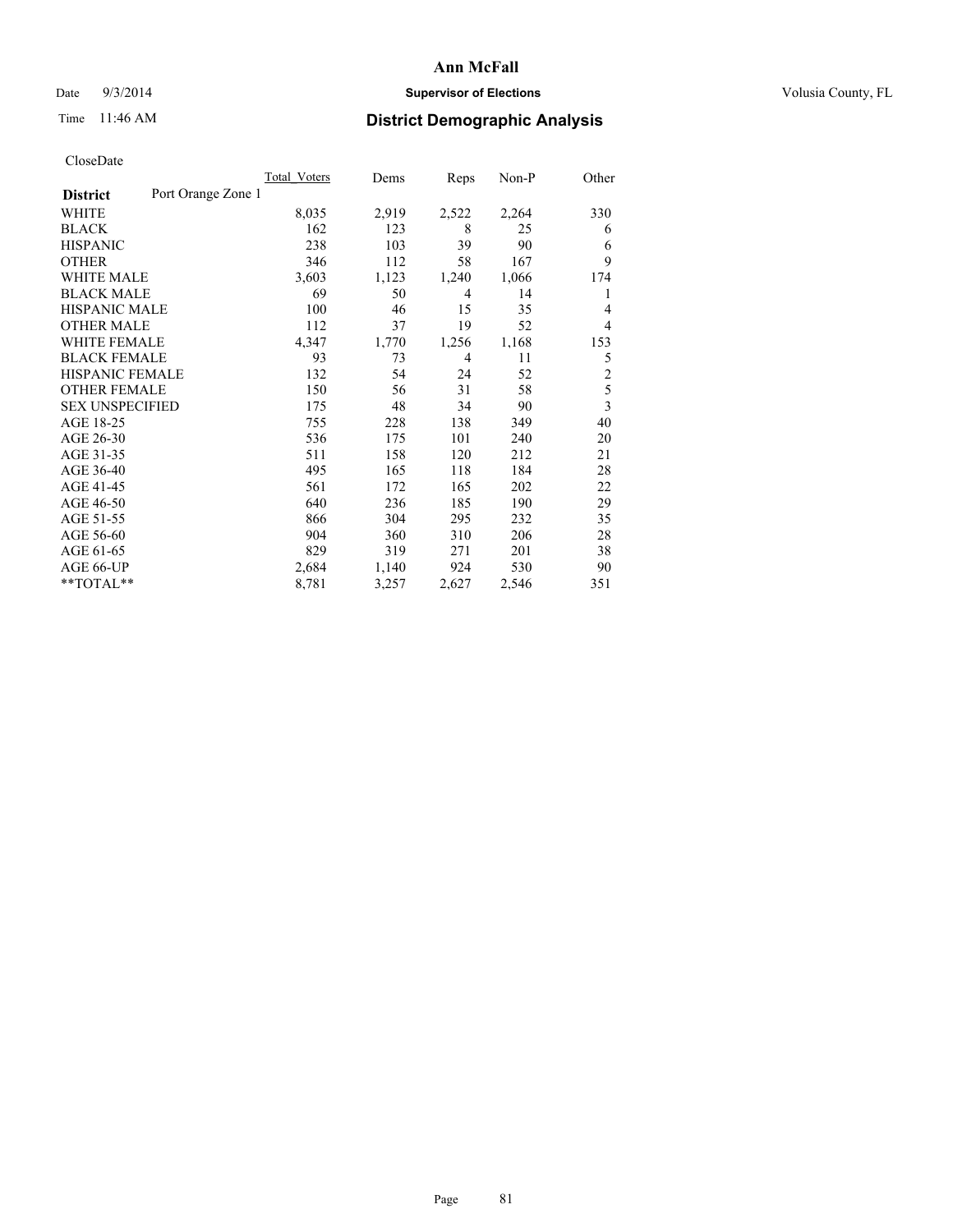## Date  $9/3/2014$  **Supervisor of Elections Supervisor of Elections** Volusia County, FL

# Time 11:46 AM **District Demographic Analysis**

|                        |                    | Total Voters | Dems  | Reps  | Non-P | Other          |
|------------------------|--------------------|--------------|-------|-------|-------|----------------|
| <b>District</b>        | Port Orange Zone 2 |              |       |       |       |                |
| WHITE                  |                    | 8,058        | 2,725 | 2,907 | 2,093 | 333            |
| <b>BLACK</b>           |                    | 386          | 294   | 15    | 70    | 7              |
| <b>HISPANIC</b>        |                    | 271          | 108   | 55    | 99    | 9              |
| <b>OTHER</b>           |                    | 476          | 148   | 101   | 217   | 10             |
| WHITE MALE             |                    | 3,655        | 1,069 | 1,407 | 1,013 | 166            |
| <b>BLACK MALE</b>      |                    | 135          | 98    | 6     | 27    | 4              |
| <b>HISPANIC MALE</b>   |                    | 137          | 48    | 35    | 48    | 6              |
| <b>OTHER MALE</b>      |                    | 188          | 52    | 41    | 88    | 7              |
| <b>WHITE FEMALE</b>    |                    | 4,315        | 1,626 | 1,472 | 1,056 | 161            |
| <b>BLACK FEMALE</b>    |                    | 247          | 192   | 9     | 43    | 3              |
| <b>HISPANIC FEMALE</b> |                    | 131          | 60    | 19    | 49    | 3              |
| <b>OTHER FEMALE</b>    |                    | 195          | 74    | 44    | 75    | $\overline{c}$ |
| <b>SEX UNSPECIFIED</b> |                    | 188          | 56    | 45    | 80    | 7              |
| AGE 18-25              |                    | 793          | 241   | 194   | 325   | 33             |
| AGE 26-30              |                    | 663          | 210   | 172   | 250   | 31             |
| AGE 31-35              |                    | 587          | 187   | 156   | 217   | 27             |
| AGE 36-40              |                    | 490          | 149   | 155   | 170   | 16             |
| AGE 41-45              |                    | 540          | 175   | 194   | 144   | 27             |
| AGE 46-50              |                    | 682          | 221   | 243   | 193   | 25             |
| AGE 51-55              |                    | 811          | 301   | 289   | 198   | 23             |
| AGE 56-60              |                    | 855          | 301   | 323   | 199   | 32             |
| AGE 61-65              |                    | 845          | 335   | 285   | 205   | 20             |
| AGE 66-UP              |                    | 2,925        | 1,155 | 1,067 | 578   | 125            |
| **TOTAL**              |                    | 9,191        | 3,275 | 3,078 | 2,479 | 359            |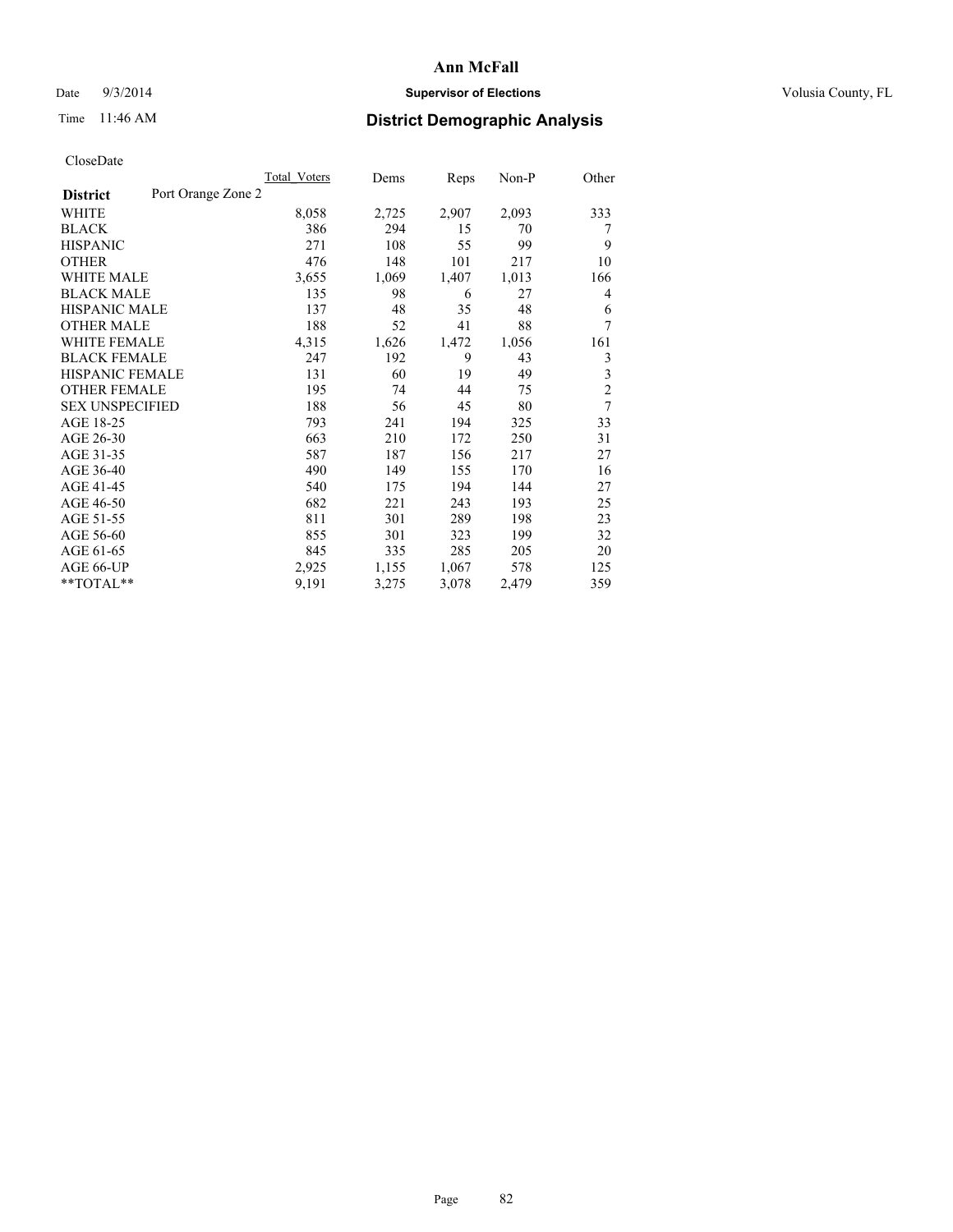## Date  $9/3/2014$  **Supervisor of Elections Supervisor of Elections** Volusia County, FL

# Time 11:46 AM **District Demographic Analysis**

|                        | Total Voters       | Dems  | Reps  | $Non-P$ | Other |
|------------------------|--------------------|-------|-------|---------|-------|
| <b>District</b>        | Port Orange Zone 3 |       |       |         |       |
| WHITE                  | 9,400              | 2,818 | 3,819 | 2,400   | 363   |
| <b>BLACK</b>           | 315                | 240   | 13    | 51      | 11    |
| <b>HISPANIC</b>        | 277                | 103   | 50    | 112     | 12    |
| <b>OTHER</b>           | 513                | 143   | 134   | 216     | 20    |
| <b>WHITE MALE</b>      | 4,225              | 1,117 | 1,783 | 1,128   | 197   |
| <b>BLACK MALE</b>      | 148                | 105   | 7     | 30      | 6     |
| <b>HISPANIC MALE</b>   | 121                | 41    | 21    | 52      | 7     |
| <b>OTHER MALE</b>      | 186                | 55    | 50    | 68      | 13    |
| <b>WHITE FEMALE</b>    | 5,076              | 1,674 | 1,998 | 1,243   | 161   |
| <b>BLACK FEMALE</b>    | 163                | 132   | 5     | 21      | 5     |
| <b>HISPANIC FEMALE</b> | 149                | 60    | 27    | 57      | 5     |
| <b>OTHER FEMALE</b>    | 214                | 66    | 61    | 82      | 5     |
| <b>SEX UNSPECIFIED</b> | 223                | 54    | 64    | 98      | 7     |
| AGE 18-25              | 835                | 219   | 253   | 331     | 32    |
| AGE 26-30              | 718                | 221   | 211   | 265     | 21    |
| AGE 31-35              | 664                | 190   | 215   | 235     | 24    |
| AGE 36-40              | 557                | 161   | 198   | 171     | 27    |
| AGE 41-45              | 698                | 218   | 244   | 218     | 18    |
| AGE 46-50              | 750                | 212   | 321   | 197     | 20    |
| AGE 51-55              | 907                | 266   | 383   | 236     | 22    |
| AGE 56-60              | 899                | 317   | 345   | 203     | 34    |
| AGE 61-65              | 909                | 325   | 346   | 203     | 35    |
| AGE 66-UP              | 3,568              | 1,175 | 1,500 | 720     | 173   |
| **TOTAL**              | 10,505             | 3,304 | 4,016 | 2,779   | 406   |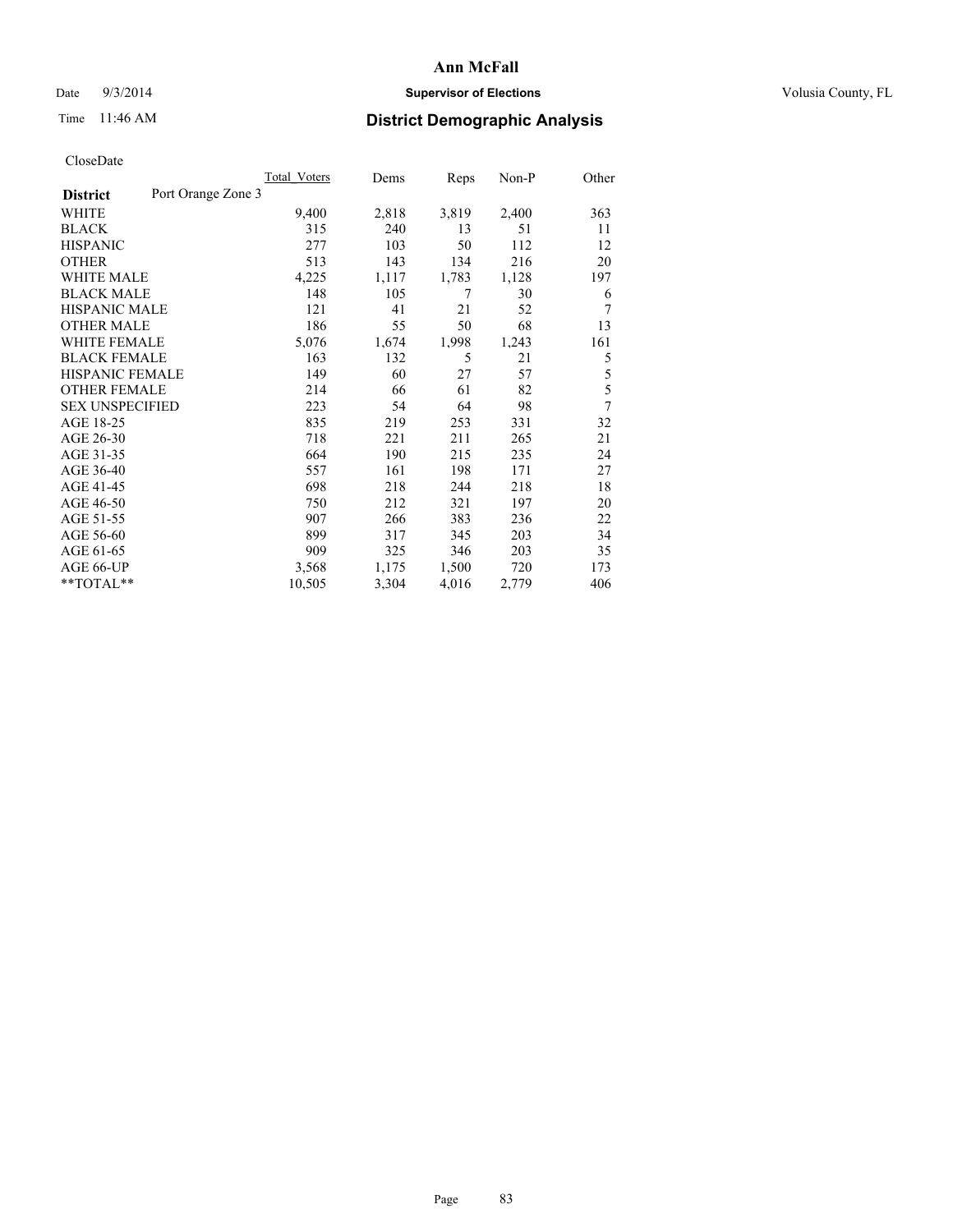## Date  $9/3/2014$  **Supervisor of Elections Supervisor of Elections** Volusia County, FL

# Time 11:46 AM **District Demographic Analysis**

|                        | Total Voters       | Dems            | Reps           | Non-P | Other |
|------------------------|--------------------|-----------------|----------------|-------|-------|
| <b>District</b>        | Port Orange Zone 4 |                 |                |       |       |
| WHITE                  |                    | 2,703<br>9,123  | 3,936          | 2,176 | 308   |
| <b>BLACK</b>           |                    | 252<br>183      | 21             | 47    | 1     |
| <b>HISPANIC</b>        |                    | 277<br>101      | 80             | 88    | 8     |
| <b>OTHER</b>           |                    | 527<br>176      | 115            | 225   | 11    |
| <b>WHITE MALE</b>      |                    | 4,286<br>1,108  | 1,943          | 1,063 | 172   |
| <b>BLACK MALE</b>      |                    | 122<br>80       | 17             | 25    | 0     |
| <b>HISPANIC MALE</b>   |                    | 128<br>42       | 36             | 43    | 7     |
| <b>OTHER MALE</b>      |                    | 207<br>66       | 51             | 83    | 7     |
| <b>WHITE FEMALE</b>    |                    | 4,748<br>1,576  | 1,957          | 1,082 | 133   |
| <b>BLACK FEMALE</b>    |                    | 125<br>101      | $\overline{4}$ | 19    | 1     |
| <b>HISPANIC FEMALE</b> |                    | 146<br>59       | 42             | 44    | 1     |
| <b>OTHER FEMALE</b>    |                    | 228<br>91       | 48             | 85    | 4     |
| <b>SEX UNSPECIFIED</b> |                    | 189<br>40       | 54             | 92    | 3     |
| AGE 18-25              |                    | 971<br>249      | 289            | 393   | 40    |
| AGE 26-30              |                    | 537<br>183      | 167            | 171   | 16    |
| AGE 31-35              |                    | 563<br>162      | 186            | 189   | 26    |
| AGE 36-40              |                    | 672<br>178      | 257            | 216   | 21    |
| AGE 41-45              |                    | 890<br>246      | 361            | 260   | 23    |
| AGE 46-50              |                    | 875<br>240      | 382            | 224   | 29    |
| AGE 51-55              |                    | 1,074<br>296    | 512            | 236   | 30    |
| AGE 56-60              |                    | 1,010<br>343    | 456            | 189   | 22    |
| AGE 61-65              |                    | 1,030<br>381    | 413            | 201   | 35    |
| AGE 66-UP              |                    | 2,557<br>885    | 1,129          | 457   | 86    |
| **TOTAL**              |                    | 10,179<br>3,163 | 4,152          | 2,536 | 328   |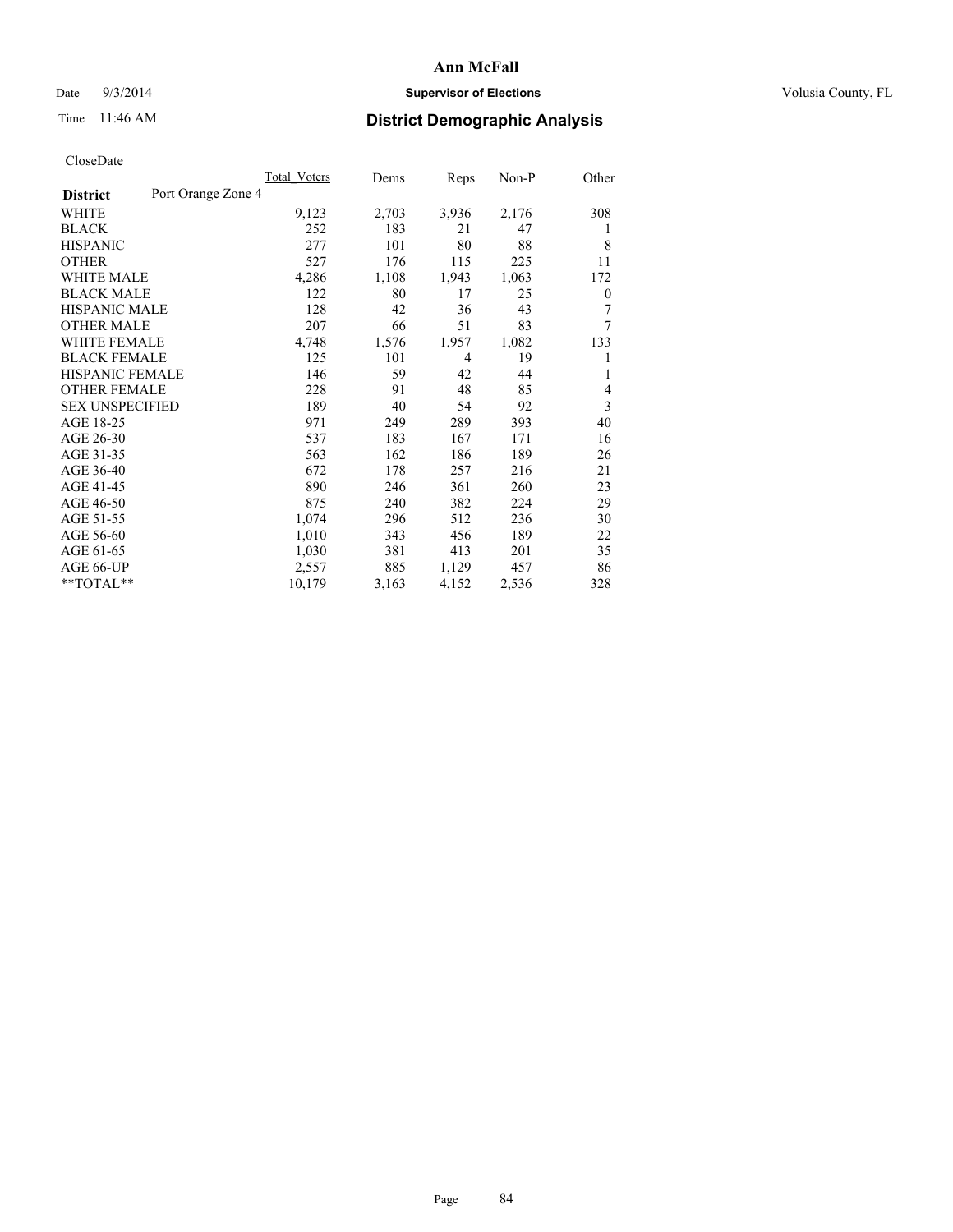## Date  $9/3/2014$  **Supervisor of Elections Supervisor of Elections** Volusia County, FL

# Time 11:46 AM **District Demographic Analysis**

|                        |               | Total Voters | Dems  | Reps  | Non-P | Other          |
|------------------------|---------------|--------------|-------|-------|-------|----------------|
| <b>District</b>        | South Daytona |              |       |       |       |                |
| WHITE                  |               | 6,529        | 2,427 | 2,244 | 1,635 | 223            |
| <b>BLACK</b>           |               | 596          | 477   | 19    | 95    | 5              |
| <b>HISPANIC</b>        |               | 182          | 89    | 30    | 57    | 6              |
| <b>OTHER</b>           |               | 355          | 126   | 62    | 161   | 6              |
| <b>WHITE MALE</b>      |               | 3,016        | 973   | 1,108 | 798   | 137            |
| <b>BLACK MALE</b>      |               | 236          | 182   | 7     | 44    | 3              |
| <b>HISPANIC MALE</b>   |               | 92           | 38    | 17    | 33    | 4              |
| <b>OTHER MALE</b>      |               | 109          | 40    | 19    | 48    | $\overline{2}$ |
| <b>WHITE FEMALE</b>    |               | 3,475        | 1,439 | 1,125 | 825   | 86             |
| <b>BLACK FEMALE</b>    |               | 348          | 286   | 11    | 49    | $\overline{2}$ |
| <b>HISPANIC FEMALE</b> |               | 85           | 47    | 13    | 23    | $\overline{c}$ |
| <b>OTHER FEMALE</b>    |               | 156          | 66    | 31    | 55    | $\overline{4}$ |
| <b>SEX UNSPECIFIED</b> |               | 145          | 48    | 24    | 73    | $\overline{0}$ |
| AGE 18-25              |               | 680          | 236   | 157   | 268   | 19             |
| AGE 26-30              |               | 550          | 206   | 141   | 184   | 19             |
| AGE 31-35              |               | 494          | 195   | 99    | 181   | 19             |
| AGE 36-40              |               | 400          | 151   | 107   | 123   | 19             |
| AGE 41-45              |               | 535          | 209   | 159   | 155   | 12             |
| AGE 46-50              |               | 642          | 227   | 230   | 169   | 16             |
| AGE 51-55              |               | 774          | 306   | 256   | 192   | 20             |
| AGE 56-60              |               | 798          | 342   | 264   | 167   | 25             |
| AGE 61-65              |               | 763          | 326   | 242   | 167   | 28             |
| AGE 66-UP              |               | 2,026        | 921   | 700   | 342   | 63             |
| $*$ TOTAL $*$          |               | 7,662        | 3,119 | 2,355 | 1,948 | 240            |